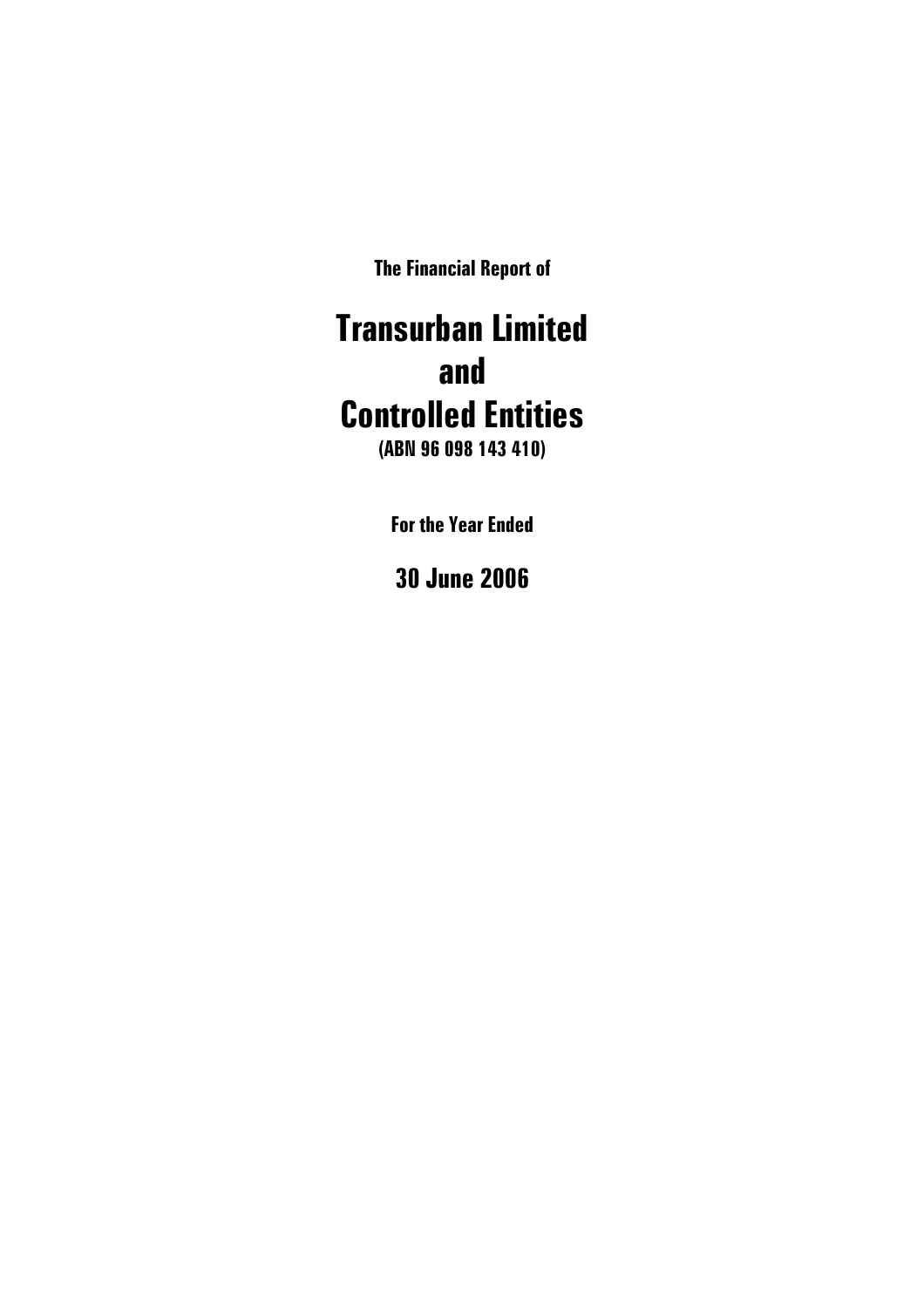# **CONTENTS**

|                                         | Page<br><b>Number</b> |
|-----------------------------------------|-----------------------|
| Directors' Report                       | 1                     |
| Auditors' Independence Declaration      | 30                    |
| Income statements                       | 31                    |
| <b>Balance sheets</b>                   | 32                    |
| Statements of changes in equity         | 33                    |
| Cash flow statements                    | 34                    |
| Notes to the financial statements       | 35                    |
| Directors' declaration                  | 80                    |
| Independent Audit Report to the Members | 81                    |

This financial report covers both Transurban Limited as an individual entity and the consolidated entity consisting of Transurban Limited and its controlled entities. The financial report is presented in the Australian currency.

Transurban Limited is a company limited by shares, incorporated and domiciled in Australia. Its registered office and principal place of business is:

Transurban Limited Level 43 Rialto South Tower 525 Collins Street Melbourne VIC 3000

 Through the use of the internet, we have ensured that our corporate reporting is timely, complete, and available globally. All releases to the ASX and the media, financial reports and other information are available on our website: [www.transurban.com.au](http://www.transurban.com.au/)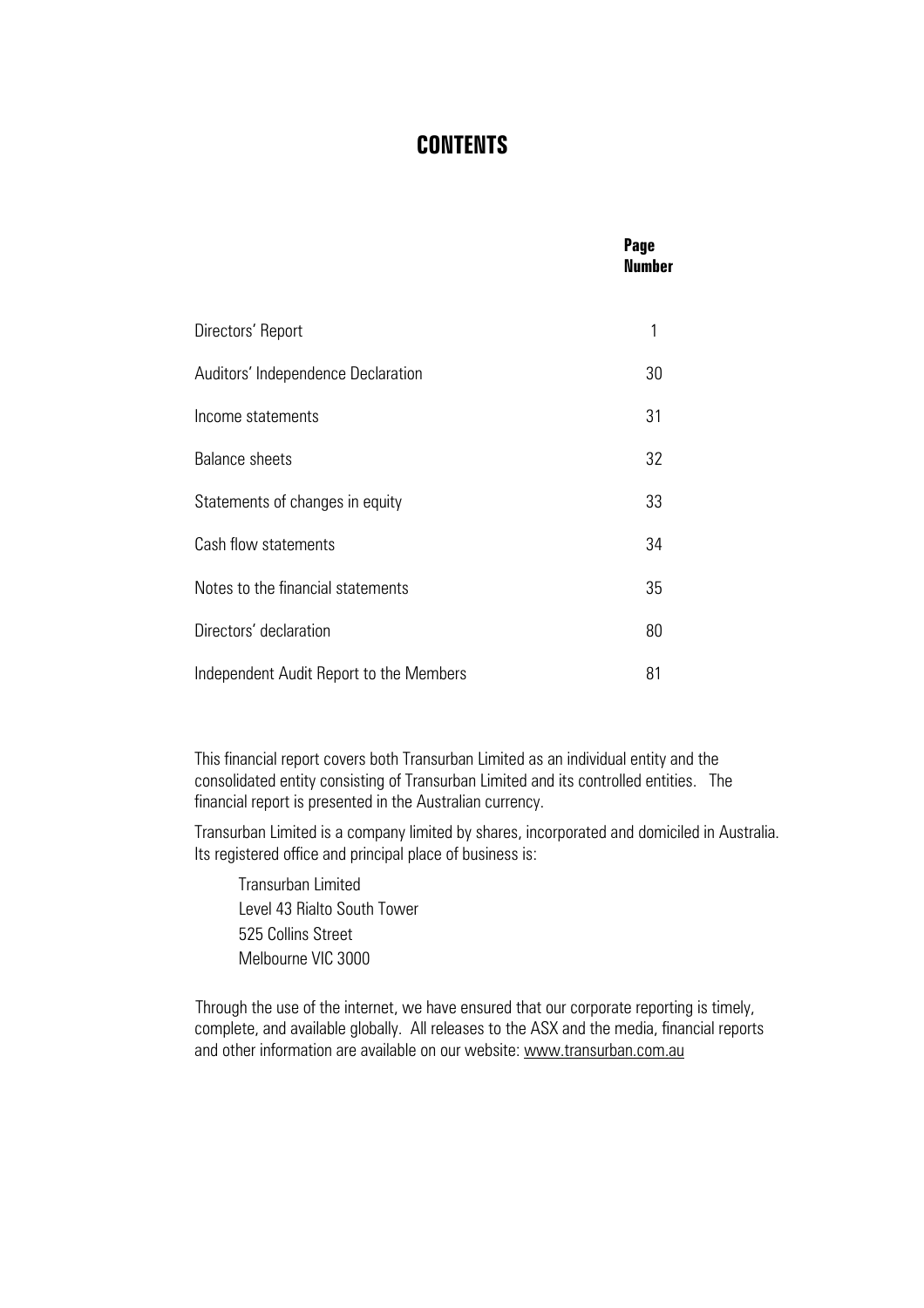Your directors present their report on the consolidated entity (referred to hereafter as the Group) consisting of Transurban Limited and the entities it controlled at the end of, or during, the year ended 30 June 2006.

Transurban Limited forms part of the Transurban Group. The securities of the entities comprising the Transurban Group are stapled. A Stapled Security comprises one share in Transurban Limited, one share in Transurban Holdings Limited and one unit in Transurban Holding Trust. None of the components of the Stapled Security can be traded separately.

#### **Directors**

With the exception of the changes noted below, the following persons were directors of Transurban Limited during the whole of the financial year and up to the date of this report:

#### **Non-executive directors Executive directors**

Laurence G Cox Kimberley Edwards Peter C Byers Geoffrey R Phillips (2) Geoffrey O Cosariff Jeremy G A Davis Susan M Oliver David J Ryan Christopher J S Renwick (1)

- (1) Christopher J S Renwick was appointed a non-executive director on 26 July 2005 and continues in office at the date of this report
- $(2)$  Geoffrey R Phillips was an executive director from the beginning of the financial year until his resignation on 26 July 2005.

#### **Principal Activities**

During the year the principal continuing activities of the Group consisted of:

- (a) Providing management services to entities within the Transurban Stapled Group;
- (b) Participation in the direction of the entities responsible for the development of Westlink M7 Motorway Project;
- (c) Provision of the tolling and customer management system for the Westlink M7 Motorway Project;
- (d) Providing services to Transurban Infrastructure Management Limited in its capacity as the responsible entity of Transurban Holding Trust, Transurban CARS Trust and CityLink Trust;
- (e) Identification and development of infrastructure projects in accordance with the investment strategies; and
- (f) The continued development and enhancement of the existing electronic tolling systems and processes within the Transurban Stapled Group.

#### **Review of Operations**

# **(a) Roam Tolling**

The tolling and customer management system for Westlink M7 was successfully delivered with the road opening on 16 December 2005 (refer above). Tolling operations commenced on 16 January 2006 following a one month toll free period.

As a direct result of Transurban's marketing campaign to educate the market about the Groups Roam brand, 106,000 customer accounts were opened during the period (including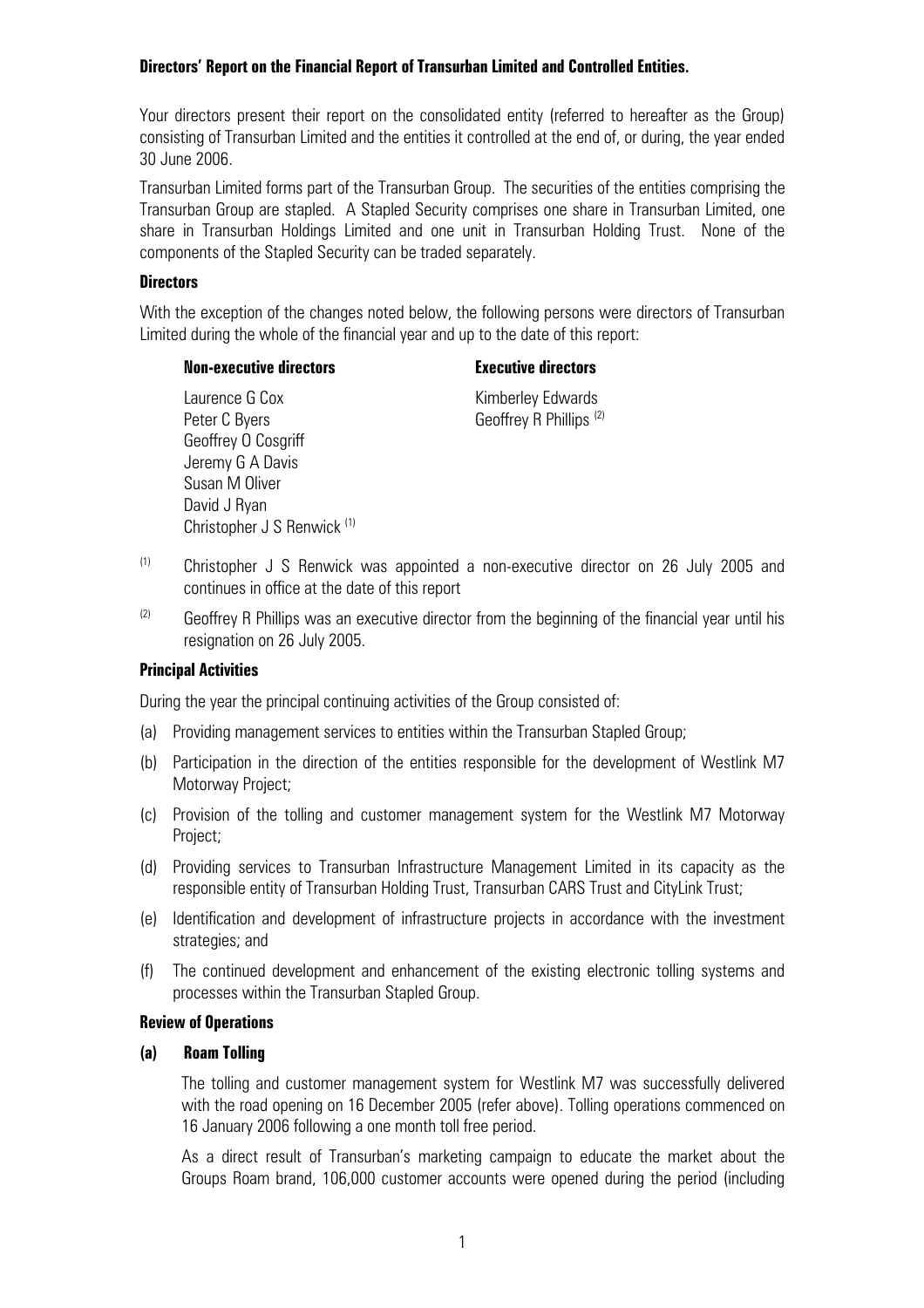19,600 "e-PASS" or video accounts), with 125,000 e-TAGs issued and 208,000 vehicles registered.

#### **(b) Business Development**

During the year Transurban Limited has continued to pursue new business development opportunities in both the domestic and international markets. Achievements during the period include:

#### **(i) Transurban Acquisition of Pocahontas Parkway**

On 29 June 2006, Transurban and the Commonwealth of Virginia reached financial close on a Comprehensive Agreement granting Transurban a 99 year concession for the Pocahontas Parkway in Virginia, USA.

The Pocahontas Parkway (route 895) is a 14 kilometre, four lane toll road located southeast of the city of Richmond in Virginia which provides a crossing of the James River and facilitates access to the Richmond International Airport.

The cost of acquiring the 99 year concession was USD \$604.0 million.

# **(ii) Lane Cove Tunnel Letter of Intent**

The Lane Cove Tunnel Company ("LCTC") and Transurban have signed a Letter of Intent for Transurban to utilise its Roam EXPRESS brand as the preferred tag and electronic pass provider for the Lane Cove Tunnel. Transurban will earn a fee per transaction for its service.

#### **(iii) Participation in Capital Beltway project – Virginia USA**

Transurban, through its wholly owned subsidiary Transurban USA Inc, is partnering with Fluor Corporation to investigate the feasibility of developing High Occupancy Toll ("HOT") lanes along a 22.4 kilometre segment of the Capital Beltway (I495) in Northern Virginia, USA.

The Transurban-Fluor team has signed a development agreement with the Virginia Department of Transportation ("VDOT") and is currently undertaking detailed evaluation of project feasibility.

In the event that a Financial Close is achieved in early 2007 Transurban will act as both an investor and tolling operator of the HOT lanes.

#### **(iv) I95 Virginia USA Proposal**

In January 2006, Transurban and its development partner, Fluor Enterprises, were confirmed by the Commonwealth of Virginia's Public Private Transportation Act ("PPTA") Advisory Panel as the preferred proponent to develop Bus Rapid Transit ("BRT") / High Occupancy Toll ("HOT") Lane Systems for the I95 / 395 Motorway in Virginia, USA.

Work is progressing on the feasibility of the project with Financial Close anticipated to occur in the second half of 2007.

#### **Significant Changes in the State of Affairs**

#### **(a) Acquisition of Pocahontas Parkway**

Refer to item (b)(i) of Review of Operations

# **(b) Lane Cove Tunnel Letter of Intent**

Refer to item (b)(ii) of Review of Operations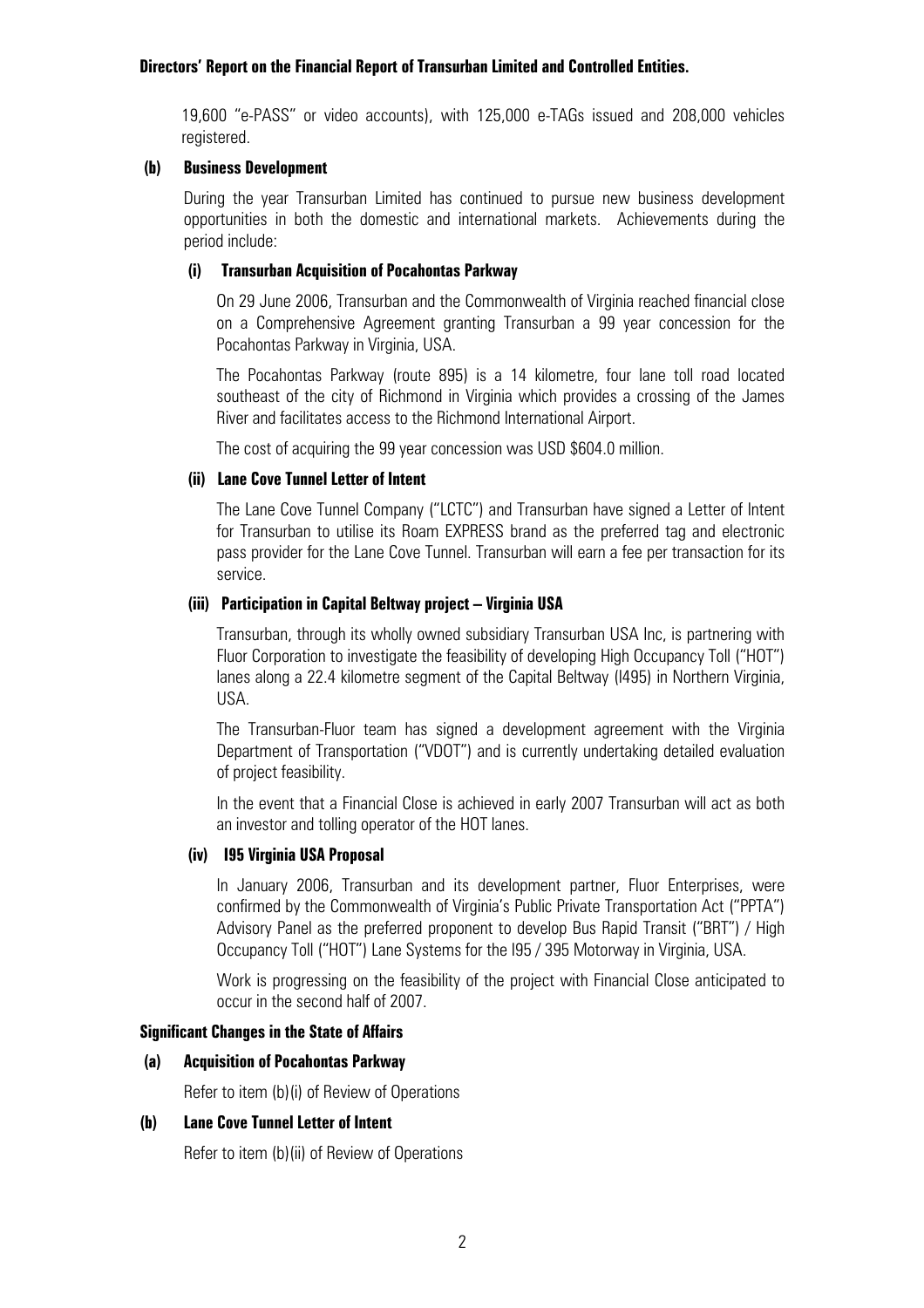# **(c) Participation in Capital Beltway project – Virginia USA**

Refer to item (b)(iii) of Review of Operations

#### **(d) I95 Virginia USA Proposal**

Refer to item (b)(iv) of Review of Operations

#### **Matters Subsequent to the End of the Financial Year**

At the exception of this event, at the date of this report the directors are not aware of any circumstances that have arisen since 30 June 2006 that have significantly affected or may significantly affect the operations, and results of those operations or the state of affairs, of the consolidated entity in financial years subsequent to 30 June 2006.

#### **Likely Developments and Expected Results of Operations**

Information on likely developments in the operations of Transurban Limited and the expected results of operations have not been included in this report because the directors believe it would be likely to result in unreasonable prejudice to the entity.

#### **Environmental Regulation**

No significant environmental regulations apply.

#### **Information on Directors**

#### **Laurence G Cox AO, B. Com, FCPA, FSIA.** *Chairman – non-executive*

# **Experience and expertise**

Over 40 years' experience in Australian and International financial markets, including Chairman of the Australian Stock Exchange Limited from 1989 to 1994 and executive Chairman of the Potter Warburg Group from 1989 to 1995.

# **Other current directorships**

Non-executive Chairman of SMS Management and Technology Limited, executive director of Macquarie Bank Limited and non-executive director of Smorgon Steel Group.

# **Former directorships in last 3 years**

Non-Executive Director of Hills Motorway Limited (April 2005 – August 2005).

# **Date of initial appointment**

13 February 1996

#### **Special responsibilities**

Chairman of Board, Chairman of Nomination and Remuneration Committee and Member of Audit Committee.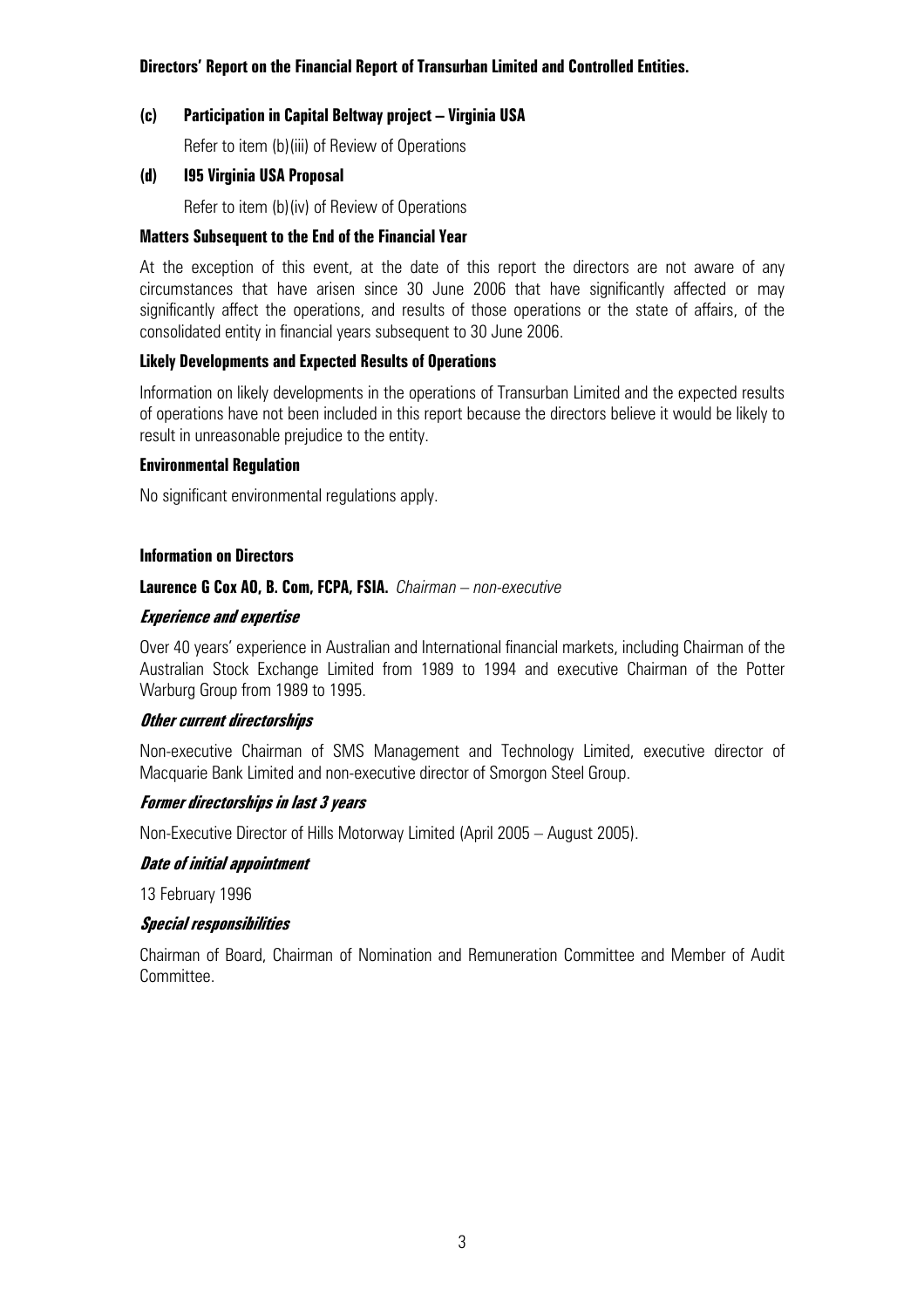# **Kimberley Edwards BE, MAdmin (Bus), FIE (Aust), MAICD.** *Managing Director*

#### **Experience and expertise**

Held senior management positions on major commercial and infrastructure projects in Australia, the United Kingdom and the Middle East. Joined Transurban when it was originally bidding for the CityLink project and recently led the development of the Transurban Group into other toll road opportunities and the deployment of its electronic tolling technology in Australia and overseas.

#### **Other current directorships**

None

#### **Former directorships in last 3 years**

Executive Director of Hills Motorway Limited (April 2005 – August 2005)

**Date of initial appointment** 

29 October 1996

**Special responsibilities** 

Managing Director

#### **Peter C Byers B Com (Hons).** *Independent non-executive director*

# **Experience and expertise**

A former business manager and deputy principal of the University of Tasmania.

#### **Other current directorships**

None

#### **Former directorships in last 3 years**

Non-executive director of Hills Motorway Limited (1995 – 2005).

#### **Date of initial appointment**

2 January 1996

#### **Special responsibilities**

Member of Audit Committee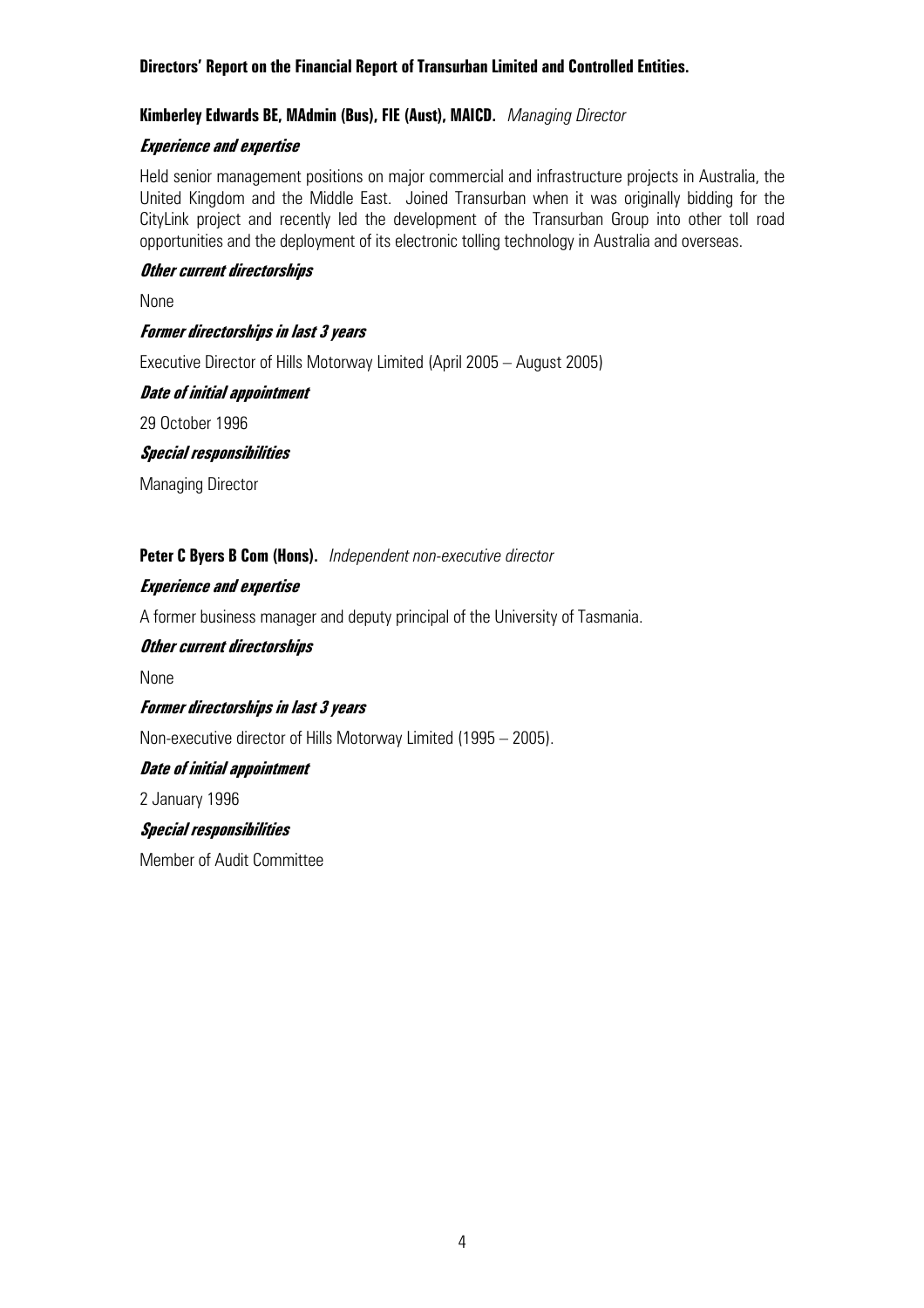**Geoffrey O Cosgriff BAppSc, Company Director Diploma. FIE(Aust), FAICD.** *Independent non-executive director* 

#### **Experience and expertise**

Formerly held executive management roles with Melbourne and Metropolitan Board of Works and has had extensive experience in the information technology industry, including the founding Managing Director of MITS Limited. MITS grew to 600 staff and nearly \$100 million in sales of information technology solutions from its formation until December 2000 when it was acquired by Logica Pty Limited. He is currently a Director of LogicaCMG Pty Limited and UXC Limited which have significant international and local activities in information technology solutions and services as well as a Council Member for Leadership Victoria.

# **Other current directorships**

Non-executive director of UXC Limited

# **Former directorships in last 3 years**

None.

#### **Date of initial appointment**

19 December 2000

# **Special responsibilities**

Member of Risk Committee, Member of Nomination and Remuneration Committee.

#### **Jeremy G A Davis BEc, MBA, MA, FAICD.** *Independent non-executive director*

#### **Experience and expertise**

Professor Davis is a Professor Emeritus of the University of New South Wales after retiring from the Australian Graduate School of Management in January 2006. He spent 10 years as a management consultant with the Boston Consulting Group and is a former Director of the Australian Stock Exchange Limited. He is currently a director of Singapore Power Limited.

#### **Other current directorships**

Non-executive director of SP AusNet

#### **Former directorships in last 3 years**

Non-executive director of Gradipore Limited (2002 – 2003).

#### **Date of initial appointment**

16 December 1997

#### **Special responsibilities**

Member of Audit Committee, Member of Nomination and Remuneration Committee.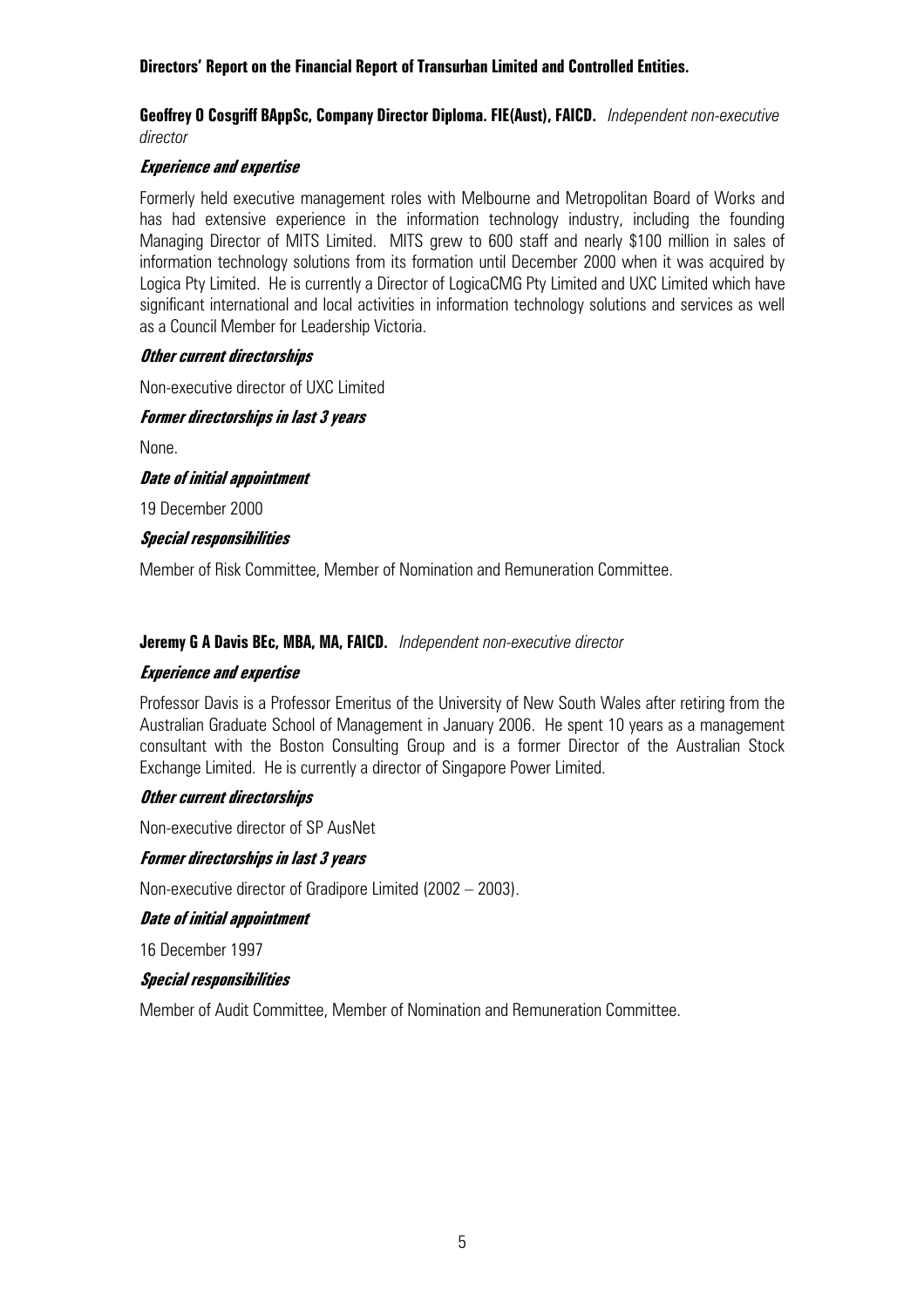#### **Susan M Oliver B.Prop.& Const, FAICD.** *Independent non-executive director*

#### **Experience and expertise**

Former Senior Manager of Andersen Consulting and former Managing Director of the Australian Commission for the Future Limited. Experience covers private and public sector senior management roles, strategic and technology consulting and business development. She is currently a nonexecutive director and Chairperson of the remuneration committee of MBF Australia Limited; and executive director and owner of wwITe Pty. Limited.

#### **Other current directorships**

Non-executive director of Programmed Maintenance Services Limited

# **Former directorships in last 3 years**

None

#### **Date of initial appointment**

25 June 1996

#### **Special responsibilities**

Chairperson of Risk Committee, Chairperson of Corporate Social Responsibility Committee.

#### **Christopher J S Renwick AM, BA, LLB, FAIM, FAIE, FTSE.** *Independent non-executive director*

#### **Experience and expertise**

Over 35 year's experience covering mining, operational business management and law.

# **Other current directorships**

Non-executive Chairman of Coal & Allied Industries Limited and the Rio Tinto Aboriginal Foundation, Governor of the ATSE Ian Clunes Ross Foundation and non-executive director of Downer - EDI Limited.

# **Former directorships in last 3 years**

Multiple executive directorships with Rio Tinto Group (1986-2004)

# **Date of initial appointment**

26 July 2005

# **Special responsibilities**

Member of the Risk Committee and Corporate and Social Responsibility Committee.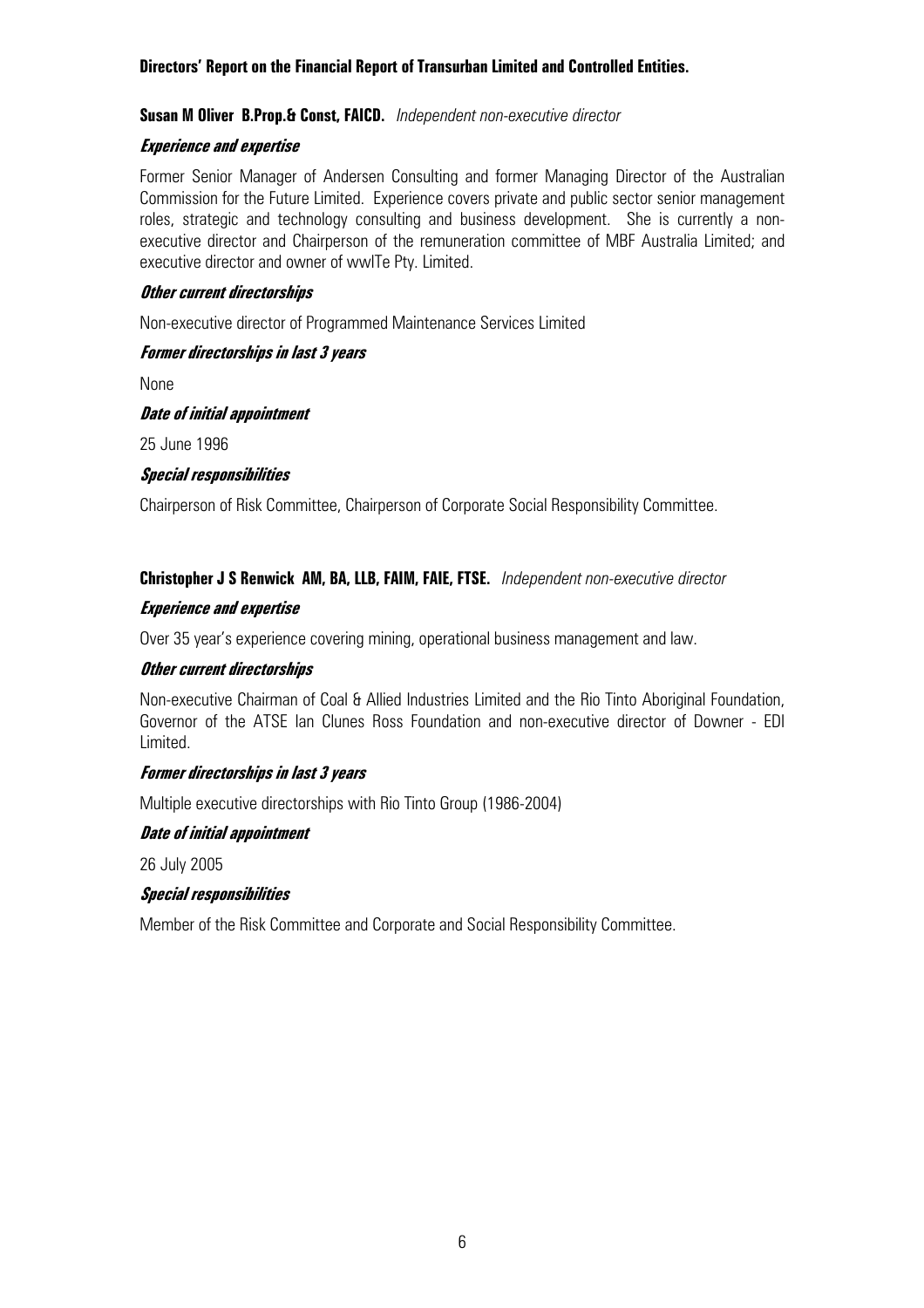# **David J Ryan AO, BBus, FCPA, FAICD.** *Independent non-executive director*

# **Experience and expertise**

Experience covers commercial banking, investment banking and operational business management in a range of sectors.

#### **Other current directorships**

Non- executive director of Lend Lease Corporation Limited, ABC Learning Centres Limited and Nonexecutive Chairman of Tooth & Co Limited.

# **Former directorships in last 3 years**

Non-executive director of Virgin Blue Holdings Limited (2003 – 2005).

# **Date of initial appointment**

29 April 2003.

# **Special responsibilities**

Chairman of the Audit Committee and member of the Risk Committee.

# **Company Secretary**

# **Mark Licciardo BBus (Acc), GradDip CSP, ASA, FCIS**

Mr Licciardo was appointed to the position of Company Secretary in January 2005. Before joining Transurban he held the position of company secretary with a group of listed investment companies, the major one being Australian Foundation Investment Company Limited. Prior to that he held various finance roles with investment companies and major banks.

# **Paul O'Shea B.Ec, LLB, FCIS,**

Mr O'Shea is a Company Secretary and Group General Manager, Legal and Risk Management (previously General Counsel, Transurban Legal). He was originally appointed General Counsel in March 1996 and appointed Company Secretary in March 1998. Before joining Transurban he held a senior legal role at Transfield for 18 months and prior to that worked as a solicitor with two major legal firms.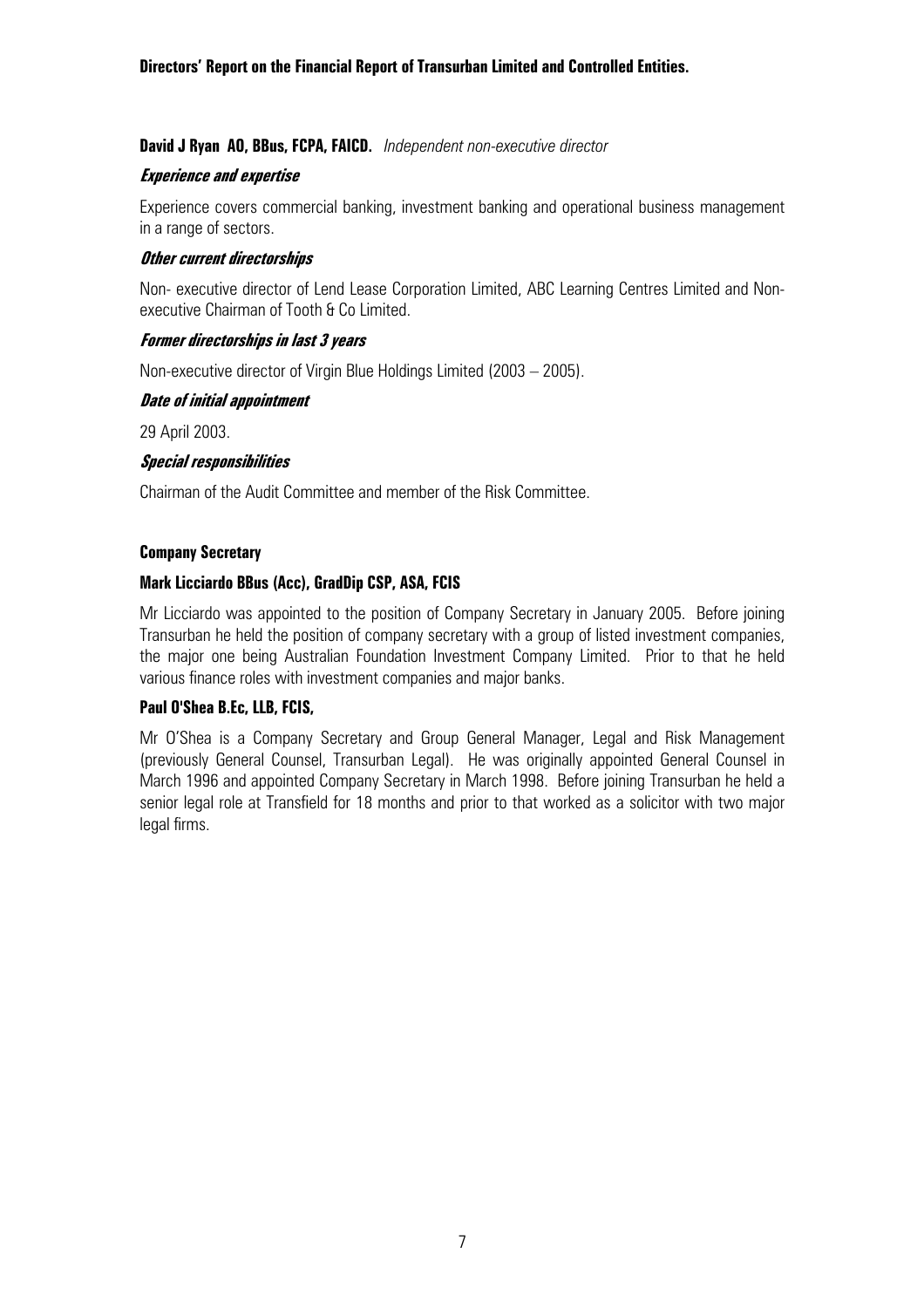# **Meetings of Directors**

The numbers of meetings of the company's board of directors and of each board committee held during the year ended 30 June 2006, and the numbers of meetings attended by each director were:

| <b>Name</b>                 |    | <b>Board of</b><br><b>Directors</b><br><b>Meetings</b> |   | <b>Audit</b><br><b>Committee</b> |   | <b>Nomination &amp;</b><br><b>Remuneration</b><br><b>Committee</b> |   | <b>Risk</b><br><b>Committee</b> |   | <b>Corporate &amp;</b><br><b>Social</b><br><b>Responsibility</b><br><b>Committee</b> |
|-----------------------------|----|--------------------------------------------------------|---|----------------------------------|---|--------------------------------------------------------------------|---|---------------------------------|---|--------------------------------------------------------------------------------------|
|                             | A  | B                                                      | A | B                                | A | B                                                                  | A | B                               | A | B                                                                                    |
| L G Cox                     | 14 | 14                                                     | 4 | 4                                | 7 | 7                                                                  | Χ | X                               | X | X                                                                                    |
| P C Byers <sup>(1)</sup>    | 10 | 14                                                     | 3 | 4                                | Χ | Χ                                                                  | Χ | X                               | X | X                                                                                    |
| G O Cosgriff                | 14 | 14                                                     | Χ | X                                | 7 | 7                                                                  | 4 | 4                               | Χ | X                                                                                    |
| J G A Davis                 | 14 | 14                                                     | 4 | 4                                | 7 | 7                                                                  | Χ | X                               | Χ | Χ                                                                                    |
| S M Oliver <sup>(2)</sup>   | 14 | 14                                                     | X | X                                | Χ | X                                                                  | 4 | 4                               | 4 | 4                                                                                    |
| C J S Renwick               | 11 | 13                                                     | X | X                                | χ | X                                                                  | 3 | 4                               | 4 | 4                                                                                    |
| D J Ryan                    | 14 | 14                                                     | 4 | 4                                | Χ | Χ                                                                  | 4 | 4                               | Χ | X                                                                                    |
| K Edwards <sup>(3)</sup>    | 14 | 14                                                     | X | X                                | Χ | Χ                                                                  | Χ | X                               | Χ | X                                                                                    |
| G R Phillips <sup>(4)</sup> | 2  | $\overline{2}$                                         | Χ | X                                | Χ | Χ                                                                  | 0 | $\overline{0}$                  | Χ | X                                                                                    |

A= Number of meetings attended

B= Number of meetings held during the time the director held office or was a member of the committee during the year

- $x=$  Not a member of the relevant committee
- $(1)$  Mr Byers did not participate in 4 Board meetings and 1 Audit Committee meeting due to illness. The Board granted leave for an indefinite period on 20 April 2006.
- $(2)$  Ms Oliver is not a member of the Audit Committee but attended 3 of these meetings in her capacity as Chair of the Risk Committee.
- $^{(3)}$  Mr Edwards is not a member of the Audit Committee and Nomination and Remuneration Committee but attends these meetings. Mr Edwards was excluded from discussions on his own remuneration.
- $(4)$  Mr Phillips was an executive director from the beginning of the financial year until his resignation on 26 July 2005.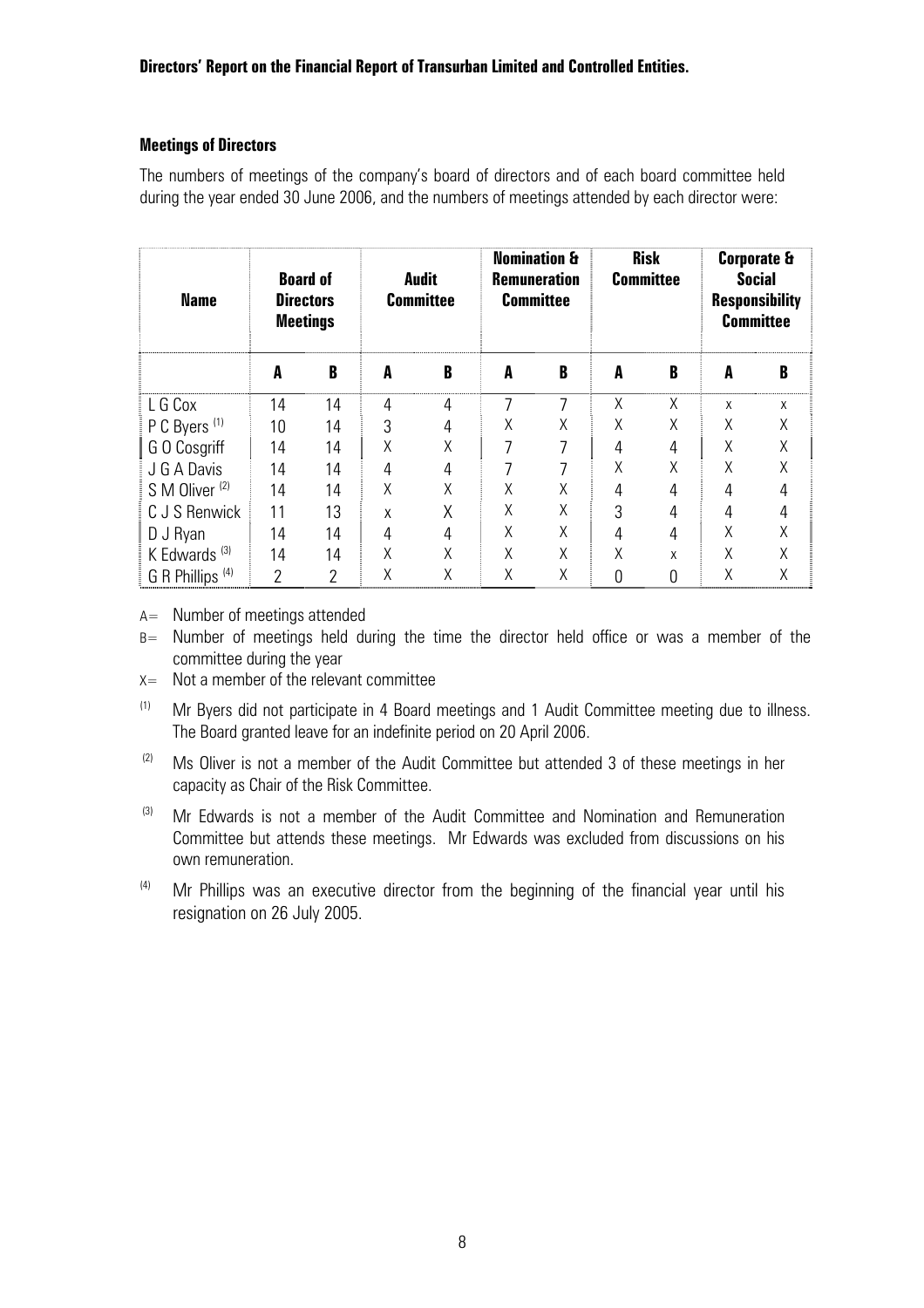# **Directors' Interests**

The directors of the company have disclosed relevant interests in Stapled Securities, options over Stapled Securities and Convertible Adjusting Rate Securities ("CARS") issued by the Transurban Group as follows:

| <b>Name</b>   | <b>Number of Stapled</b><br><b>Securities</b> | <b>Options over</b><br><b>Stapled Securities</b> | <b>Number of CARS</b> |
|---------------|-----------------------------------------------|--------------------------------------------------|-----------------------|
| L G Cox       | 1,142,500                                     |                                                  |                       |
| P C Byers     | 70,580                                        |                                                  |                       |
| G O Cosgriff  | 31,110                                        |                                                  | 121                   |
| J G A Davis   | 51,817                                        |                                                  |                       |
| S M Oliver    | 68,009                                        |                                                  |                       |
| C J S Renwick |                                               |                                                  |                       |
| D J Ryan      | 22,394                                        |                                                  |                       |
| K Edwards     | 1,873,500                                     |                                                  |                       |

# **Remuneration Report**

The remuneration report is set out under the following main headings:

- A. Principles used to determine the nature and amount of remuneration
- B. Details of remuneration
- C. Service agreements
- D. Share-based compensation
- E. Additional information

The information provided under the headings A-D includes remuneration disclosures that are required under Accounting Standards AASB 124 *Related Party Disclosures*. These disclosures have been transferred from the financial report and have been audited. The disclosures in Section E are additional disclosures required by the Corporations Act 2001 and the Corporations Regulations 2001 which have not been audited.

#### **A. Principles used to determine the nature and amount of remuneration (audited)**

#### *Non-Executive Directors*

The remuneration of non-executive directors consists of director's fees and committee fees. Nonexecutive directors are not currently provided with any form of equity-based compensation.

The constitutions of the entities comprising the Transurban Group ("the Group") provide that the total remuneration paid in a year to non-executive directors may not exceed \$950,000 per entity. Subject to this limit, remuneration structure and amounts for non-executive directors are recommended by the Nomination and Remuneration Committee of the Board with assistance from external remuneration consultants. Liability for the Superannuation Guarantee Contribution is met from gross remuneration. The current fee arrangements were last reviewed with effect from 1 October 2005.

In 1997, the Board implemented a policy to provide retirement allowances to non-executive directors. The policy provided for an entitlement to a lump sum payment (not exceeding the maximum allowable under the Corporations Act 2001) if the non-executive director completed a minimum of three years service. The lump sum was equivalent to the total emoluments received during the Relevant Period. The Relevant Period was one-third of the director's total period of service or three years (both calculated to the day of retirement), whichever was the lesser. This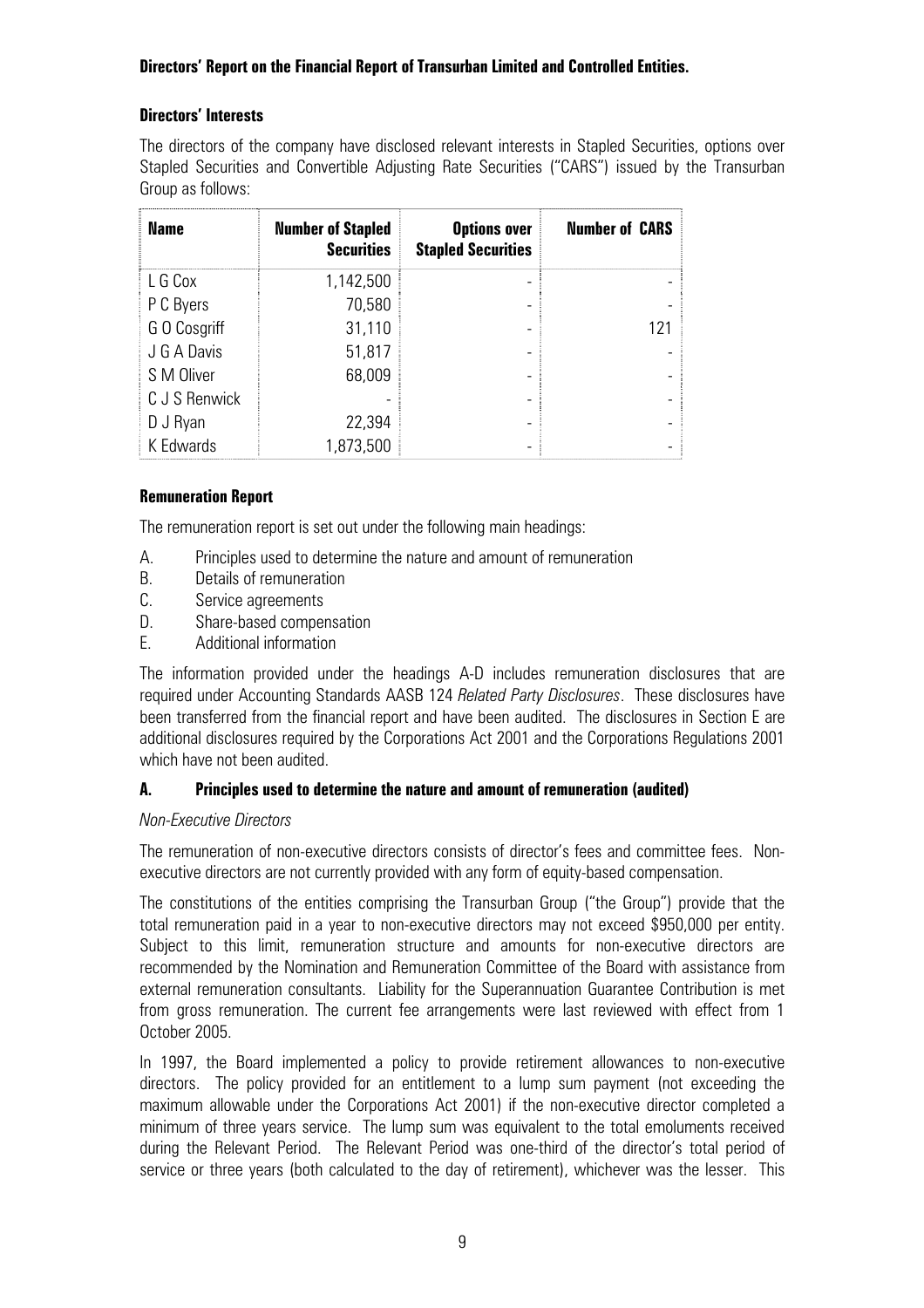policy was reviewed in September 2005 when it was resolved to discontinue retirement benefits for all participating non-executive directors with effect from 30 September 2005 such that future directors are not entitled to this benefit. The value of benefits accrued up to this date will attract interest from 1 October 2005 at the statutory FBT rate (currently 7.05%). The accrued `frozen' retirement benefits plus interest will be paid to directors upon their retirement.

#### *Executive Directors and Executives*

The key objectives of the Group's policy for executive remuneration are:

- To secure employees with the skills and experience necessary to meet business objectives;
- To motivate employees to the highest levels of performance; and
- To align employee incentives with increased shareholder value.

The policy seeks to support the Group's objective to be perceived as "an employer of choice" by:

- **•** Offering remuneration levels which are attractive relative to those offered by comparable employers; and
- **Providing strong, transparent linkages between individual and group performance and rewards.**

In consultation with external remuneration consultants, the Group has structured its executive remuneration to reward both longer term growth and the achievement of short term performance targets.

Executives are remunerated through a combination of base salary and benefits, short-term incentives ("STI") in the form of cash bonuses and long-term incentives ("LTI").

The proportion of each component of an executive's total remuneration is established by reference to remuneration survey data for comparable companies. As executives progress in seniority, the proportion of remuneration which is dependent on the performance of the entity increases.

The incentive component of executive remuneration is determined by:

- financial performance relative to short-term profitability targets
- business achievements through the achievement of Group key result areas ("KRAs")
- **project successes**
- total shareholder return relative to other companies in the ASX Industrials index and
- individual performance as measured by the achievement of key performance indicators ("KPIs") and the upholding of Group values

The remuneration of the Managing Director is established by the Board, based on the recommendation of the Nomination and Remuneration Committee. The remuneration of senior executives reporting to the Managing Director is established by the Nomination and Remuneration Committee, based on the recommendation of the Managing Director.

The components of executive remuneration are described below:

#### *Base Pay*

Base pay represents the fixed component of executive remuneration and is structured as a Total Employment Cost ("TEC"). TEC consists of a mix of cash, superannuation and prescribed benefits. An executive's TEC is reviewed annually against market rates for comparable roles. There are no guaranteed base pay increases fixed in any executive's contract of employment.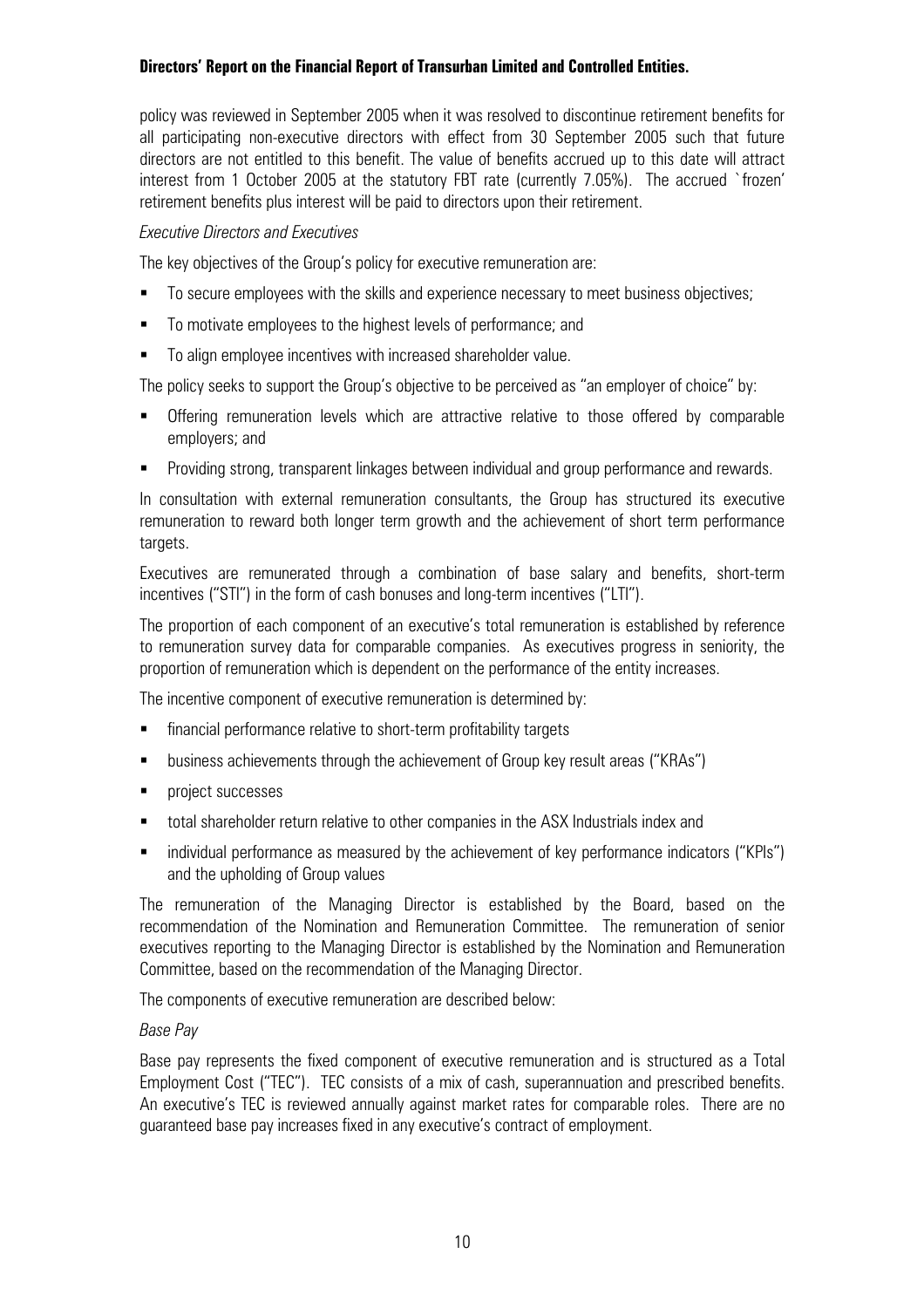# *Benefits*

Executives receive benefits including death and disability insurance, salary continuance insurance and car parking.

# *Short-term Incentives*

On an annual basis, the Group makes available Short-term Incentive ("STI") payments to executives for the achievement of Group and individual performance via KPIs. A target STI amount, expressed as a percentage of the executive's TEC, is specified for each executive and is subject to further adiustment for:

- The extent to which the Group has met its key result areas ("KRAs");
- The extent to which a profit-related financial performance target is achieved; and
- The extent to which the executive has achieved his/her individual KPIs.

Such adjustments can result in the actual STI payment received by the executive being above or below the targeted STI amounts. STI payments are made annually in September following annual performance reviews.

The intent of the adjustment is to ensure that STI payments are only made when value has been created for security holders and profit and business growth is consistent with the business plan.

Each year, key result areas, including a financial performance target are established by the Board, based on recommendations made by the Managing Director. The KPIs for the Managing Director are established by the Board based on recommendations made by the Nomination and Remuneration Committee. KPIs for executives reporting to the Managing Director are established by the Managing Director.

The Nomination and Remuneration Committee is also responsible for assessing the extent to which KRAs and the KPIs set for senior executives have been achieved. To assist in making these assessments, the Committee receives reports from the Chief Finance Officer and the Managing Director.

# *Long Term Incentives*

Three forms of long-term incentives ("LTI") are currently in operation. The executive Option Plan ("EOP") provides equity rewards, the Executive Long term Incentive Plan ("ELTIP") provides cash rewards linked to equity performance and the Executive Loan Plan ("ELP") performance based plan which is linked to improvements is the price of stapled securities over a three year period. All plans utilise Total Shareholder Return as the basis for determining payment. The EOP was introduced with a five year term in 2001. Following a review in 2003, it was decided to make no further issues of options under the EOP and to introduce the ELTIP to provide long-term incentives beyond the period when all options issued under the EOP has vested. No options were granted under the EOP during this financial year. Details of the EOP and ELTIP are set out in note 24.

A further review of LTIs was undertaken in 2005 and as a result a revised Executive Loan Plan was introduced. The objective of this plan is to implement a more cost effective plan to the Group for a given amount of incentive. In addition, the revised plan takes into consideration those plans which had been introduced by a number of other companies whose equity securities are stapled. Details of the ELP are set out in note 24.

# *Employee Security Ownership Plan*

Executives may elect to participate in the Employee Security Ownership Plan on the same basis as that offered to all permanent employees. Executive Directors do not currently participate in the Plan.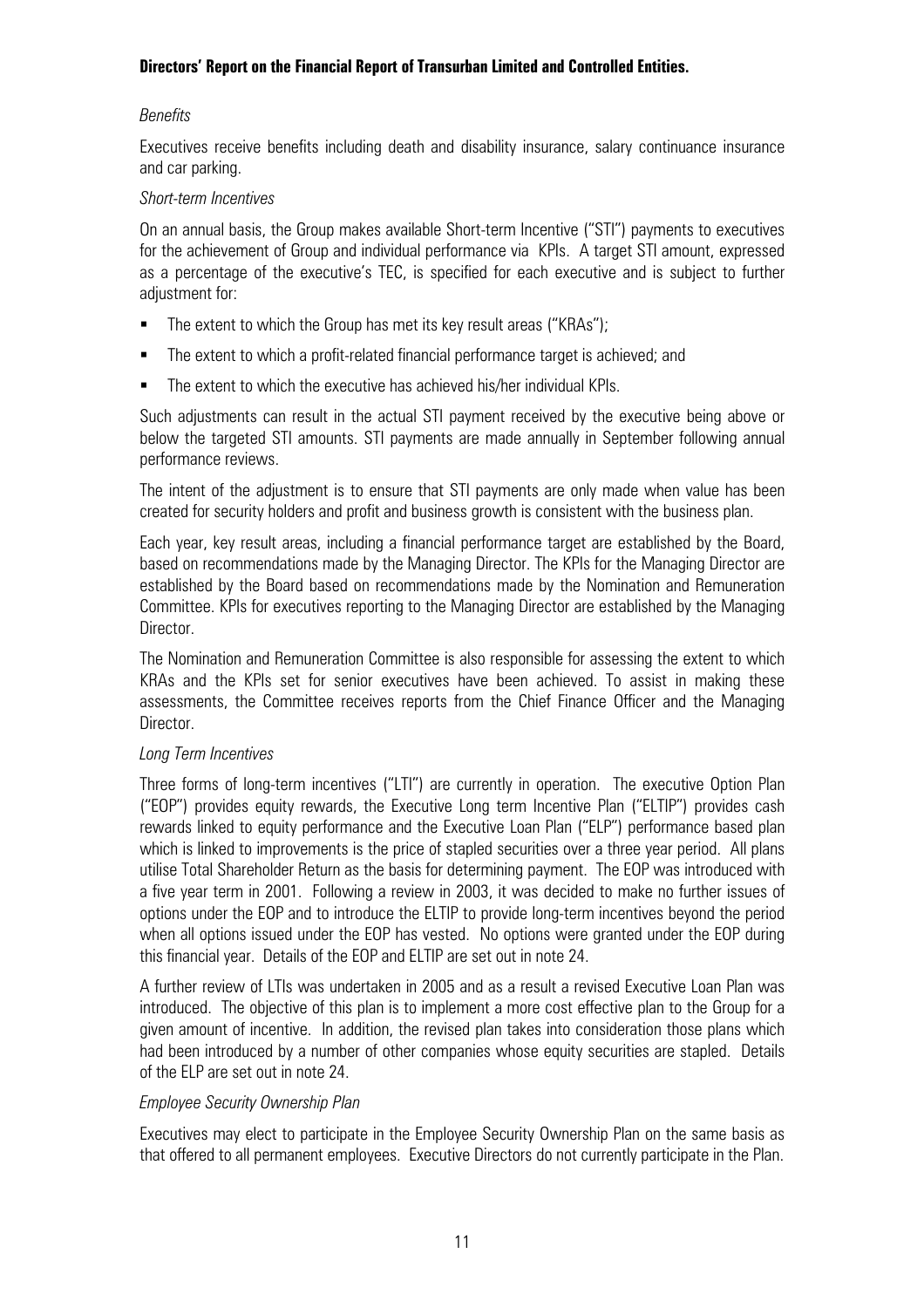# *Business Generation Incentive Plan*

The Group also operates a Business Generation Incentive Plan ("BGIP") in which executives may participate, depending upon their level of involvement in generating new business. The BGIP provides for cash bonuses to be paid from a bonus pool determined by the risk adjusted net present value of a project or business venture.

The BGIP is intended to reward executives for successful business generation activities, based on the increase in security holder value derived from new business. BGIP payments are determined and awarded by the Board, on the recommendation of the Nomination and Remuneration Committee and Managing Director.

Key Characteristics of Transurban's Business Generation Incentive Plan ("BGIP") - Rewards are:

- **based on success, not effort:**
- **based on the added value of new business:**
- **determined by a risk adjusted market value analysis;**
- **distributed based on contribution.**

# **B. Details of remuneration (audited)**

Non-executive remuneration reported as "Transurban Limited" represents the parent's share of remuneration with the remainder divided between Transurban Holdings Limited and Transurban Holding Trust.

Share-based disclosures relate to the Transurban Stapled Group. The full amounts have been disclosed as a reasonable basis of apportionment is not available.

Details of the remuneration of the directors, key management personnel and each of the 5 highest paid executives of Transurban Limited and the Group are set out in the following tables.

The 5 highest paid executives who are not directors of the Group are:

- M Kulper Vice President North America
- K Daley Vice President International Development
- C Brant Chief Finance Officer
- B Bourke Group General Manager Operations
- P O'Shea Group General Manager Legal and Risk Management

The key management personnel of the Group are the directors of Transurban Limited (see pages 3 to 7 above) and those executives that report directly to the managing director. The executives are:

- C Brant Chief Finance Officer
- B Bourke Group General Manager Operations
- P O'Shea Group General Manager Legal and Risk Management
- G Mann Group General Manager Development (from 3/10/2005 30/6/2006)

All of the above persons were also key management personnel during the year ended 30 June 2005, except for G Mann who commenced employment with the Group on 3 October 2005. C Brant was a key management person for only part of the year ended 30 June 2005 as he commenced employment on 22 November 2004.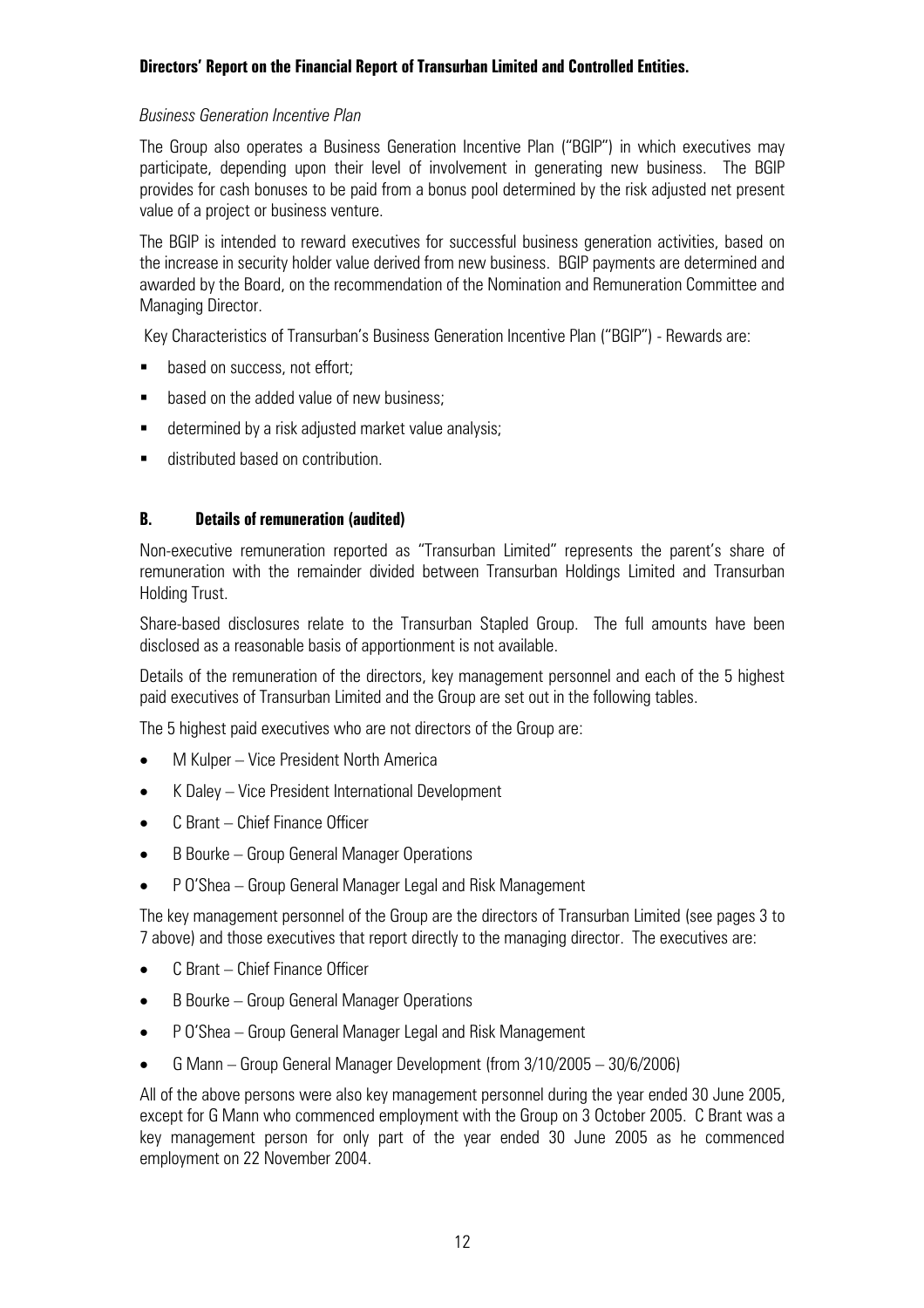| 2006                                                                          |                                   | <b>Short-term benefits</b> |                              |                     | <b>Post-employment benefits</b>              |                              | <b>Share-based payments</b>            |                                      |              |  |
|-------------------------------------------------------------------------------|-----------------------------------|----------------------------|------------------------------|---------------------|----------------------------------------------|------------------------------|----------------------------------------|--------------------------------------|--------------|--|
| <b>Name</b>                                                                   | <b>Cash</b><br>salary<br>and fees | Cash<br><b>Bonus</b>       | Non-<br>monetary<br>benefits | Super-<br>annuation | <b>Retirement</b><br>benefits <sup>(4)</sup> | Options <sup>(1)</sup>       | <b>Executive</b><br>Loan<br>Plan $(2)$ | Long term<br>incentive<br>plan $(3)$ | <b>Total</b> |  |
|                                                                               | \$                                | \$                         | \$                           | \$                  | \$                                           | \$                           | \$                                     | \$                                   | \$           |  |
| Non-executive directors                                                       |                                   |                            |                              |                     |                                              |                              |                                        |                                      |              |  |
| L G Cox<br>Chairman                                                           | 177,681                           |                            |                              | 5,948               | 32,598                                       | $\blacksquare$               | $\blacksquare$                         | $\blacksquare$                       | 216,227      |  |
| P C Byers                                                                     | 70,762                            |                            | $\ddot{\phantom{1}}$         | 6,369               | 12,526                                       | $\overline{a}$               | $\overline{a}$                         | $\frac{1}{2}$                        | 89,657       |  |
| G O Cosgriff                                                                  | 59,589                            |                            |                              | 8,794               | 9,488                                        |                              | $\overline{a}$                         | $\frac{1}{2}$                        | 77,871       |  |
| J G A Davis                                                                   | 41,647                            | ÷                          | $\overline{a}$               | 29,155              | 12,770                                       | ÷,                           | ÷,                                     | $\blacksquare$                       | 83,572       |  |
| S M Oliver                                                                    | 67,010                            |                            | $\blacksquare$               | 6,031               | 12,602                                       | $\overline{a}$               | $\overline{a}$                         | $\blacksquare$                       | 85,643       |  |
| CJS Renwick <sup>(i)</sup>                                                    | 20,379                            | $\overline{\phantom{0}}$   | $\overline{a}$               | 49,288              | $\overline{\phantom{0}}$                     | $\qquad \qquad \blacksquare$ | $\qquad \qquad \blacksquare$           | $\overline{\phantom{0}}$             | 69,667       |  |
| D J Ryan                                                                      | 71,106                            | ÷,                         | $\blacksquare$               | 6,400               | $\blacksquare$                               | ÷,                           | ÷,                                     | $\overline{a}$                       | 77,506       |  |
| <b>Executive directors</b>                                                    |                                   |                            |                              |                     |                                              |                              |                                        |                                      |              |  |
| K Edwards                                                                     | 1,400,006                         | 1,100,000                  | 7,900                        | 100,587             |                                              | 57,972                       | 93,151                                 | 512,111                              | 3,271,727    |  |
| Managing<br>Director                                                          |                                   |                            |                              |                     |                                              |                              |                                        |                                      |              |  |
| G R Phillips <sup>(ii)</sup><br>Deputy<br>Managing<br>Director                | 174,592                           | L.                         | 658                          | 861,261             | $\overline{a}$                               | 19,324                       | $\overline{a}$                         | $\blacksquare$                       | 1,055,835    |  |
| Other key management personnel                                                |                                   |                            |                              |                     |                                              |                              |                                        |                                      |              |  |
| C Brant                                                                       | 515,872                           | 465,000                    | 7,900                        | 45,460              |                                              |                              | 35,174                                 | 36,030                               | 1,105,436    |  |
| <b>B</b> Bourke                                                               | 445,682                           | 442,500                    | 7,900                        | 41,303              | $\qquad \qquad \blacksquare$                 | $\ddot{\phantom{1}}$         | 30,405                                 | 98,389                               | 1,066,179    |  |
| P O'Shea                                                                      | 351,333                           | 464,000                    | 7,900                        | 31,399              | $\overline{a}$                               |                              | 22,356                                 | 77,822                               | 954,810      |  |
| G Mann                                                                        | 386,148                           | 120,000                    | 13,400                       | 12,139              | $\blacksquare$                               | $\blacksquare$               | 33,534                                 | $\blacksquare$                       | 565,221      |  |
| 5 executives receiving the highest remuneration - not already mentioned above |                                   |                            |                              |                     |                                              |                              |                                        |                                      |              |  |
| M Kulper                                                                      | 222,095                           | 1,599,134                  |                              | 31,964              | $\overline{\phantom{a}}$                     |                              | $\blacksquare$                         | 27,821                               | 1,881,014    |  |
| K Daley                                                                       | 340,992                           | 904,100                    | $\Box$                       | 28,748              | $\overline{\phantom{a}}$                     | $\ddot{\phantom{0}}$         | $\overline{a}$                         | 116,816                              | 1,390,656    |  |
| Total                                                                         | 4,344,894                         | 5,094,734                  | 45,658                       | 1,264,846           | 79,984                                       | 77,296                       | 214,620                                | 868,989                              | 11,991,021   |  |

# **Transurban Limited**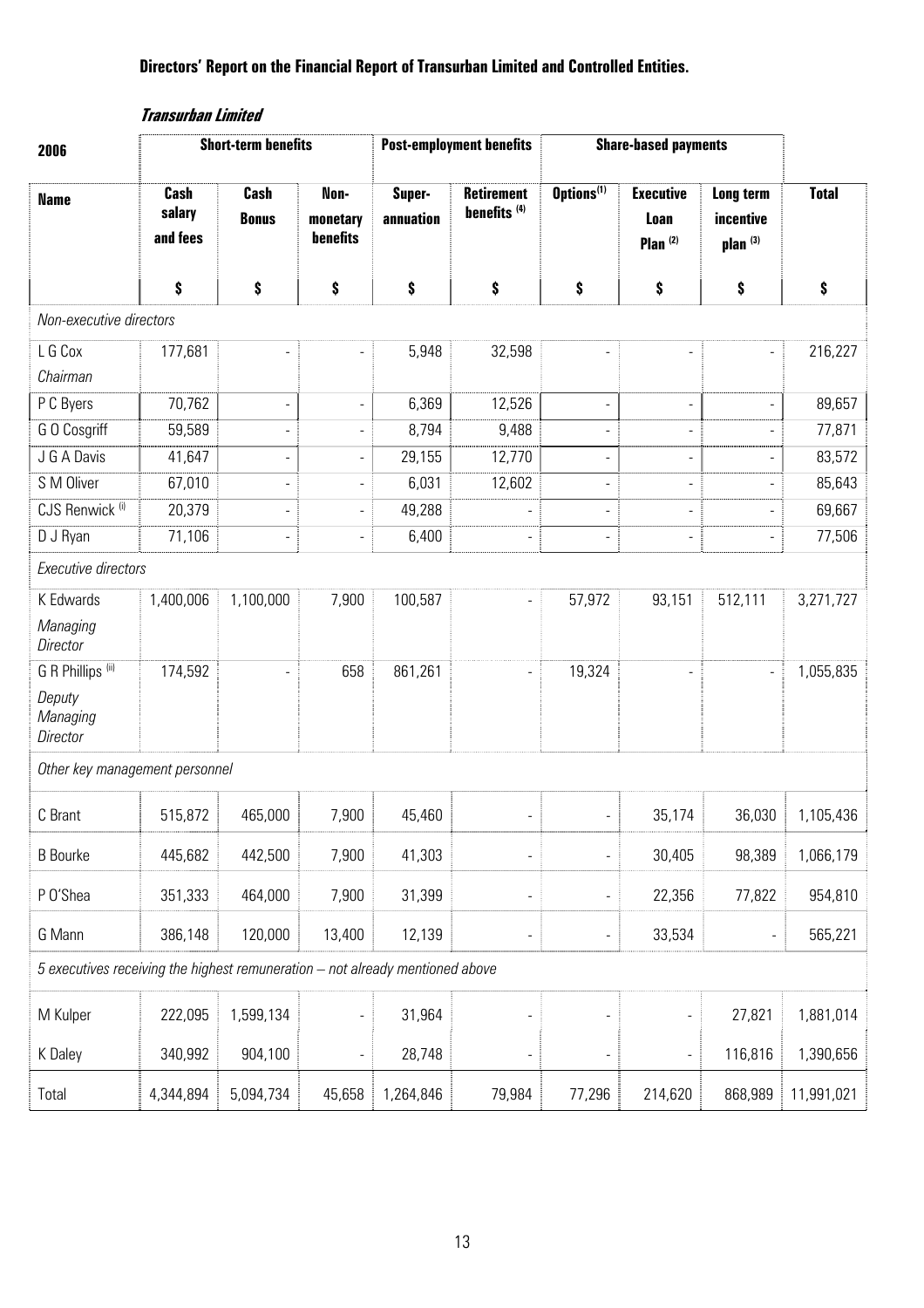| 2006                                                                          |                            | <b>Short-term benefits</b> |                              |                     | <b>Post-employment benefits</b>              |                          | <b>Share-based payments</b>            |                                               |              |  |
|-------------------------------------------------------------------------------|----------------------------|----------------------------|------------------------------|---------------------|----------------------------------------------|--------------------------|----------------------------------------|-----------------------------------------------|--------------|--|
| <b>Name</b>                                                                   | Cash<br>salary<br>and fees | Cash<br><b>Bonus</b>       | Non-<br>monetary<br>benefits | Super-<br>annuation | <b>Retirement</b><br>benefits <sup>(4)</sup> | Options <sup>(1)</sup>   | <b>Executive</b><br>Loan<br>Plan $(2)$ | Long term<br>incentive<br>plan <sup>(3)</sup> | <b>Total</b> |  |
|                                                                               | \$                         | \$                         | \$                           | \$                  | \$                                           | \$                       | \$                                     | \$                                            | \$           |  |
| Non-executive directors                                                       |                            |                            |                              |                     |                                              |                          |                                        |                                               |              |  |
| L G Cox                                                                       |                            |                            |                              |                     |                                              |                          |                                        |                                               |              |  |
| Chairman                                                                      | 250,204                    |                            |                              | 8,376               | 45,903                                       |                          |                                        | $\qquad \qquad \blacksquare$                  | 304,483      |  |
| P C Byers                                                                     | 99,644                     |                            | $\blacksquare$               | 8,968               | 17,638                                       |                          |                                        | $\overline{\phantom{0}}$                      | 126,250      |  |
| G O Cosgriff                                                                  | 83,912                     |                            | $\blacksquare$               | 12,384              | 13,361                                       | $\blacksquare$           | $\overline{a}$                         | $\frac{1}{2}$                                 | 109,657      |  |
| J G A Davis                                                                   | 58,646                     |                            |                              | 41,055              | 17,982                                       | $\overline{a}$           | ÷,                                     | $\frac{1}{2}$                                 | 117,683      |  |
| S M Oliver                                                                    | 94,361                     | ÷,                         | $\blacksquare$               | 8,492               | 17,745                                       | $\overline{a}$           | ÷,                                     | $\blacksquare$                                | 120,598      |  |
| CJS Renwick <sup>(i)</sup>                                                    | 28,698                     | $\overline{a}$             |                              | 69,405              |                                              | $\overline{a}$           | $\blacksquare$                         | $\qquad \qquad \blacksquare$                  | 98,103       |  |
| D J Ryan                                                                      | 100,129                    | $\blacksquare$             | $\blacksquare$               | 9,012               | $\overline{\phantom{0}}$                     | $\overline{a}$           | $\overline{a}$                         | $\blacksquare$                                | 109,141      |  |
| Executive directors                                                           |                            |                            |                              |                     |                                              |                          |                                        |                                               |              |  |
| K Edwards                                                                     | 1,400,006                  | 1,100,000                  | 7,900                        | 100,587             |                                              | 57,972                   | 93,151                                 | 512,111                                       | 3,271,727    |  |
| Managing<br>Director                                                          |                            |                            |                              |                     |                                              |                          |                                        |                                               |              |  |
| G R Phillips <sup>(ii)</sup>                                                  | 174,592                    |                            | 658                          | 861,261             | $\blacksquare$                               | 19,324                   |                                        | $\overline{\phantom{a}}$                      | 1,055,835    |  |
| Deputy<br>Managing<br>Director                                                |                            |                            |                              |                     |                                              |                          |                                        |                                               |              |  |
| Other key management personnel                                                |                            |                            |                              |                     |                                              |                          |                                        |                                               |              |  |
| C Brant                                                                       | 515,872                    | 465,000                    | 7,900                        | 45,460              |                                              | $\overline{\phantom{a}}$ | 35,174                                 | 36,030                                        | 1,105,436    |  |
| <b>B</b> Bourke                                                               | 445,682                    | 442,500                    | 7,900                        | 41,303              | $\overline{\phantom{a}}$                     | $\overline{a}$           | 30,405                                 | 98,389                                        | 1,066,179    |  |
| P O'Shea                                                                      | 351,333                    | 464,000                    | 7,900                        | 31,399              | -                                            |                          | 22,356                                 | 77,822                                        | 954,810      |  |
| G Mann                                                                        | 386,148                    | 120,000                    | 13,400                       | 12,139              | $\overline{a}$                               | $\blacksquare$           | 33,534                                 | $\blacksquare$                                | 565,221      |  |
| 5 executives receiving the highest remuneration - not already mentioned above |                            |                            |                              |                     |                                              |                          |                                        |                                               |              |  |
| M Kulper                                                                      | 222,095                    | 1,599,134                  |                              | 31,964              | $\overline{a}$                               |                          | $\blacksquare$                         | 27,821                                        | 1,881,014    |  |
| K Daley                                                                       | 340,992                    | 904,100                    | Ĭ.                           | 28,748              | $\overline{a}$                               | $\ddot{\phantom{1}}$     | $\blacksquare$                         | 116,816                                       | 1,390,656    |  |
| Total                                                                         | 4,552,314                  | 5,094,734                  | 45,658                       | 1,310,553           | 112,629                                      | 77,296                   | 214,620                                | 868,989                                       | 12,276,793   |  |

# **Transurban Limited Group**

 $(i)$  C J S Renwick was appointed a non-executive director on 26 July 2006.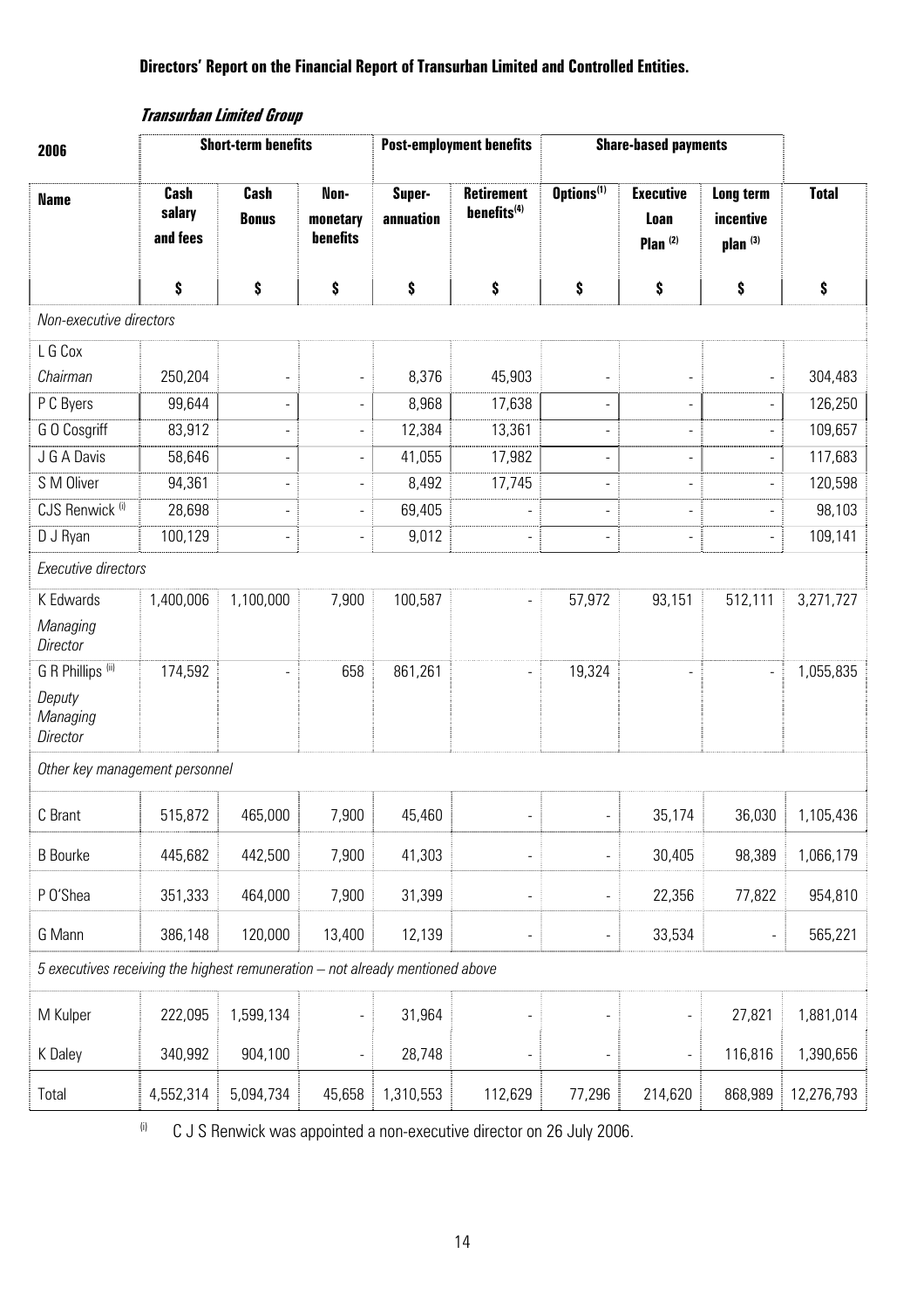$^{(ii)}$  G R Phillips was an executive director from the beginning of the financial year until his resignation on 26 July 2006. His remuneration includes a termination benefit of \$990,000 in recognition of his long term service to the Group

| 2005                                                                          |                            | <b>Short-term benefits</b>   |                                     |                     | <b>Post-employment benefits</b>              |                        |                                        | <b>Share-based payments</b>                   |              |  |  |
|-------------------------------------------------------------------------------|----------------------------|------------------------------|-------------------------------------|---------------------|----------------------------------------------|------------------------|----------------------------------------|-----------------------------------------------|--------------|--|--|
| <b>Name</b>                                                                   | Cash<br>salary<br>and fees | Cash<br><b>Bonus</b>         | Non-<br>monetary<br><b>benefits</b> | Super-<br>annuation | <b>Retirement</b><br>benefits <sup>(4)</sup> | Options <sup>(1)</sup> | <b>Executive</b><br>Loan<br>Plan $(2)$ | Long term<br>incentive<br>plan <sup>(3)</sup> | <b>Total</b> |  |  |
|                                                                               | \$                         | \$                           | \$                                  | \$                  | \$                                           | \$                     | \$                                     | \$                                            | \$           |  |  |
| Non-executive directors                                                       |                            |                              |                                     |                     |                                              |                        |                                        |                                               |              |  |  |
| L G Cox                                                                       |                            |                              |                                     |                     |                                              |                        |                                        |                                               |              |  |  |
| Chairman                                                                      | 182,675                    | $\qquad \qquad \blacksquare$ | $\overline{a}$                      | 13,977              | 116,443                                      |                        |                                        | $\frac{1}{2}$                                 | 313,095      |  |  |
| P C Byers                                                                     | 71,971                     | $\overline{\phantom{0}}$     |                                     | 6,477               | 54,312                                       |                        | $\overline{\phantom{0}}$               | $\blacksquare$                                | 132,760      |  |  |
| G O Cosgriff                                                                  | 68,845                     | $\overline{a}$               | $\overline{a}$                      | 6,196               | 32,439                                       |                        |                                        | $\blacksquare$                                | 107,480      |  |  |
| J G A Davis                                                                   | 54,322                     | $\overline{a}$               | $\overline{\phantom{a}}$            | 56,429              | 54,649                                       |                        | $\overline{a}$                         | $\overline{\phantom{0}}$                      | 165,400      |  |  |
| S M Oliver                                                                    | 70,062                     | $\overline{a}$               | $\overline{\phantom{a}}$            | 6,306               | 56,736                                       | ÷.                     | $\overline{a}$                         | $\blacksquare$                                | 133,104      |  |  |
| D J Ryan                                                                      | 74,229                     | $\frac{1}{2}$                | $\blacksquare$                      | 6,681               |                                              | $\blacksquare$         | $\overline{\phantom{a}}$               | $\blacksquare$                                | 80,910       |  |  |
| Executive directors                                                           |                            |                              |                                     |                     |                                              |                        |                                        |                                               |              |  |  |
| K Edwards                                                                     | 1,154,259                  | 1,000,000                    | 7,300                               | 95,940              | $\blacksquare$                               | 183,999                | $\overline{\phantom{a}}$               | 2,545,620                                     | 4,987,118    |  |  |
| Managing<br>Director                                                          |                            |                              |                                     |                     |                                              |                        |                                        |                                               |              |  |  |
| <b>G R Phillips</b>                                                           | 538,509                    | 262,500                      | 7,300                               | 11,585              |                                              | 61,333                 |                                        |                                               | 881,227      |  |  |
| Deputy<br>Managing<br>Director                                                |                            |                              |                                     |                     |                                              |                        |                                        |                                               |              |  |  |
| Other key management personnel                                                |                            |                              |                                     |                     |                                              |                        |                                        |                                               |              |  |  |
| C Brant                                                                       | 265,936                    | 220,000                      | 4,867                               | 23,934              |                                              |                        |                                        | 114,060                                       | 628,797      |  |  |
| <b>B</b> Bourke                                                               | 385,342                    | 230,000                      | 7,300                               | 46,660              | $\Box$                                       | 35,791                 |                                        | 485,490                                       | 1,190,583    |  |  |
| P O'Shea                                                                      | 304,319                    | 225,000                      | 7,300                               | 27,312              | $\blacksquare$                               | 26,181                 |                                        | 387,751                                       | 977,863      |  |  |
| 5 executives receiving the highest remuneration - not already mentioned above |                            |                              |                                     |                     |                                              |                        |                                        |                                               |              |  |  |
| K Daley                                                                       | 321,352                    | 230,000                      | 6,083                               | 27,337              | $\blacksquare$                               | 30,544                 | $\overline{\phantom{a}}$               | 482,286                                       | 1,097,602    |  |  |
| V Howard                                                                      | 254,315                    | 432,500                      | 7,300                               | 15,000              | $\blacksquare$                               | 21,817                 | $\blacksquare$                         | 350,699                                       | 1,081,631    |  |  |
| L Hunt                                                                        | 305,473                    | 137,000                      | 13,400                              | 26,511              | $\blacksquare$                               | 11,742                 | $\overline{\phantom{a}}$               | 375,935                                       | 870,061      |  |  |
| Total                                                                         | 4,051,609                  | 2,737,000                    | 60,850                              | 370,345             | 314,579                                      | 371,407                |                                        | 4,741,841                                     | 12,647,631   |  |  |

#### **Transurban Limited Group**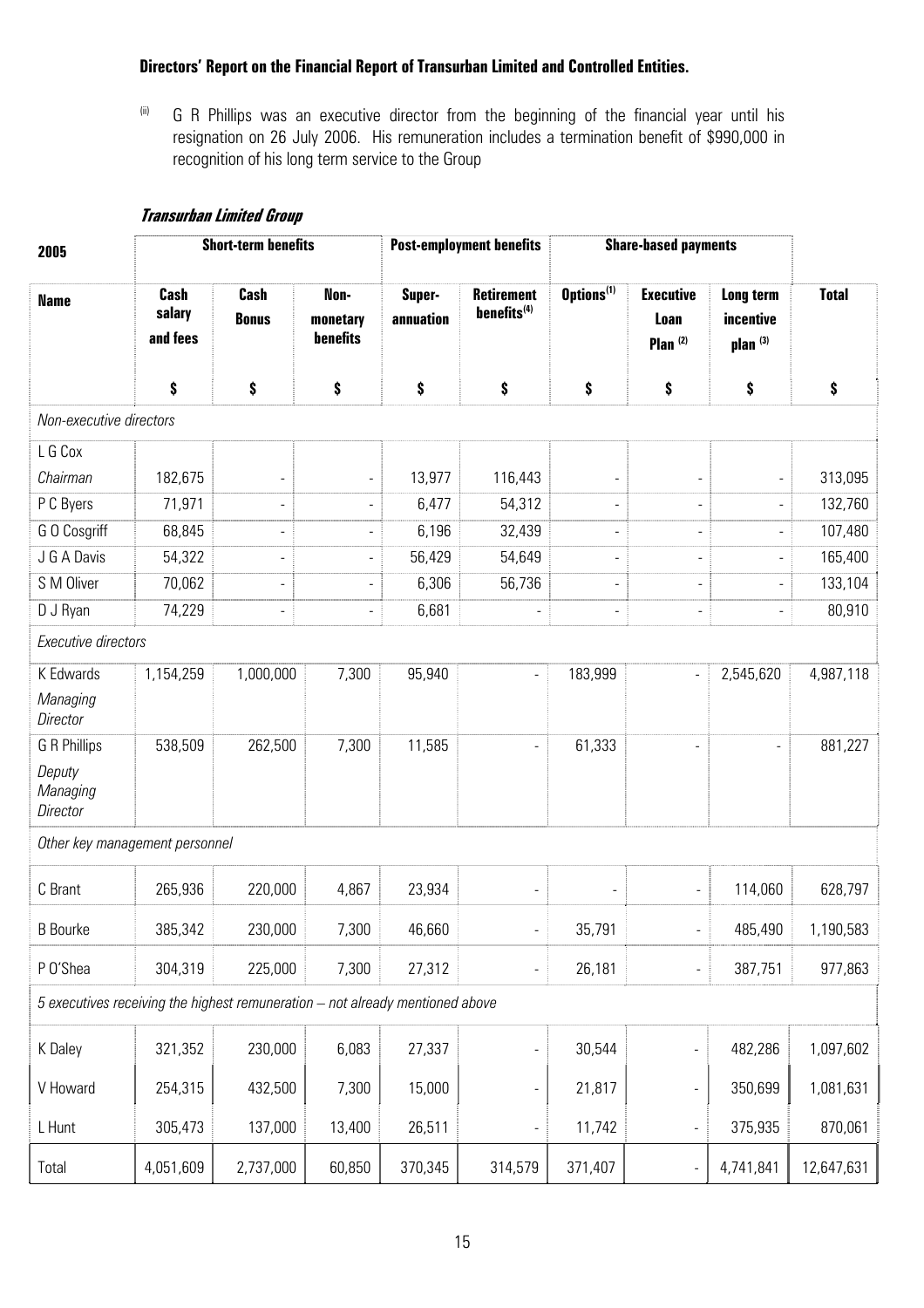Emoluments of non-executive directors represent the portion of emoluments which relate to the consolidated entity. For full disclosure, see the Transurban Group Report.

- (1) No options were granted during the year over Transurban Group Stapled Securities. Option remuneration relates to options granted to Executive Directors and Executives in prior financial years. The amounts disclosed as remuneration is that part of the value of the options which is attributable to the current year portion of the vesting period.
- (2) The amounts disclosed as remuneration is that part of the value of the Executive Loan Plan benefit which is attributable to the current year portion of the vesting period.
- (3) The amount shown as Long Term Incentive is that part of the units issued under the cash based ELTIP which is attributable to the current year portion of the vesting period for each current allocation.
- (4) Retirement benefits were frozen for all participating non-executive directors at their current levels up to 30 September 2005. Interest accrues on directors entitlement balances at 7.05 per cent per annum.

# **C. Service agreements (audited)**

Remuneration for the Managing Director and the key management personnel are formalised in service agreements. Each of these agreements provides for access to performance-related cash bonuses and other benefits including death and disability insurance, salary continuance insurance and car parking. Although not specified in agreements, executives are eligible to participate in the Executive Loan Plan (or equivalent Cash plan) and the Business Generation Incentive Plan. Other major provisions of the agreements, relating to remuneration, are set out below:

#### *Current Target Remuneration Mix*

|                           |     | % of Total Remuneration |     |
|---------------------------|-----|-------------------------|-----|
|                           | TEC | STI                     | LΤΙ |
|                           |     |                         |     |
| <b>Executive Director</b> |     |                         |     |
| <b>Managing Director</b>  | 56% | 22%                     | 22% |
| Key Management Personnel  |     |                         |     |
| Average                   | 59% | 18%                     | 24% |

# *Executive Directors*

K Edwards, *Managing Director*

- Term of Agreement permanent, subject to 6 months' notice of termination;
- The payment of one year's fixed remuneration upon termination as disclosed in the 2005 Annual Report;
- Fixed remuneration including base salary and superannuation, for the year ended 30 June 2006 of \$1,500,000 to be reviewed annually by the remuneration committee and the Board;
- Long Term Incentive allocation for FY07 based on 35 per cent of current TEC allocation; and
- The Managing Director is ineligible to participate in the Employee Share Ownership Plan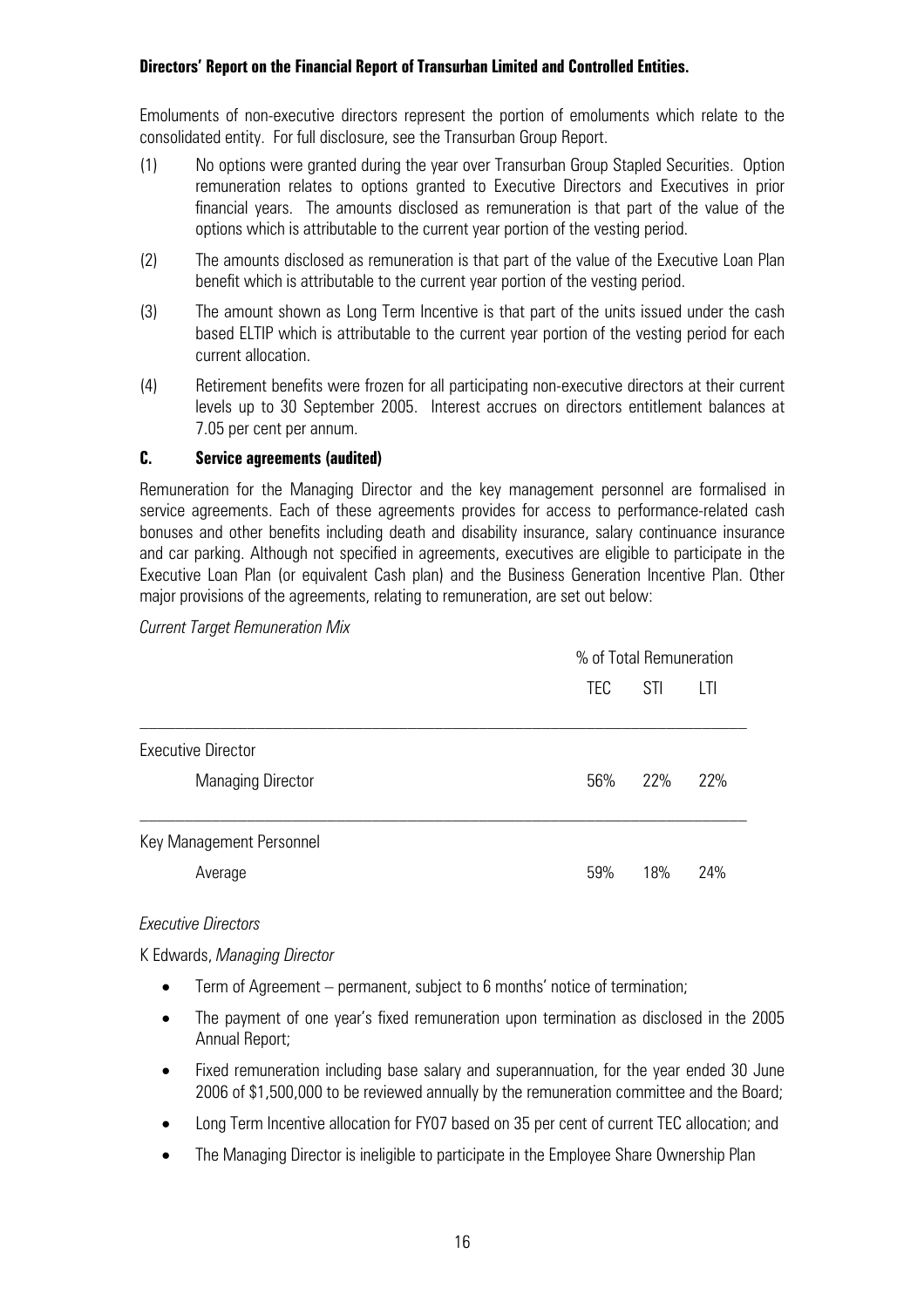# *Key Management Personnel and other executives*

The major provisions contained in the service agreements of key management personnel are the same for all persons except for the base salary component and the following provisions:

- Term of agreement permanent, subject to termination on 6 months' notice; and
- Total Employment Cost ("TEC") reviewed annually by the Nomination and Remuneration Committee and approved by the Board.

# **D. Share-based compensation (audited)**

# **Options**

Options were issued at no cost to the Option holder and vested in three equal tranches on the second, third and fourth anniversaries of their issue. The Exercise of the options was subject to an Exercise Condition. The Exercise Condition involved a comparison between Total Shareholder Return ("TSR") of The Transurban Group's Stapled Securities over the two years prior to a vesting date of options and the TSR of each of the other companies in the S&P/ASX 200 Industrials as at the end of the relevant Exercise Condition Test Period which had been in the S&P/ASX 200 Industrials for the full term of the Exercise Condition Test Period ("Test Companies") measured over the same period.

TSR measures the total return on investment of a security. It takes into account both capital appreciation and distribution income. The Transurban Group and each of the Test Companies were ranked according to their respective TSRs over the Exercise Condition Test Period. The ranking determines the extent to which vested options could be exercised. If the Group's TSR exceeded the 65th percentile of the ranking, 100 per cent of the vested options were exercisable. If Transurban Group's TSR was below the 25th percentile of the ranking, none of the vested options were exercisable. If the TSR fell between these percentiles, the percentage of vested options that were exercisable were calculated according to a formula.

The exercise price of options was the volume weighted average price at which the Group's stapled securities were traded on the Australian Stock Exchange during the 5 business days immediately prior to granting the options. When exercised, each option was converted into one stapled security, comprising one ordinary share in Transurban Limited, one ordinary share in Transurban Holdings Limited and one unit in Transurban Holding Trust. Options were exercisable at any time after vesting.

Fair values at grant date were independently determined, using a Black-Scholes derived option valuation model taking into consideration the exercise price, the term of the option, the market price of Transurban Group stapled securities on the grant date, the expected price volatility of Transurban Group stapled securities, expected future distributions and the risk free rate of interest over the term of the options.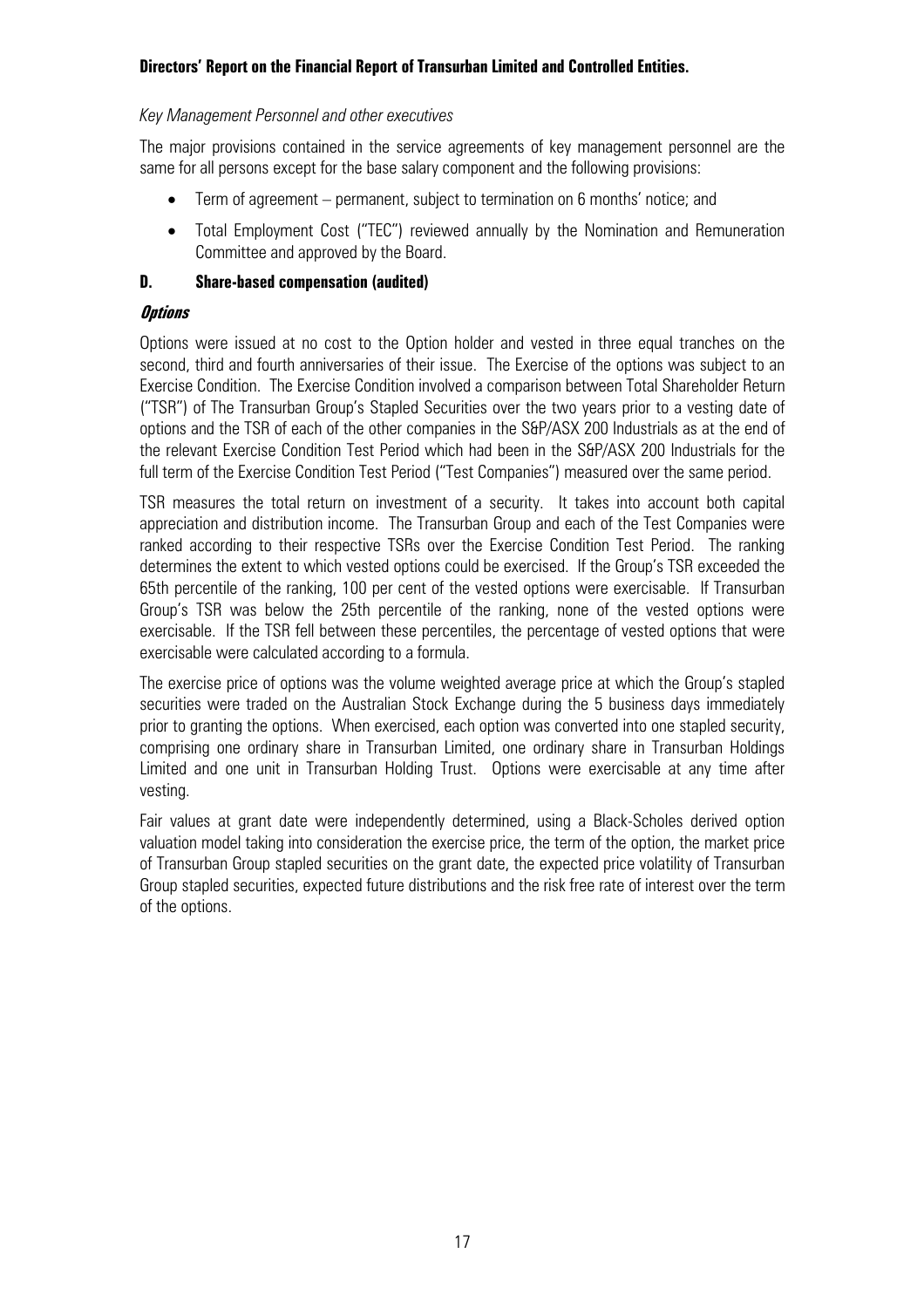The terms and conditions of each grant of options affecting remuneration in this or future reporting periods are as follows:

| <b>Grant date</b> | <b>Expiry date</b> | <b>Exercise</b><br>price | <b>Value per</b><br>option at<br>grant date | Date exercisable                                |  |  |  |
|-------------------|--------------------|--------------------------|---------------------------------------------|-------------------------------------------------|--|--|--|
| 26 April 2001     | 30 April 2006      | \$3.817                  | \$0.425                                     | One-third after 28/04/03,<br>26/04/04, 26/04/05 |  |  |  |
| 23 October 2001   | 31 October 2006    | \$4.404                  | \$0.491                                     | One-third after 28/04/03,<br>26/04/04, 26/04/05 |  |  |  |
| 1 February 2002   | 30 April 2007      | \$4.280                  | \$0.477                                     | One-third after 01/02/04,<br>01/02/05, 01/02/06 |  |  |  |
| 9 April 2002      | 30 April 2007      | \$4.030                  | \$0.449                                     | One-third after 20/05/04,<br>20/05/05, 20/05/06 |  |  |  |
| 20 May 2002       | 30 April 2007      | \$4.220                  | \$0.470                                     | One-third after 20/05/04,<br>20/05/05, 20/05/06 |  |  |  |

Details of options over ordinary shares in the company provided as remuneration to each director of Transurban Limited and each of the key management personnel of the Group are set out below. Further information on options is set out in note 24 to the financial statements.

| Name                                        | <b>Number of options</b><br>granted during the year |      |      | <b>Number of options</b><br>vested during the year |
|---------------------------------------------|-----------------------------------------------------|------|------|----------------------------------------------------|
|                                             | 2006                                                | 2005 | 2006 | 2005                                               |
| <b>Directors of Transurban Limited</b>      |                                                     |      |      |                                                    |
| K Edwards                                   |                                                     |      |      | 500,000                                            |
| G R Phillips                                |                                                     |      |      | 166,667                                            |
| Other key management personnel of the Group |                                                     |      |      |                                                    |
| C. Brant                                    |                                                     |      |      |                                                    |
| <b>B</b> Bourke                             |                                                     |      |      | 116,667                                            |
| P O'Shea                                    |                                                     |      |      | 100,000                                            |
| G Mann                                      |                                                     |      |      |                                                    |

# *Shares provided on exercise of remuneration options*

Details of ordinary shares in the company provided as a result of the exercise of remuneration options to each director of Transurban Limited and other key management personnel of the Group are set out below.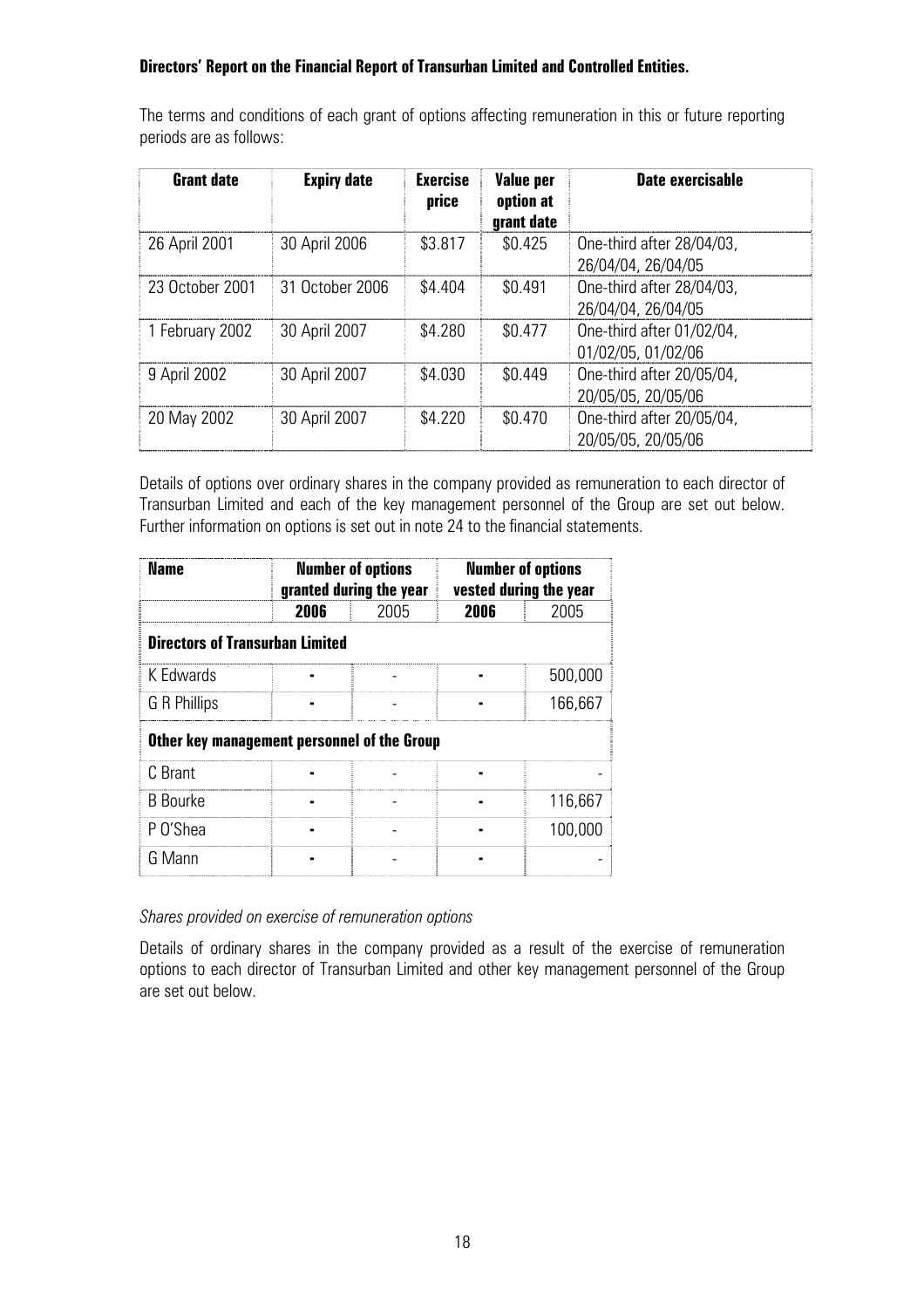| <b>Name</b>                            | Number of ordinary shares issued on exercise<br>of options during the year |         |  |  |  |
|----------------------------------------|----------------------------------------------------------------------------|---------|--|--|--|
|                                        | 2006                                                                       | 2005    |  |  |  |
| <b>Directors of Transurban Limited</b> |                                                                            |         |  |  |  |
| K Edwards                              | 1,500,000                                                                  |         |  |  |  |
| G R Phillips                           |                                                                            | 500,000 |  |  |  |
|                                        | Other key management personnel of the Group                                |         |  |  |  |
| C. Brant                               |                                                                            |         |  |  |  |
| <b>B</b> Bourke                        |                                                                            | 350,000 |  |  |  |
| P O'Shea                               |                                                                            | 204,300 |  |  |  |
| G Mann                                 |                                                                            |         |  |  |  |

The amounts paid per stapled security which includes one share in Transurban Limited, by each director and other key management personnel on the exercise of options at the date of exercise were as follows:

| <b>Exercise date</b> | <b>Amount paid per stapled security</b> |
|----------------------|-----------------------------------------|
| 21 September 2005    | \$4 404                                 |
| 13 December 2005     | S4 404                                  |
| 20 June 2006         | \$4 404                                 |

No amounts are unpaid on any securities issued on the exercise of options.

# **Executive long term incentive plan**

The executive long term incentive plan ("ELTIP") was introduced in 2003 to provide long term incentives to executive directors and executives in the period after issued options had fully vested.

Under the ELTIP, participants were allocated "ELTI units". Each ELTI unit entitled the holder to a cash payment on the maturity date, approximately two years after the date of allocation. The cash payment per unit is equal to the increase in the stapled security price over the period between the date of allocation and the maturity date. The proportion of ELTI units which vest with the executive at maturity is dependent on the Transurban Group's ranking in the Total Shareholder Returns ("TSRs") of the companies within the ASX 200 Industrials over the two years prior to maturity. If Transurban's TSR ranking is below the 40th percentile, no payment will be made. For TSR rankings between the 40th and 70th percentiles, the proportion increases linearly from 25 per cent to 100 per cent. If Transurban's TSR ranking is above the 70th percentile, the proportion is 100 per cent.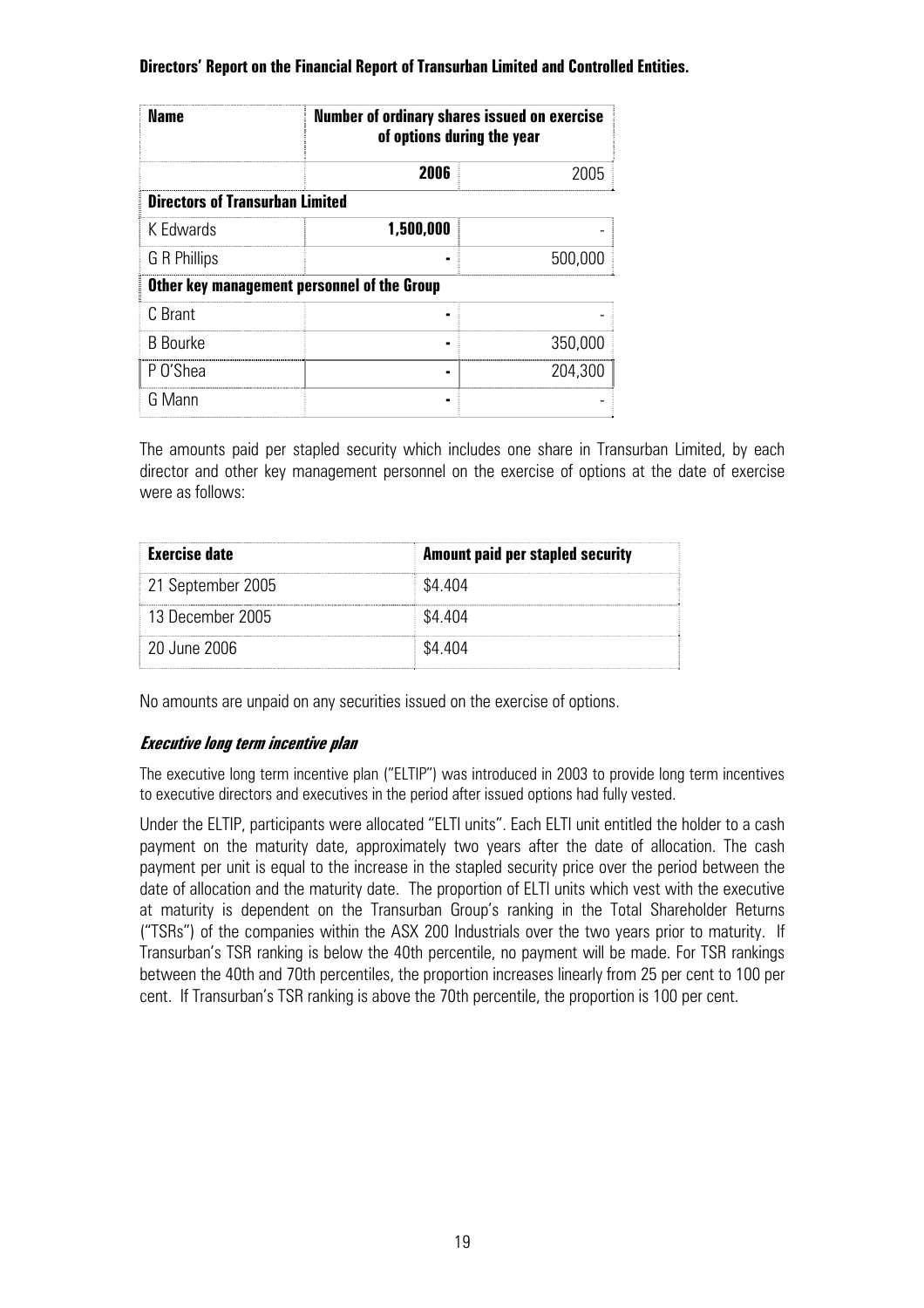The terms and conditions of each grant of long term incentive plan units affecting remuneration in this or future reporting periods are as follows:

| <b>Grant date</b> | <b>Expiry date</b> | Grant<br>price | Value per<br>unit at<br>grant<br>date | Value per unit<br>at reporting<br>date | <b>Date Payable</b> |
|-------------------|--------------------|----------------|---------------------------------------|----------------------------------------|---------------------|
| 30 Sept 2003      | 30 Sept 2005       | \$4.23         | \$0.46                                | fully paid                             | 30 Nov 2005         |
| 30 Sept 2004      | 30 Sept 2006       | \$5.45         | \$0.54                                | \$1.79                                 | 30 Nov 2006         |

Details of ELTIs provided and paid to each director of Transurban Limited and other key management personnel of the Group are set out below.

| <b>Name</b>                                 | <b>Number of ELTIs granted</b><br>during the year |         | <b>Number of ELTIs matured</b><br>during the year |      | \$ Value of ELTIs paid<br>during the year |      |  |
|---------------------------------------------|---------------------------------------------------|---------|---------------------------------------------------|------|-------------------------------------------|------|--|
|                                             | 2006                                              | 2005    | 2006                                              | 2005 | 2006                                      | 2005 |  |
| <b>Directors Transurban Limited</b>         |                                                   |         |                                                   |      |                                           |      |  |
| K Edwards                                   |                                                   | 800,000 | 850,000                                           |      | 2,558,500                                 |      |  |
| G Phillips                                  | ٠                                                 |         |                                                   |      |                                           |      |  |
| Other key management personnel of the Group |                                                   |         |                                                   |      |                                           |      |  |
| C Brant                                     | ٠                                                 | 170,000 |                                                   |      | ٠                                         |      |  |
| <b>B</b> Bourke                             | ٠                                                 | 160,000 | 160,000                                           |      | 481,600                                   |      |  |
| P O'Shea                                    |                                                   | 120,000 | 130,000                                           |      | 391,300                                   |      |  |
| G Mann                                      | $\blacksquare$                                    |         |                                                   |      | ٠                                         |      |  |

# *Executive Loan Plan ("ELP")*

The Executive Loan plan ("ELP") was introduced in 2005 as it offered payoff characteristics similar to those of an option-based plan and thus rewarded TSR out performance. The ELP, similar to those which had been introduced by a number of other companies whose equity securities were stapled, was also more cost effective than an option-based plan in terms of cost to the Group for a given amount of incentive. (The cost referred to above was in the form of fringe benefits tax that was payable by the Group on the allocation of Options.)

The ELP is structured as a performance loan plan which is linked to improvements in the price of stapled securities over a three year period. The Plan has been structured so that rewards are only obtained if there are materially improved security holder returns.

Executives participating in the ELP are provided with an interest free loan to assist them to acquire stapled securities at market price. The term of the loan is three years and there is only one testing date. The stapled securities are held by the executive but will only vest to the executive in accordance with the terms of the Plan. Expiry occurs 3 years plus 60 days from the date of commencement of the Plan, unless the rules of the Plan otherwise provide. Holding locks are applied to the stapled securities to ensure that the stapled securities can only be dealt with in accordance with the terms of the Plan. The acquired shares cannot be transferred or sold while the loan is outstanding.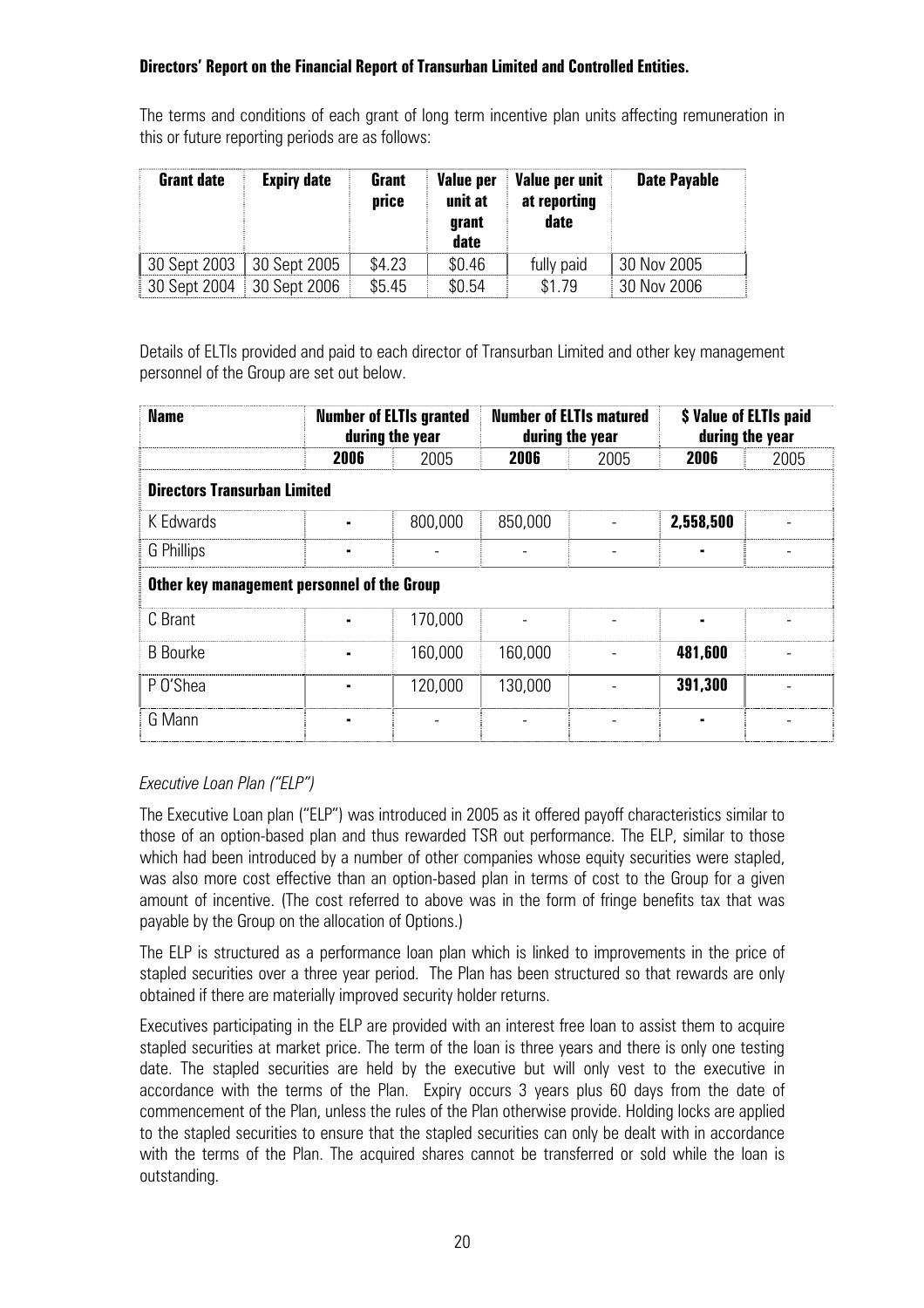Stapled securities will vest in the executive if:

- (a) the executive is employed by the Transurban Group for at least 3 years from the date of commencement of the Plan, unless the rules of the Plan otherwise provide; and
- (b) the performance hurdle relevant to the offer is met.

If the stapled securities vest in the executive:

- (a) then the executive can either pay the amount of the loan which needs to be repaid and which is attributable to those vested stapled securities in which case they will be free to deal with those stapled securities as they see fit; or
- (b) The Group will otherwise sell the vested securities and apply for the proceeds of sale in discharge of the amount of the loan which is repayable attributable to those stapled securities, with any surplus to be provided to the executive.

Any unvested stapled securities will also be sold by the Group and the proceeds will be applied in reduction of the repayable amount of the loan attributable to those unvested securities, with the executive having no entitlement to the surplus.

The Plan has been designed so that the executive does not need to provide any money to purchase securities in the Transurban Group and is not himself or herself directly responsible for repayment of any loan provided. The proceeds of sale of stapled securities are, unless the rules of the Plan provide otherwise, applied to discharge the repayable portion of any loan.

If the executive does not meet the hurdle identified, and remains employed by the Transurban Group for a period of 3 years from the date of commencement of the Plan, unless the rules of the Plan otherwise provide, no stapled securities will vest in the executive and all stapled securities will be sold with the proceeds being applied in repayment of the repayable portion of the loan, with no surplus being provided to the executive.

If an executive leaves the employ of the Transurban Group those unvested securities will lapse and will be sold with the proceeds being applied in repayment of the repayable portion of the loan.

All dividends and distributions payable in respect of the stapled securities subject of the Plan, net of deductions for tax, are to be applied in reduction of the outstanding loan balance.

The performance hurdle attached to stapled securities has been set to ensure that both executives and stapled security holders generally benefit from the allocation of stapled securities to executives under the Plan.

The performance hurdle involves a comparison of Total Shareholder Returns (TSR). The TSR of Transurban's listed stapled securities is compared with the TSR of each other company (Test Company) in the S&P / ASX 100 Industrials (or similar or replacement index) for the whole period of comparison. The period of comparison (Performance Hurdle Test Period) is the three years post the date of commencement of the Plan.

TSR measures total return on investment of a security. It takes into account both capital appreciation and distributed income. It assumes a notional reinvestment of distributions paid on the security (on a pre-tax basis) in additional securities, at the market price on the day before the securities begin trading ex the relevant distribution.

Transurban and each of the Test Companies will be ranked according to their respective TSRs over the Performance Hurdle Test Period.

This ranking determines the extent to which stapled securities will vest.

If Transurban's TSR is ranked at or above the 75th percentile, 100 per cent of the stapled securities will vest.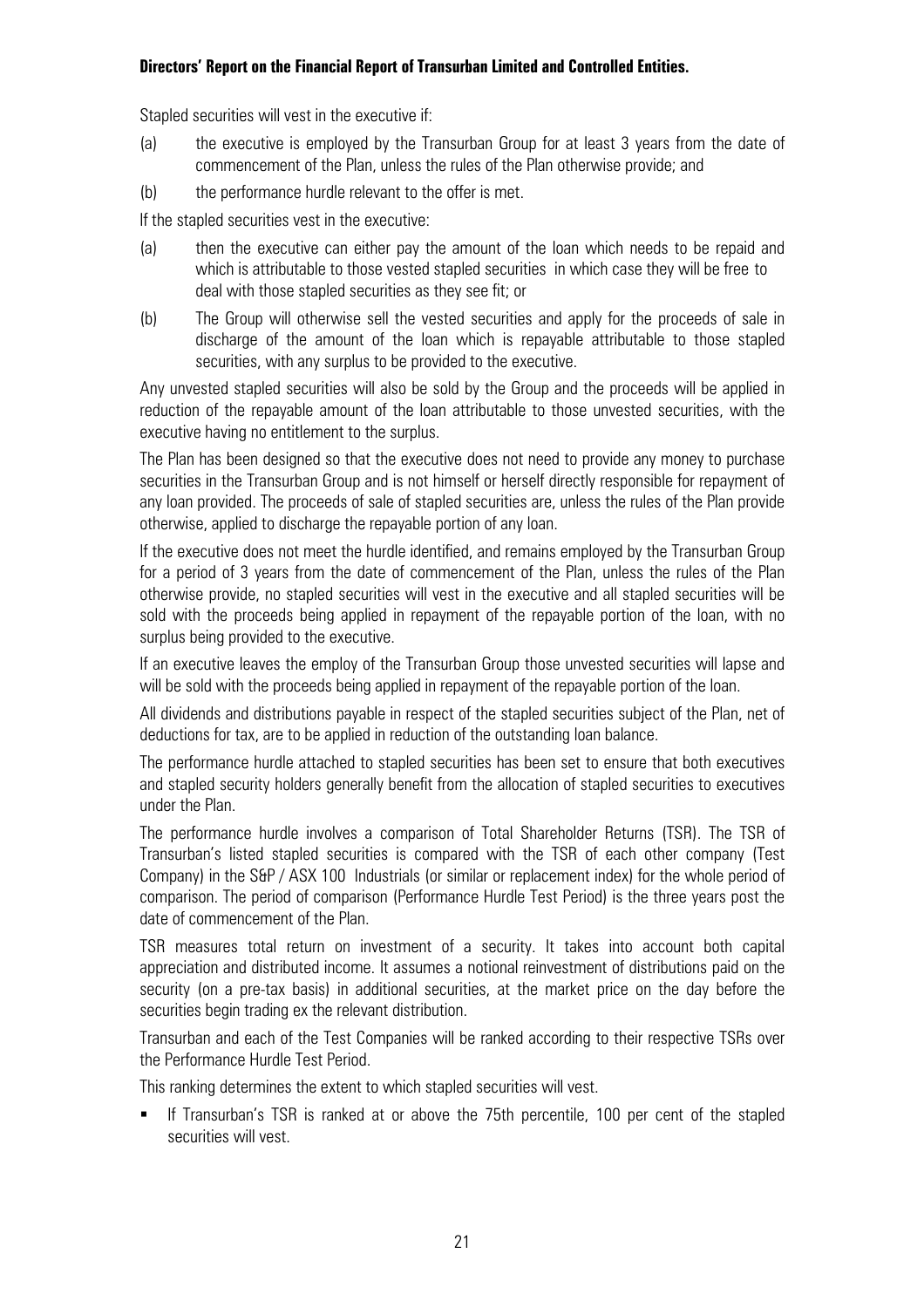- If Transurban's TSR is ranked above the 50th percentile but below the 75th percentile, the percentage of stapled securities ("P") that will vest will be that calculated according to the following formula:
- $P = 50 + 2 \times (RTransurban 50)$
- Where: RTransurban  $=$  The percentile rank of Transurban's TSR.
- If Transurban's TSR is ranked at or below the 50th percentile, none of the stapled securities will vest.

# *The allocation of ELP units is determined by the following:*

A remuneration value is determined for each participant relative to their total employment cost. These values are referenced to external market benchmarks.

- (i) The number of stapled securities an executive is entitled to is derived by using an option valuation methodology such as the Black Scholes with Monte Carlo simulations or other similar method of calculation. These valuation methods take into account the fact that the loan will need to be repaid along with performance and other conditions. By dividing the remuneration value or number by this adjusted valuation, the number of stapled securities is derived;
- (ii) the stapled securities are acquired and transferred to each participant;
- (iii) the purchase price per stapled security is the average market price of stapled securities weighted by reference to volume over the week leading up to and including the date of commencement of the Plan; and
- (iv) the amount of the loan provided to a participant is equal to the purchase price per stapled security multiplied by the participant's stapled securities entitlement.

Details of securities provided to each director of Transurban Limited and other key management personnel of the Group are set out below.

| <b>Number of securities</b><br><b>Name</b><br>granted |         |      | <b>Number of securities</b><br>vested |      | <b>Number of securities</b><br>exercised |      |
|-------------------------------------------------------|---------|------|---------------------------------------|------|------------------------------------------|------|
|                                                       | 2006    | 2005 | 2006                                  | 2005 | 2006                                     | 2005 |
| <b>Directors Transurban Limited</b>                   |         |      |                                       |      |                                          |      |
| K Edwards                                             | 312,500 |      | ۰                                     |      | ٠                                        |      |
| Other key management personnel of the Group           |         |      |                                       |      |                                          |      |
| C Brant                                               | 118,000 |      | ٠                                     |      | ٠                                        |      |
| <b>B</b> Bourke                                       | 102,000 |      | ٠                                     |      | ٠                                        |      |
| P O'Shea                                              | 75,000  |      | ۰                                     |      | ٠                                        |      |
| G Mann                                                | 112,500 |      | ۰                                     |      | ٠                                        |      |

# *Executive Loan Plan for Executives Located Overseas*

An Executive Long Term Incentive Cash Plan mirroring that of the Executive Loan Plan is used for participants outside Australia. The terms and conditions of each grant of units under this cash plan affecting remuneration in this or future reporting periods are as follows: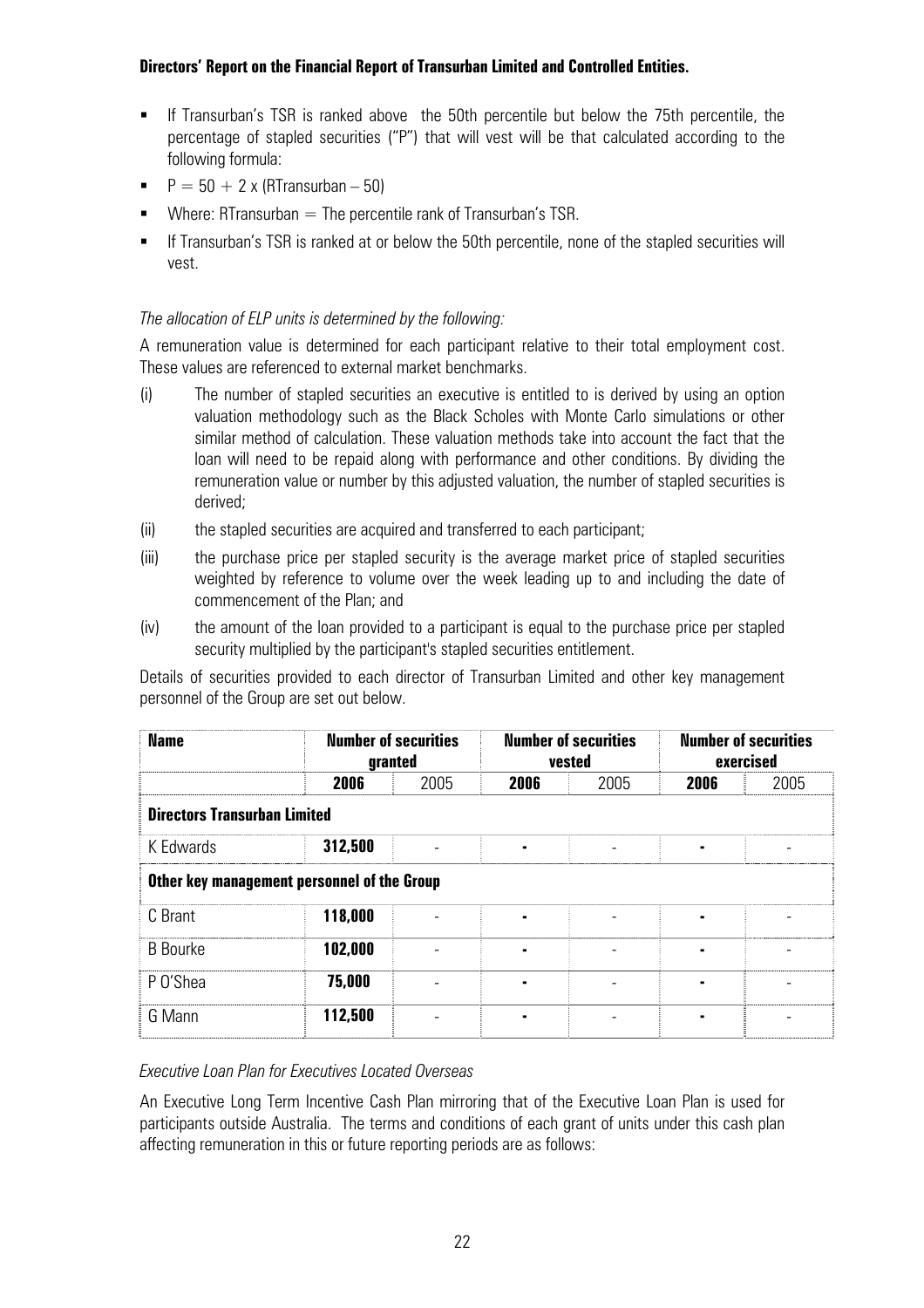| <b>Grant date</b> | <b>Expiry date</b> | Grant<br>price | <b>Value per</b><br>unit at<br>grant<br>date | Value per unit<br>at reporting<br>date | <b>Date Payable</b> |
|-------------------|--------------------|----------------|----------------------------------------------|----------------------------------------|---------------------|
| 1 Nov 2005        | 1 Nov 2008         | \$6.47         | \$1.35                                       | \$1.40                                 | 1 November 2008     |

# *Announced Taxation Changes Impacting Stapled Securities*

In the May 2006 Budget, the Federal Government announced its intention to extend the employee share scheme and related capital gains tax provisions to stapled securities that include an ordinary share and are listed on the Australian Stock Exchange, with effect from 1 July 2006. Draft legislation is expected to be introduced around September/October of 2006.

The government's announcement is welcome and will offer some relief to companies with other than ordinary shares and to their employees. Given this announcement, a review of Transurban's Equity Plans will be carried out once legislation is passed to ensure that the long term incentive programs and Employee Share Plans remain relevant and aligned to the interests of stapled security holders. However, Transurban's ability to offer a full range of alternative incentive plans is impacted by the constitution of Transurban Holding Trust.

# **E. Additional information (unaudited)**

# **Principles used to determine the nature and amount of remuneration: relationship between remuneration and company performance**

The overall level of executive reward takes into account the performance of the Group. In particular the following items are considered in determining executive remuneration:

- financial performance relative to short-term profitability targets;
- the extent to which the Group has met its key result areas
- total shareholder return relative to other companies in the ASX Industrials index; and
- individual performance as measured by the achievement of key performance indicators and the upholding of Group values.

Short term profitability targets for the Group were achieved for the year evidenced by the decreased loss reported for the period of \$60.9 million compared to \$90.4 million for the prior corresponding period. In addition, key result areas were achieved with the business delivering synergies of \$9.0 million following the acquisition of the Hills Motorway Group which was further enhanced by the acquisition of the Tolling and Operations manager of Hills, Tollaust Pty Limited.

Transurban's ability to grow distributions represents a combination of strong cash generation and its increased debt capacity. Since commencement of operations, Transurban's annual cash contribution from operations has increased from a surplus in 2001 of \$0.02 million to \$172.2 million for the current period.

Transurban is currently ranked in the top 50 public companies listed on the ASX.

# **Cash Bonuses and options**

#### *Cash bonuses*

Remuneration of the Group's executives includes a short term incentive (STI) component and each executive has the potential to receive 100 per cent of his or her target STI payment. The actual STI payment received by each executive is determined by the extent to which the executive's KPIs are met.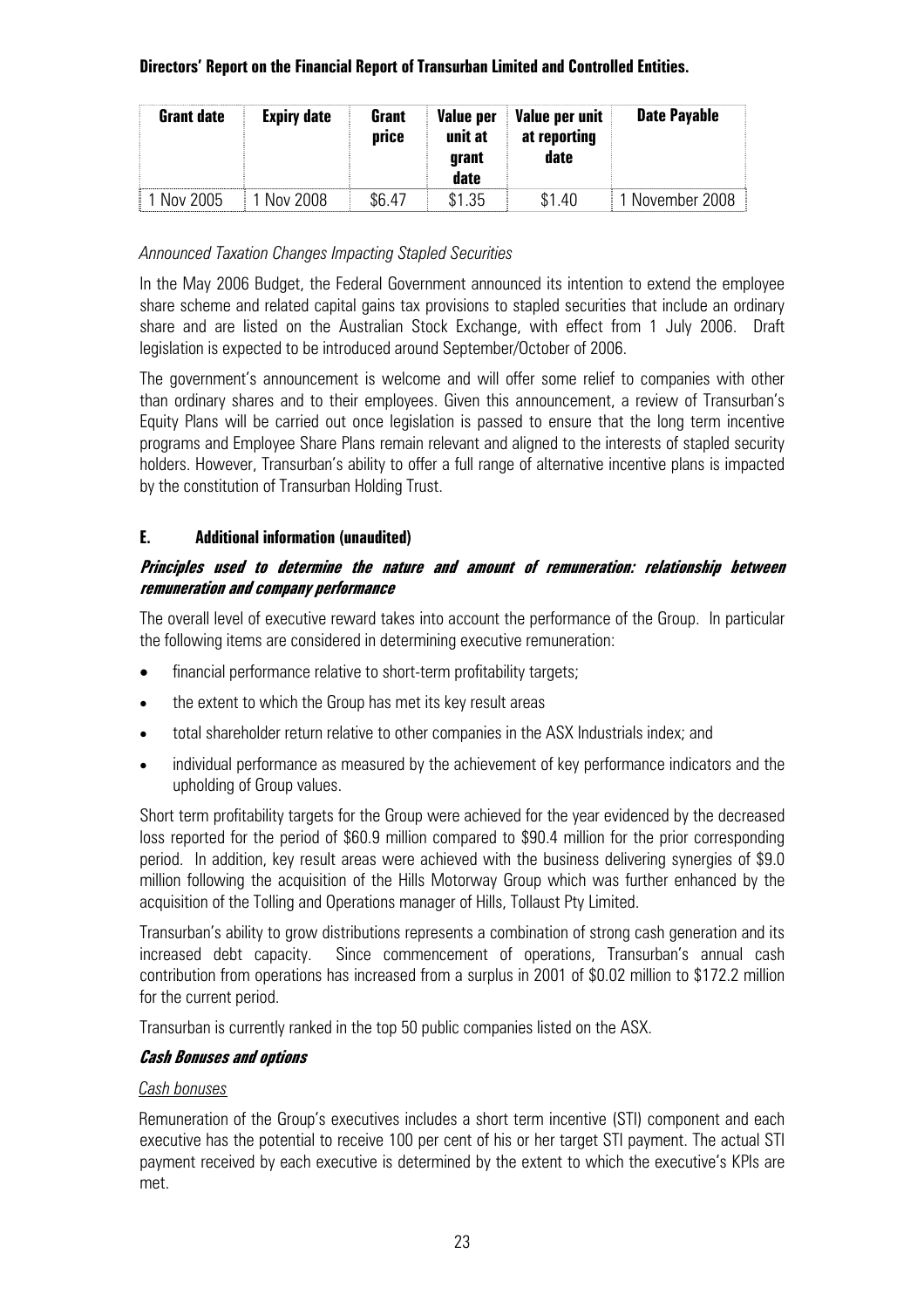Cash bonuses aggregating \$6.34 million were incurred under the Business Generation Incentive Plan in relation to the purchase of the Pocahontas Parkway (Virginia, USA) and the agreement with the Victorian Government to upgrade the 75 kilometre, west to east corridor.

For each cash bonus paid to the directors and the 5 executives receiving the highest remuneration listed in the above tables, the percentage of the available bonus that was paid in the financial year and the percentage that was forfeited because the person did not meet his or her performance criteria is set out below. No part of the cash bonuses are payable in future years.

|                 | <b>Cash Bonus</b> |                  |  |  |
|-----------------|-------------------|------------------|--|--|
| <b>Name</b>     | Paid              | <b>Forfeited</b> |  |  |
|                 | $\frac{0}{0}$     | ℆                |  |  |
| K Edwards       | 100               |                  |  |  |
| M Kulper        | 100               |                  |  |  |
| K Daley         | 100               |                  |  |  |
| C Brant         | 100               |                  |  |  |
| <b>B</b> Bourke | 100               |                  |  |  |
| P O'Shea        | 1በበ               |                  |  |  |

 Mr G R Phillips resigned on 26 July 2005 and was ineligible for a bonus in the current financial year.

# *Options*

No options on issue to the directors and the 5 executives receiving the highest remuneration listed in the above tables vesting in the current year and there are no remaining options on issue.

#### *Long Term Incentive Units*

Long term incentive units issued in September 2003 vested in September 2005 and were paid in November 2005. No amounts were forfeited.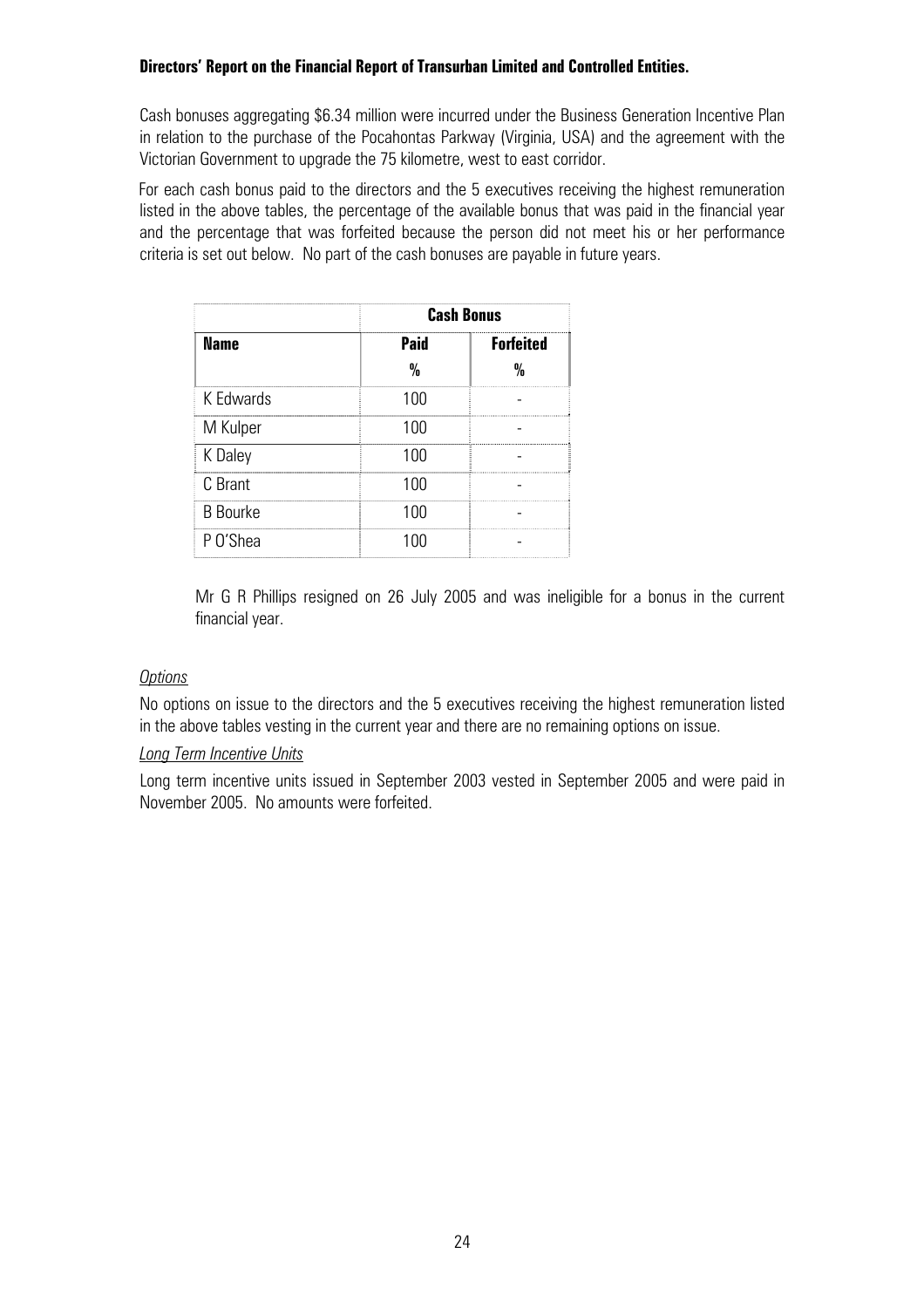Further details relating to options and long term incentives are set out below.

| <b>Name</b>               | A                                    | $\mathbf{B}$                  | $\overline{\mathbf{c}}$          | $\mathbf{D}$                  | E                              |
|---------------------------|--------------------------------------|-------------------------------|----------------------------------|-------------------------------|--------------------------------|
|                           | <b>Remuneration</b><br>$\frac{0}{0}$ | <b>Value at grant</b><br>date | <b>Value at</b><br>exercise date | <b>Value at lapse</b><br>date | <b>Total of</b><br>columns B-D |
|                           |                                      | \$                            | \$                               | \$                            | \$                             |
| K Edwards - options       | $\overline{a}$                       |                               | 3,963,002                        |                               | 3,963,002                      |
| K Edwards - ELTI          |                                      |                               | 2,558,500                        |                               | 2,558,500                      |
| K Edwards - share plan    | 30                                   | 437,500                       |                                  |                               | 437,500                        |
| G R Phillips - options    |                                      |                               |                                  |                               |                                |
| G R Phillips - ELTI       |                                      |                               |                                  |                               |                                |
| G R Phillips - share plan | $\overline{a}$                       |                               | $\overline{\phantom{m}}$         |                               |                                |
| M Kulper - options        | Ĭ.                                   |                               | $\blacksquare$                   |                               |                                |
| M Kulper - ELTI           | 30                                   | 126,000                       |                                  |                               | 126,000                        |
| M Kulper - share plan     | Ĭ.                                   |                               | $\blacksquare$                   |                               |                                |
| K Daley - options         |                                      |                               | 723,247                          |                               | 723,247                        |
| K Daley - ELTI            | 30                                   | 103,950                       | 511,700                          |                               | 615,650                        |
| K Daley - share plan      |                                      |                               |                                  |                               |                                |
| $C$ Brant $-$ options     |                                      |                               |                                  |                               |                                |
| C Brant - ELTI            |                                      |                               |                                  |                               |                                |
| C Brant - share plan      | 30                                   | 165,000                       | $\overline{a}$                   |                               | 165,000                        |
| <b>B</b> Bourke - options | $\overline{a}$                       |                               | $\overline{\phantom{a}}$         | ٠                             |                                |
| <b>B</b> Bourke - ELTI    | $\overline{a}$                       |                               | 481,600                          |                               | 481,600                        |
| B Bourke - share plan     | 30                                   | 142,500                       | $\frac{1}{2}$                    |                               | 142,500                        |
| P O'Shea - options        |                                      |                               |                                  |                               |                                |
| P O'Shea - ELTI           |                                      |                               | 391,300                          |                               | 391,300                        |
| P O'Shea - share plan     | $30\,$                               | 105,000                       | $\overline{\phantom{a}}$         |                               | 105,000                        |

- $A =$  The percentage of the value of remuneration, based on the value at grant date set out in column B
- $B =$  The value at grant date calculated in accordance with AASB 2 Share-based Payment.
- $C =$  The value at exercise date that were granted as part of remuneration and were exercised/matured during the year.
- $D =$  The value at lapse date that were granted as part of remuneration and that lapsed during the year.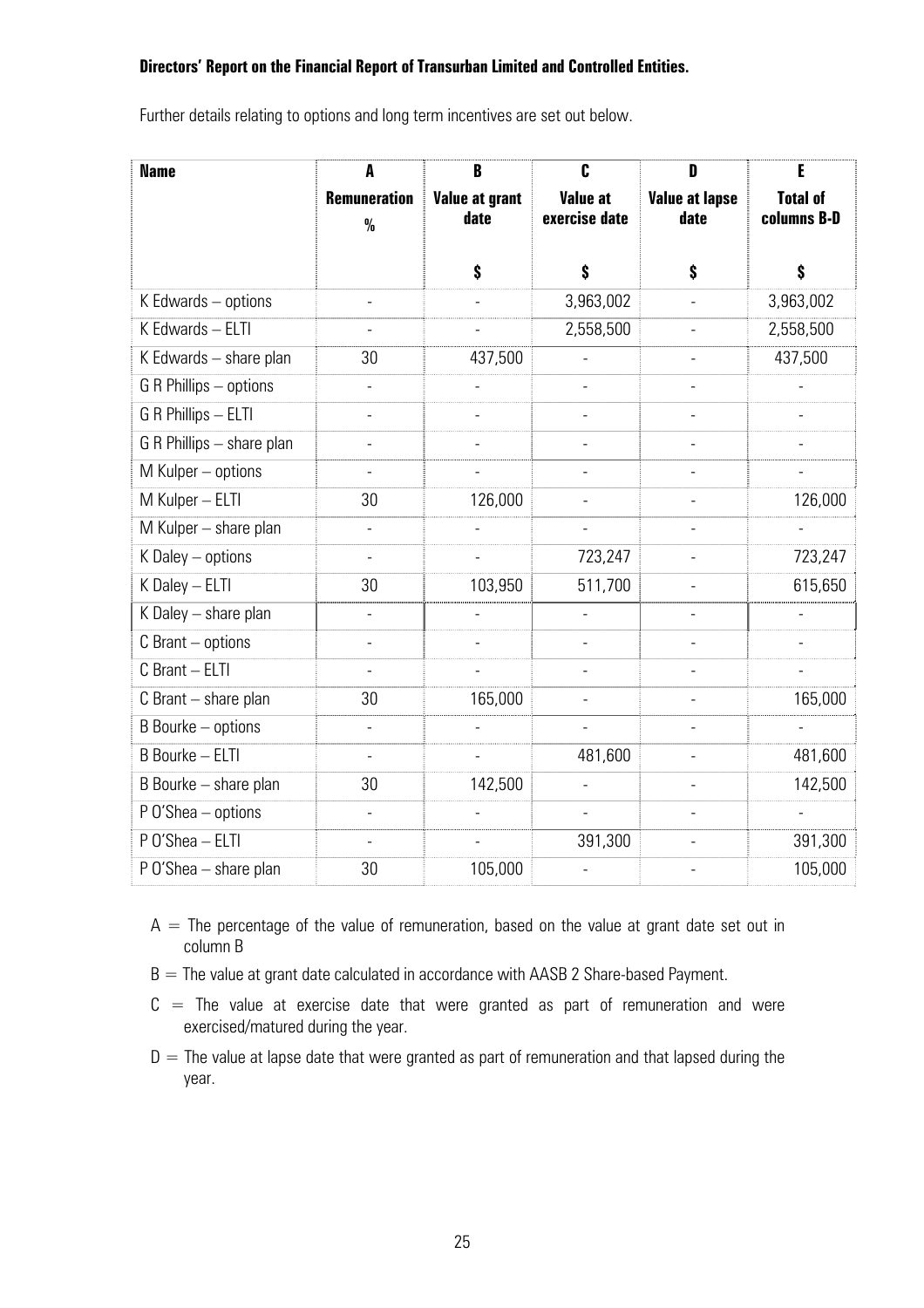#### **Shares under option**

Unissued stapled securities of the Transurban Group which include options over shares of Transurban Limited, under option at the date of this report are as follows. No options were issued during the year.

| <b>Grant date</b> | <b>Expiry date</b> | <b>Issue price of</b><br>stapled<br>securities | <b>Number under option</b> |
|-------------------|--------------------|------------------------------------------------|----------------------------|
| 20 May 2002       | 30 April 2007      | \$4.220                                        | 76,283                     |

#### **Shares issued on the exercise of options**

The following Transurban Stapled Securities, which include a share in Transurban Limited, were issued during the year ended 30 June 2006 on the exercise of options granted under the Transurban Group's Employee Option Plan. No further securities have been issued since that date. No amounts are unpaid on any of the securities.

| <b>Date options granted</b> | <b>Issue price of securities</b> | <b>Number of securities issued</b> |
|-----------------------------|----------------------------------|------------------------------------|
| 26 April 2001               | \$3 817                          | 390,000                            |
| 23 October 2001             | \$4.404                          | 1,500,000                          |
| 1 February 2002             | \$4.280                          |                                    |
| 9 April 2002                | \$4.030                          | 223,200                            |
| 20 May 2002                 | S4 22N                           | 586,102                            |

# **Insurance of officers**

Article 12.1 of the Articles of Association of the Company and consolidated entity provides that to the extent permitted by law, each person who is or has been an officer of the Company and consolidated entity shall be indemnified against liability incurred by the person in his capacity as an officer of the Company and consolidated entity unless the liability arises out of conduct on the part of the officer which involves a lack of good faith. The Company and consolidated entity also indemnifies each person who is or has been an officer of the Company and consolidated entity against liability for costs or expenses incurred by the person in his or her capacity as an officer of the Company and consolidated entity in defending civil or criminal proceedings in which judgment is given in favour of the person or the person is acquitted or in connection with an application in which the Court grants relief to the person under the Corporations Act 2001.

In accordance with common practice, the insurance policy prohibits disclosure of the nature of the liability covered and the amount of the premium.

#### **Rounding off**

The Group is of a kind referred to in Class Order 98/0100, issued by the Australian Securities & Investment Commission, relating to the 'rounding off' of amounts in the Directors' Report. Amounts in the Directors' Report have been rounded off in accordance with that Class Order to the nearest thousand dollars, or in certain cases, to the nearest dollar.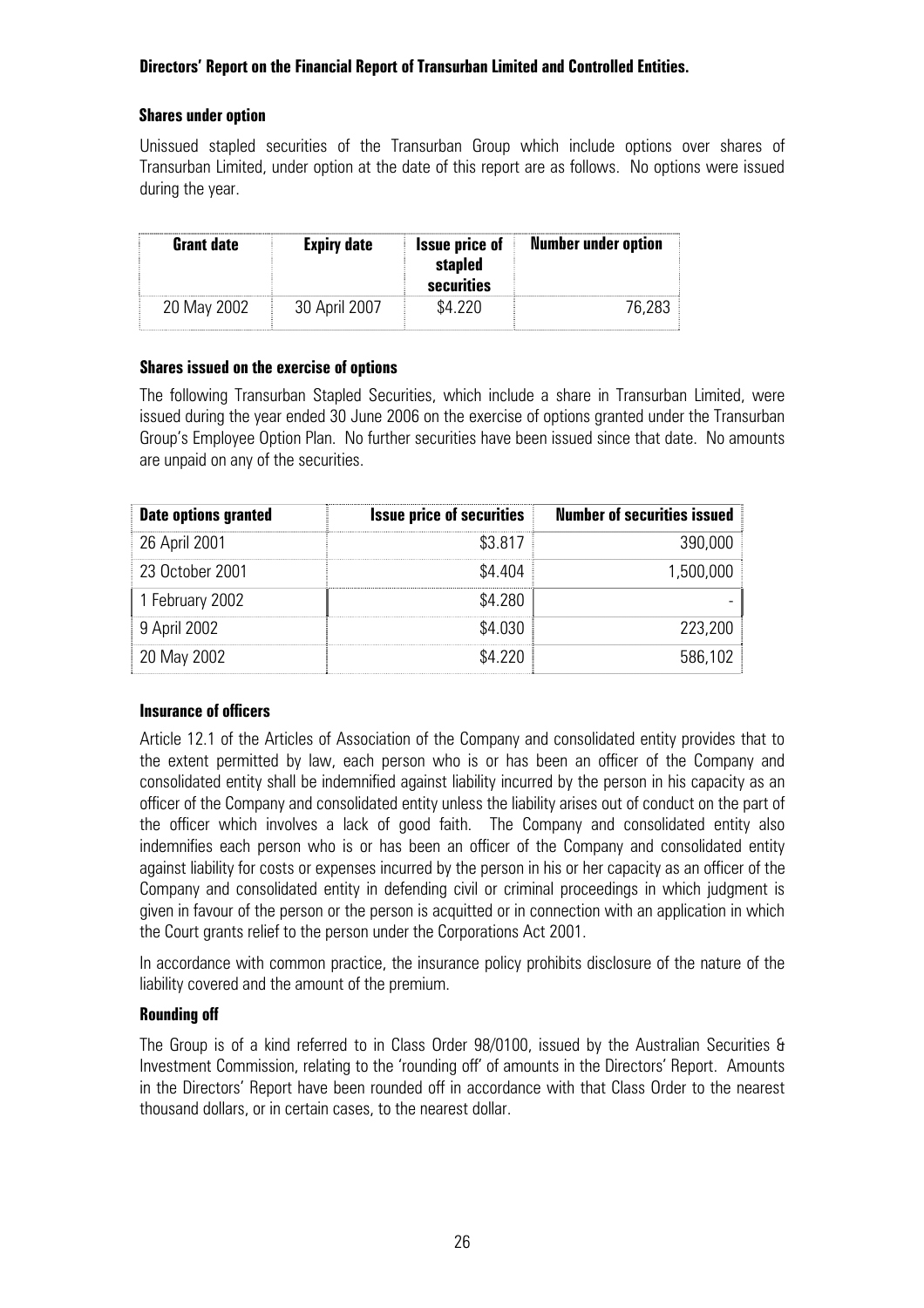#### **Non-audit services**

The consolidated entity may decide to employ the auditor on assignments additional to their statutory audit duties where the auditor's expertise and experience with the company are important.

The Board of Directors has considered the position and, in accordance with the advice received from the audit committee is satisfied that the provision of the non-audit services is compatible with the general standard of independence for auditors imposed by the Corporations Act 2001. The directors are satisfied that the provision of non-audit services by the auditor, did not compromise the auditor independence requirements of the Corporations Act 2001 for the following reasons:

- All non-audit services have been reviewed by the audit committee to ensure they do not impact the impartiality and objectivity of the auditor.
- None of the services undermine the general principles relating to auditor independence as set out in professional statement F1, including reviewing or auditing the auditor's own work, acting in a management or a decision making capacity for the company, acting as advocate for the company or jointly sharing economic risk and rewards.

During the year the following fees were paid or payable for services provided by the auditor of the parent entity, its related practices and non-related audit firms.

|                                              | Consolidated |         | <b>Parent Entity</b> |         |
|----------------------------------------------|--------------|---------|----------------------|---------|
|                                              | 2006         | 2005    | 2006                 | 2005    |
|                                              | \$           | \$      | \$                   | \$      |
|                                              |              |         |                      |         |
| 1. Assurance services                        |              |         |                      |         |
| Audit services                               |              |         |                      |         |
| PricewaterhouseCoopers Australian firm:      |              |         |                      |         |
| Audit and review of financial reports        |              |         |                      |         |
| and other audit work under the               |              |         |                      |         |
| Corporations Act 2001.                       | 50,000       | 48,800  | 50,000               | 29,000  |
|                                              |              |         |                      |         |
| Fees paid to non-                            |              |         |                      |         |
| PricewaterhouseCoopers audit firms           |              |         |                      |         |
| for the audit or review of financial reports |              |         |                      |         |
| Total remuneration for audit services        | 50,000       | 48,800  | 50,000               | 29,000  |
| Other assurance services                     |              |         |                      |         |
| PricewaterhouseCoopers Australian firm:      |              |         |                      |         |
| Due diligence                                |              | 432,500 |                      | 432,500 |
| Compliance plan audit                        | 12,350       | 24,700  |                      | 24,700  |
| Other assurance services                     | 121,834      |         | 24,529               |         |
|                                              |              | 115,000 |                      | 115,000 |
| IFRS accounting services                     |              |         |                      |         |
| Total assurance services                     | 134,184      | 572,200 | 24,529               | 572,200 |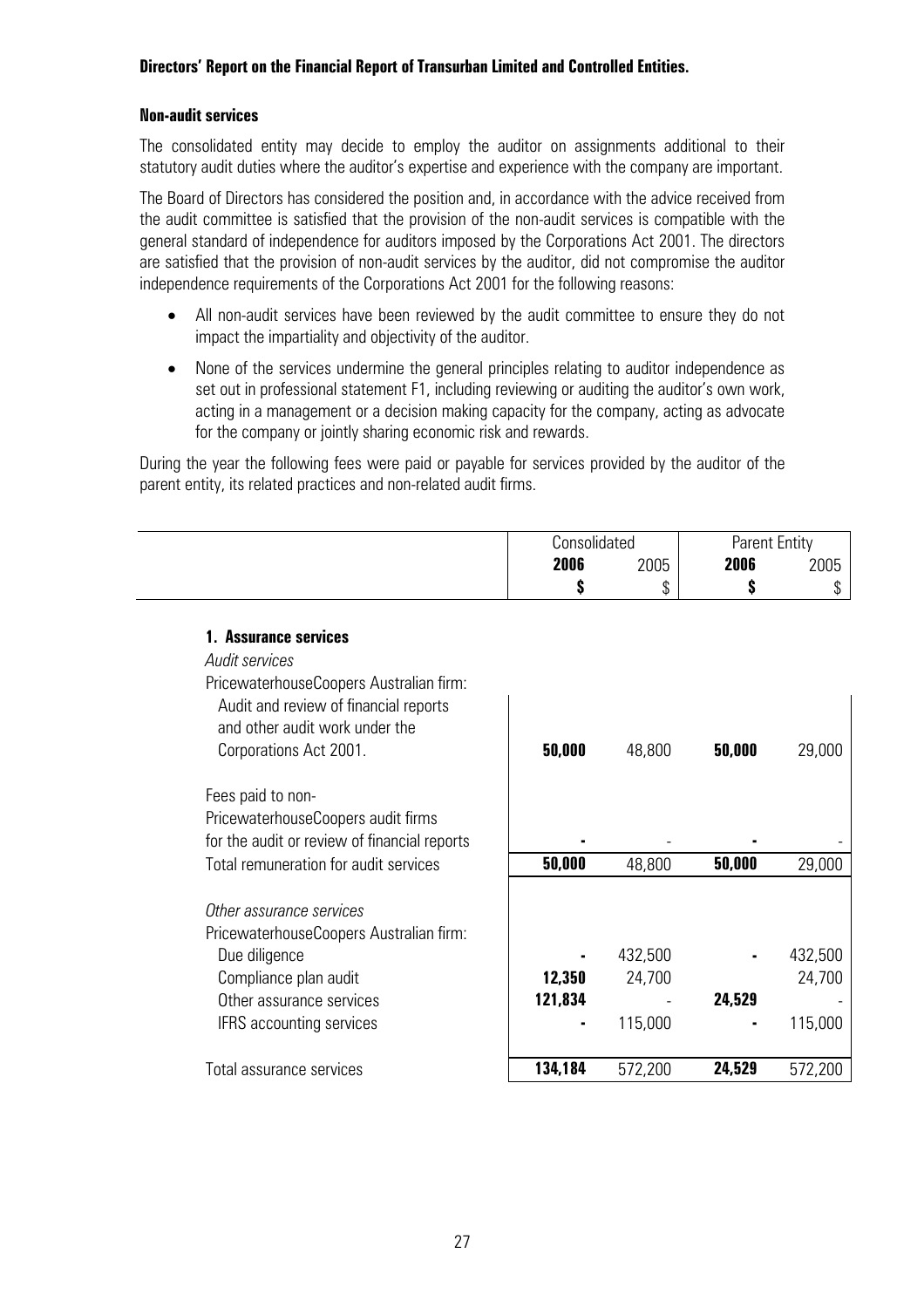|                                          | Consolidated |         | <b>Parent Entity</b> |         |
|------------------------------------------|--------------|---------|----------------------|---------|
|                                          | 2006         | 2005    | 2006                 | 2005    |
|                                          | Ş            | ጦ<br>D  |                      |         |
| 2. Taxation services                     |              |         |                      |         |
| PricewaterhouseCoopers Australian firm:  |              |         |                      |         |
| Tax compliance services, including       |              |         |                      |         |
| review of income tax returns             |              | 66,765  |                      | 66,765  |
| Indirect taxation services               | 434,714      | 258,430 | 597,714              | 258,430 |
| Fees paid to non-                        |              |         |                      |         |
| PricewaterhouseCoopers audit firms       | 38,103       |         | 38,103               |         |
| Total remuneration for taxation services | 472,817      | 325,195 | 635,817              | 325,195 |

# **Auditors' independence declaration**

A copy of the auditors' independence declaration as required under section 307C of the Corporation Act 2001 is set out on page 30.

#### **Rounding off**

The company is of a kind referred to in Class Order 98/0100, issued by the Australian Securities and Investment Commission, relating to the "rounding off" of amounts in the Directors' Report. Amounts in the Directors' Report have been rounded off in accordance with that Class Order to the nearest thousand dollars, or in certain cases, to the nearest dollar.

#### **Auditor**

PricewaterhouseCoopers continues in office in accordance with section 327 of the Corporations Act 2001.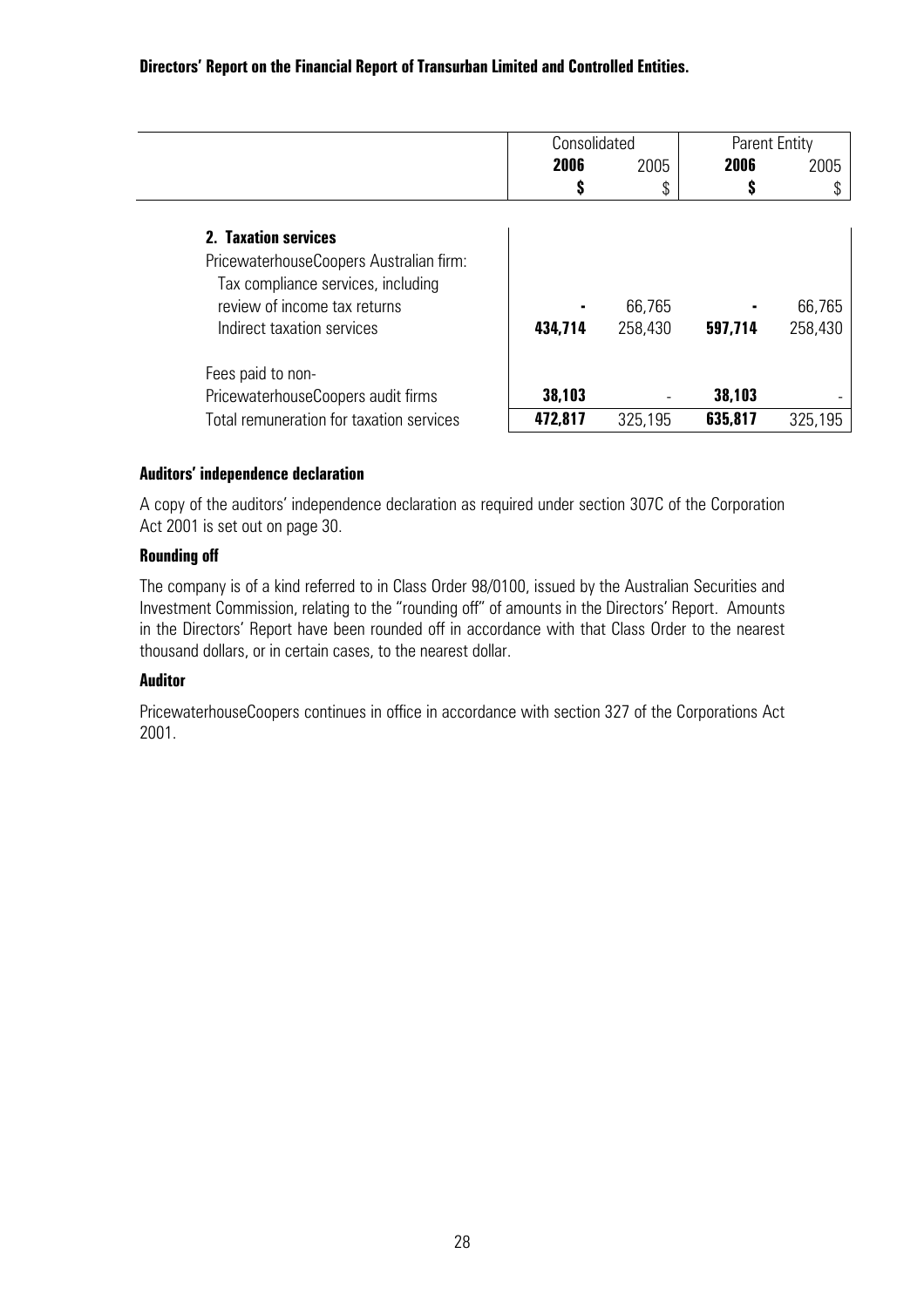This report is made in accordance with a resolution of the directors.

Xamence Pbx.

Havards

**Kimberley Edwards** Chairman **Managing Director** Chairman Managing Director

Melbourne 22 August 2006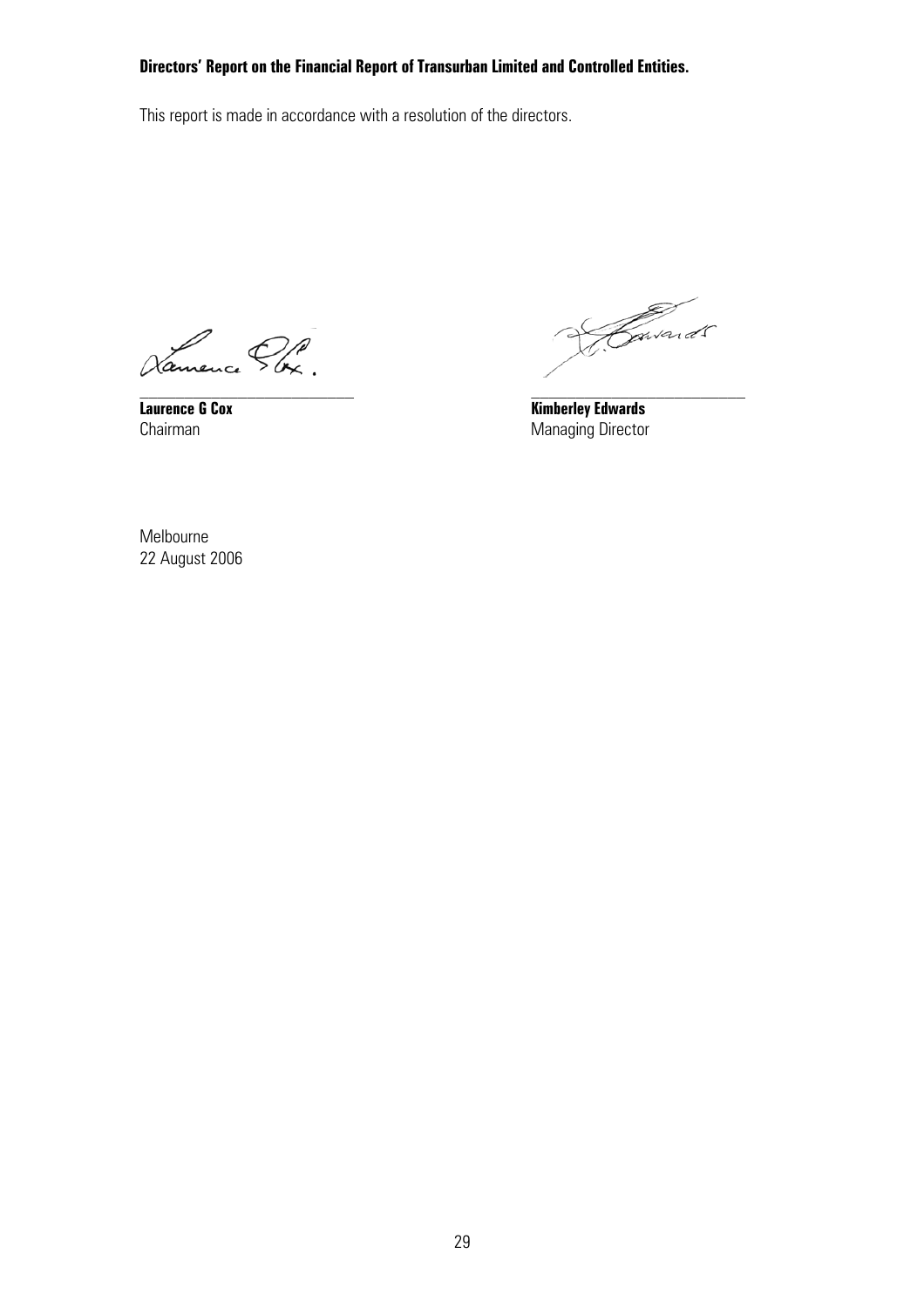**PRICEWATERHOUSE COPERS** 

**PricewaterhouseCoopers ABN 52 780 433 757** 

Freshwater Place 2 Southbank Boulevard Southbank Vic 3006 GPO Box 1331L MELBOURNE VIC 3001 DX 77 Melbourne Australia www.pwc.com/au Telephone +61 3 8603 1000 Facsimile +61 3 8603 1999

#### **Auditors' Independence Declaration**

As lead auditor for the audit of Transurban Group for the year ended 30 June 2006, I declare that to the best of my knowledge and belief, there have been:

- a) no contraventions of the auditor independence requirements of the Corporations Act 2001 in relation to the audit, other than a contravention covered by ASIC Class Order 05/910; and
- b) no contraventions of any applicable code of professional conduct in relation to the audit.

This declaration is in respect of Transurban Group and the entities it controlled during the year.

Tin Goldwill

Tim Goldsmith Melbourne

Partner 22 August 2006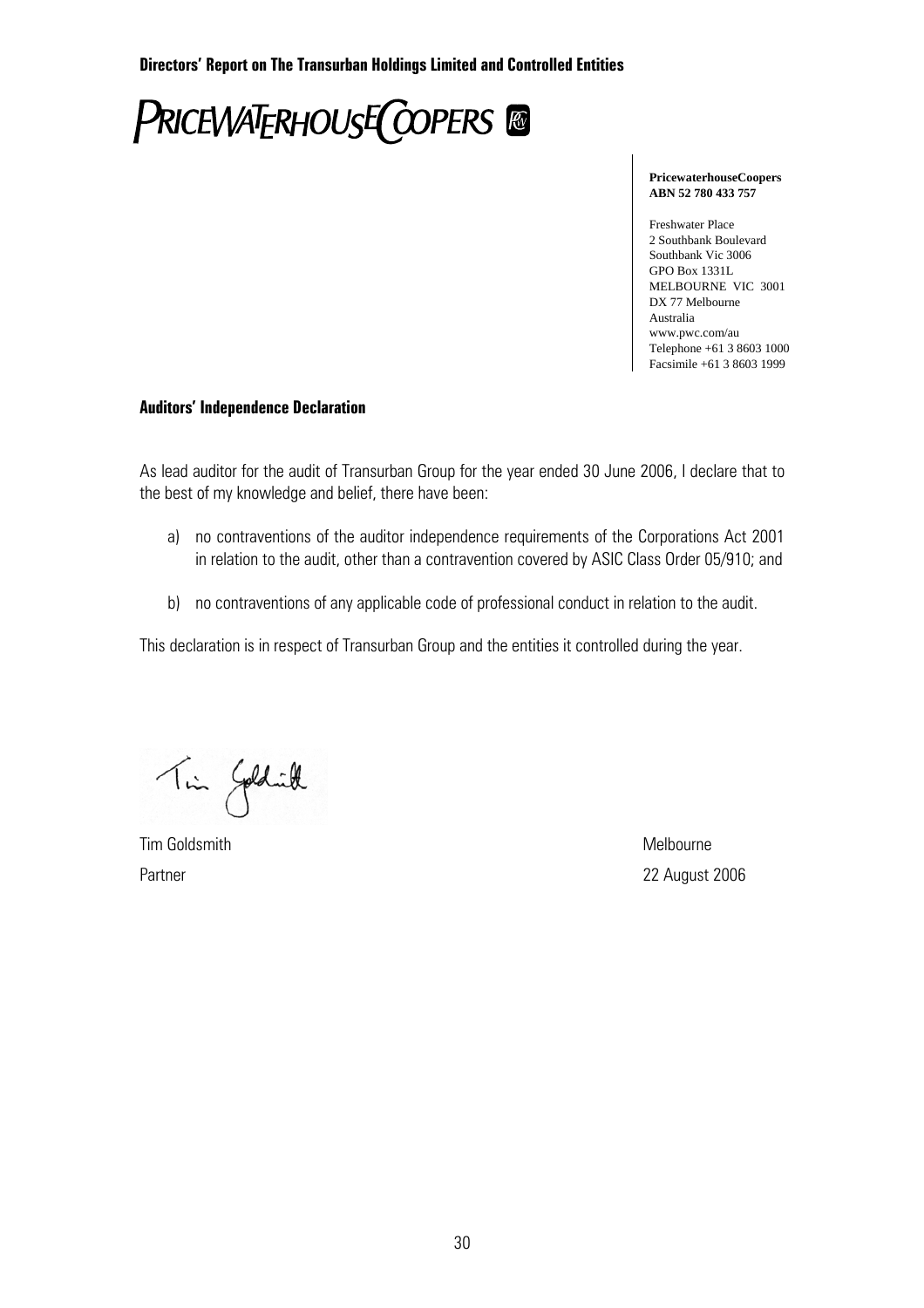# **Transurban Limited and Controlled Entities Income statements for the year ended 30 June 2006**

|                                                   |                | Consolidated   |                | <b>Parent Entity</b> |                |
|---------------------------------------------------|----------------|----------------|----------------|----------------------|----------------|
|                                                   | <b>Notes</b>   | 2006<br>\$'000 | 2005<br>\$'000 | 2006<br>\$'000       | 2005<br>\$'000 |
| <b>Revenue from continuing operations</b>         | 4              | 89,394         | 62,034         | 53,316               | 42,393         |
| Other income                                      | 5              | 2,407          | 714            | 2,875                | 237            |
| Operational costs                                 |                | (32, 497)      | (11, 405)      | (1, 149)             | (2,846)        |
| Corporate costs                                   |                | (21, 524)      | (21, 281)      | (20, 506)            | (19, 160)      |
| <b>Business Development</b>                       |                | (8, 727)       | (18, 158)      | (8, 553)             | (18, 158)      |
| <b>Corporate and Community Relations</b>          |                | (4, 244)       | (3,386)        | (4, 244)             | (3,386)        |
| Depreciation and amortisation expenses            |                | (12, 358)      | (6, 305)       | (7, 434)             | (4,823)        |
| Finance costs                                     | 6              | (511)          | (808)          | (416)                | (589)          |
| Profit/(loss) before income tax                   |                | 11,940         | 1,405          | 13,889               | (6, 332)       |
| Income tax (expense)/benefit                      | $\overline{7}$ | (4, 174)       | (972)          | (5,219)              | 1,798          |
| Profit/(loss) for the year attributable to        |                |                |                |                      |                |
| members of Transurban Limited                     |                | 7,766          | 433            | 8,670                | (4,534)        |
| Earnings per share for profit attributable to the |                |                |                |                      |                |
| ordinary equity holders:                          |                | <b>Cents</b>   | Cents          |                      |                |
| Basic earnings per share                          | 33             | 1.0            | 0.1            |                      |                |
| Diluted earnings per share                        | 33             | 1.0            | 0.1            |                      |                |

*The above income statements should be read in conjunction with the accompanying notes.*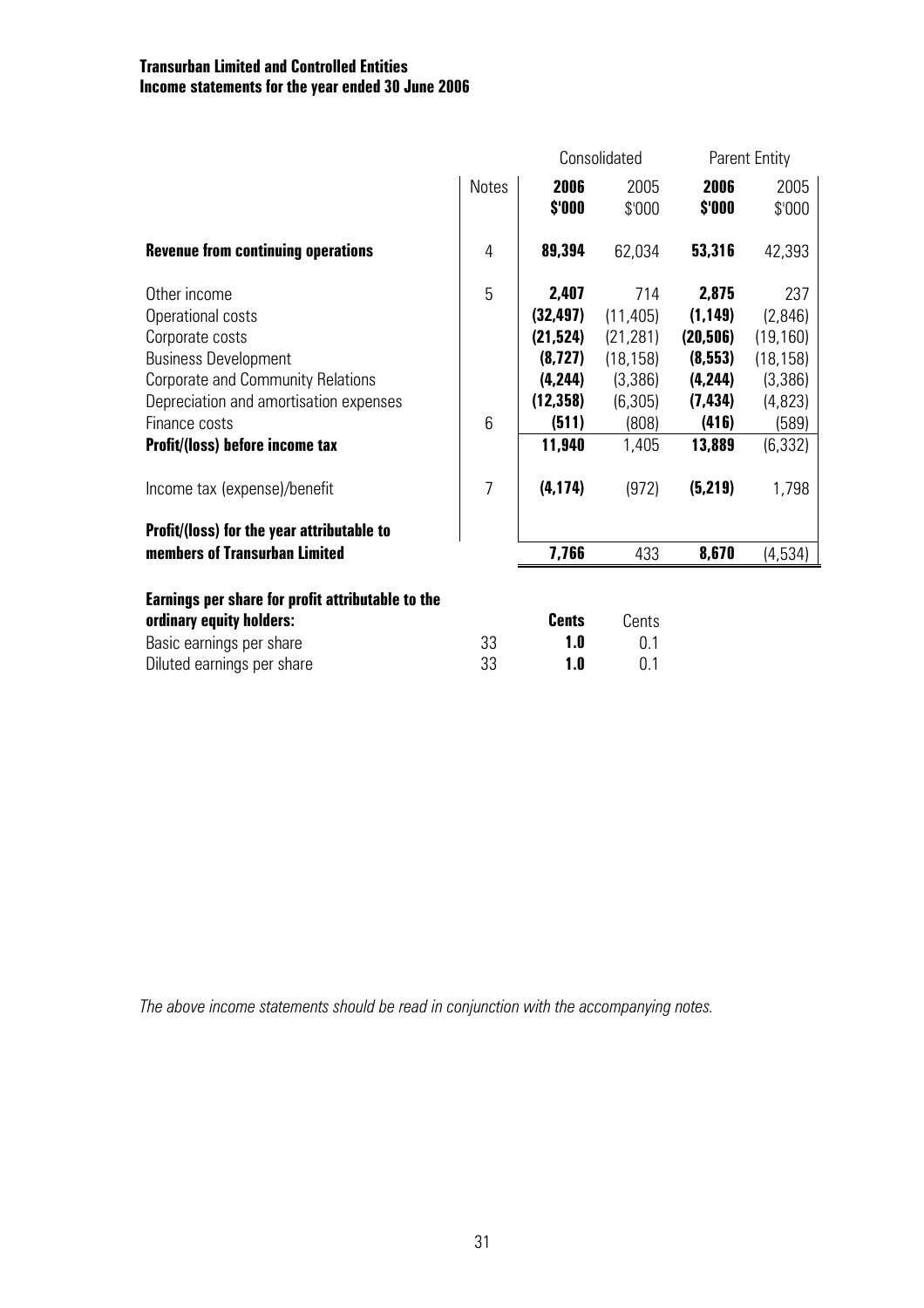|                                      |                |         | Consolidated |           | <b>Parent Entity</b> |
|--------------------------------------|----------------|---------|--------------|-----------|----------------------|
|                                      | <b>Notes</b>   | 2006    | 2005         | 2006      | 2005                 |
|                                      |                | \$'000  | \$'000       | \$'000    | \$'000               |
| <b>CURRENT ASSETS</b>                |                |         |              |           |                      |
| Cash and cash equivalents            | 8              | 34,179  | 17,029       | 6,373     | 11,072               |
| Trade and other receivables          | $\overline{9}$ | 62,337  | 25,204       | 72,024    | 21,419               |
| <b>Total Current Assets</b>          |                | 96,516  | 42,233       | 78,397    | 32,491               |
| <b>NON-CURRENT ASSETS</b>            |                |         |              |           |                      |
| Receivables                          | 10             | 186     | 2,114        | 186       | 2,114                |
| <b>Financial assets</b>              | 11             |         |              | 3,568     | 2,398                |
| Property, plant and equipment        | 12             | 48,801  | 40,556       | 29,432    | 29,329               |
| Deferred tax assets                  | 13             | 8,526   | 5,534        | 8,397     | 5,464                |
| Intangible assets                    | 14             | 19,260  | 4,738        | 19,184    | 4,738                |
| <b>Total Non-Current Assets</b>      |                | 76,773  | 52,942       | 60,767    | 44,043               |
| <b>TOTAL ASSETS</b>                  |                | 173,289 | 95,175       | 139,164   | 76,534               |
| <b>CURRENT LIABILITIES</b>           |                |         |              |           |                      |
| Trade and other payables             | 15             | 15,508  | 25,895       | 6,624     | 22,374               |
| <b>Borrowings</b>                    | 16             |         | 8,000        |           | 8,000                |
| Non-interest bearing liabilities     | 17             | 25,084  | 13,056       | 15,783    | 14,027               |
| Provisions                           | 18             | 20,480  | 14,238       | 20,054    | 14,116               |
| <b>Total Current Liabilities</b>     |                | 61,072  | 61,189       | 42,461    | 58,517               |
| <b>NON-CURRENT LIABILITIES</b>       |                |         |              |           |                      |
| Non-interest bearing liabilities     | 19             | 96,581  | 30,250       | 96,581    | 30,250               |
| Deferred tax liabilities             | 20             | 11,730  | 4,564        | 10,186    | 3,861                |
| Provisions                           | 21             | 365     | 3,397        | 365       | 3,005                |
| <b>Total Non-Current Liabilities</b> |                | 108,676 | 38,211       | 107,132   | 37,116               |
| <b>TOTAL LIABILITIES</b>             |                | 169,748 | 99,400       | 149,593   | 95,633               |
|                                      |                |         |              |           |                      |
| <b>NET ASSETS</b>                    |                | 3,541   | (4, 225)     | (10, 429) | (19,099)             |
| <b>EQUITY</b>                        |                |         |              |           |                      |
| Retained profits                     | 23             | 3,541   | (4, 225)     | (10, 429) | (19,099)             |
| <b>TOTAL EQUITY</b>                  |                | 3,541   | (4, 225)     | (10, 429) | (19,099)             |

*The above balance sheets should be read in conjunction with the accompanying notes.*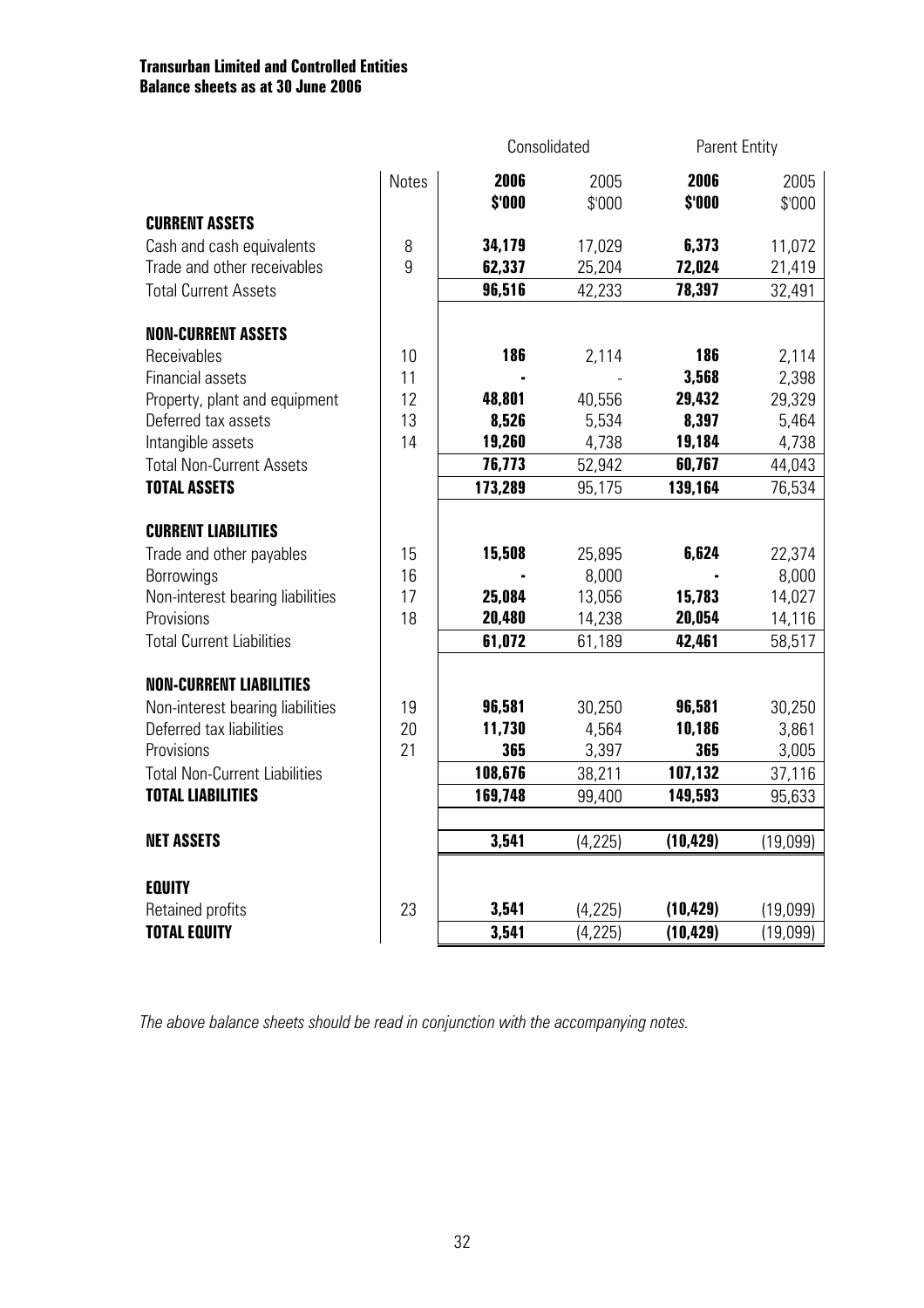# **Transurban Limited and Controlled Entities Statements of changes in equity for the year ended 30 June 2006**

|                                                     | Consolidated   |                | <b>Parent Entity</b> |                |
|-----------------------------------------------------|----------------|----------------|----------------------|----------------|
|                                                     | 2006<br>\$'000 | 2005<br>\$'000 | 2006<br>\$'000       | 2005<br>\$'000 |
| Total equity at the beginning of the financial year | (4,225)        | (4,658)        | (19,099)             | (14, 565)      |
| Profit for the year                                 | 7,766          | 433            | 8,670                | (4,534)        |
| Total equity at the end of the financial year       | 3,541          | (4, 225)       | (10, 429)            | (19,099)       |

*The above statements of changes in equity should be read in conjunction with the accompanying notes.*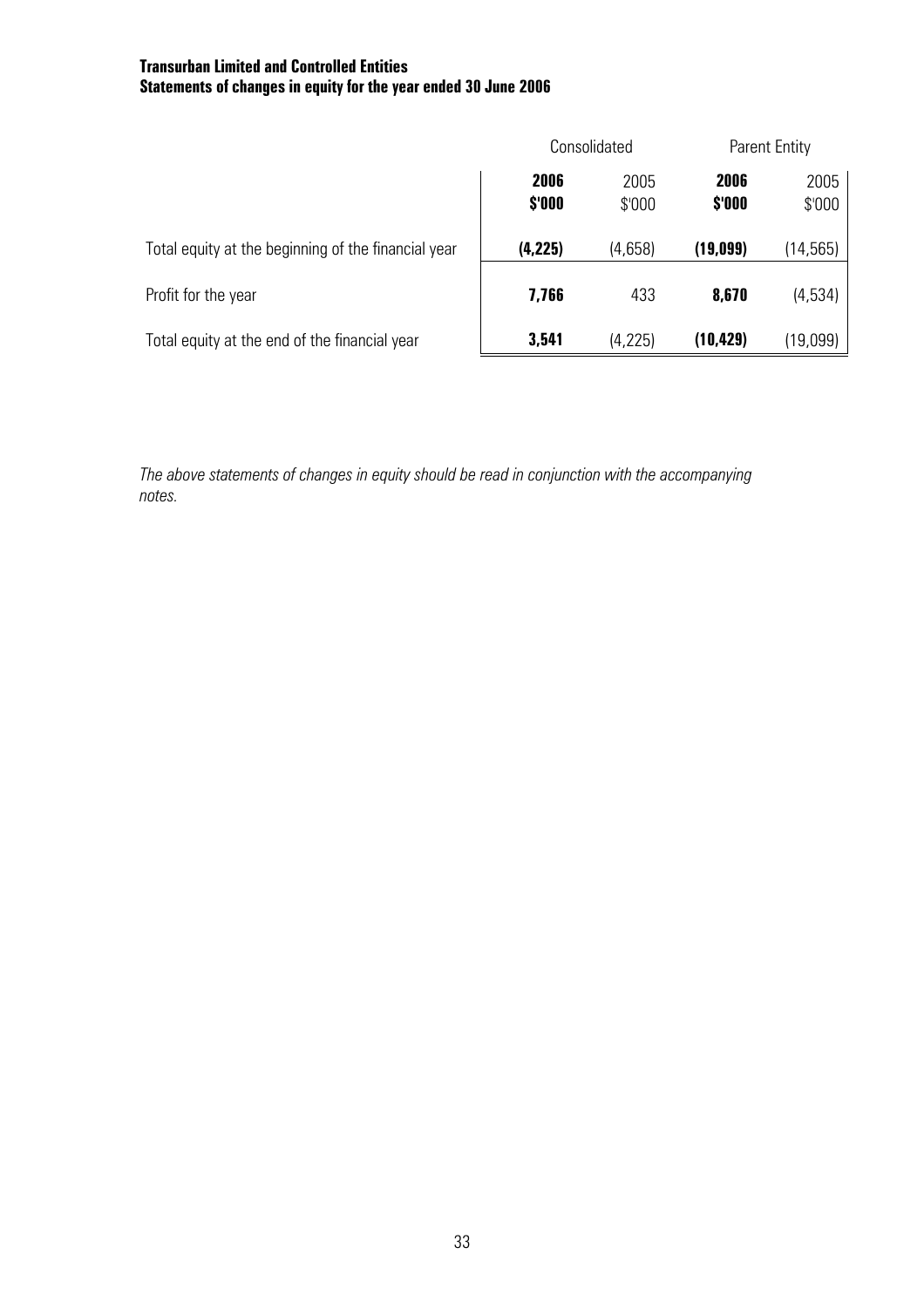# **Transurban Limited and Controlled Entities Cash flow statements for the year ended 30 June 2006**

|                                                                                              |              | Consolidated        |                     | <b>Parent Entity</b> |                     |
|----------------------------------------------------------------------------------------------|--------------|---------------------|---------------------|----------------------|---------------------|
|                                                                                              | <b>Notes</b> | 2006<br>\$'000      | 2005<br>\$'000      | 2006<br>\$'000       | 2005<br>\$'000      |
| <b>Cash flows from operating activities</b>                                                  |              |                     |                     |                      |                     |
| Receipts from customers (inclusive of GST)                                                   |              | 88,984              | 51,843              | 50,687               | 27,541              |
| Payments to suppliers (inclusive of GST)                                                     |              | (68, 889)           | (43, 964)           | (41, 064)            | (32, 925)           |
| Interest received                                                                            |              | 611                 | 351                 | 142                  | 91                  |
| Interest paid                                                                                |              | (444)               | (837)               | (444)                | (591)               |
| Net cash inflow/(outflow) from operating activities                                          | 32           | 20,262              | 7,393               | 9,321                | (5,884)             |
| <b>Cash flows from investing activities</b>                                                  |              |                     |                     |                      |                     |
| Payments for property, plant and equipment                                                   |              |                     |                     |                      |                     |
| and intangible assets                                                                        |              | (56, 582)           | (22, 870)           | (32, 986)            | (13, 767)           |
| Payment to secure release from single                                                        |              |                     |                     |                      |                     |
| purpose restrictions                                                                         |              |                     | (3, 150)            |                      | (3, 150)            |
| Proceeds from sales of property, plant and                                                   |              |                     |                     |                      |                     |
| equipment                                                                                    |              | 4,263               |                     |                      |                     |
| Loans to related parties                                                                     |              | (67, 153)           | (29,037)            | (97, 025)            | (48, 133)           |
| Repayment of loans by related parties<br><b>Net cash (outflow) from investing activities</b> |              | 71,801<br>(47, 671) | 28,272<br>(26, 785) | 76,660<br>(53, 351)  | 48,131<br>(16, 919) |
|                                                                                              |              |                     |                     |                      |                     |
| <b>Cash flows from financing activities</b>                                                  |              |                     |                     |                      |                     |
| Repayment of borrowings                                                                      |              | (8,000)             |                     | (8,000)              |                     |
| Loans from related parties                                                                   |              | 242,834             | 157,100             | 237,546              | 168,287             |
| Repayment of loans to related parties                                                        |              | (191, 723)          | (127, 179)          | (191, 660)           | (138, 534)          |
| <b>Net cash inflow from financing activities</b>                                             |              | 43,111              | 29,921              | 37,886               | 29,753              |
|                                                                                              |              |                     |                     |                      |                     |
| Net increase/(decrease) in cash at bank                                                      |              | 15,702              | 10,529              | (6, 144)             | 6,950               |
| Cash at bank at the beginning of the financial<br>year                                       |              | 17,029              | 6,470               | 11,072               | 4,092               |
|                                                                                              |              |                     |                     |                      |                     |
| Effects of exchange rate changes on cash                                                     |              | 1,448               | 30                  | 1,445                | 30                  |
|                                                                                              |              |                     |                     |                      |                     |
| Cash at bank at the end of the financial year                                                | 8            | 34,179              | 17,029              | 6,373                | 11,072              |

*The above cash flow statements should be read in conjunction with the accompanying notes.*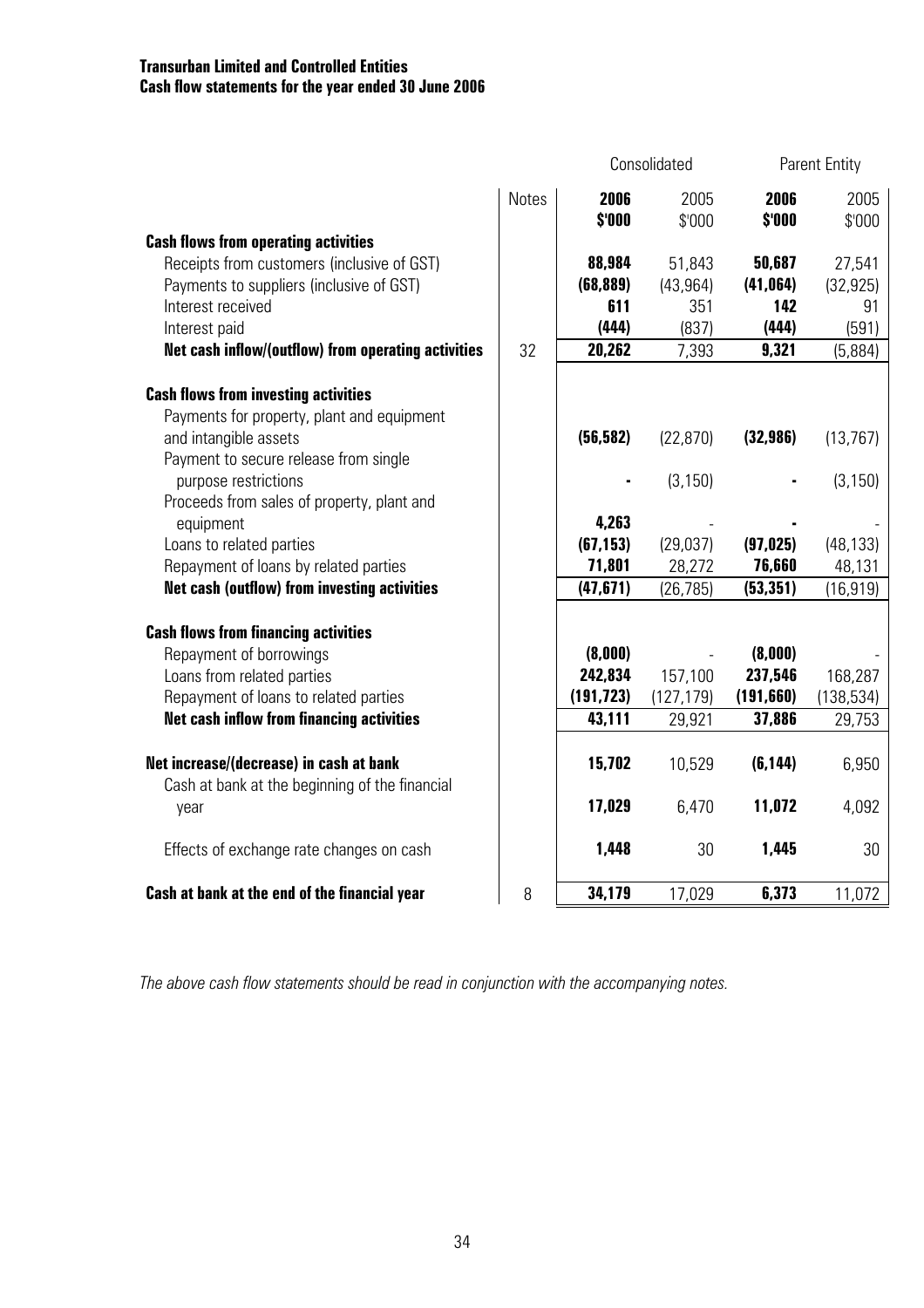## **1. SUMMARY OF SIGNIFICANT ACCOUNTING POLICIES**

This general purpose financial report for year ended 30 June 2006 has been prepared in accordance with Australian equivalents to International Financial Reporting Standards ("AIFRS"), other authoritative pronouncements of the Australian Accounting Standards Board, Urgent Issues Group Interpretations and the Corporations Act 2001. Where necessary, comparatives have been reclassified for consistency with current year disclosures.

## *Application of AASB 1 First-time Adoption of Australian Equivalents to International Financial Reporting Standards*

These financial statements are the first Group financial statements to be prepared in accordance with AIFRS. AASB 1 First-time Adoption of Australian Equivalents to International Financial Reporting Standards has been applied in preparing these financial statements.

Financial statements of the Group until 30 June 2005 had been prepared in accordance with previous Australian Generally Accepted Accounting Principles ("AGAAP"). AGAAP differs in certain respects from AIFRS. When preparing the Group 2006 financial statements, management has amended certain accounting, valuation and consolidation methods applied in the AGAAP financial statements to comply with AIFRS. With the exception of financial instruments, the comparative figures in respect of 2005 were restated to reflect these adjustments. The Group has taken the exemption available under AASB 1 to only apply AASB 132 and AASB 139 from 1 July 2005.

Reconciliations and descriptions of the effect of transition from previous AGAAP to AIFRSs on the Group's equity and its net income are given in note 34.

#### *Early adoption of standards*

The Group has not elected to adopt any new accounting standards early.

#### *Historical cost convention*

These financial statements have been prepared under the historical cost convention, as modified by the revaluation of financial assets and liabilities (including derivative instruments) at fair value through profit and loss.

## **(a) Principles of Consolidation**

The consolidated financial statements incorporate the assets and liabilities of the entities controlled by Transurban Limited as at 30 June 2006 and the results of all controlled entities for the year then ended. Transurban Limited and its controlled entities together are referred to in this financial report as the consolidated entity or group. The effects of all transactions between entities in the group are eliminated in full.

Where control of an entity is obtained during a financial year, its results are included in the consolidated income statement from the date on which control commences. Where control of an entity ceases during a financial year its results are included for that part of the year during which control existed.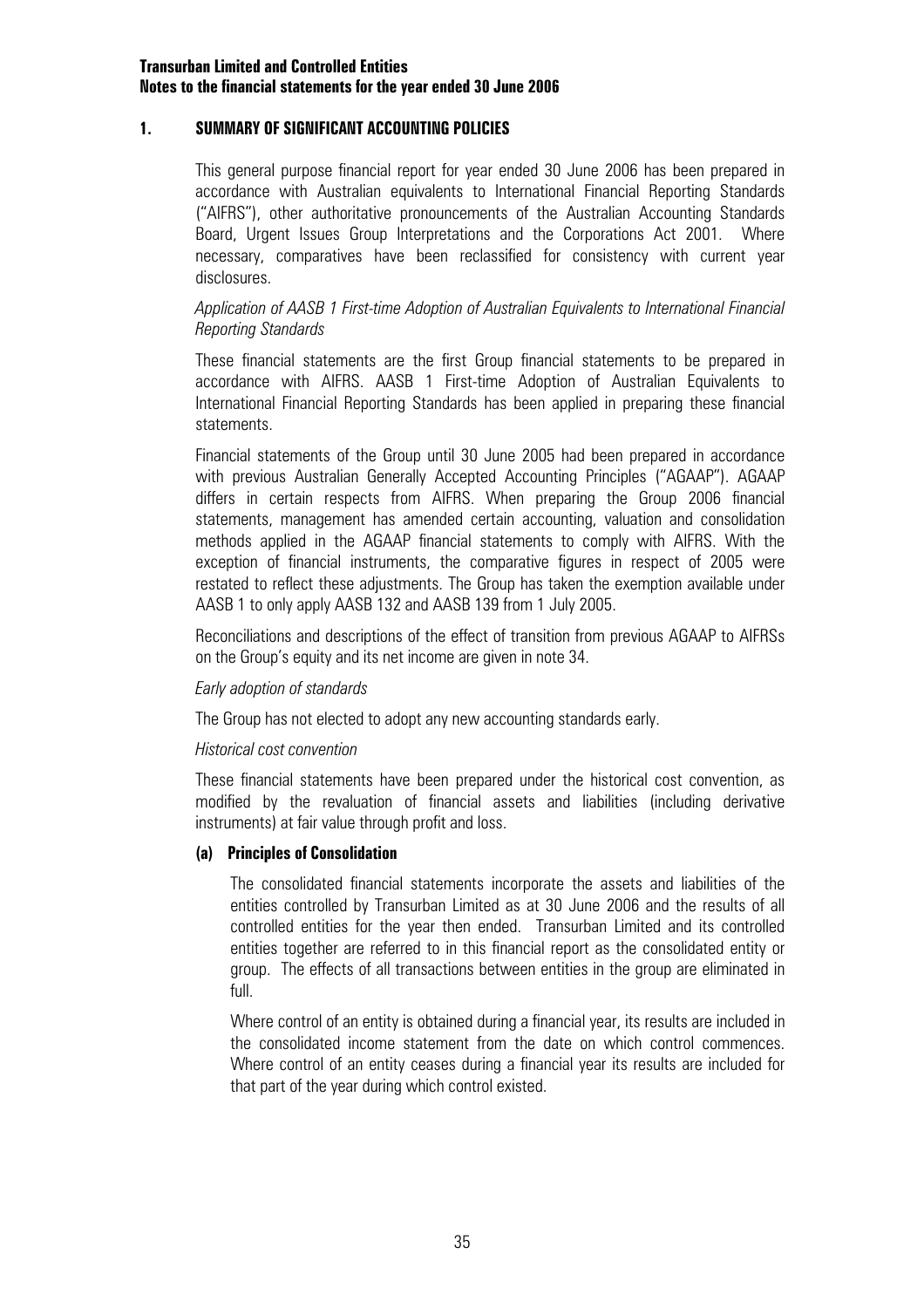## **(b) Segment reporting**

A business segment is a group of assets and operations engaged in providing products or services that are subject to risks and returns that are different to those of other business segments. A geographical segment is engaged in providing products or services within a particular economic environment and is subject to risks and returns that are different from those of segments operating in other economic environments.

### **(c) Foreign currency translation**

### *(i) Functional and presentation currency*

Items included in the financial statements of each of the Group's entities are measured using the currency of the primary economic environment in which the entity operates ('the functional currency'). The Group financial statements are presented in Australian dollars, which is Transurban Holdings Limited's functional and presentation currency.

#### *(ii) Transactions and balances*

Foreign currency transactions are translated into the functional currency using the exchange rates prevailing at the dates of the transactions. Foreign exchange gains and losses resulting from the settlement of such transactions and from the translation at year-end exchange rates of monetary assets and liabilities denominated in foreign currencies are recognised in the income statement, except when deferred in equity as qualifying cash flow hedges and qualifying net investment hedges.

Translation differences on non-monetary financial assets and liabilities are reported as part of the fair value gain or loss. Translation differences on non-monetary financial assets such as equities held at fair value through profit or loss are recognised in profit or loss as part of the fair value gain or loss. Translation differences on non-monetary financial assets such as equities classified as available-for-sale financial assets are included in the fair value reserve in equity.

#### **(d) Revenue recognition**

Revenue is measured at the fair value of the consideration received or receivable. Amounts disclosed as revenue are net of returns, trade allowances and amounts collected on behalf of third parties. Revenue is recognised in the major business activities as follows:

#### *(i) IT development fees (contract)*

Contract revenue and expenses are recognised in accordance with the percentage of completion method unless the outcome of the contract cannot be reliably estimated.

Where the outcome of a contract cannot be reliably estimated, contract costs are recognised as an expense incurred, and where it is probable that costs will be recovered, revenue is recognised to the extent of costs incurred.

For fixed term contracts, the stage of completion is measured by reference to labour hours incurred to date as a percentage of estimated total labour hours for each contract. Revenue from cost plus contracts is recognised by reference to the recoverable costs incurred during the reporting period plus the percentage of fees earned. The percentage of fees earned is measured by the proportion that costs incurred to date bear to the estimated total costs of the contract.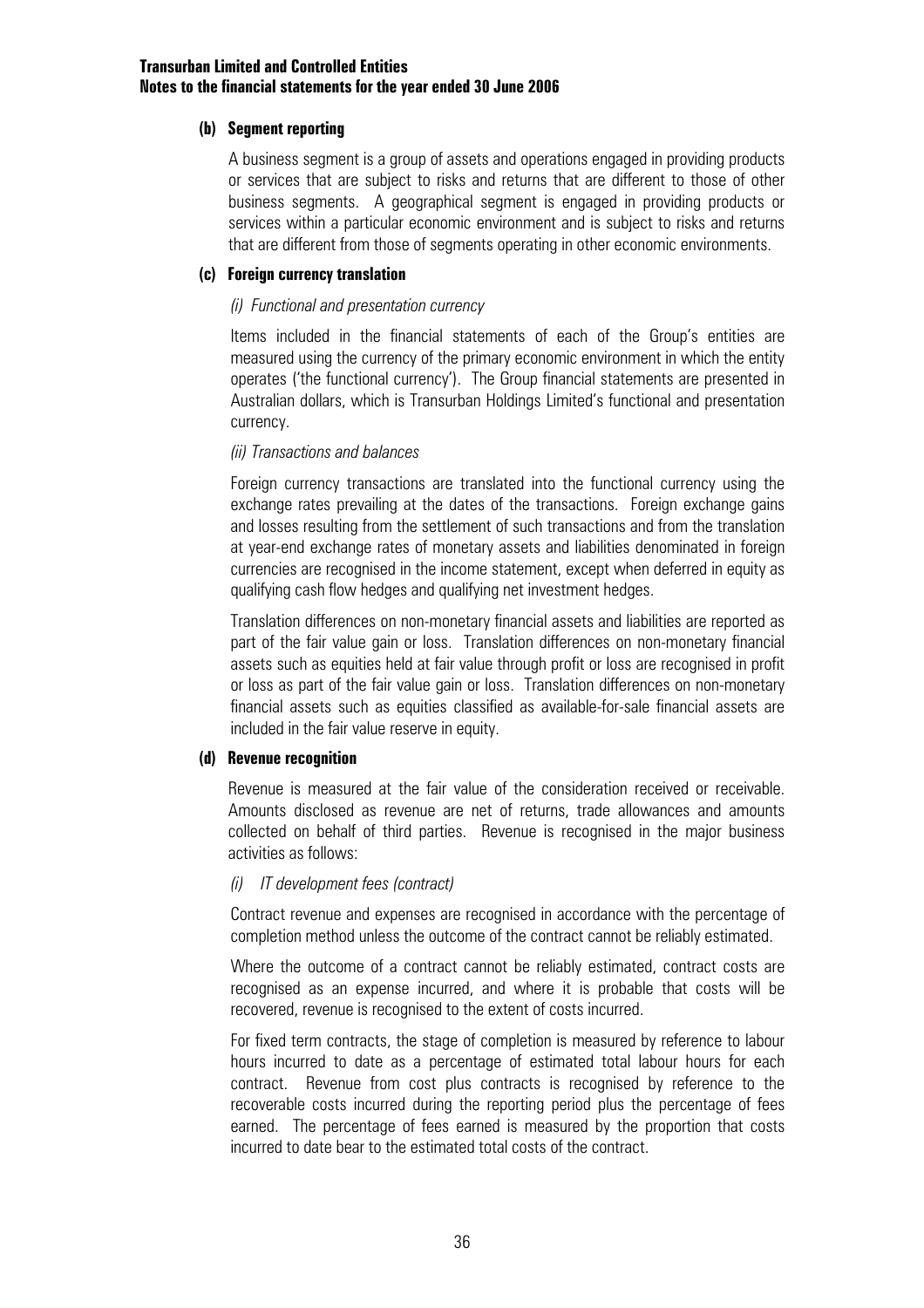## *(ii) Management fees, responsible entity fees and business development fees*

Revenue is recognised when the services have been provided in accordance with relevant service agreements.

#### *(iii) Interest income*

Interest income is recognised on a time proportionate basis that takes into account the effective yield on the financial assets.

## **(e) Income Tax**

The income tax expense or revenue for the period is the tax payable on the current period's taxable income based on the national income tax rate for each jurisdiction adjusted by changes in deferred tax assets and liabilities attributable to temporary differences between the tax bases of assets and liabilities and their carrying amounts in the financial statements, and to unused tax losses.

Deferred income tax is provided on all temporary differences at the balance sheet date between the tax bases of assets and liabilities and their carrying amounts for financial reporting purposes.

Deferred income tax liabilities are recognised for all taxable temporary differences:

 except where the deferred income tax liability arises from the initial recognition of an asset or liability in a transaction that is not a business combination and, at the time of the transaction, affects neither the accounting profit nor taxable profit or loss; and

 in respect of taxable temporary differences associated with investments in subsidiaries, associates and interests in joint ventures, except where the timing of the reversal of the temporary differences can be controlled and it is probable that the temporary differences will not reverse in the foreseeable future.

Deferred income tax assets are recognised for all deductible temporary differences, carry-forward of unused tax assets and unused tax losses, to the extent that it is probable that taxable profit will be available against which the deductible temporary differences, and the carry-forward of unused tax assets and unused tax losses can be utilised:

 except where the deferred income tax asset relating to the deductible temporary difference arises from the initial recognition of an asset or liability in a transaction that is not a business combination and, at the time of the transaction, affects neither the accounting profit nor taxable profit or loss; and

 in respect of deductible temporary differences associated with investments in subsidiaries, associates and interests in joint ventures, deferred tax assets are only recognised to the extent that it is probable that the temporary differences will reverse in the foreseeable future and taxable profit will be available against which the temporary differences can be utilised.

The carrying amount of deferred income tax assets is reviewed at each balance sheet date and reduced to the extent that it is no longer probable that sufficient taxable profit will be available to allow all or part of the deferred income tax asset to be utilised.

Deferred income tax assets and liabilities are measured at the tax rates that are expected to apply to the year when the asset is realised or the liability is settled,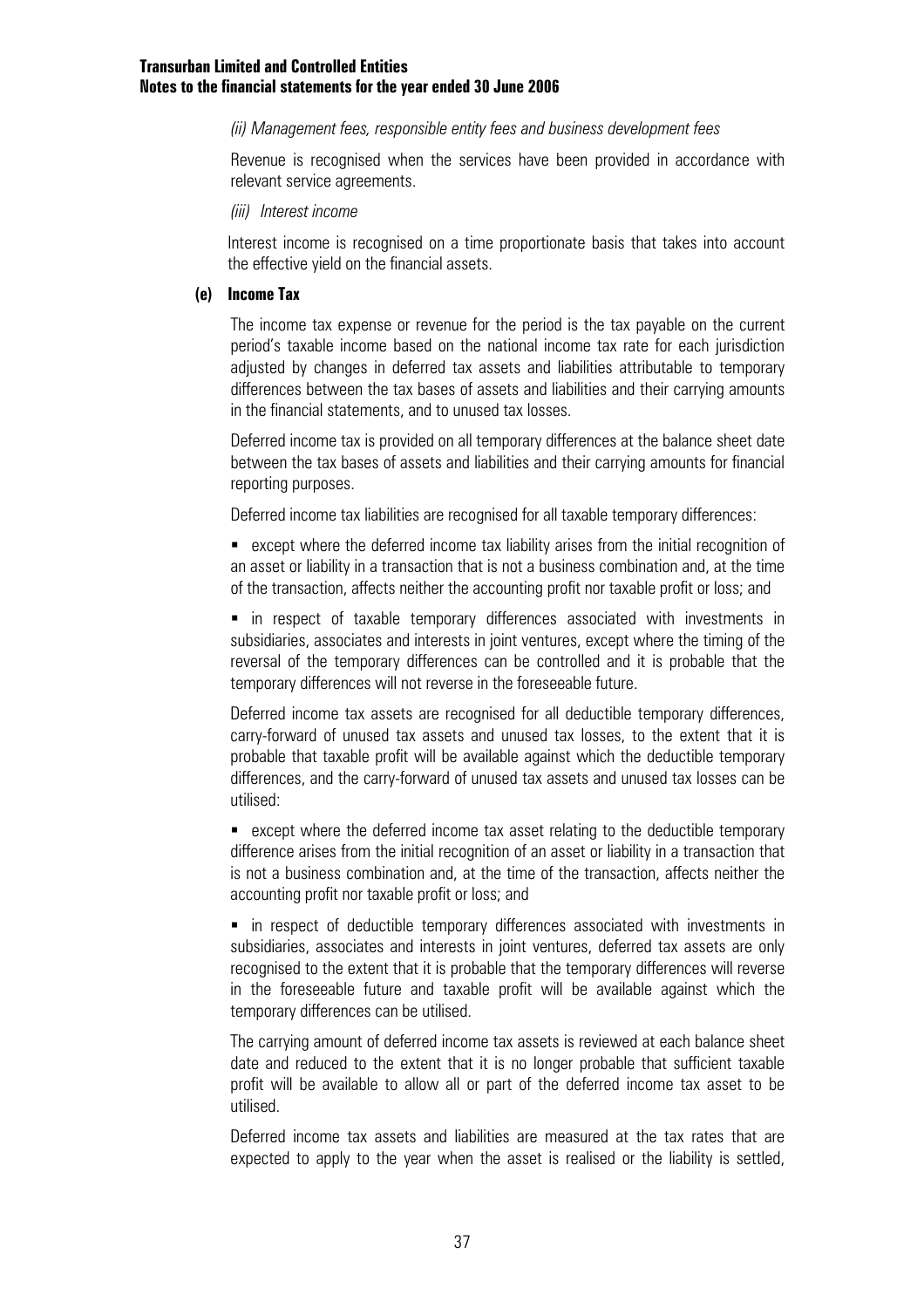based on tax rates (and tax laws) that have been enacted or substantively enacted at the balance sheet date.

Income taxes relating to items recognised directly in equity are recognised in equity and not in the income statement.

#### **Tax consolidation legislation**

Transurban Limited and its wholly-owned Australian controlled entities have implemented the tax consolidation legislation as of 1 July 2003.

The head entity, Transurban Limited, and the controlled entities in the tax consolidation group continue to account for their own current and deferred tax amounts. These tax amounts are measured as if each entity in the tax consolidation group continues to be a stand alone taxpayer in its own right.

In addition to its own current and deferred tax amounts, Transurban Limited also recognises the current tax liabilities (or assets) and the deferred tax assets arising from unused tax losses and tax credits assumed from controlled entities in the tax consolidation group.

## **(f) Leases**

Leases in which a significant portion of the risk and rewards of ownership are retained by the lessor are classified as operating leases. Payments made under operating leases (net of any incentives received from the lessor) are charged to the income statement on a straight line basis over the period of the lease.

## **(g) Business combinations**

 The purchase method of accounting is used to account for all business combinations regardless of whether equity instrument or other assets are acquired. Cost is measured as the fair value of the assets given, shares issued or liabilities incurred or assumed at the date of exchange plus costs directly attributable to the acquisition. Where equity instruments are issued in an acquisition, the fair value of the instruments is their published market price as at the date of exchange unless, in rare circumstances, it can be demonstrated that the published price at the date of exchange is an unreliable indicator of fair value and that other evidence and valuation methods provide a more reliable measure of fair value. Transaction costs arising on the issue of equity instruments are recognised directly in equity and internal costs are expensed as incurred.

 Identifiable assets acquired and liabilities and contingent liabilities assumed in a business combination are measured initially at their fair values at the acquisition date, irrespective of the extent of any minority interest. The excess of the cost of acquisition over the fair value of the Group's share of the identifiable net assets acquired is recorded as goodwill (refer to note 1(l)). If the cost of acquisition is less than the Group's share of the fair value of the identifiable net assets of the subsidiary acquired, the difference is recognised directly in the income statement, but only after a reassessment of the identification and measurement of the net assets acquired.

 Where settlement of any part of cash consideration is deferred, the amounts payable in the future are discounted to their present value as at the date of exchange. The discount rate used is the entity's incremental borrowing rate, being the rate at which a similar borrowing could be obtained from an independent financier under comparable terms and conditions.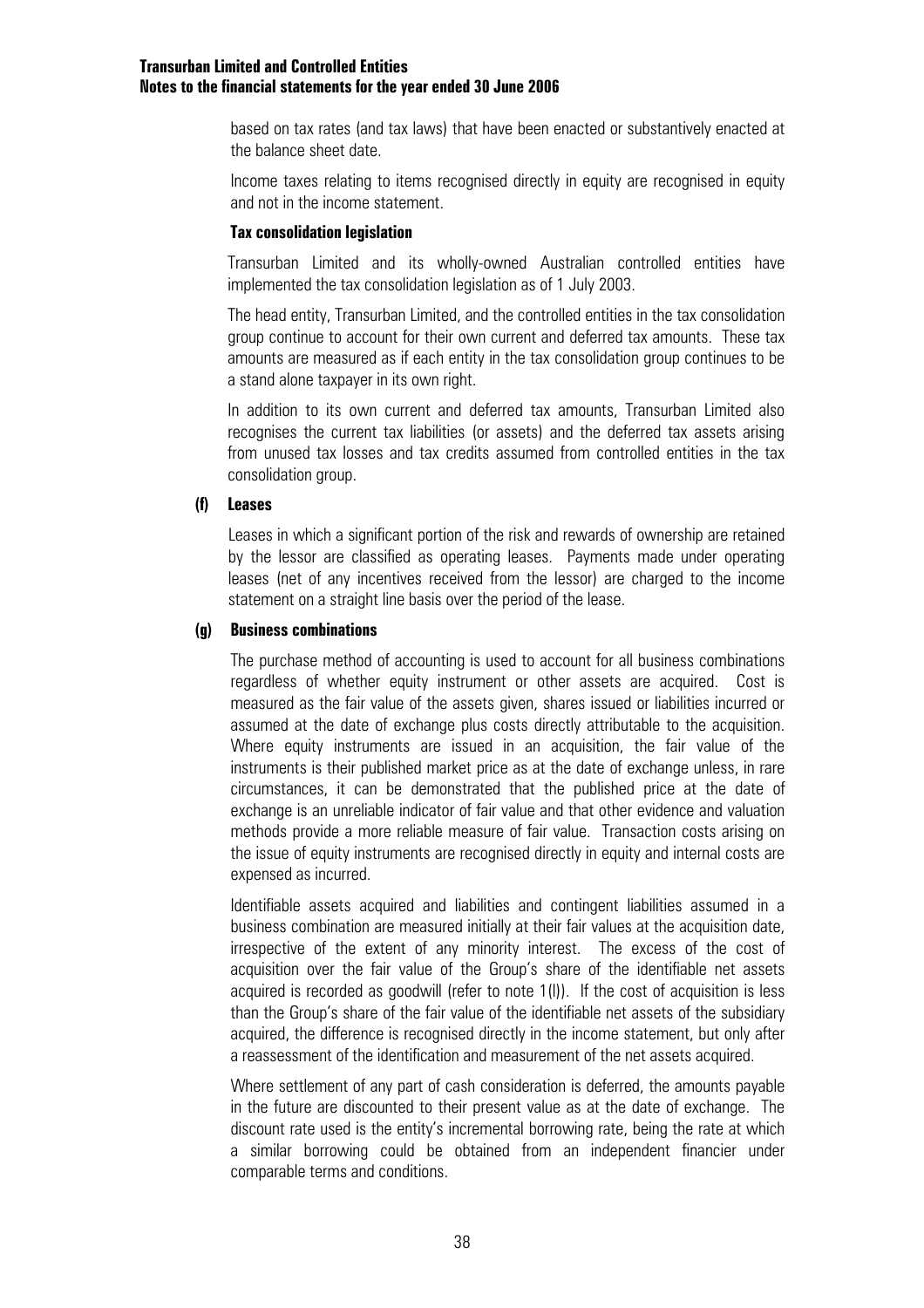### **(h) Impairment of Assets**

At each reporting date, the Group assesses whether there is any indication that an asset may be impaired. Where an indicator of impairment exists, the Group makes a formal estimate of recoverable amount. Where the carrying amount of an asset exceeds its recoverable amount the asset is considered impaired and is written down to its recoverable amount. The decrement in the carrying amount is recognised as an expense in net profit or loss in the reporting period in which the impairment occurs.

Recoverable amount is the greater of fair value less costs to sell and value in use. It is determined for an individual asset, unless the asset's value in use cannot be estimated to be close to its fair value less costs to sell and it does not generate cash inflows that are largely independent of those from other assets or groups of assets, in which case, the recoverable amount is determined for the cash-generating unit to which the asset belongs.

In assessing value in use, the estimated future cash flows are discounted to their present value using a pre-tax discount rate that reflects current market assessments of the time value of money and the risks specific to the asset.

## **(i) Cash and Cash Equivalents**

Cash and cash equivalents includes cash on hand, cash deposits held at call with financial institutions and other highly liquid investments with short periods to maturity which are readily convertible to cash on hand and are subject to an insignificant risk of changes in value, and bank overdrafts. Bank overdrafts are shown within borrowings in current liabilities on the balance sheet.

## **(j) Trade Receivables**

Trade receivables are recognised initially at fair value and subsequently measured at amortised cost, less provision for doubtful debts. Trade receivables are due for settlement no more than 31 days from the date of revenue recognition.

Collectibility of trade debtors is reviewed on an ongoing basis. Debts which are known to be uncollectible are written off. A provision for doubtful debts is established when there is objective evidence that the Group will not be able to collect all amounts due according to the original terms of receivables. The amount of the provision is the difference between the asset's carrying value and the present value of estimated future cash flows, discounted at the original effective interest rate. Cash flows relating to short-term receivables are not discounted if the effect of discounting is immaterial. The amount of the provision is recognised in the income statement.

## **(k) Property, Plant and Equipment**

Property, plant and equipment is stated at historical cost less depreciation. Historical cost includes expenditure that is directly attributable to the acquisition of the items. Cost may also include transfers from equity of any gains/losses on qualifying cash flow hedges of foreign currency purchases of property, plant and equipment.

Subsequent costs are included in the asset's carrying amount or recognised as a separate asset, as appropriate, only when it is probable that future economic benefits associated with the item will flow to the Group and the cost of the item can be measured reliably. All other repairs and maintenance are charged to the income statement during the financial period in which they are incurred.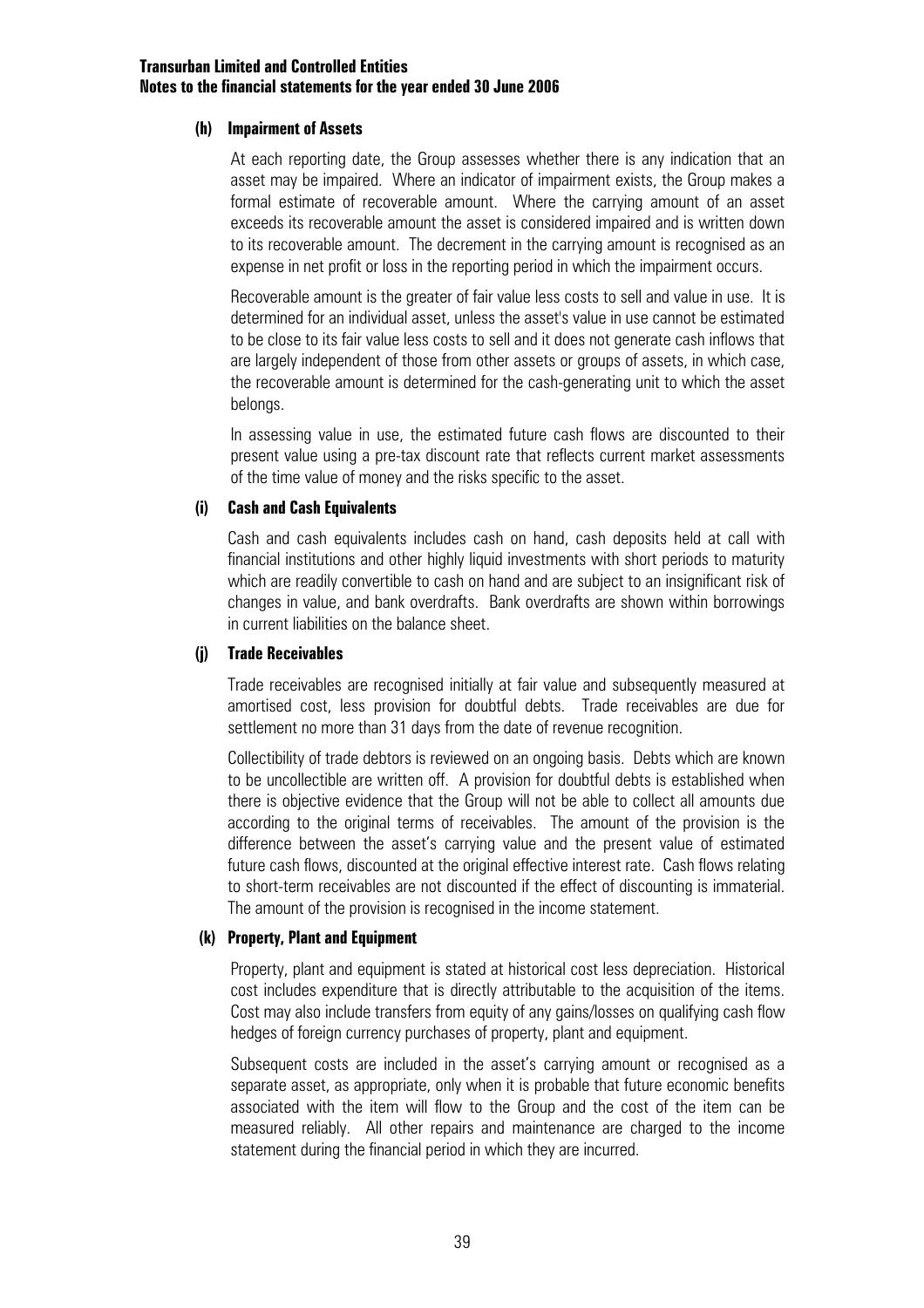#### **Amortisation and Depreciation**

Depreciation is calculated on a straight line basis so as to write off the net cost of items of plant and equipment over their expected useful lives. Estimates of remaining useful lives will be made on a regular basis for all assets. The expected useful lives are  $3 - 15$  vears.

#### *Impairment*

The fixed assets are assessed for impairment in line with the policy stated in note (h) Impairment of Assets.

## **(l) Intangible Assets**

Costs incurred on development projects (relating to the design and testing of new or improved products) are recognised as intangible assets when it is probable that the project will be a success considering its commercial and technical feasibility and whether its costs can be measured reliably. The expenditure capitalised comprises all directly attributable costs, including costs of materials, services and direct labour. Other development expenditures that do not meet these criteria are recognised as an expense as incurred. Development costs previously recognised as an expense are not recognised as an asset in a subsequent period. Capitalised development costs are recorded as intangible assets and amortised from the point at which the asset is ready for use on a straight-line basis over its useful life.

Following the initial recognition of the development expenditure, the asset is carried at cost less any accumulated amortisation and accumulated impairment losses.

Amortisation is based on the useful life of the development costs. Useful lives are assessed on an annual basis and adjustments, where applicable, are made on a prospective basis.

The carrying value of development costs is reviewed for impairment when an indicator of impairment arises.

## **(m) Trade and other payables**

Trade and other payables represent liabilities for goods and services provided to the consolidated entity prior to the end of the financial year and which are unpaid. The amounts are unsecured and are usually paid within 45 days of recognition.

## **(n) Borrowings**

Borrowings are initially recognised at fair value, net of transaction costs incurred. Borrowings are subsequently measured at amortised cost. Any differences between the proceeds (net of transaction costs) and the redemption amount are recognised in the income statement over the period of the borrowings using the effective interest method.

## **(o) Borrowing Costs**

Borrowing costs are recognised as expenses in the period in which they are incurred, except to the extent to which they relate to the construction of qualifying assets in which case borrowing costs are capitalised into the cost of the asset. Borrowing costs include interest on short-term and long-term borrowings.

 Costs incurred in connection with the arrangement of borrowings are deferred and amortised over the effective period of the funding.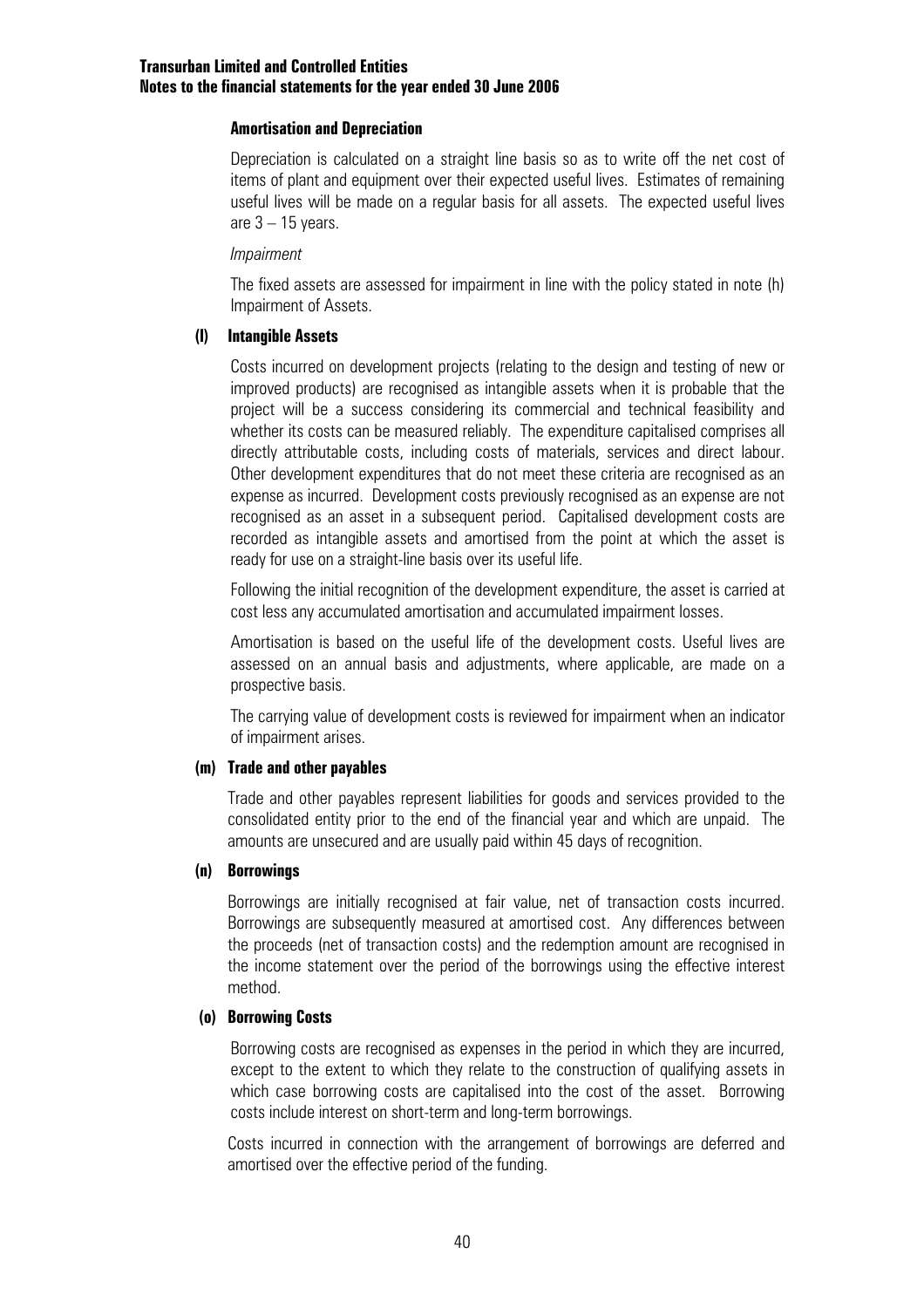## **(p) Provisions**

Provisions are recognised when the Group has a present obligation (legal or constructive) as a result of a past event, it is probable that an outflow of resources embodying economic benefits will be required to settle the obligation and a reliable estimate can be made of the amount of the obligation.

If the effect of the time value of money is material, provisions are determined by discounting the expected future cash flows at a pre-tax rate that reflects current market assessments of the time value of money and, where appropriate, the risks specific to the liability.

Where discounting is used, the increase in the provision due to the passage of time is recognised as a finance cost.

## **(q) Employee benefits**

## *(i) Wages, salaries and annual leave*

Liabilities for wages and salaries, including non-monetary benefits and annual leave expected to be settled within 12 months of the reporting date are recognised in other payables in respect of employees' services up to the reporting date and are measured at the amounts expected to be paid when the liabilities are settled. An expense for non-accumulating sick leave is recognised when the leave is taken and measured at the rates paid or payable.

## *(ii) Long service leave*

The liability for long service leave expected to be settled within 12 months of the reporting date is recognised in the provision for employee benefits and is measured in accordance with (i) above. The liability for long service leave expected to be settled more than 12 months from the reporting date is recognised in the provision for employee benefits and measured as the present value of expected future payments to be made in respect of services provided by employees up to the reporting date. Consideration is given to expected future wages and salary levels, experience of employee departures and periods of service. Expected future payments are discounted using market yields at the reporting date on national government bonds with terms to maturity and currency that match, as closely as possible, the estimated future cash outflows.

## *(iii) Equity-based compensation benefits*

Equity-based compensation benefits have been provided to employees via the Transurban Group Executive Option Plan. The Group has applied the exemptions included in AASB1 First Time Adoption of Australian Equivalents to International Financial Reporting Standards whereby no accounting entries are made in relation to the Executive Option Plan until the options are exercised, at which time the amounts receivable from employees are recognised in the balance sheet as share capital. This exemption is only available to option plans granted prior to 7 November 2002.

## *(iv) Share-based compensation benefits*

## *i. Cash rewards*

Share based compensation benefits are provided to employees via the Transurban Group Long-term Incentive Plan. Units are allocated to reporting periods on a prorata basis from the grant date to the maturity date. Units allocated to a particular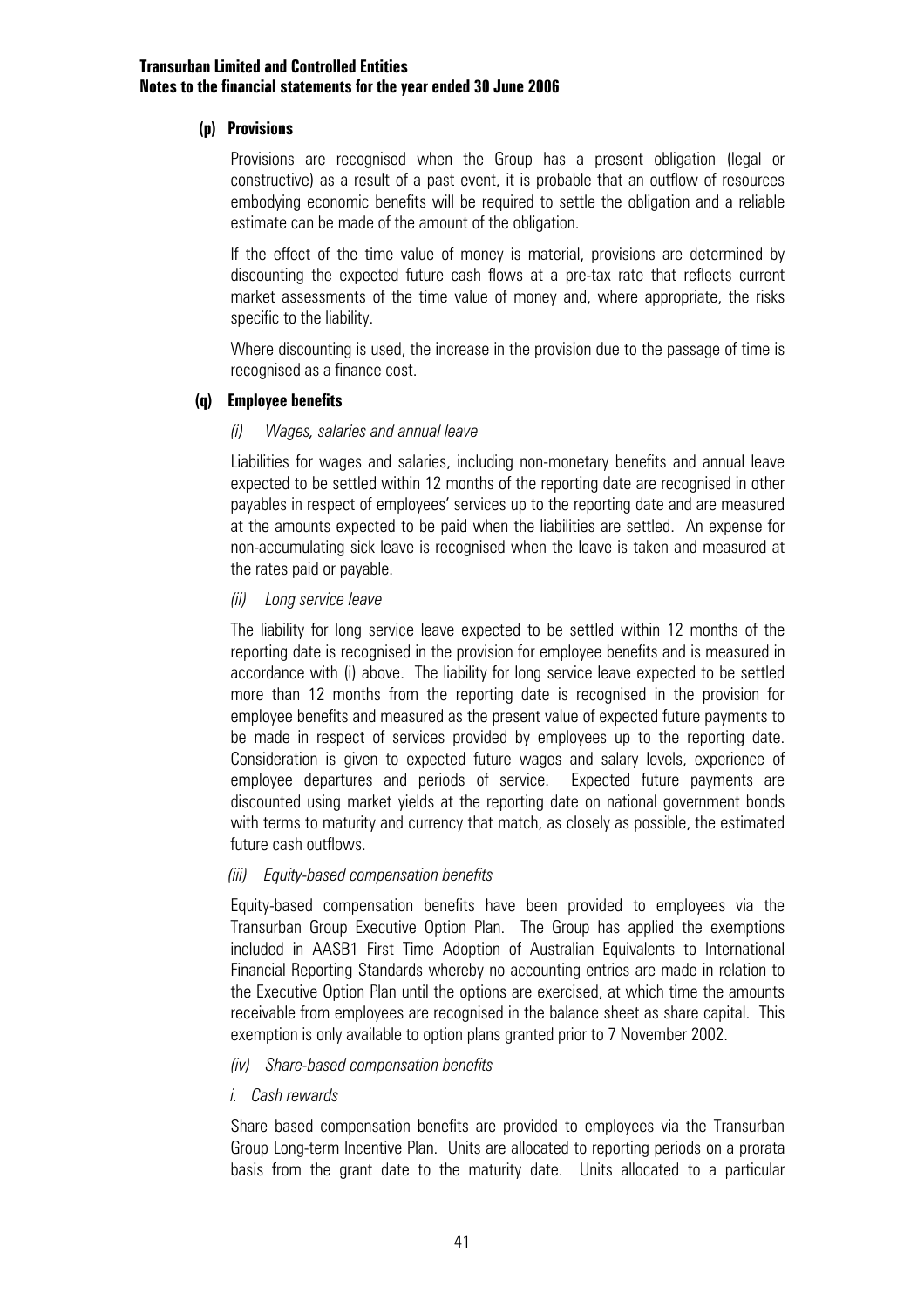reporting period are valued on the reporting date and an employee benefit expense and an employee benefit liability are recognised at the amount of the valuation for each unit allocated.

On each reporting date, the units allocated to prior periods are revalued and the liability is adjusted. The movement in the liability is recognised as an employee benefits expense. This revaluation occurs until all the units are exercised or lapse.

On the exercise date where a cash bonus is paid, any difference between the cash payment and the liability in relation to those units is recognised as an adjustment to employee benefits expense in that period.

## *ii. Executive Loan Plan*

Share based payment benefits are provided to employees in the form of Option Awards via the Transurban Executive Loan Plan. Transurban Group stapled securities are assigned to employees and locked, restricting their existence to that of the plan. An option-pricing model is used to fair value the awards at grant date and at each subsequent reporting date until vesting, a charge to the income statement is calculated. This charge is calculated using the fair value at the grant date, an estimate of the awards likely to vest and the expired portion of the vesting period (3 years).

The charge to the income statement for each reporting period is the cumulative amount calculated at the reporting date, less the amounts already charged in previous periods with a corresponding credit to equity reserves. Once the awards have vested no further accounting adjustments are made to the cost of the award.

## *(v) Superannuation*

Superannuation is contributed to plans as nominated by the employee. The contribution is not less than the statutory minimum. The superannuation plans are all accumulation funds.

The cost of current and deferred employee compensation and contributions to employee superannuation plans were charged to the income statement.

## *(vi) Business Generation Incentive Plan*

The Group recognises a liability for bonuses as part of a Business Generation Incentive Plan. The Plan provides for cash bonuses to be paid from a bonus pool determined by the risk adjusted net present value of a project or business venture. The Plan is intended to reward executives for successful business generation activities, based on the increase in security holder value derived from new business.

## **(r) Contributed equity**

Incremental costs directly attributable to the issue of new shares or options are shown in equity as a deduction, net of tax, from the proceeds. Incremental costs directly attributable to the issue of new shares or options for the acquisition of a business are not included in the cost of the acquisition as part of the purchase consideration.

If the entity reacquires its own equity instruments, e.g. as the result of a security buyback, those instruments are deducted from equity and the associated securities are cancelled. No gain or loss is recognised in the profit or loss and the consideration paid including any directly attributable incremental costs (net of income taxes) is recognised directly in equity.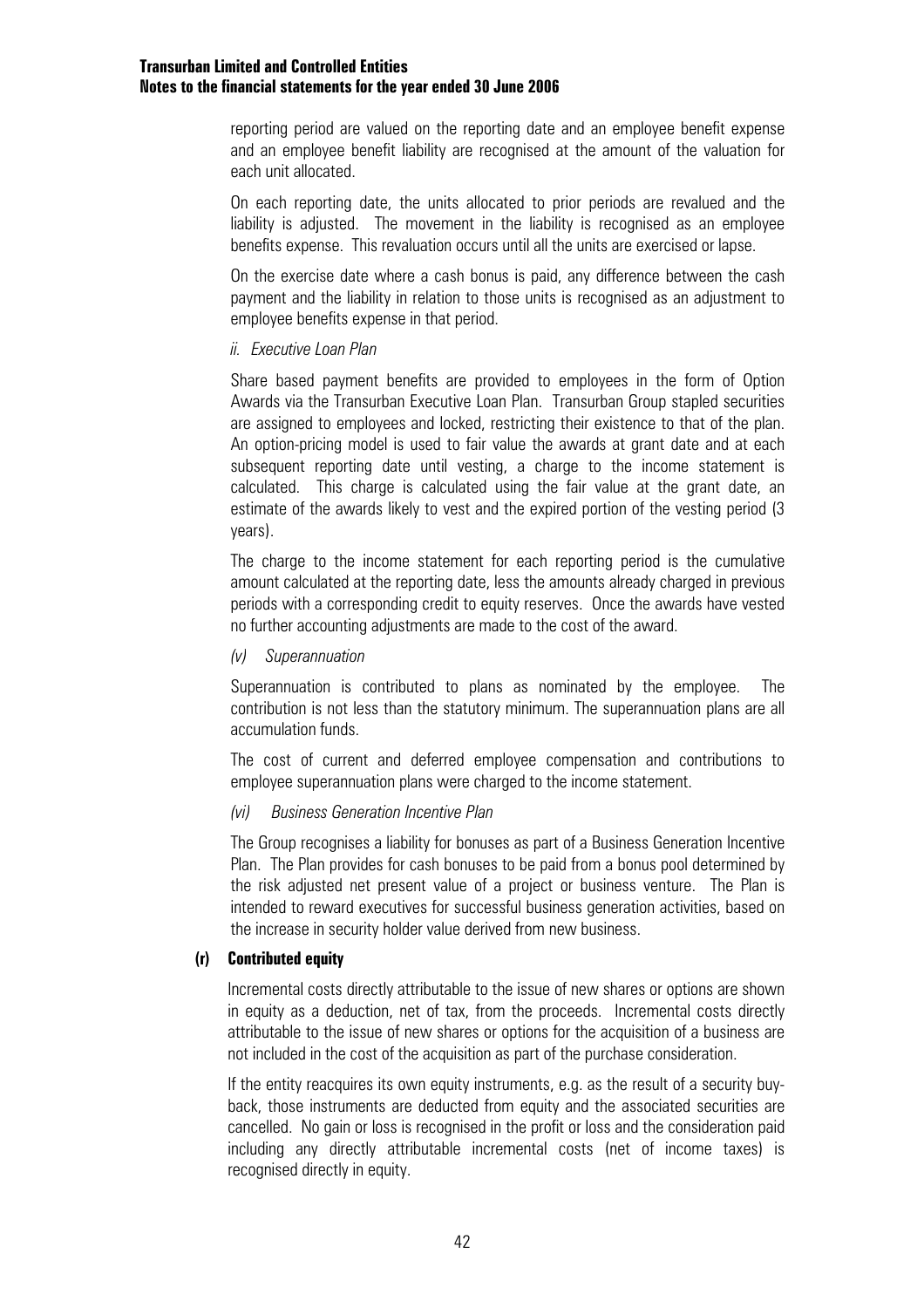## **(s) Earnings per Share**

#### *(i) Basic Earnings per Share*

 Basic earnings per share is determined by dividing the profit after income tax attributable to shareholders by the weighted average number of shares outstanding during the financial period.

*(ii) Diluted Earnings per Share* 

Diluted earnings per share adjusts the figures used in the determination of basic earnings per share by taking into account the weighted average number of shares assumed to have been issued for no consideration in relation to dilutive potential shares.

## **(t) Goods and Services Tax (GST)**

Revenues, expenses and assets are recognised net of the amount of associated GST, unless the GST incurred is not recoverable from the taxation authority. In this case it is recognised as part of the cost of acquisition of the asset or as part of the expense.

Receivables and payables are stated inclusive of the amount of GST receivable or payable. The net amount of GST recoverable from, or payable to, the taxation authority is included with other receivables or payables in the balance sheet.

Cash flows are presented on a gross basis. The GST components of cash flows arising from investing or financing activities which are recoverable from, or payable to the taxation authority, are presented as operating cash flow.

## **(u) Rounding of Amounts**

The consolidated entity is of a kind referred to in Class Order 98/0100 issued by the Australian Securities and Investments Commission, relating to the '"rounding off" of amounts in the financial report. Amounts in the financial report are rounded off in accordance with that Class Order to the nearest thousand dollars or in certain cases the nearest dollar.

## **(v) New Accounting Standards and UIG Interpretations**

Certain new accounting standards and UIG interpretations have been published that are not mandatory for 30 June 2006 reporting period. The Group's assessment of the impact of these new standards and interpretations is set out below.

#### (i) UIG 4 *Determining whether an Asset Contains a Lease*

 UIG 4 is applicable to annual periods beginning on or after 1 January 2006. The Group has not elected to adopt UIG 4 early. It will apply UIG 4 in its 2007 financial statements and the UIG 4 transition provisions. The Group will therefore apply UIG 4 on the basis of facts and circumstances that existed as of 1 July 2006. Implementation of UIG 4 is not expected to change the accounting for any of the Group's current arrangements.

 (ii) AASB 7 *Financial Instruments: Disclosures and AASB 2005-10 Amendments to Australian Accounting Standards [AASB 132, AASB 101, AASB 114, AASB 117, AASB 133, AASB 139, AASB 1, AASB 4, AASB 1023 and AASB 1038]* 

 AASB 7 and AASB 2005-10 are applicable to annual reporting periods beginning on or after 1 January 2007. The Group has not adopted the standards early. Application of the standards will not affect any of the amounts recognised in the financial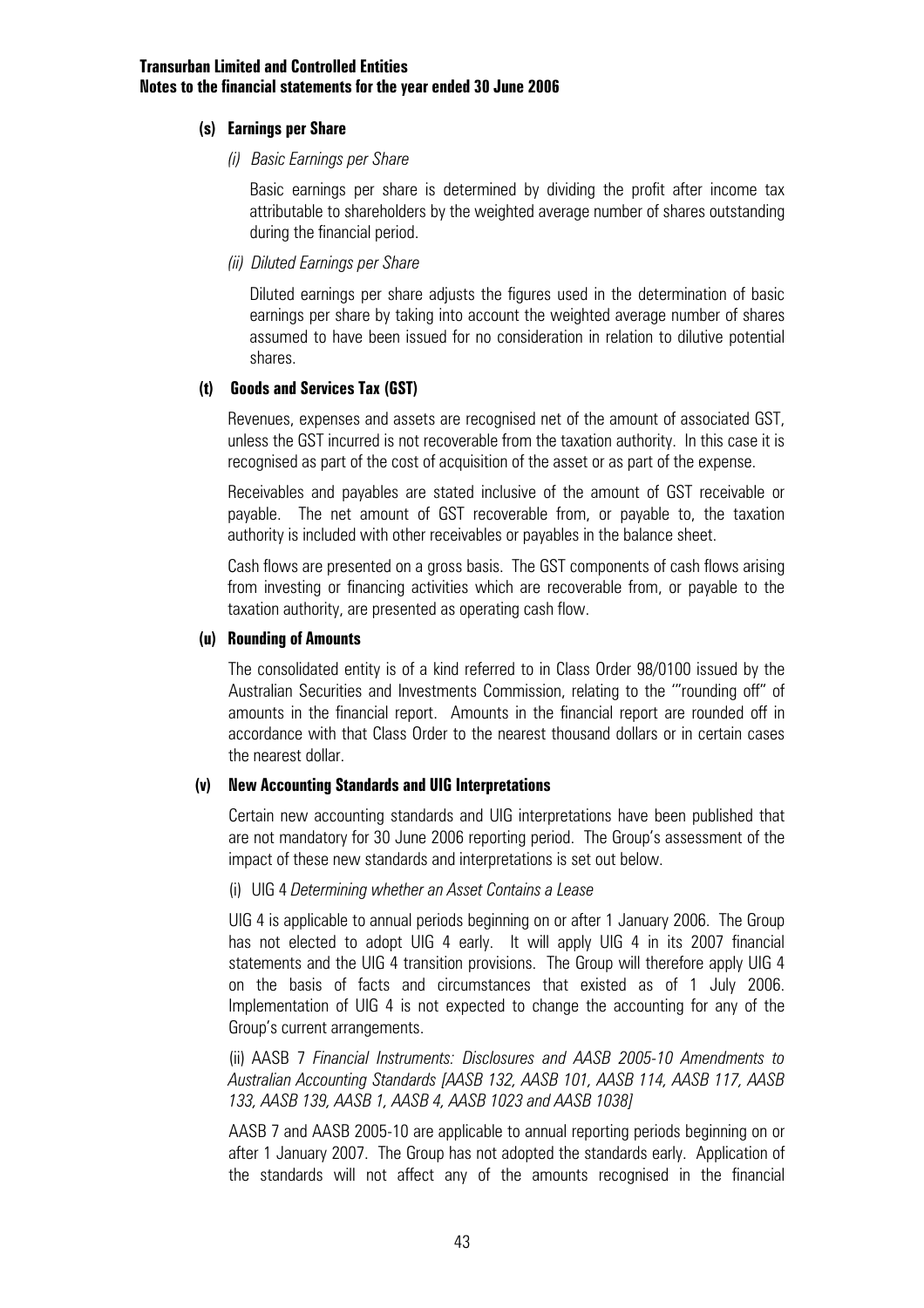statements, but will impact the type of information disclosed in relation to the Group's financial instruments.

## **2. CRITICAL ACCOUNTING ESTIMATES AND JUDGEMENTS**

 Estimates and judgments are continually evaluated and are based on historical experience and other factors, including expectations of future events that may have a financial impact on the entity and that are believed to be reasonable under the circumstances.

 The Group makes estimates and assumptions concerning the future. The resulting accounting estimates will, by definition, seldom equal the related actual results. The estimates and assumptions that have a significant risk of causing a material adjustment to the carrying amount of assets and liabilities within the next financial year are disclosed below.

*(i) Income taxes* 

 The Group is subject to income taxes in Australia and jurisdictions where it has foreign operations. Significant judgment is required in determining the provision for income taxes. There are many transactions and calculations undertaken during the ordinary course of business for which the ultimate tax determination is uncertain. The Group recognises liabilities for anticipated tax audit issues based on estimates of whether additional taxes will be due. Where the final tax outcome of these matters is different from the amounts that were initially recorded, such differences will impact current and deferred tax provisions in the period in which such determination is made.

*(ii) Useful lives of plant and equipment* 

The Group's management determines the estimated useful lives and related depreciation charges for its plant and equipment. This estimate is based on projected product lifecycles of technology. It could change significantly as a result of technical innovations. Management will increase the depreciation charge where useful lives are less than previously estimated lives, or will write-off or write-down technically obsolete or non-strategic assets.

## *(iii) Estimated impairment of intangibles*

The Group tests whether intangibles assets have suffered any impairment when indicators of impairment exists, in accordance with the accounting policy stated in note 1(l). The recoverable amount of cash-generating units have been determined based on value-in-use calculations. These calculations require the use of assumptions. Refer to note 1(h) for details of these assumptions.

## **3. SEGMENT INFORMATION**

#### *Primary reporting – business segment*

The primary business segment for the year ending 30 June 2006 was the management of , and investigation into new investment opportuntities in relation to toll roads and toll road technology. All revenues and expenses are directly attributable to this sole purpose. The management structure and internal financial reporting are based on this single business segment.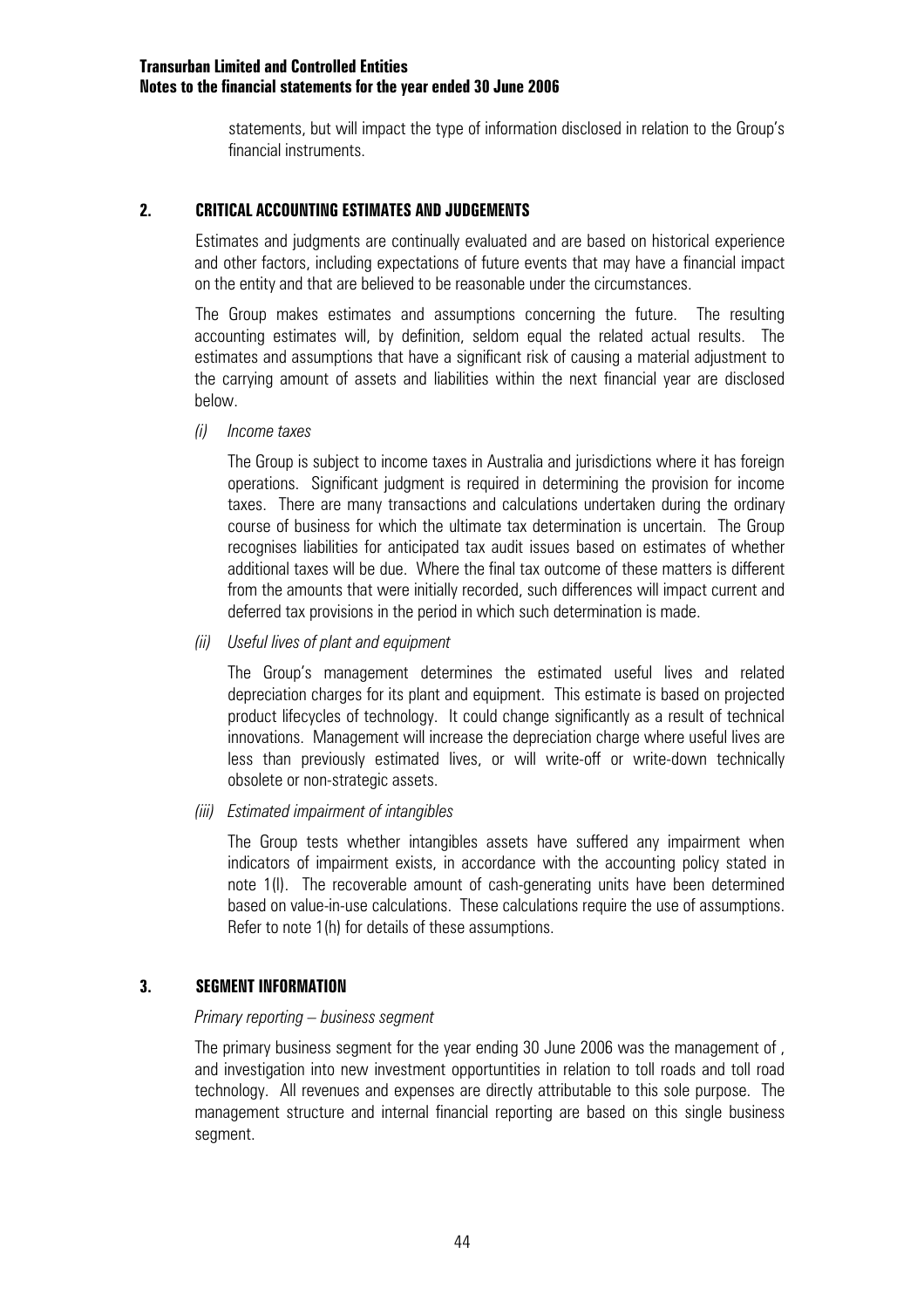*Secondary reporting – geographical segments* 

|                          | <b>Segment Revenues</b> |                          | <b>Segment Assets</b> |        | <b>Segment Liabilities</b> |        |
|--------------------------|-------------------------|--------------------------|-----------------------|--------|----------------------------|--------|
|                          | 2006                    | 2005                     | 2006                  | 2005   | 2006                       | 2005   |
|                          | \$'000                  | \$'000                   | \$000                 | \$'000 | \$'000                     | \$'000 |
| Vic - Australia          | 51,666                  | 43,036                   | 110,932               | 82,841 | 151,495                    | 82,951 |
| NSW - Australia          | 29,656                  | 18,998                   | 54,775                | 10,406 | 17,455                     | 16,449 |
| United States of America | 8,072                   | $\overline{\phantom{a}}$ | 5,019                 | 1,928  | 798                        |        |
| Other                    | ٠                       |                          | 2,563                 |        | ۰                          |        |
|                          | 89,394                  | 62,034                   | 173,289               | 95,175 | 169,748                    | 99,400 |

| Consolidated |        | <b>Parent Entity</b> |        |
|--------------|--------|----------------------|--------|
| 2006         | 2005   | 2006                 | 2005   |
| \$'000       | \$'000 | \$'000               | \$'000 |

## **4. REVENUE**

| <b>Revenue from continuing operations</b> |        |        |                |        |
|-------------------------------------------|--------|--------|----------------|--------|
| Toll fee revenue                          | 2,499  |        | 628            |        |
| Management fees                           | 21,485 | 30,073 | 29,557         | 30,073 |
| IT development charges                    | 40,200 | 15,853 | 22,705         | 2,688  |
| Responsible Entity fees                   | 4,400  | 5,509  | $\blacksquare$ |        |
| Equipment lease                           |        | 696    |                |        |
| Sale of goods                             | 7,466  |        | $\blacksquare$ |        |
| Customer management                       | 3,137  |        |                |        |
| <b>Other</b>                              | 1,239  | 713    |                | 713    |
|                                           | 80,426 | 52,844 | 52,890         | 33,474 |
| Other revenue                             |        |        |                |        |
| Interest                                  | 616    | 372    | 146            | 101    |
| <b>Business Development Fees</b>          | 8,072  | 8,000  |                | 8,000  |
| <b>Other</b>                              | 280    | 818    | <b>280</b>     | 818    |
|                                           | 89,394 | 62,034 | 53,316         | 42,393 |

# **5. OTHER INCOME**

| Net foreign exchange gains              | 1,467 | 714 | 13    |     |
|-----------------------------------------|-------|-----|-------|-----|
| Tax benefits from subsidiaries          | ٠     |     | 2,862 | 237 |
| Net gain on disposal of property, plant |       |     |       |     |
| and equipment                           | 940   |     | ٠     |     |
|                                         | 2,407 | 714 | 2.875 | クマフ |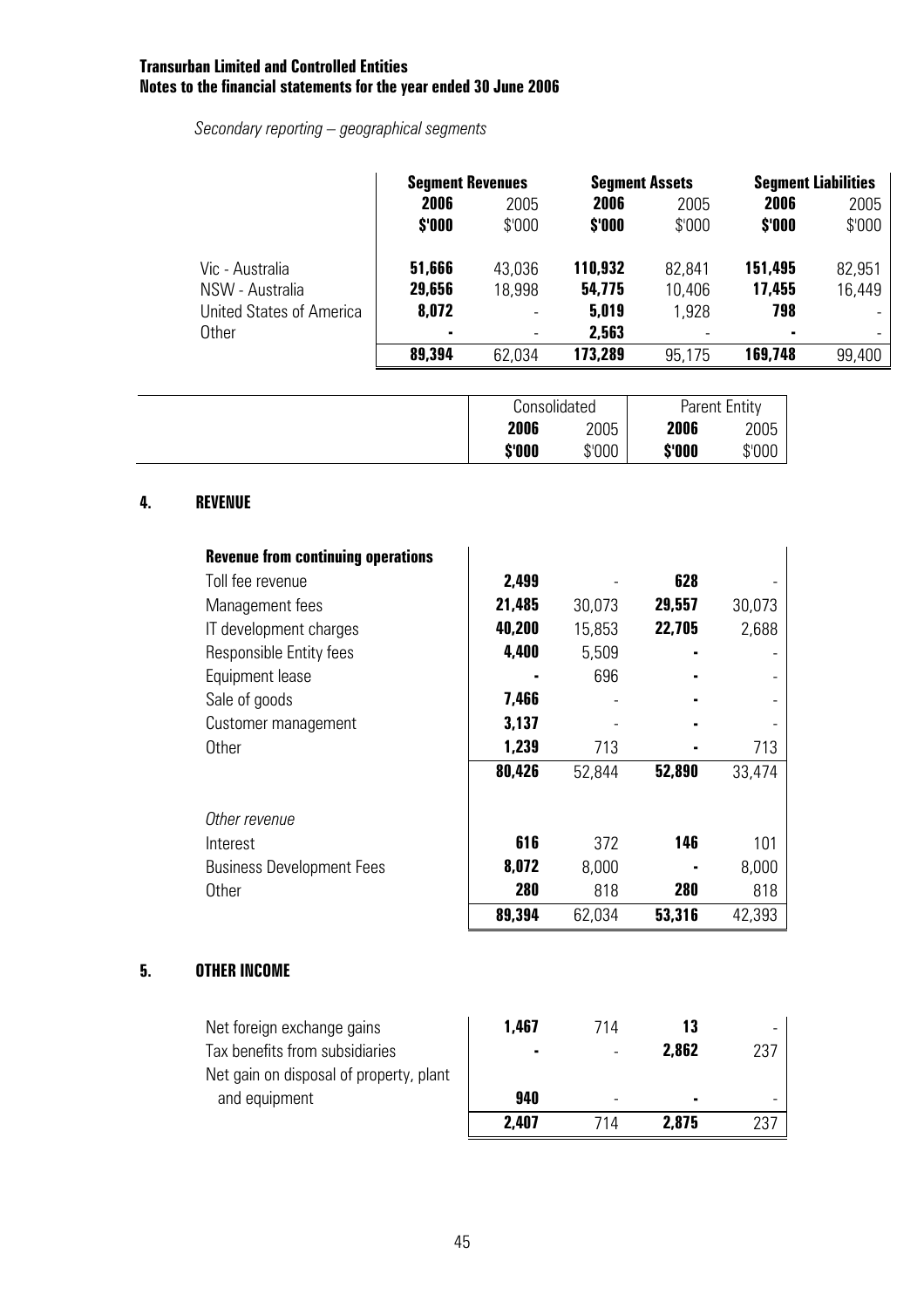| Consolidated |        | <b>Parent Entity</b> |        |
|--------------|--------|----------------------|--------|
| 2006         | 2005   | 2006                 | 2005   |
| \$'000       | \$'000 | \$'000               | \$'000 |

## **6. EXPENSES**

 Profit before income tax includes the following specific expenses: *Finance costs*  Interest and finance charges paid/ payable **511** 808 **416** 589 *Foreign exchange gains and losses*  Foreign exchange gains incuded in revenue for the year (note 5) **1,467** 714 **13** - Exchange losses on foreign currency contract **(5)** - **-** - **1,462** 714 **13** - *Mitcham-Frankston Freeway project development impairment* **-** 9,423 **-** 9,423 *Project development impairment* **1,949** 382 **-** 382 *Rental expenses relating to operating leases* **2,664** 1,715 **2,664** 1,715 *Employee benefit expense* **24,979** 15,031 **22,567** 14,654

## **7. INCOME TAX**

## **Tax consolidation legislation**

The Transurban Group has elected to implement tax consolidation legislation for Transurban Limited and its wholly owned entities with effect from 1 July 2003. The accounting policy on implementation of the legislation is set out in note 1(e).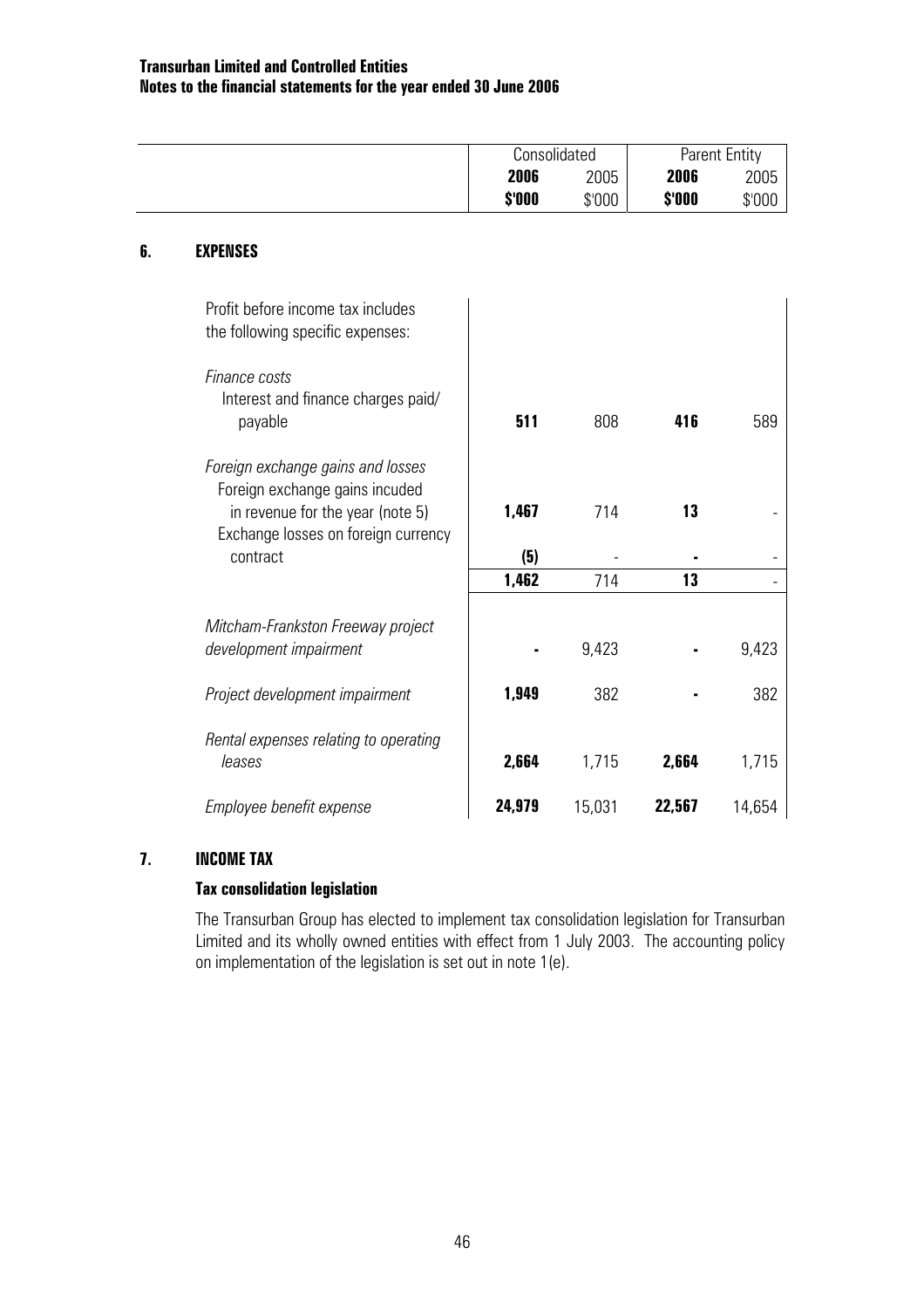|    |                                                                                                                                                                                                                   | Consolidated    |                | <b>Parent Entity</b> |                     |
|----|-------------------------------------------------------------------------------------------------------------------------------------------------------------------------------------------------------------------|-----------------|----------------|----------------------|---------------------|
|    |                                                                                                                                                                                                                   | 2006<br>\$'000  | 2005<br>\$'000 | 2006<br>\$'000       | 2005<br>\$'000      |
|    |                                                                                                                                                                                                                   |                 |                |                      |                     |
| a) | Income tax expense                                                                                                                                                                                                |                 |                |                      |                     |
|    | Current tax                                                                                                                                                                                                       |                 |                | 5,453                | (2,534)             |
|    | Deferred tax                                                                                                                                                                                                      | 3,836<br>338    | 972            | (1, 805)             | 736                 |
|    | Under (over) provided in prior years                                                                                                                                                                              | 4,174           | 972            | 1,571<br>5,219       | (1,798)             |
|    |                                                                                                                                                                                                                   |                 |                |                      |                     |
|    | Income tax expense is attributable to:                                                                                                                                                                            |                 |                |                      |                     |
|    | profit from continuing operations                                                                                                                                                                                 | 4,174           | 972            | 5,219                | (1,798)             |
|    | Deferred income tax (revenue)                                                                                                                                                                                     |                 |                |                      |                     |
|    | expense included in income tax                                                                                                                                                                                    |                 |                |                      |                     |
|    | expense comprises:                                                                                                                                                                                                |                 |                |                      |                     |
|    | Decrease (increase) in deferred tax                                                                                                                                                                               |                 |                |                      |                     |
|    | assets (note 13)                                                                                                                                                                                                  | 3,169           | 1,450          | (1, 031)             | 1,749               |
|    | Decrease (increase) in deferred tax<br>liabilities (note 20)                                                                                                                                                      | 667             | (478)          | (774)                | (1, 012)            |
|    |                                                                                                                                                                                                                   | 3,836           | 972            | (1, 805)             | 737                 |
|    | <b>Numerical reconciliation of income tax</b><br>expense to prima facie tax payable<br>Profit from continuing operations<br>before income tax expense<br>Tax at the Australian tax rate of 30%<br>$(2005 - 30\%)$ | 11,940<br>3,582 | 1,405<br>422   | 13,889<br>4,167      | (6, 332)<br>(1,900) |
|    | Tax effect of amounts which are not<br>deductible (taxable) in calculating<br>taxable income:                                                                                                                     |                 |                |                      |                     |
|    | Entertainment                                                                                                                                                                                                     | 137             | 74             | 135                  |                     |
|    | Legal fees                                                                                                                                                                                                        | 193             |                | 193                  |                     |
|    | Tax benefits from subsidiaries                                                                                                                                                                                    |                 |                | (859)                |                     |
|    | Other                                                                                                                                                                                                             | (76)            | 476            | 12                   | 102                 |
|    |                                                                                                                                                                                                                   | 254             | 550            | (519)                | 102                 |
|    | Under (over) provision in prior years                                                                                                                                                                             | 338             |                | 1,571                |                     |
|    | Prior year tax losses not recognised                                                                                                                                                                              |                 |                |                      |                     |
|    | now recouped                                                                                                                                                                                                      | 4,174           |                | 5,219                |                     |
|    | Income tax expense                                                                                                                                                                                                |                 | 972            |                      | (1,798)             |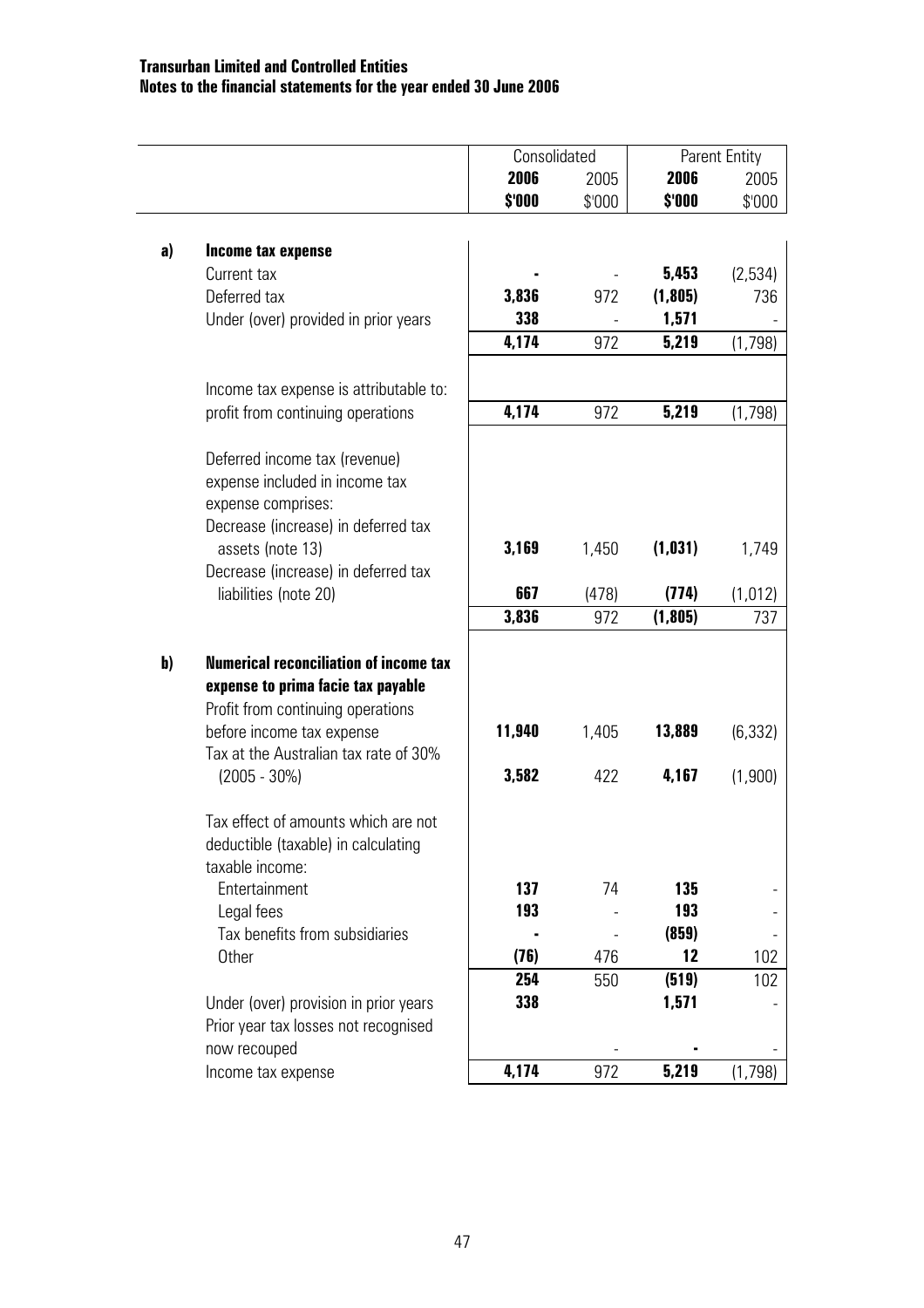|    |                                     | Consolidated |        |          | <b>Parent Entity</b> |
|----|-------------------------------------|--------------|--------|----------|----------------------|
|    |                                     | 2006         | 2005   | 2006     | 2005                 |
|    |                                     | \$'000       | \$'000 | \$'000   | \$'000               |
|    |                                     |              |        |          |                      |
| C) | <b>Impact on tax consolidations</b> |              |        |          |                      |
|    | Current tax                         |              |        | 5,453    | (2,534)              |
|    | Transferred from tax subsidiaries   |              |        | 1,170    | 2,398                |
|    | Tax losses utilised                 |              |        | (6, 623) |                      |
|    | Current tax after tax consolidation |              |        |          | 136                  |

## **8. CURRENT ASSETS – CASH AND CASH EQUIVALENTS**

| Cash at bank                        | 34,179 | 17.029 | 6,373 | 11.072 |
|-------------------------------------|--------|--------|-------|--------|
| Balance per statement of cash flows | 34,179 | 17.029 | 6,373 | 11.072 |

## **9. CURRENT ASSETS – TRADE AND OTHER RECEIVABLES**

| Trade receivables               | 2,006  | 3,840  | ۰      | 3,840  |
|---------------------------------|--------|--------|--------|--------|
| Receivable from related parties | 2,330  |        | 2,330  |        |
| Prepayments                     | 1,153  | 369    | 1,132  | 348    |
| Advances to related parties     | 54,693 | 20,484 | 68,322 | 16,789 |
| Current tax asset               | ٠      |        | ۰      | 136    |
| Other receivables               | 2.155  | 511    | 240    | 306    |
|                                 | 62,337 | 25,204 | 72,024 | 21.419 |

## **(a) Other receivables**

 These amounts generally arise from transactions outside the usual operating activities of the Group.

### **(b) Fair values**

The fair values and carrying values of receivables of the Group are the same.

### **(c) Interest rate risk**

 The Group's exposure to interest rate risk and the effective weighted average interest rate by maturity periods is set out in the following tables: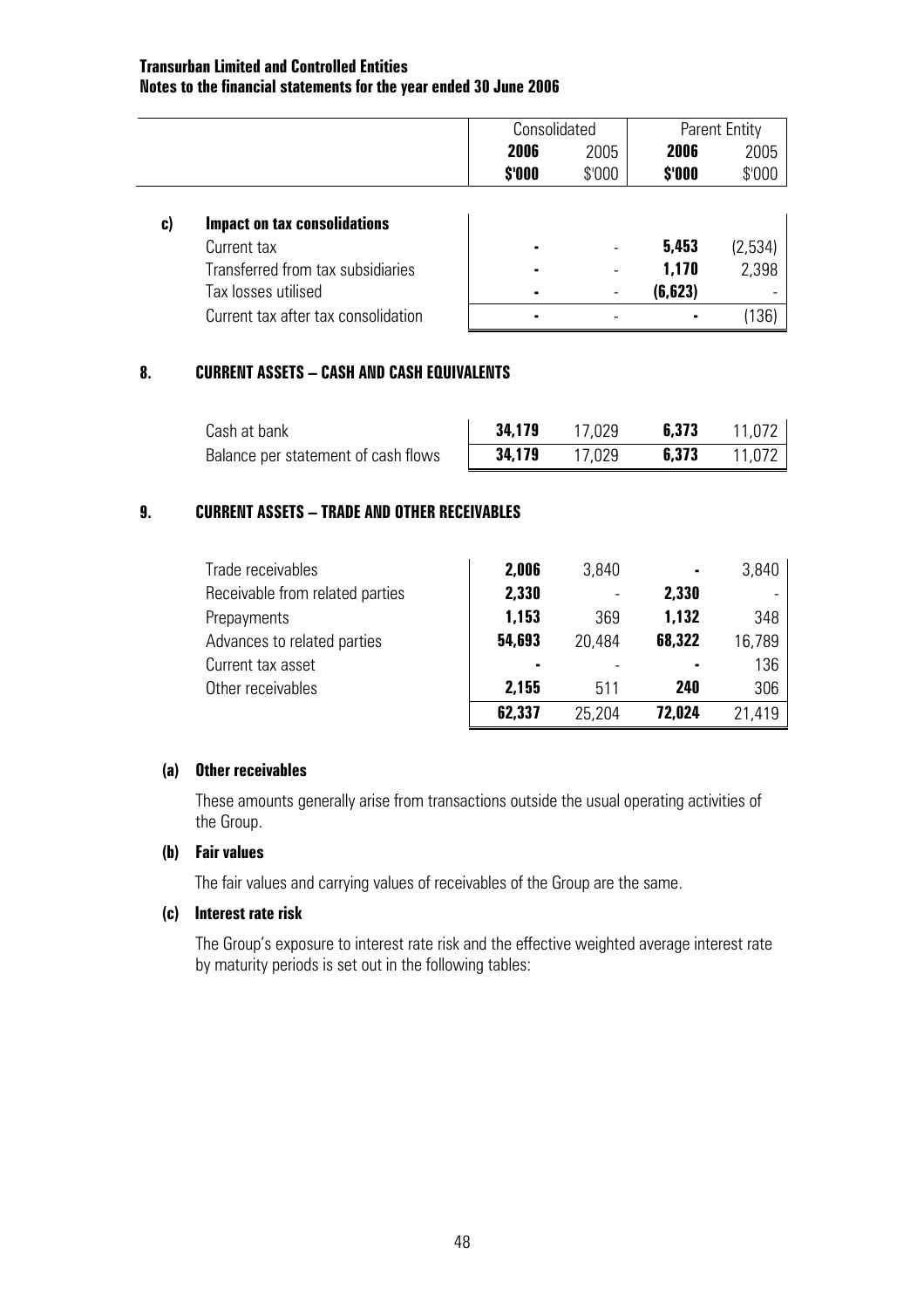| 2006                                              |                                            |                          |                          | <b>Fixed Interest Rate Maturing in:</b> |                               |                          |                          |                                          |                 |
|---------------------------------------------------|--------------------------------------------|--------------------------|--------------------------|-----------------------------------------|-------------------------------|--------------------------|--------------------------|------------------------------------------|-----------------|
|                                                   | <b>Floating</b><br><b>Interest</b><br>Rate | 1 year<br>or less        | Over 1<br>to 2 yrs       | Over <sub>2</sub><br>to 3 yrs           | Over <sub>3</sub><br>to 4 yrs | Over 4<br>to 5 yrs       | Over 5<br>yrs            | <b>Non</b><br><i>interest</i><br>bearing | <b>TOTAL</b>    |
|                                                   | \$'000                                     | \$'000                   | \$'000                   | \$'000                                  | \$'000                        | \$'000                   | \$'000                   | \$'000                                   | \$'000          |
| Cash<br>Sundry debtors<br>Receivable form         | 34,179                                     |                          |                          |                                         |                               |                          | $\overline{\phantom{a}}$ | 4,161                                    | 34,179<br>4,161 |
| related party<br>Advances to related              |                                            |                          |                          |                                         |                               |                          | $\overline{\phantom{a}}$ | 2,330                                    | 2,330           |
| parties                                           |                                            | $\overline{\phantom{a}}$ | $\overline{\phantom{a}}$ | $\overline{\phantom{a}}$                |                               | $\overline{\phantom{a}}$ | $\overline{\phantom{a}}$ | 54,693                                   | 54,693          |
|                                                   | 34,179                                     |                          | $\overline{a}$           |                                         |                               | $\Box$                   |                          | 61,184                                   | 95,363          |
| Weighted average<br>interest rate                 | 3.32%                                      |                          |                          |                                         |                               |                          |                          |                                          |                 |
| 2005                                              |                                            |                          |                          | <b>Fixed Interest Rate Maturing in:</b> |                               |                          |                          |                                          |                 |
|                                                   | <b>Floating</b><br><b>Interest</b><br>Rate | 1 year<br>or less        | Over 1<br>to 2 yrs       | Over <sub>2</sub><br>to 3 yrs           | Over 3<br>to 4 yrs            | Over 4<br>to 5 yrs       | Over 5<br>yrs            | <b>Non</b><br><i>interest</i><br>bearing | <b>TOTAL</b>    |
|                                                   | \$'000                                     | \$'000                   | \$'000                   | \$'000                                  | \$'000                        | \$'000                   | \$'000                   | \$'000                                   | \$'000          |
| Cash<br>Sundry debtors                            | 17,029                                     |                          |                          |                                         |                               |                          | $\overline{\phantom{a}}$ | $\overline{\phantom{a}}$<br>4,351        | 17,029<br>4,351 |
| Non-current<br>receivables<br>Advances to related |                                            |                          |                          |                                         |                               |                          |                          | 2,114                                    | 2,114           |
| parties                                           |                                            |                          |                          | $\overline{\phantom{a}}$                |                               |                          |                          | 20,484                                   | 20,484          |
|                                                   | 17,029                                     | $\overline{\phantom{a}}$ | $\overline{a}$           | $\overline{a}$                          | $\overline{\phantom{a}}$      | $\overline{a}$           |                          | 26,949                                   | 43,978          |
| Weighted average<br>interest rate                 | 3.58%                                      |                          |                          |                                         |                               |                          |                          |                                          |                 |

# **(d) Credit risk**

 Credit risk represents the loss that would be recognised if counterparties failed to perform as contracted.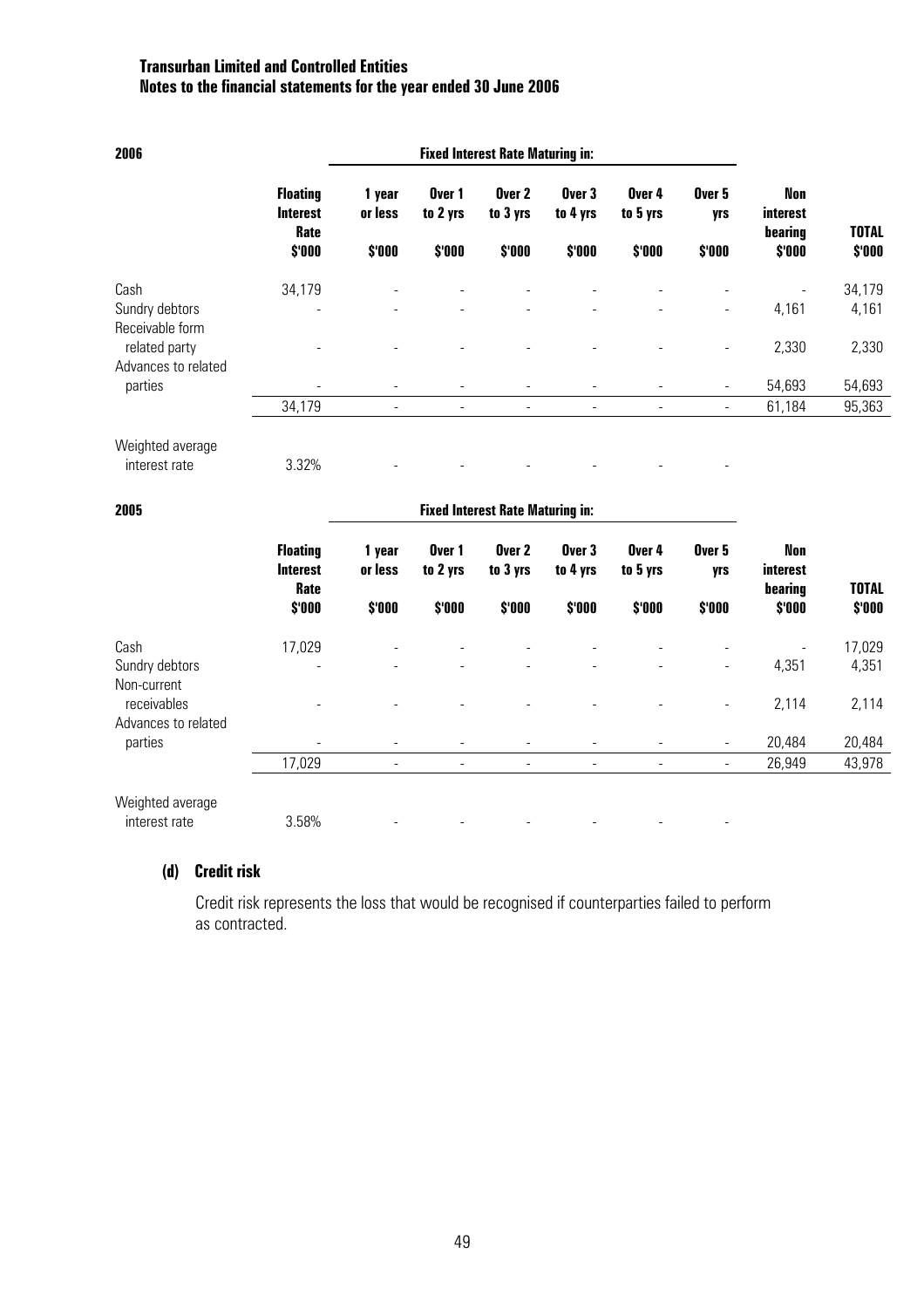| Consolidated |        | <b>Parent Entity</b> |        |
|--------------|--------|----------------------|--------|
| 2006         | 2005   | 2006                 | 2005   |
| \$'000       | \$'000 | \$'000               | \$'000 |

## **10. NON-CURRENT ASSETS – RECEIVABLES**

| Receivable from related parties | ٠   | 2.114          | ٠   | 2.114   |
|---------------------------------|-----|----------------|-----|---------|
| Prepayments                     | 186 | $\overline{a}$ | 186 | -       |
|                                 | 186 | 2 1 1 4        | 186 | 2 1 1 4 |

## **11. FINANCIAL ASSETS**

| Investment in subsidiaries |  |  | 3,568 | $^{\circ}$ ,398 |
|----------------------------|--|--|-------|-----------------|
|----------------------------|--|--|-------|-----------------|

 As there is no tax funding arrangement, current tax payable is assumed by the tax head entity and recognised as an increase in subsidiary investments.

## **12. NON-CURRENT ASSETS – PROPERTY, PLANT AND EQUIPMENT**

| a) | <b>Equipment and Fittings</b>  |          |              |           |          |
|----|--------------------------------|----------|--------------|-----------|----------|
|    | Equipment and fittings at cost | 72,688   | 53,107       | 48,608    | 40,399   |
|    | Less: Accumulated depreciation | (23,887) | (12,551)     | (19, 176) | (11,070) |
|    |                                | 48,801   | 40,556       | 29,432    | 29,329   |
|    |                                |          |              |           |          |
|    |                                |          | Consolidated |           | Parent   |
|    |                                |          |              | \$'000    | \$'000   |
| b) | <b>Equipment and Fittings</b>  |          |              |           |          |
|    | Year ended 30 June 2005        |          |              |           |          |
|    | Opening net book amount        |          |              | 24,652    | 24,652   |
|    | Additions                      |          |              | 22,209    | 9,500    |
|    | Depreciation charge            |          |              | (6, 305)  | (4,823)  |
|    | Closing net book amount        |          |              | 40,556    | 29,329   |
|    | Year ended 30 June 2006        |          |              |           |          |
|    | Opening net book amount        |          |              | 40,556    | 29,329   |
|    | Additions                      |          |              | 31,735    | 7,974    |
|    | Transfers - related parties    |          |              | (12, 411) | (1,716)  |
|    | Depreciation charge            |          |              | (11, 079) | (6, 155) |
|    | Closing net book amount        |          |              | 48,801    | 29,432   |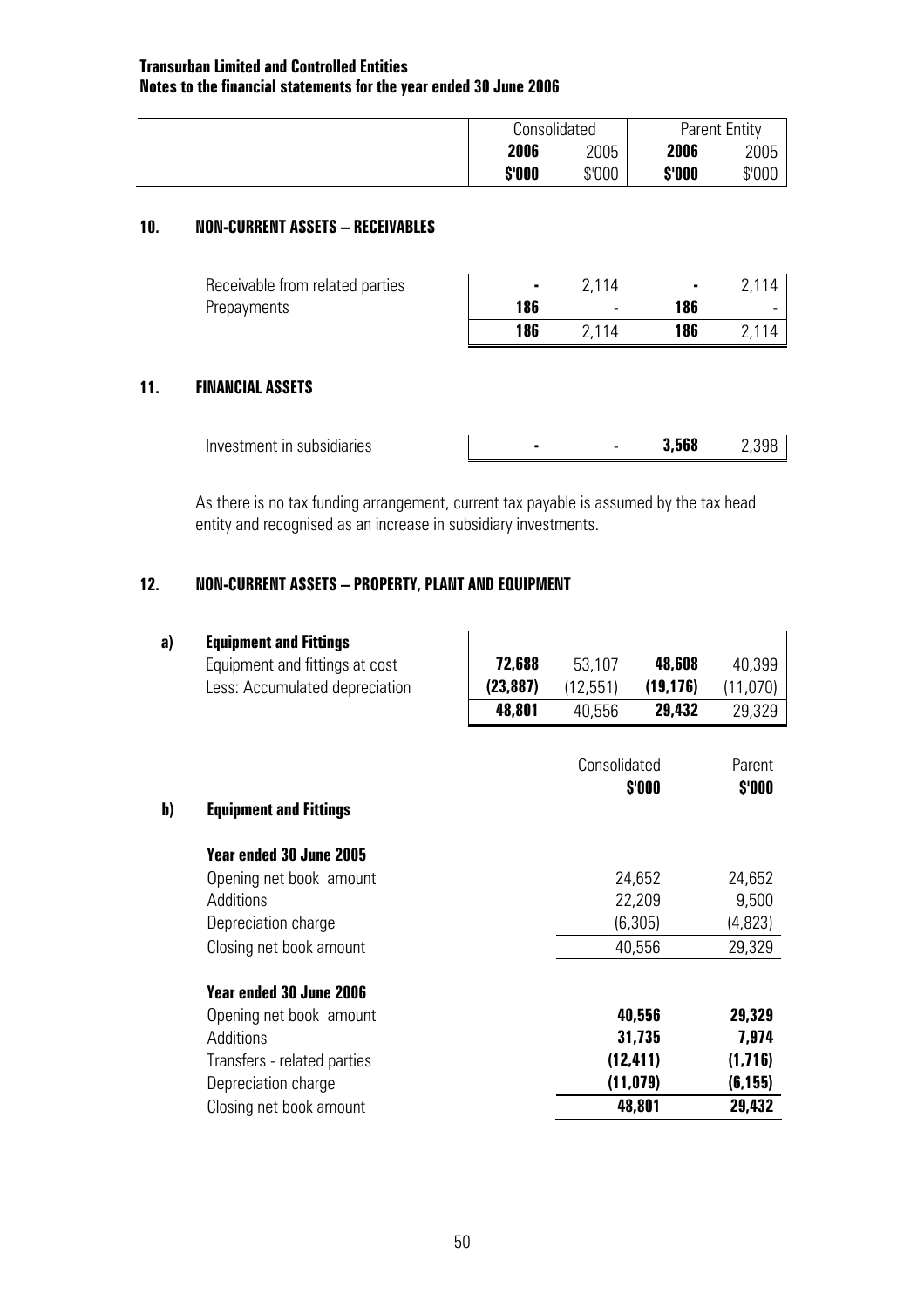| Consolidated |        | <b>Parent Entity</b> |        |
|--------------|--------|----------------------|--------|
| 2006         | 2005   | 2006                 | 2005   |
| \$'000       | \$'000 | \$'000               | \$'000 |

# **13. NON-CURRENT ASSETS – DEFERRED TAX ASSETS**

| The balance comprises temporary<br>differences attributable to: |          |         |          |         |
|-----------------------------------------------------------------|----------|---------|----------|---------|
| Amounts recognised in profit or loss                            |          |         |          |         |
| Accrued expenses                                                | 2        | 46      |          |         |
| Provisions                                                      | 6,254    | 133     | 6,126    |         |
| Fixed assets                                                    |          | 5,136   |          | 5,136   |
| Other                                                           | 60       | 171     | 60       |         |
| Prior year losses                                               | 2,210    | 48      | 2,210    | 285     |
|                                                                 | 8,526    | 5,534   | 8,397    | 5,464   |
| <b>Movements:</b>                                               |          |         |          |         |
| Opening balance at 1 July                                       | 5,534    | 6,984   | 5,464    | 6,975   |
| Over/under adjustment                                           | 6,161    |         | 5,900    |         |
| Credited/(charge) to the income                                 |          |         |          |         |
| statement (note 7)                                              | (3, 169) | (1,450) | 1,031    | (1,748) |
| Transferred from tax subsidiaries                               |          |         | 2,625    | 237     |
| Tax losses utilised                                             |          |         | (6, 623) |         |
| Closing balance at 30 June                                      | 8,526    | 5,534   | 8,397    | 5,464   |
|                                                                 |          |         |          |         |
| Deferred tax assets to be recovered                             |          |         |          |         |
| after more than 12 months                                       | 2,270    | 5,307   | 5,449    | 5,373   |
| Deferred tax assets to be recovered<br>within 12 months         | 6,256    | 227     | 2,948    |         |
|                                                                 | 8,526    | 5,534   | 8,397    | 5,464   |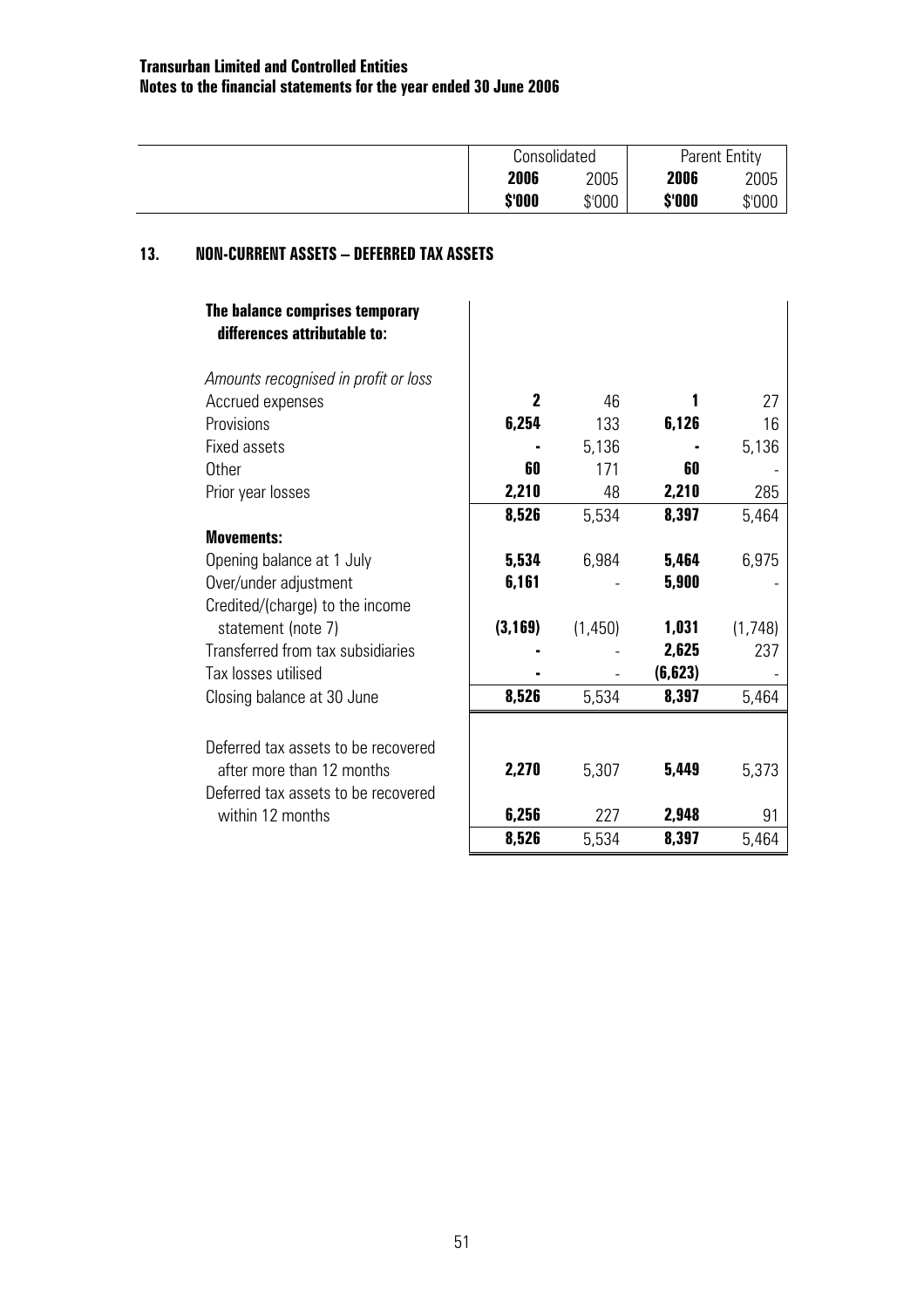|     |                                               | Consolidated<br>\$'000 | Parent<br>\$'000 |
|-----|-----------------------------------------------|------------------------|------------------|
| 14. | <b>NON-CURRENT ASSETS - INTANGIBLE ASSETS</b> |                        |                  |
|     | Year ended 30 June 2006                       |                        |                  |
|     | Opening net book amount                       | 4,738                  | 4,738            |
|     | <b>Additions</b>                              | 26,410                 | 26,334           |
|     | Transfers - related parties                   | (8,660)                | (8,660)          |
|     | Impairment                                    | (1, 949)               | (1, 949)         |
|     | Amortisation charge                           | (1, 279)               | (1, 279)         |
|     | Closing net book amount                       | 19,260                 | 19,184           |
|     | At 30 June 2006                               |                        |                  |
|     | Cost                                          | 32,293                 | 32,217           |
|     | Accumulated amortisation                      | (1, 279)               | (1, 279)         |
|     | Accumulated Impairment                        | (11, 754)              | (11, 754)        |
|     | Net book amount                               | 19,260                 | 19,184           |
|     |                                               |                        |                  |
|     | Year ended 30 June 2005                       |                        |                  |
|     | Opening net book amount<br><b>Additions</b>   | 9,139                  | 7,760            |
|     |                                               | 5,404                  | 6,783            |
|     | Impairment<br>Amortisation charge             | (9,805)                | (9,805)          |
|     |                                               | 4,738                  | 4,738            |
|     | Closing net book amount                       |                        |                  |
|     | At 30 June 2005                               |                        |                  |
|     | Cost                                          | 14,543                 | 14,543           |
|     | Accumulated amortisation                      |                        |                  |
|     | Accumulated Impairment                        | (9,805)                | (9,805)          |
|     | Net book amount                               | 4,738                  | 4,738            |

Intangible assets represents capitalised development costs.

#### **Impairment charge**

The impairment charge represents business development projects which were either unsuccessful bids or projects which are no longer considered probable that the asset will generate economic benefits. The costs associated with these business opportunities were expensed in the income statement during the period.

#### **Impairment testing**

Business development costs are capitalised when:

• the outcome of the project has been determined and the outcome will result in the generation of future economic benefits; or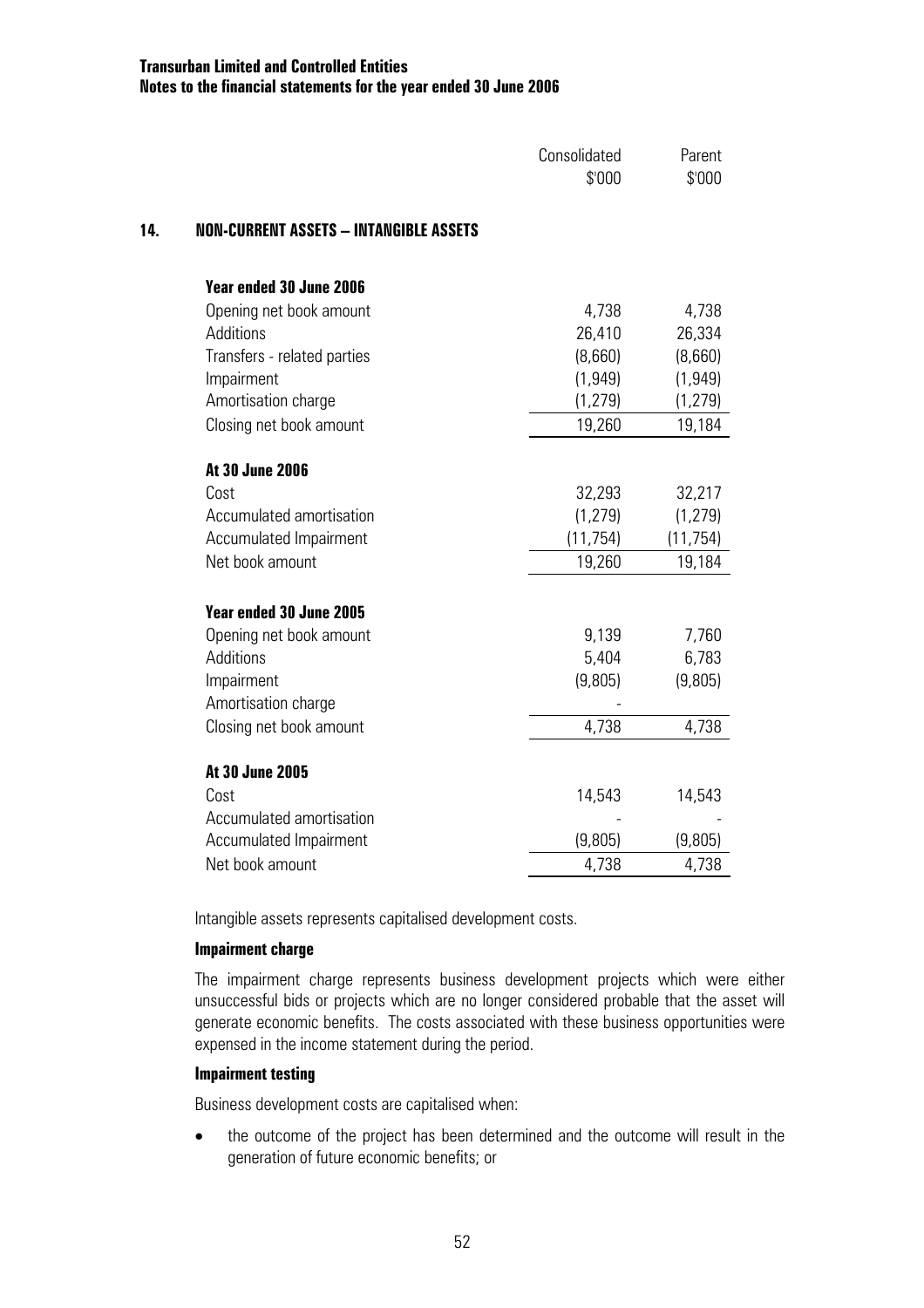• the outcome of the project has not been determined but it is considered reasonably probable that the outcome, when determined, will result in future economic benefits.

The carrying value of development costs is reviewed for impairment when an indicator of impairment arises. For example, Transurban decides to withdraw from a project tender or is not selected as the preferred applicant.

| Consolidated |        | <b>Parent Entity</b> |        |
|--------------|--------|----------------------|--------|
| 2006         | 2005   | 2006                 | 2005   |
| \$'000       | \$'000 | \$'000               | \$'000 |

## **15. CURRENT LIABILITIES – TRADE AND OTHER PAYABLES**

| Trade payables | 10,609 | 22.388 | 5,505 | 20,008 |
|----------------|--------|--------|-------|--------|
| Other payables | 4,899  | 3.507  | 1,119 | 2,366  |
|                | 15,508 | 25,895 | 6,624 | 22,374 |

## **16. CURRENT LIABILITIES – BORROWINGS**

| <b>Secured</b> |                |       |                |       |
|----------------|----------------|-------|----------------|-------|
| Bank loan      | ٠              | 8,000 | ٠              | 8,000 |
|                | $\blacksquare$ | 8,000 | $\blacksquare$ | 8,000 |

The loan facility was repaid on 6 March 2006.

## **17. CURRENT LIABILITIES – NON-INTEREST BEARING LIABILITIES**

| Loans from related parties | 15,249 | 6.187  | 15,783 | 14.027 |
|----------------------------|--------|--------|--------|--------|
| Prepaid tolls and deposits | 9,835  |        |        |        |
| Unearned income            | ۰      | 6.865  |        |        |
|                            | 25,084 | 13.056 | 15,783 | 14.027 |

#### **18. CURRENT LIABILITIES – PROVISIONS**

| Directors' retirement       | 1,342  | $\sim$ | 91 R   |        |
|-----------------------------|--------|--------|--------|--------|
| Other employee entitlements | 19,138 | 14.238 | 19,138 | 14.116 |
|                             | 20,480 | 14.238 | 20,054 | 14.116 |

Retirement benefits accrued for non-executive directors with more than 3 years service, prior to 30 September 2005 have been frozen with interest of 7.05 per cent per annum accruing.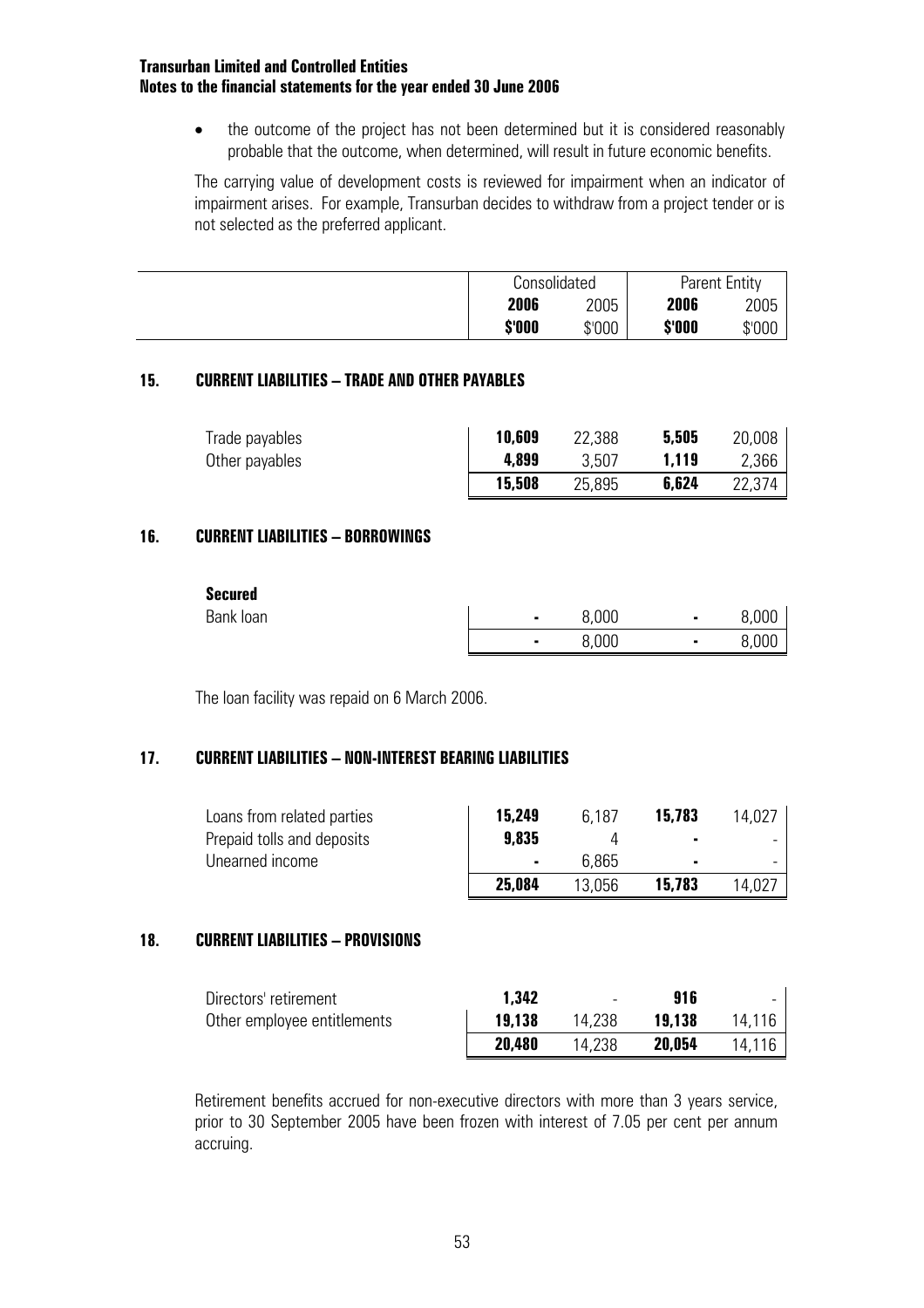| Consolidated |        |        | <b>Parent Entity</b> |
|--------------|--------|--------|----------------------|
| 2006         | 2005   | 2006   | 2005                 |
| \$'000       | \$'000 | \$'000 | \$'000               |

# **19. NON-CURRENT LIABILITIES – NON-INTEREST BEARING LIABILITIES**

| <b>Unsecured</b>           |        |        |        |        |
|----------------------------|--------|--------|--------|--------|
| Loans from related parties | 96,581 | 30.250 | 96,581 | 30,250 |
|                            | 96,581 | 30.250 | 96,581 | 30,250 |

## **20. NON-CURRENT LIABILITIES – DEFERRED TAX LIABILITIES**

| The balance comprises temporary<br>differences attributable to: |        |       |        |          |
|-----------------------------------------------------------------|--------|-------|--------|----------|
| Amounts recognised in profit or loss                            |        |       |        |          |
| Interest receivable                                             | 11     | 10    | 5      | 4        |
| Fixed assets                                                    | 9,900  | 2,386 | 8,822  | 2,384    |
| <b>Other</b>                                                    | 1,819  | 2,168 | 1,359  | 1,473    |
|                                                                 | 11,730 | 4,564 | 10,186 | 3,861    |
| <b>Movements:</b>                                               |        |       |        |          |
| Opening balance at 1 July                                       | 4,564  | 5,042 | 3,861  | 4,873    |
| Under/over adjustment                                           | 6,499  |       | 7,099  |          |
| Credited/(charge) to the income                                 |        |       |        |          |
| statement (note 7)                                              | 667    | (478) | (774)  | (1, 012) |
| Credited/(charge) to equity                                     |        |       |        |          |
| Closing balance at 30 June                                      | 11,730 | 4,564 | 10,186 | 3,861    |
| Deferred tax liabilities to be settled                          |        |       |        |          |
| after more than 12 months                                       | 9,900  | 1,665 | 8,822  | 969      |
| Deferred tax liabilities to be settled                          |        |       |        |          |
| within 12 months                                                | 1,830  | 2,899 | 1,364  | 2,892    |
|                                                                 | 11,730 | 4,564 | 10,186 | 3,861    |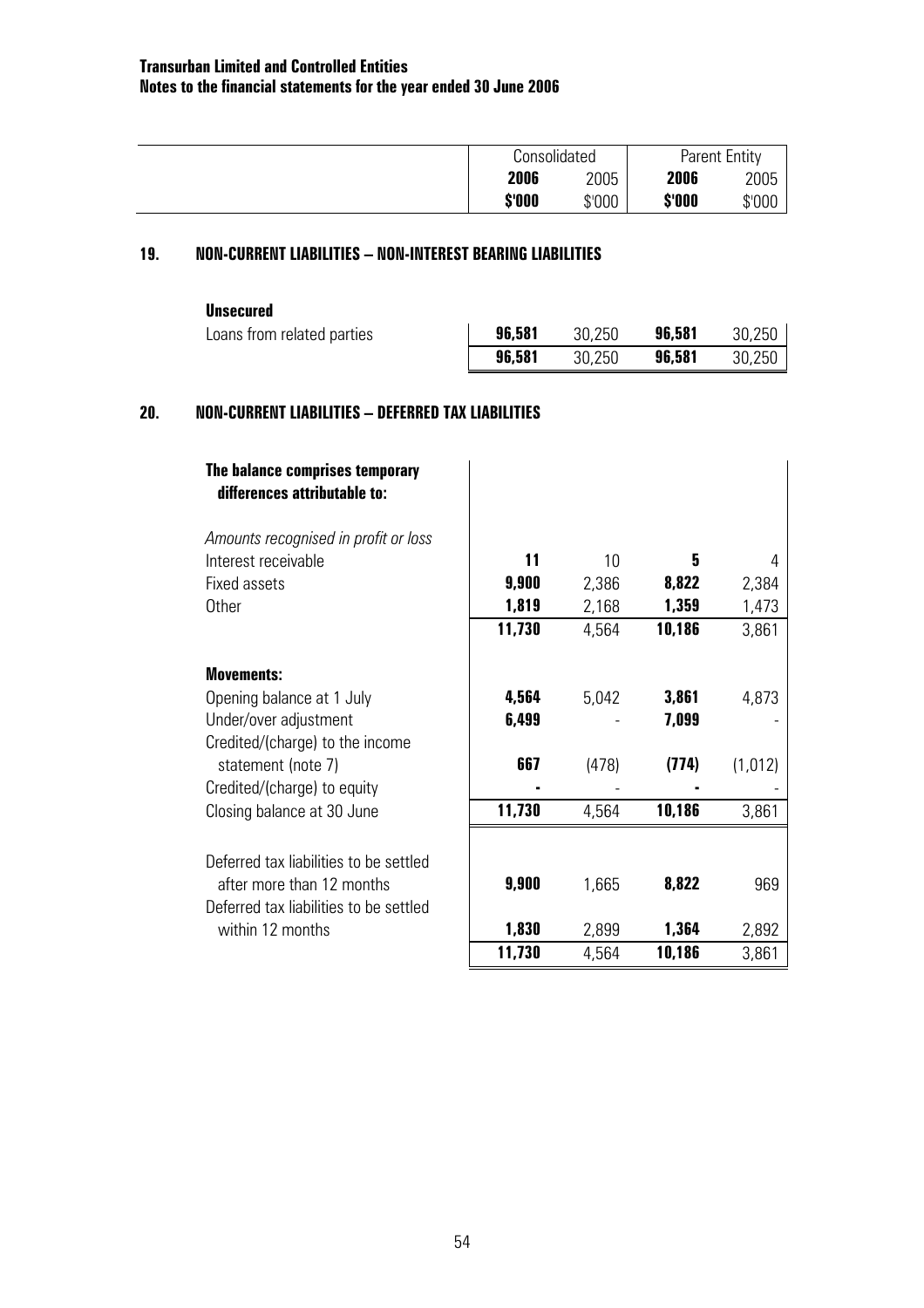| Consolidated |        | <b>Parent Entity</b> |        |
|--------------|--------|----------------------|--------|
| 2006         | 2005   | 2006                 | 2005   |
| \$'000       | \$'000 | \$'000               | \$'000 |

# **21. NON-CURRENT LIABILITIES – PROVISIONS**

| Employee entitlements | 365 | ,39    | 365 | ,005  |
|-----------------------|-----|--------|-----|-------|
|                       | 365 | $.39-$ | 365 | 3,005 |

## **22. CONTRIBUTED EQUITY**

|                                        | <b>Parent Entity</b> |               | <b>Parent Entity</b> |        |
|----------------------------------------|----------------------|---------------|----------------------|--------|
|                                        | 2006                 | 2005          | 2005                 | 2005   |
|                                        | <b>Shares</b>        | <b>Shares</b> |                      |        |
| a)                                     | <b>'000</b>          | 000           | \$'000               | \$'000 |
| <b>Share capital - ordinary shares</b> |                      |               |                      |        |
| fully paid                             | 816,634              | 791.416       | ۰                    |        |

## **b) Movement in ordinary share capital**

| <b>Date</b> | <b>Details</b>                            | <b>Notes</b> | <b>Number of</b><br><b>Shares</b> | <b>Issue</b><br><b>Price</b> |        |
|-------------|-------------------------------------------|--------------|-----------------------------------|------------------------------|--------|
|             |                                           |              | <b>'000</b>                       |                              | \$'000 |
| 1 Jul 2005  | <b>Opening Balance</b>                    |              | 791,416                           | $\qquad \qquad \blacksquare$ |        |
| 7 Sep 2005  | Exercise of May 2002 Options              | e            | 46                                |                              |        |
| 21 Sep 2005 | Exercise of October 2001 Options          | $\theta$     | 250                               |                              |        |
| 21 Sep 2005 | Exercise of April 2001 Options            | e            | 140                               |                              |        |
| 1 Dec 2005  | Exercise of May 2002 Options              | e            | 33                                |                              |        |
| 13 Dec 2005 | Exercise of May 2002 Options              | e            | 67                                |                              |        |
| 13 Dec 2005 | Exercise of May 2002 Options              | e            | 15                                |                              |        |
| 13 Dec 2005 | Exercise of April 2001 Options            | e            | 250                               |                              |        |
| 13 Dec 2005 | Exercise of October 2001 Options          | e            | 250                               |                              |        |
| 16 Dec 2005 | Exercise of April 2002 Options            | e            | 137                               |                              |        |
| 31 Dec 2005 | <b>Acquisition of Treasury Securities</b> | g            | (1,580)                           |                              |        |
| 3 Jan 2006  | <b>Conversion of CARS</b>                 | $\mathsf{f}$ | 4,928                             |                              |        |
| 28 Feb 2006 | Dividend Reinvestment Plan                | d            | 14,377                            |                              |        |
| 20 Mar 2006 | Exercise of May 2002 Options              | e            | 67                                |                              |        |
| 20 Jun 2006 | Exercise of May 2002 Options              | e            | 359                               |                              |        |
| 20 Jun 2006 | Exercise of April 2002 Options            | e            | 86                                |                              |        |
| 20 Jun 2006 | Exercise of October 2001 Options          | e            | 1,000                             |                              |        |
| 30 Jun 2006 | <b>Conversion of CARS</b>                 | f            | 4,793                             |                              |        |
|             |                                           |              |                                   |                              |        |
| 30 Jun 2006 | <b>Closing Balance</b>                    |              | 816,634                           |                              |        |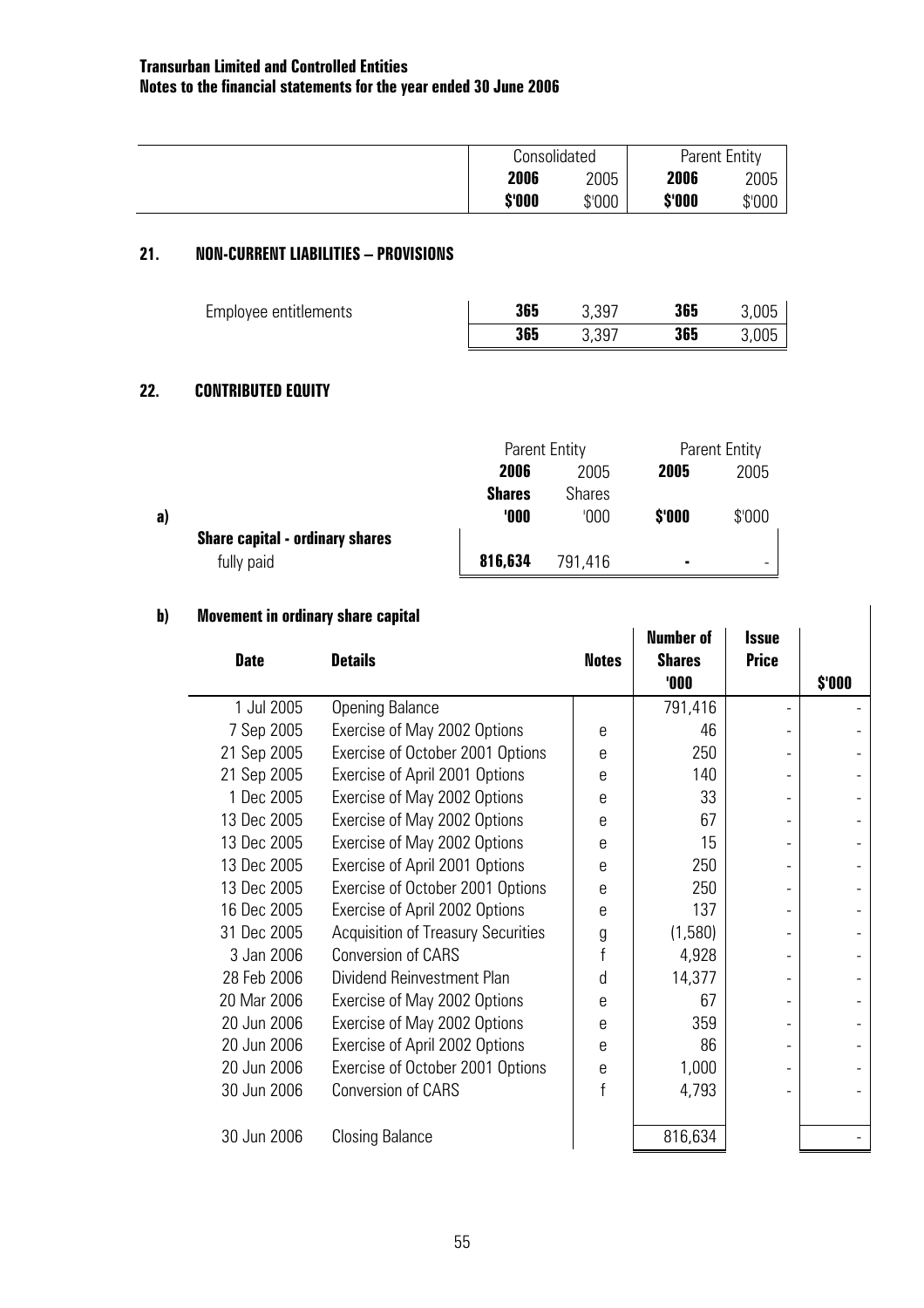All shares issued are a component of stapled securities issued by the Transurban Group. A nil value is assigned to Transurban Limited, with the value being apportioned between Transurban Holdings Limited and Transurban Holding Trust.

### **c) Ordinary Shares**

Shares entitle the holder to participate in distributions and the winding up of Transurban Limited in proportion to the number of and amounts paid on the shares held. In the event that Transurban Limited and Transurban CARS Trust are wound up simultaneously, holders of Transurban CARS securities would rank ahead of Transurban Limited shares.

On a show of hands every holder of shares present at a meeting in person or by proxy, is entitled to one vote.

#### **d) Distribution reinvestment plan**

The Transurban Group had established a distribution reinvestment plan under which holders of stapled securities could elect to have all or part of their distribution entitlements satisfied by the issue of new stapled securities rather than by cash. Securities were issued under the plan at a 2.5 per cent discount to the market price and include a share in Transurban Limited.

#### **e) Options**

Information relating to the Transurban Group Executive Option Plan, including details of options issued, exercised, and lapsed during the financial year and options outstanding at the end of the financial year are set out in note 24.

#### **f) Conversion of CARS**

During the year exchange notices electing to convert 563 thousand units into Transurban Group Stapled Securities were received. On conversion 9.8 million Trust units were issued.

#### **g) Treasury securities**

Stapled securities granted to executives under the Executive Loan Plan. The securities are held by the executive but will only vest in the executive in accordance with the terms of the plan. The acquired securities cannot be transferred or sold while the loan is outstanding.

| Consolidated |        | <b>Parent Entity</b> |        |
|--------------|--------|----------------------|--------|
| 2006         | 2005   | 2006                 | 2005   |
| \$'000       | \$'000 | \$'000               | \$'000 |

## **23. RETAINED PROFITS**

| Balance 1 July                  | (4,225) | (4.658) | (19, 099) | (14, 565) |
|---------------------------------|---------|---------|-----------|-----------|
| Net profits/(loss) for the year | 7.766   | 433     | 8.670     | (4.534)   |
| - Balance 30 June               | 3,541   | (4.225) | (10, 429) | (19,099)  |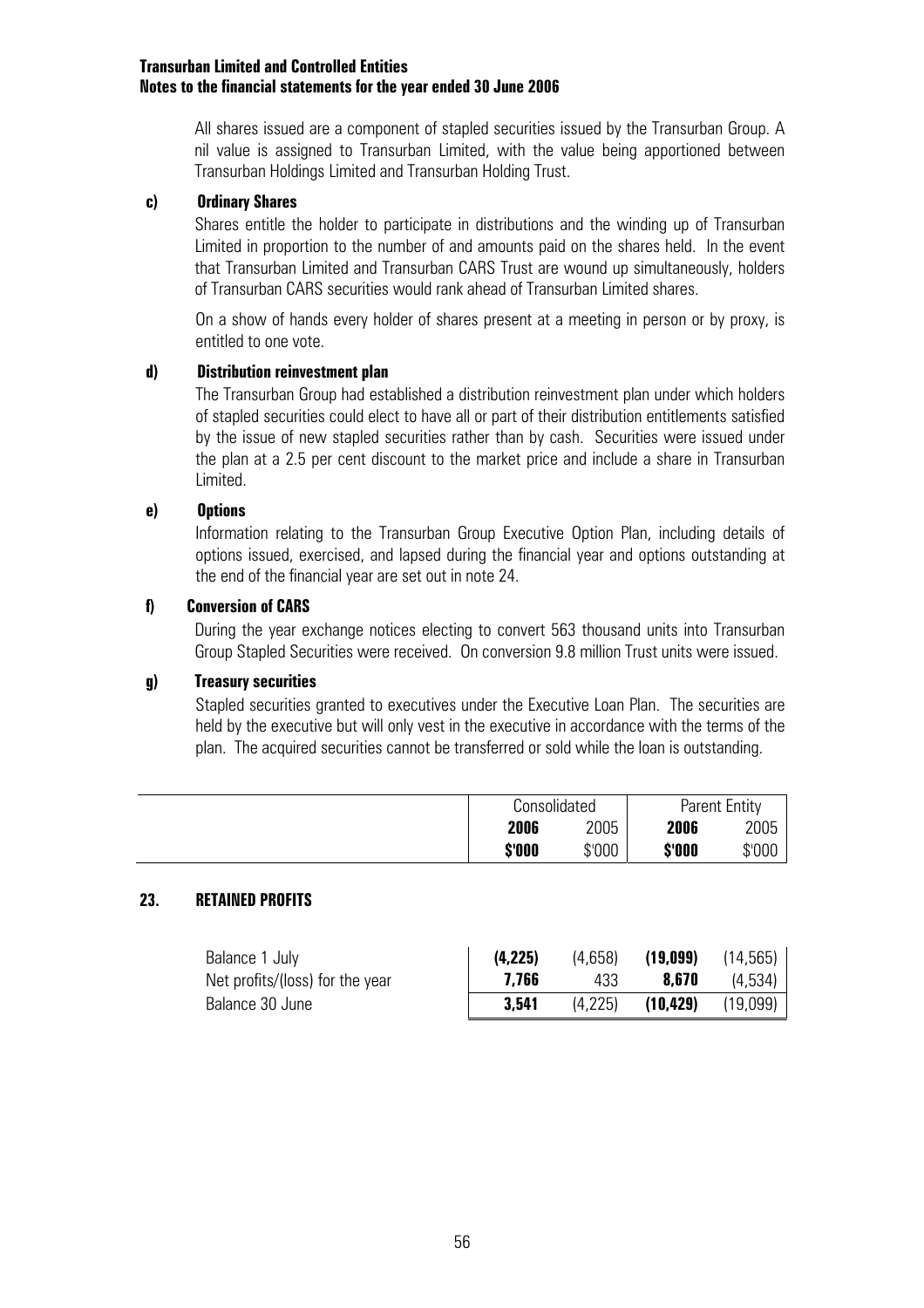## **24. KEY MANAGEMENT PERSONNEL DISCLOSURES**

## **(a) Directors**

With the exception of the changes noted below, the following persons were directors of Transurban Limited during the financial year:

 *Chairman – non-executive*  Laurence G Cox

 *Non-executive directors*  Peter C Byers Geoffrey O Cosariff Jeremy GA Davis Susan M Oliver David J Ryan Christopher J S Renwick (1)

 *Executive directors*  Kimberley Edwards Geoffrey R Phillips<sup>(2)</sup>

- (1) Christopher J S Renwick was appointed a non-executive director on 26 July 2005 and continues in office at the date of this report.
- $(2)$  Geoffrey R Phillips resigned from the position of executive director on 26 July 2005.

#### **(b) Other key management personnel**

The following persons also had authority and responsibility for planning, directing and controlling the activities of the Group, directly or indirectly, during the financial year. All executives are employees of Transurban Limited.

| Name           | <b>Position</b>                                           |
|----------------|-----------------------------------------------------------|
| Chris Brant    | <b>Chief Finance Officer</b>                              |
| Brendan Bourke | <b>Group General Manager Operations</b>                   |
| Paul O'Shea    | Group General Manager Legal and Risk Management           |
| Gareth Mann    | Group Manager Development (from 3/10/2005 -<br>30/6/2006) |

All of the above persons were also key management persons during the year ended 30 June 2005, except for G Mann who commenced employment with the Group on 3 October 2005. C Brant was a key management person for only part of the year ended 30 June 2005 as he commenced employment on 22 November 2004.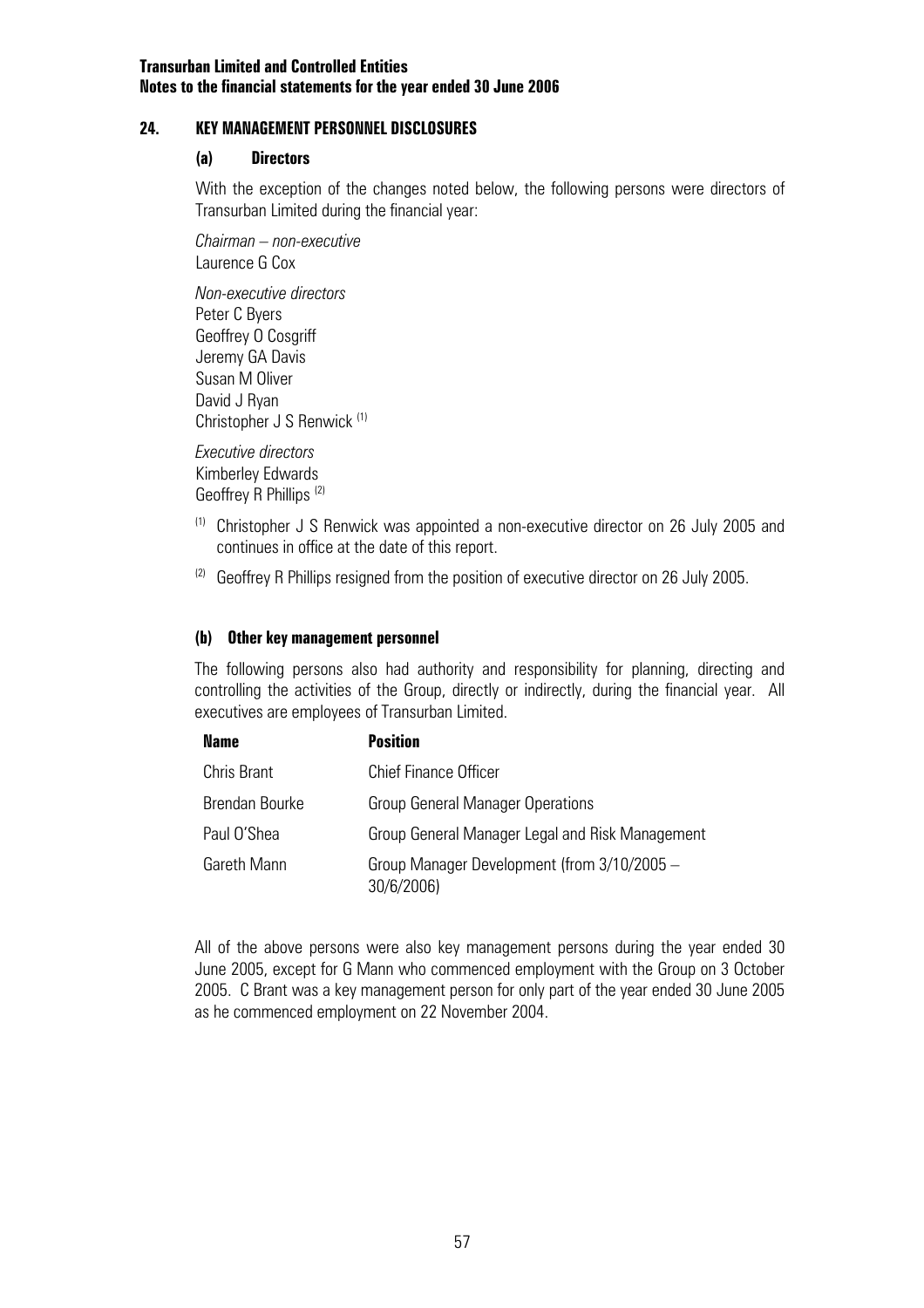## **(c) Key management personnel compensation**

|                              | <b>Consolidated</b> |            | <b>Parent entity</b> |            |
|------------------------------|---------------------|------------|----------------------|------------|
|                              | 2006<br>S           | 2005<br>\$ | 2006<br>S            | 2005<br>\$ |
| Short-term employee benefits | 6,626,385           | 5,142,036  | 6,418,965            | 4,990,368  |
| Post-employment benefits     | 1,362,470           | 616,076    | 1,284,118            | 498,030    |
| Share-based payments         | 1,016,268           | 3,840,225  | 1,016,268            | 3,840,225  |
|                              | 9,005,123           | 9,598,337  | 8,719,351            | 9,328,623  |

The company has taken advantage of the relief provided by the Corporations Regulations allowing the transfer of the detailed remuneration disclosures to the directors' report. The relevant information can be found in sections A-C of the remuneration report on pages 9 to 26.

## **(d) Equity instrument disclosures relating to key management personnel**

## *(i) Share-based payments*

Details of options and other executive long term incentives, together with terms and conditions, can be found in section D of the remuneration report on pages 17 to 23.

## *(ii) Option holdings*

The number of options over ordinary shares in the company held during the financial year by each director of Transurban Limited and other key management personnel of the Group, including their personally related parties, are set out below.

| 2006<br><b>Name</b>                         | <b>Balance at</b><br>the start of<br>the year | <b>Granted during</b><br>the year as<br>remuneration | <b>Exercised</b><br>during the<br>year | Other<br>changes<br>during the<br>year | <b>Balance at</b><br>the end of<br>the year | <b>Vested and</b><br>exercisable<br>at the end of<br>the year |
|---------------------------------------------|-----------------------------------------------|------------------------------------------------------|----------------------------------------|----------------------------------------|---------------------------------------------|---------------------------------------------------------------|
|                                             | <b>Directors of Transurban Limited</b>        |                                                      |                                        |                                        |                                             |                                                               |
| K Edwards                                   | 1,500,000                                     |                                                      | 1,500,000                              |                                        |                                             |                                                               |
| Other key management personnel of the Group |                                               |                                                      |                                        |                                        |                                             |                                                               |
| C Brant                                     |                                               |                                                      |                                        |                                        |                                             |                                                               |
| <b>B</b> Bourke                             |                                               |                                                      |                                        |                                        |                                             |                                                               |
| P O'Shea                                    |                                               |                                                      |                                        |                                        |                                             |                                                               |
| G Mann                                      |                                               |                                                      |                                        |                                        |                                             |                                                               |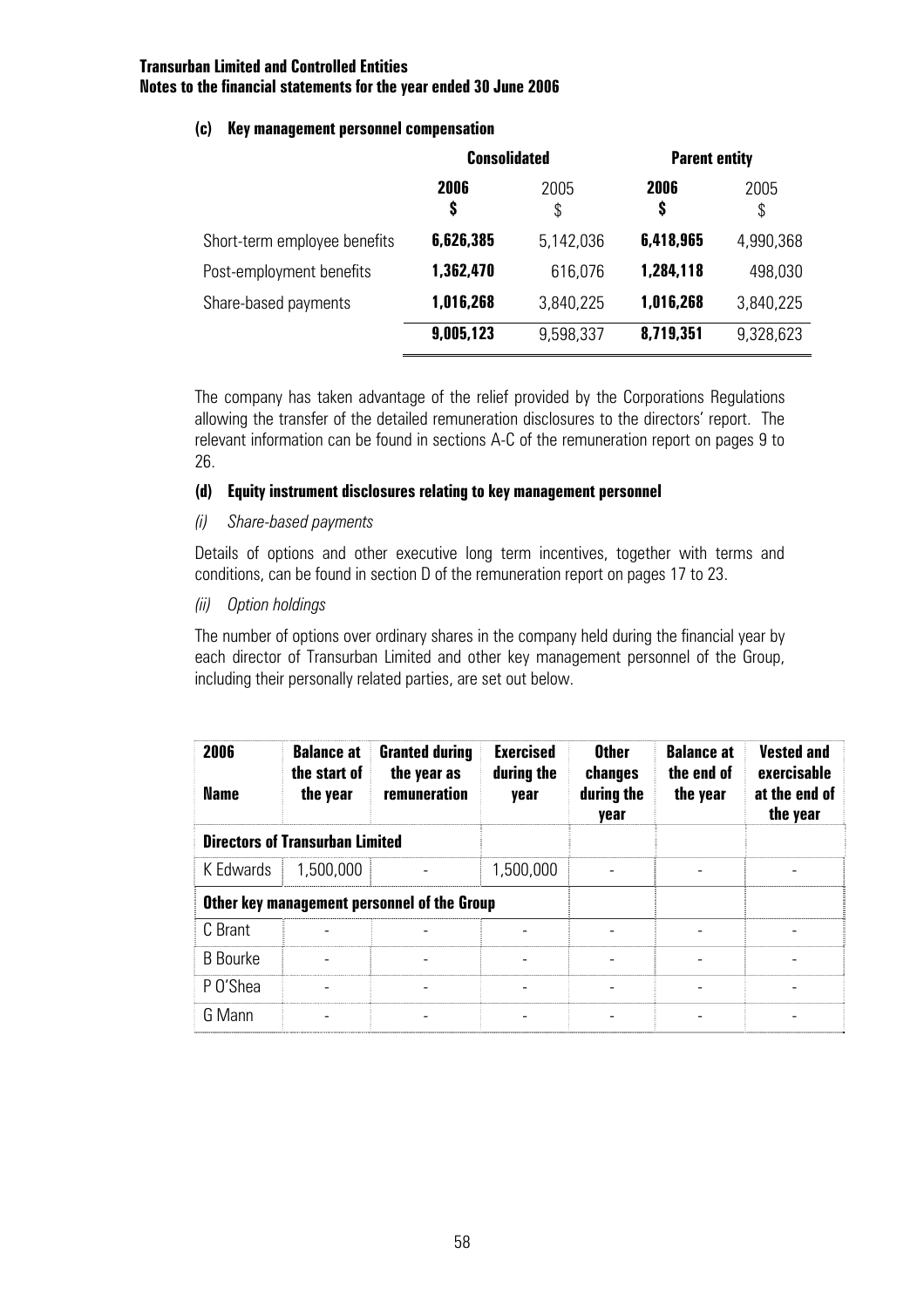| 2005<br>Name    | <b>Balance at</b><br>the start of<br>the year | <b>Granted during</b><br>the year as<br>remuneration | <b>Exercised</b><br>during the<br>year | <b>Other</b><br>changes<br>during the<br>year | <b>Balance at</b><br>the end of<br>the year | <b>Vested and</b><br>exercisable<br>at the end of<br>the year |
|-----------------|-----------------------------------------------|------------------------------------------------------|----------------------------------------|-----------------------------------------------|---------------------------------------------|---------------------------------------------------------------|
|                 | <b>Directors of Transurban Limited</b>        |                                                      |                                        |                                               |                                             |                                                               |
| K Edwards       | 1,500,000                                     |                                                      |                                        |                                               | 1,500,000                                   | 1,500,000                                                     |
| G R Phillips    | 500,000                                       |                                                      | 500,000                                |                                               |                                             |                                                               |
|                 |                                               | Other key management personnel of the Group          |                                        |                                               |                                             |                                                               |
| C Brant         |                                               |                                                      |                                        |                                               |                                             |                                                               |
| <b>B</b> Bourke | 350,000                                       |                                                      | 350,000                                |                                               |                                             |                                                               |
| P O'Shea        | 204,300                                       |                                                      | 204,300                                |                                               |                                             |                                                               |

# *(iii) Executive long term incentive holdings*

The number of ELTI units held during the financial year by each director of Transurban Limited and other key management personnel of the Group, including their personally related parties, are set out below.

| 2006<br>Name                                | <b>Balance at</b><br>the start of<br>the year | <b>Granted during</b><br>the year as<br>remuneration | Matured<br>and paid<br>during the<br>year | Other<br>changes<br>during the<br>year | <b>Balance at</b><br>the end of<br>the year | <b>Matured and</b><br>payable at<br>the end of<br>the year |
|---------------------------------------------|-----------------------------------------------|------------------------------------------------------|-------------------------------------------|----------------------------------------|---------------------------------------------|------------------------------------------------------------|
| <b>Directors of Transurban Limited</b>      |                                               |                                                      |                                           |                                        |                                             |                                                            |
| K Edwards                                   | 1,650,000                                     |                                                      | 850,000                                   |                                        | 800,000                                     |                                                            |
| Other key management personnel of the Group |                                               |                                                      |                                           |                                        |                                             |                                                            |
| C Brant                                     | 170,000                                       |                                                      |                                           |                                        | 170,000                                     |                                                            |
| <b>B</b> Bourke                             | 320,000                                       |                                                      | 160,000                                   |                                        | 160,000                                     |                                                            |
| P O'Shea                                    | 250,000                                       |                                                      | 130,000                                   |                                        | 120,000                                     |                                                            |
| G Mann                                      |                                               |                                                      |                                           |                                        |                                             |                                                            |

| 2005<br>Name                           | <b>Balance at</b><br>the start of<br>the year | <b>Granted during</b><br>the year as<br>remuneration | Matured<br>and paid<br>during the<br>year | <b>Other</b><br>changes<br>during the<br>year | <b>Balance at</b><br>the end of<br>the year | <b>Matured and</b><br>payable at<br>the end of<br>the year |
|----------------------------------------|-----------------------------------------------|------------------------------------------------------|-------------------------------------------|-----------------------------------------------|---------------------------------------------|------------------------------------------------------------|
| <b>Directors of Transurban Limited</b> |                                               |                                                      |                                           |                                               |                                             |                                                            |
| K Edwards                              | 850,000                                       | 800,000                                              |                                           |                                               | 1,650,000                                   |                                                            |
| G R Phillips                           | -                                             |                                                      |                                           |                                               |                                             |                                                            |
|                                        |                                               | Other key management personnel of the Group          |                                           |                                               |                                             |                                                            |
| C Brant                                |                                               | 170,000                                              |                                           |                                               | 170,000                                     |                                                            |
| <b>B</b> Bourke                        | 160,000                                       | 160,000                                              |                                           |                                               | 320,000                                     |                                                            |
| P O'Shea                               | 130,000                                       | 120,000                                              |                                           |                                               | 250,000                                     |                                                            |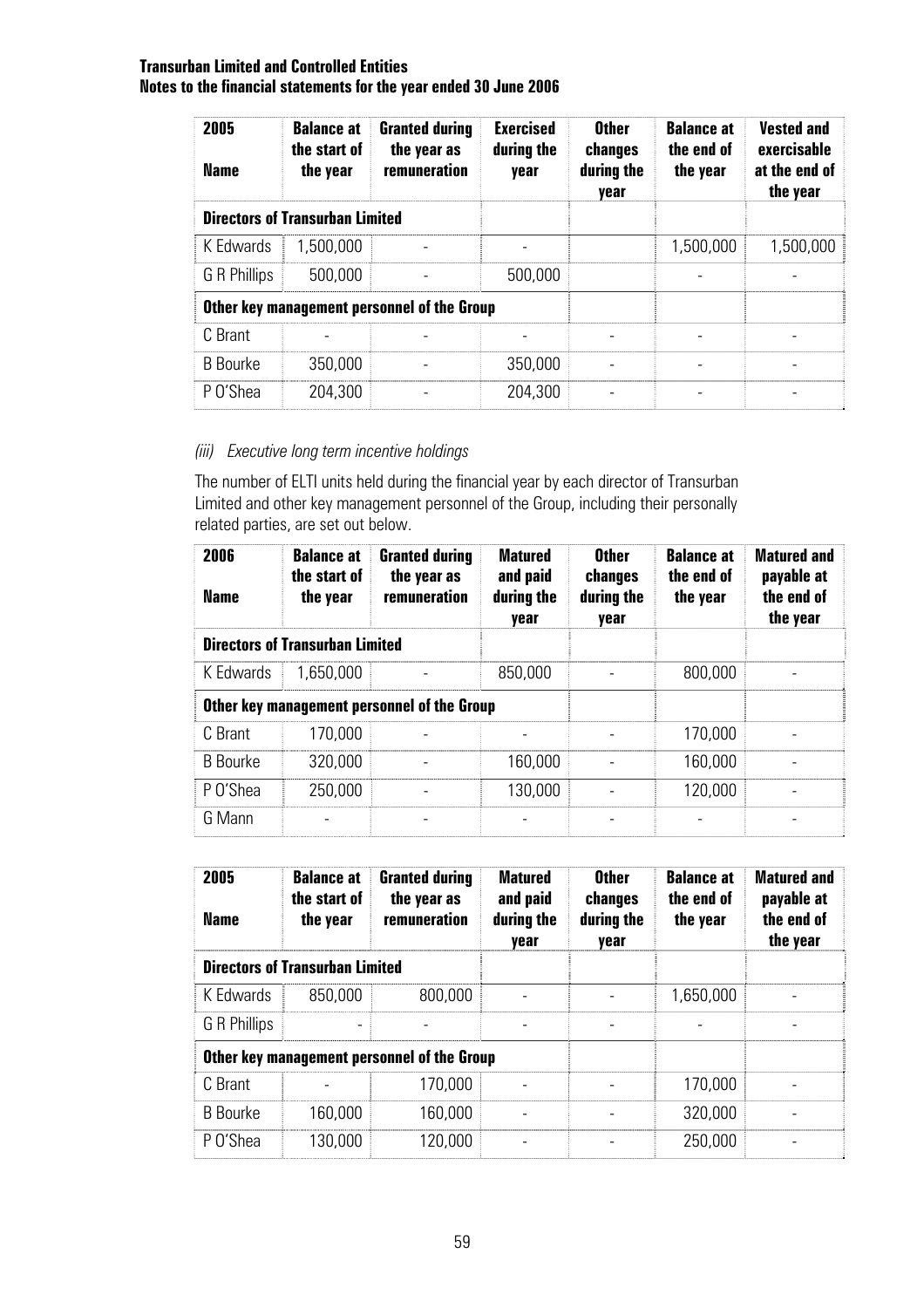## *(iv) Executive Loan Plan*

The number of units held during the financial year by each director of Transurban Limited and other key management personnel of the Group, including their personally related parties, are set out below.

| 2006<br>Name    | <b>Balance at</b><br>the start of<br>the year | <b>Granted during</b><br>the year as<br>remuneration | <b>Exercised</b><br>during the<br>year | <b>Other</b><br>changes<br>during the<br>year | <b>Balance at</b><br>the end of<br>the year | <b>Vested and</b><br>exercisable<br>at the end of<br>the year |
|-----------------|-----------------------------------------------|------------------------------------------------------|----------------------------------------|-----------------------------------------------|---------------------------------------------|---------------------------------------------------------------|
|                 | <b>Directors of Transurban Limited</b>        |                                                      |                                        |                                               |                                             |                                                               |
| K Edwards       |                                               | 312,500                                              |                                        |                                               | 312,500                                     |                                                               |
|                 |                                               | Other key management personnel of the Group          |                                        |                                               |                                             |                                                               |
| C Brant         |                                               | 118,000                                              |                                        |                                               | 118,000                                     |                                                               |
| <b>B</b> Bourke |                                               | 102,000                                              |                                        |                                               | 102,000                                     |                                                               |
| P O'Shea        |                                               | 75,000                                               |                                        |                                               | 75,000                                      |                                                               |
| G Mann          |                                               | 112,500                                              |                                        |                                               | 112,500                                     |                                                               |

## **2005**

No comparative data for the prior period as the plan was introduced on 1 November 2005.

## *(v) Share holdings*

The number of Transurban Group Stapled Securities and Convertible Adjusting Rate Securities ("CARS") held during the financial year by each director of Transurban Limited and other key management personnel of the Group, including their personally-related parties, are set out below.

## *Stapled Securities*

| 2006<br>Name                           | <b>Balance at the</b><br>start of the<br>year | <b>Received during</b><br>the year on the<br>exercise of<br>options | <b>Received during</b><br>the year via the<br><b>Executive Loan</b><br><b>Plan</b> | <b>Other changes</b><br>during the<br>year | <b>Balance at the</b><br>end of the<br>year |
|----------------------------------------|-----------------------------------------------|---------------------------------------------------------------------|------------------------------------------------------------------------------------|--------------------------------------------|---------------------------------------------|
| <b>Directors of Transurban Limited</b> |                                               |                                                                     |                                                                                    |                                            |                                             |
| L G Cox                                | 1,142,500                                     | -                                                                   |                                                                                    |                                            | 1,142,500                                   |
| P C Byers                              | 70,580                                        | $\qquad \qquad \blacksquare$                                        |                                                                                    |                                            | 70,580                                      |
| G O Cosgriff                           | 24,910                                        | -                                                                   |                                                                                    | 6,200                                      | 31,110                                      |
| J G A Davis                            | 50,000                                        | -                                                                   |                                                                                    | 1,817                                      | 51,817                                      |
| S M Oliver                             | 62,540                                        | -                                                                   |                                                                                    | 5,469                                      | 68,009                                      |
| D J Ryan                               | 21,577                                        | -                                                                   |                                                                                    | 817                                        | 22,394                                      |
| C J S Renwick                          |                                               | -                                                                   |                                                                                    |                                            |                                             |
| K Edwards                              | 61,000                                        | 1,500,000                                                           | 312,500                                                                            |                                            | 1,873,500                                   |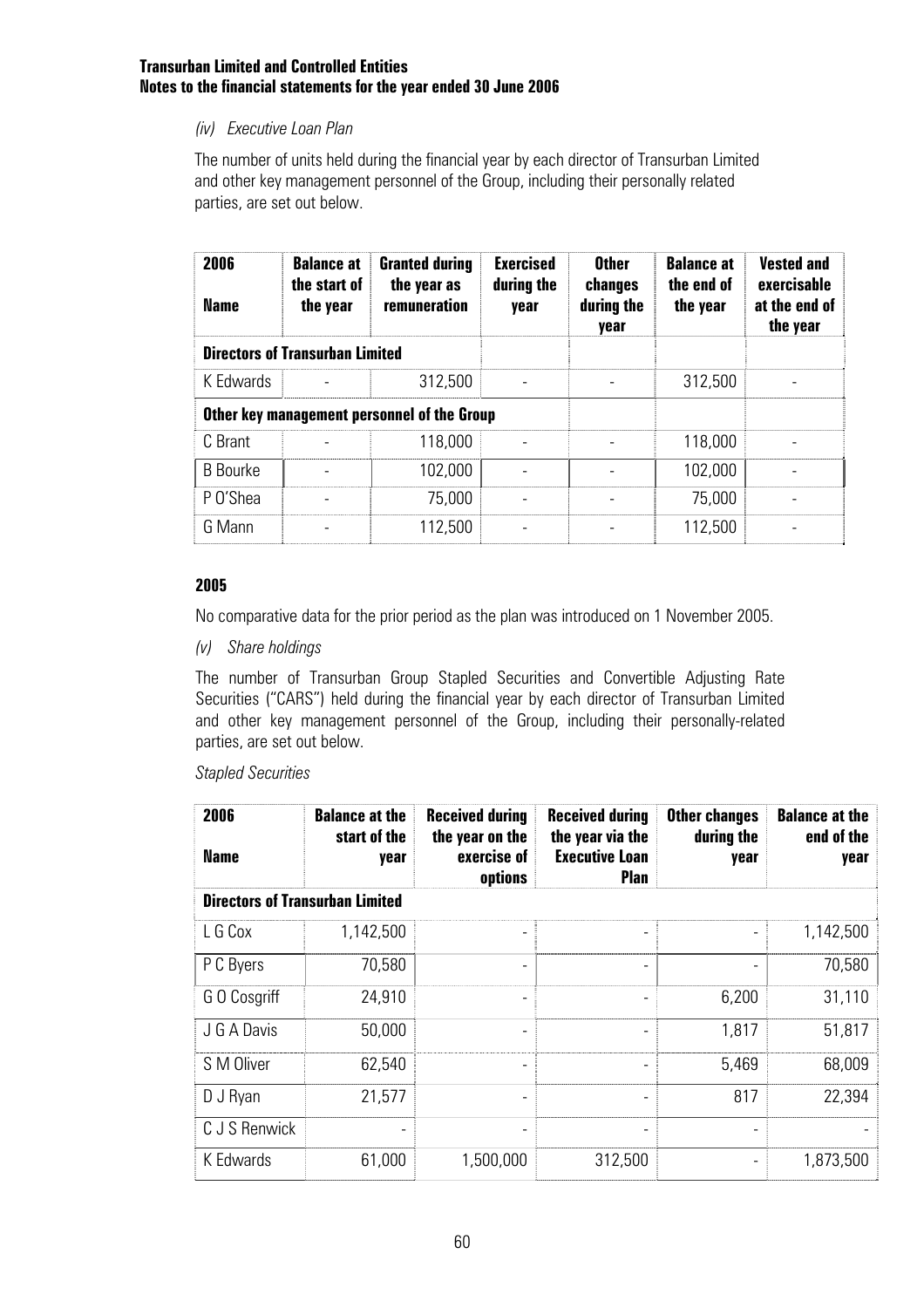| Other key management personnel of the Group |         |  |         |           |         |  |  |
|---------------------------------------------|---------|--|---------|-----------|---------|--|--|
| C Brant                                     |         |  | 118,000 | 1,448     | 119,448 |  |  |
| <b>B</b> Bourke                             | 357,710 |  | 102,000 | 15,039    | 474,749 |  |  |
| P O'Shea                                    | 380,739 |  | 75,000  | (18, 415) | 437,324 |  |  |
| G Mann                                      |         |  | 112,500 | 100       | 112,600 |  |  |

| 2005<br><b>Name</b>                    | <b>Balance at the</b><br>start of the<br>year | <b>Received during</b><br>the year on the<br>exercise of<br>options | <b>Received during</b><br>the year via the<br><b>Executive Loan</b><br><b>Plan</b> | <b>Other changes</b><br>during the<br>year | <b>Balance at the</b><br>end of the<br>year |
|----------------------------------------|-----------------------------------------------|---------------------------------------------------------------------|------------------------------------------------------------------------------------|--------------------------------------------|---------------------------------------------|
| <b>Directors of Transurban Limited</b> |                                               |                                                                     |                                                                                    |                                            |                                             |
| L G Cox                                | 775,000                                       |                                                                     |                                                                                    | 367,500                                    | 1,142,500                                   |
| P C Byers                              | 50,000                                        |                                                                     |                                                                                    | 20,580                                     | 70,580                                      |
| G O Cosgriff                           | 24,910                                        |                                                                     |                                                                                    |                                            | 24,910                                      |
| J G A Davis                            | 50,000                                        | -                                                                   |                                                                                    |                                            | 50,000                                      |
| S M Oliver                             | 60,993                                        |                                                                     |                                                                                    | 1,547                                      | 62,540                                      |
| D J Ryan                               | 21,043                                        |                                                                     |                                                                                    | 534                                        | 21,577                                      |
| K Edwards                              | 61,000                                        |                                                                     |                                                                                    |                                            | 61,000                                      |
| G R Phillips                           |                                               | 500,000                                                             |                                                                                    | 8,820                                      | 508,820                                     |
|                                        | Other key management personnel of the Group   |                                                                     |                                                                                    |                                            |                                             |
| C Brant                                |                                               |                                                                     |                                                                                    |                                            |                                             |
| <b>B</b> Bourke                        | 5,493                                         | 350,000                                                             |                                                                                    | 2,217                                      | 357,710                                     |
| P O'Shea                               | 179,055                                       | 204,300                                                             |                                                                                    | (2,616)                                    | 380,739                                     |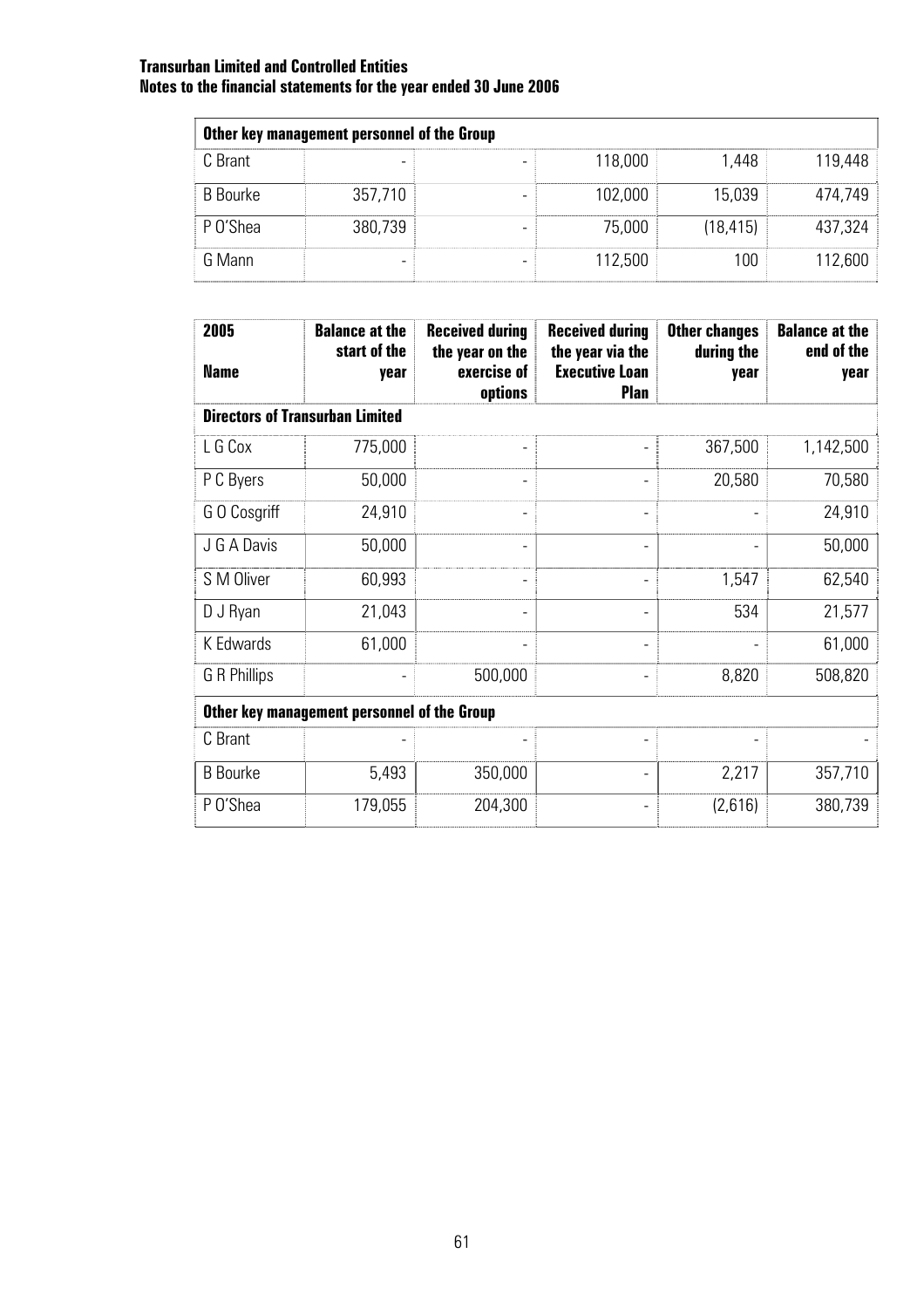*CARS* 

| 2006                                        | <b>Balance at the</b><br>start of the year | <b>Received during</b><br>the year on the | <b>Other changes</b><br>during the year | <b>Balance at the end</b><br>of the year |
|---------------------------------------------|--------------------------------------------|-------------------------------------------|-----------------------------------------|------------------------------------------|
| <b>Name</b>                                 |                                            | exercise of<br>options                    |                                         |                                          |
| <b>Directors of Transurban Limited</b>      |                                            |                                           |                                         |                                          |
| L G Cox                                     | $\overline{\phantom{0}}$                   | $\qquad \qquad \blacksquare$              | $\qquad \qquad \blacksquare$            |                                          |
| P C Byers                                   |                                            |                                           |                                         |                                          |
| GO Cosgriff                                 | 121                                        |                                           |                                         | 121                                      |
| J G A Davis                                 |                                            |                                           |                                         |                                          |
| S M Oliver                                  |                                            |                                           |                                         |                                          |
| D J Ryan                                    |                                            |                                           |                                         |                                          |
| K Edwards                                   |                                            |                                           |                                         |                                          |
| <b>G R Phillips</b>                         | ٠                                          | -                                         |                                         |                                          |
| Other key management personnel of the Group |                                            |                                           |                                         |                                          |
| C Brant                                     |                                            |                                           |                                         |                                          |
| <b>B</b> Bourke                             | 400                                        |                                           |                                         | 400                                      |
| P O'Shea                                    |                                            |                                           |                                         |                                          |
| G Mann                                      |                                            |                                           |                                         |                                          |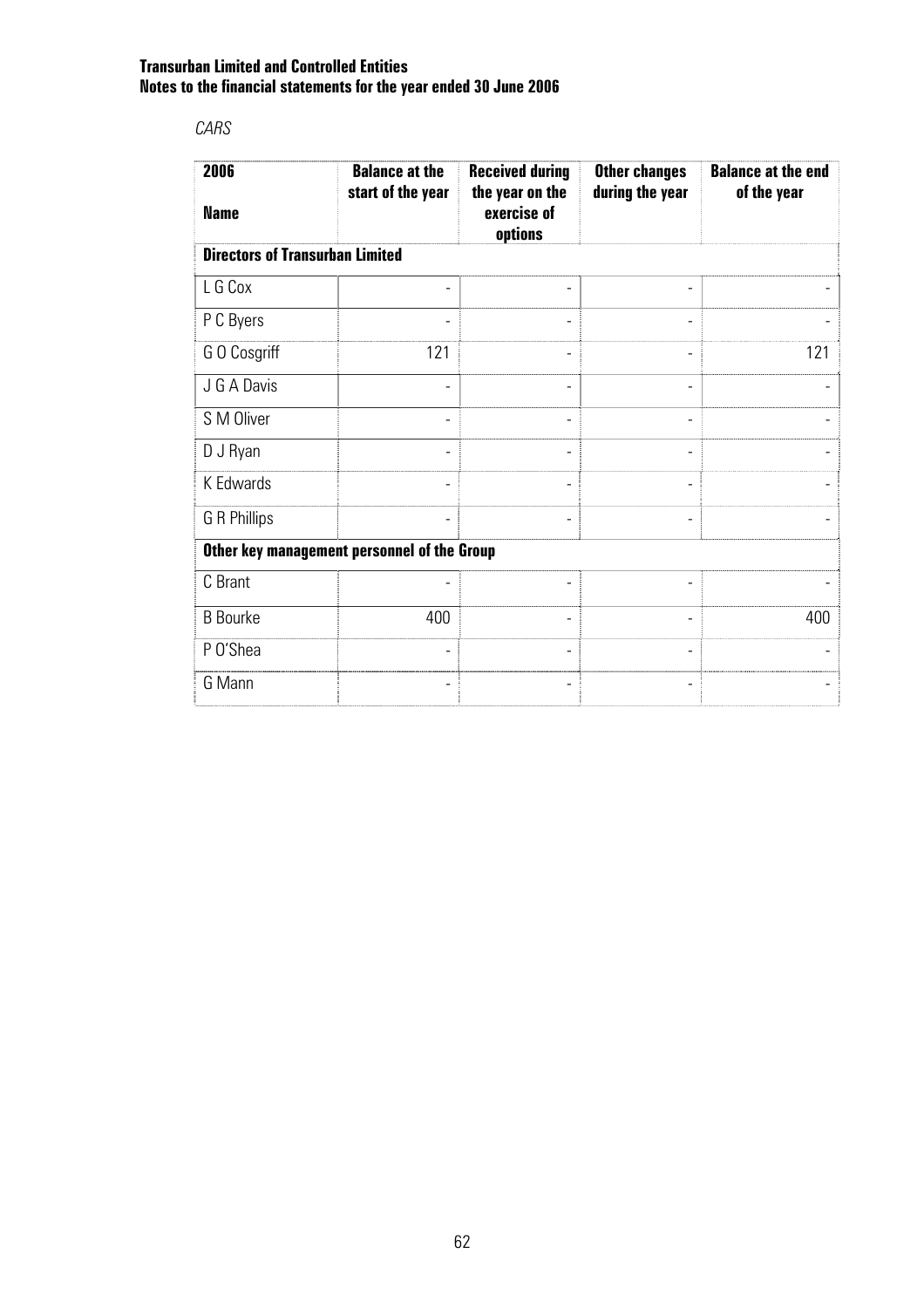| 2005<br><b>Name</b>                    | <b>Balance at the</b><br>start of the year  | <b>Received during</b><br>the year on the<br>exercise of<br>options | <b>Other changes</b><br>during the year | <b>Balance at the end</b><br>of the year |
|----------------------------------------|---------------------------------------------|---------------------------------------------------------------------|-----------------------------------------|------------------------------------------|
| <b>Directors of Transurban Limited</b> |                                             |                                                                     |                                         |                                          |
| L G Cox                                | 1,000                                       |                                                                     | (1,000)                                 |                                          |
| P C Byers                              |                                             |                                                                     |                                         |                                          |
| G O Cosgriff                           | 121                                         | $\blacksquare$                                                      | $\qquad \qquad \blacksquare$            | 121                                      |
| J G A Davis                            |                                             |                                                                     |                                         |                                          |
| S M Oliver                             |                                             |                                                                     |                                         |                                          |
| D J Ryan                               |                                             |                                                                     |                                         |                                          |
| K Edwards                              |                                             | $\blacksquare$                                                      | $\qquad \qquad \blacksquare$            |                                          |
| G R Phillips                           |                                             | $\blacksquare$                                                      | $\qquad \qquad \blacksquare$            |                                          |
|                                        | Other key management personnel of the Group |                                                                     |                                         |                                          |
| C Brant                                |                                             |                                                                     |                                         |                                          |
| <b>B</b> Bourke                        | 400                                         | $\blacksquare$                                                      |                                         | 400                                      |
| P O'Shea                               | 400                                         |                                                                     | (400)                                   |                                          |

## **(f) Other transactions with directors and key management personnel of the Group**

## **Directors of Transurban Limited**

Mr Cox is a director of Macquarie Corporate Finance Limited (a wholly owned subsidiary of Macquarie Bank Limited). Transurban Limited is entitled to receive management fees of \$6.5 million from Macquarie Bank in relation to the extension of the term of the Infrastructure Borrowing Facilities provided by Macquarie Bank. This fee was recognised during the year ended 30 June 2004 and is receivable quarterly until April 2007. During this year \$2.8 million was received with the remaining balance of \$2.3 million is due to be received over the next year. Transurban Limited also shares the cost of Mr Cox's personal assistant with Macquarie.

All directors of the consolidated group are also directors of Transurban Infrastructure Management Limited ("TIML"). TIML is the Responsible Entity for Transurban Holding Trust, CityLink Trust and Transurban CARS Trust. The consolidated entity has earned Responsible Entity Fees and Management Fees from these Trusts. Transurban Holding Trust also provides financial support to the group in the form of a non-interest bearing loan.

The directors of the group are also directors of Transurban Holdings Limited ("THL"). Transurban employs all of the staff who work within the Transurban Group and provides their services to all Transurban Group entities. THL entities reimbursed the group for the employee costs incurred in operating their businesses. Transurban Limited also provides Management and IT services and sells equipment to THL entities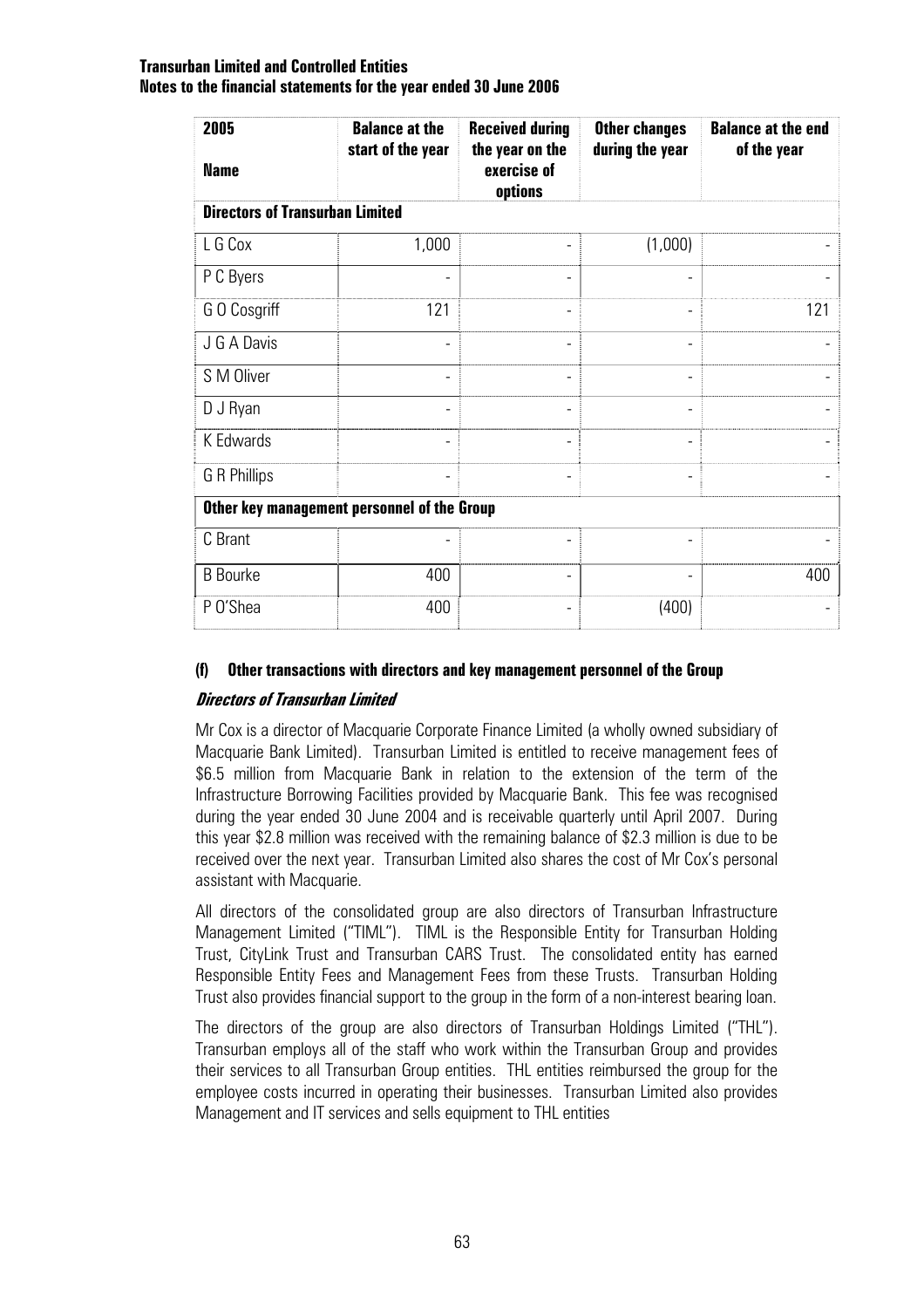## **25. REMUNERATION OF AUDITORS**

During the year the following services were paid to the auditor of the parent entity, PricewaterhouseCoopers, Australian Firm.

|                                              | Consolidated |         |         | <b>Parent Entity</b> |
|----------------------------------------------|--------------|---------|---------|----------------------|
|                                              | 2006         | 2005    | 2006    | 2005                 |
|                                              | \$           | \$      | \$      | \$                   |
| 1. Assurance services                        |              |         |         |                      |
| <b>Audit services</b>                        |              |         |         |                      |
| PricewaterhouseCoopers Australian firm:      |              |         |         |                      |
| Audit and review of financial reports        |              |         |         |                      |
| and other audit work under the               |              |         |         |                      |
| Corporations Act 2001.                       | 50,000       | 48,800  | 50,000  | 29,000               |
| Fees paid to non-                            |              |         |         |                      |
| PricewaterhouseCoopers audit firms           |              |         |         |                      |
| for the audit or review of financial reports |              |         |         |                      |
| Total remuneration for audit services        | 50,000       | 48,800  | 50,000  | 29,000               |
| Other assurance services                     |              |         |         |                      |
| PricewaterhouseCoopers Australian firm:      |              |         |         |                      |
| Due diligence                                |              | 432,500 |         | 432,500              |
| Compliance plan audit                        | 12,350       | 24,700  |         | 24,700               |
| Other assurance services                     | 121,834      |         | 24,529  |                      |
| IFRS accounting services                     |              | 115,000 |         | 115,000              |
| Total assurance services                     | 134,184      | 572,200 | 24,529  | 572,200              |
|                                              |              |         |         |                      |
| 2. Taxation services                         |              |         |         |                      |
| PricewaterhouseCoopers Australian firm:      |              |         |         |                      |
| Tax compliance services, including           |              |         |         |                      |
| review of income tax returns                 |              | 66,765  |         | 66,765               |
| Indirect taxation services                   | 434,714      | 258,430 | 597,714 | 258,430              |
| Fees paid to non-                            |              |         |         |                      |
| PricewaterhouseCoopers audit firms           | 38,103       |         | 38,103  |                      |
| Total remuneration for taxation services     | 472,817      | 325,195 | 635,817 | 325,195              |

It is the Group's policy to employ PricewaterhouseCoopers on assignments additional to their statutory audit duties where PricewaterhouseCoopers' expertise and experience with the consolidated entity are important.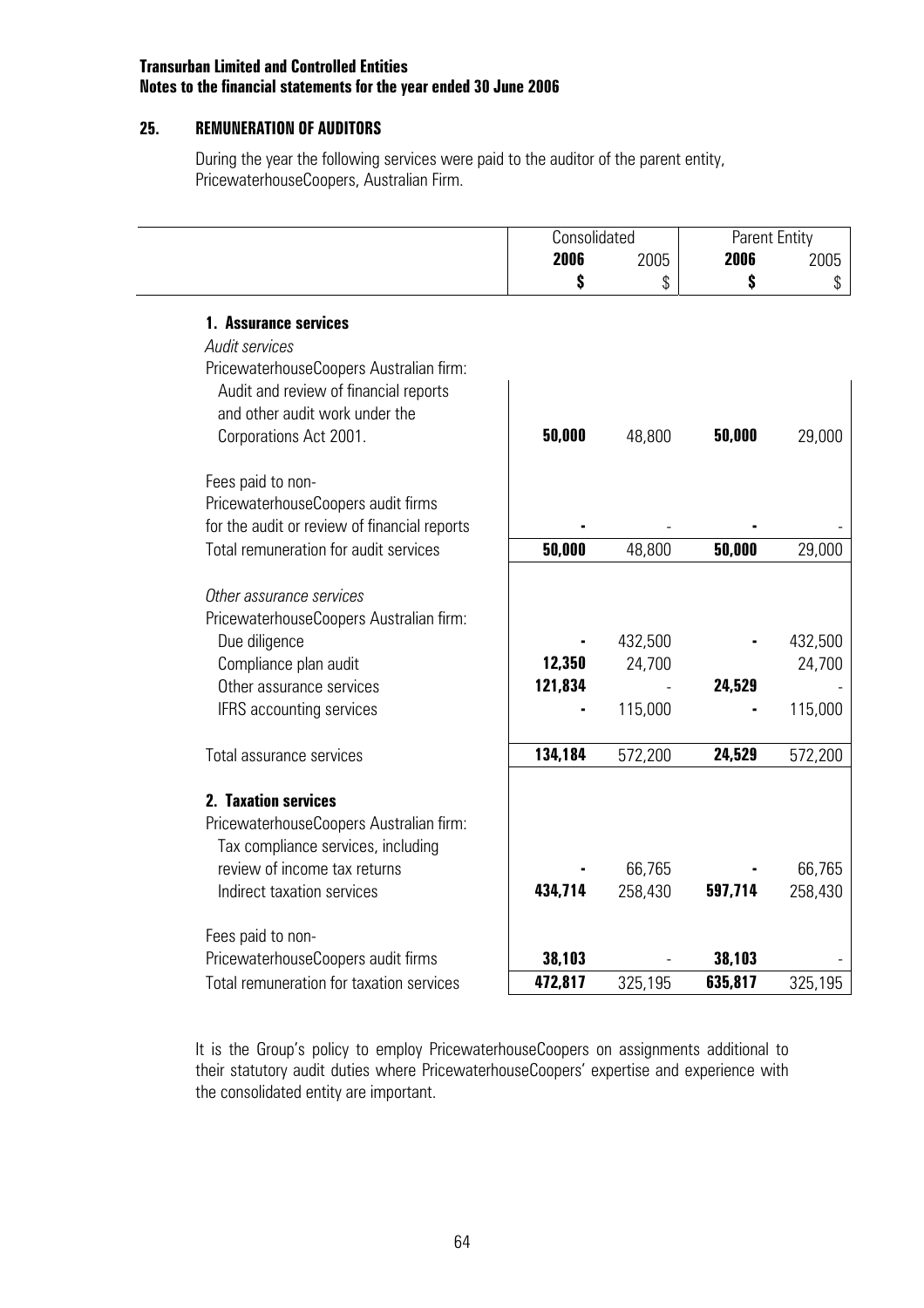## **26. CONTINGENT LIABILITY**

#### **Guarantees**

The company has established a bank guarantee of \$5.0 million in favour of Transurban Infrastructure Management Limited, a controlled entity in a form prescribed by ASIC to accommodate the net tangible asset conditions of the controlled entity's Australian Financial Services Licence. The controlled entity is unable to act as a Responsible Entity if the bank guarantee conditions are not satisfied.

| Consolidated |        | <b>Parent Entity</b> |        |
|--------------|--------|----------------------|--------|
| 2006         | 2005   | 2006                 | 2005   |
| \$'000       | \$'000 | \$'000               | \$'000 |

## **27. COMMITMENTS FOR EXPENDITURE**

| Lease commitments<br>Commitments for minimum lease<br>payments in relation to non-cancellable<br>operating leases are payable as<br>follows: |        |        |        |  |
|----------------------------------------------------------------------------------------------------------------------------------------------|--------|--------|--------|--|
| Within one year                                                                                                                              | 4,004  | 2,694  | 3,821  |  |
| Later than one year but not later than                                                                                                       |        |        |        |  |
| 5 years                                                                                                                                      | 13,826 | 9.354  | 12,681 |  |
| Later than 5 years                                                                                                                           | 15,332 |        | 14,960 |  |
|                                                                                                                                              | 33,162 | 12,048 | 31,462 |  |

## **28. RELATED PARTIES**

## **(a) Parent entities**

The parent entity within the Consolidated Group is Transurban Limited. The parent entity of the Transurban Group is Transurban Holdings Limited.

## **(b) Subsidiaries**

Interests in subsidiaries are set out in note 29.

## **(c) Key management personnel**

Disclosures relating to key management personnel are set out in note 24.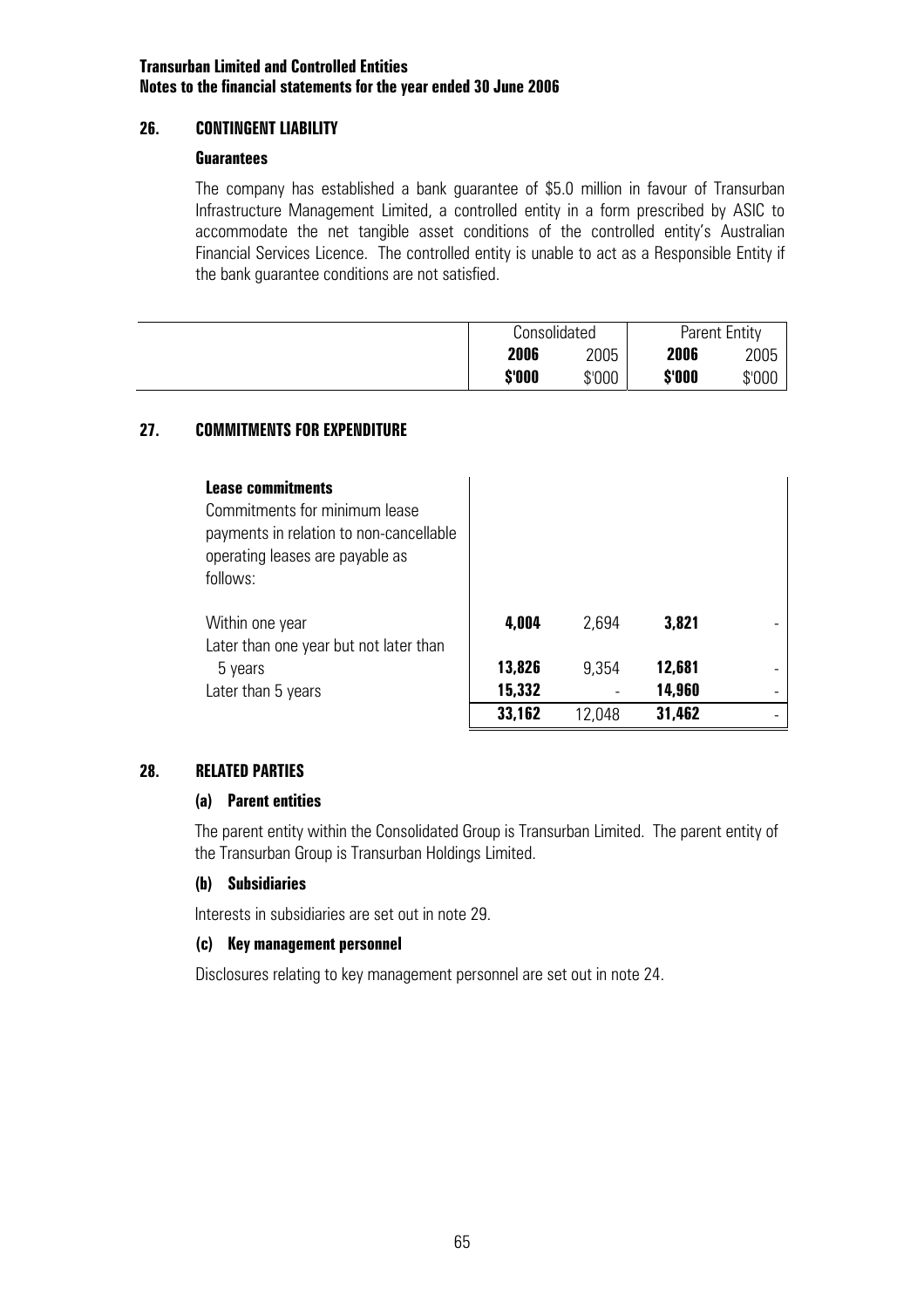## **(d) Other related parties**

Related party transactions have occurred with the following entities who are related parties of Transurban Limited and controlled entities:

- CityLink Melbourne Ltd;
- Transurban Holdings Ltd;
- Transurban Holding Trust;
- The Citylink Trust;
- Transurban Finance Company;
- Transurban CARS Trust;
- Transurban (895) LLC;
- Hills Motorway Management Ltd;
- Hills Motorway Ltd; and

- The Transurban Finance Trust

|                                                              | Consolidated |        |        | <b>Parent Entity</b> |
|--------------------------------------------------------------|--------------|--------|--------|----------------------|
|                                                              | 2006         | 2005   | 2006   | 2005                 |
|                                                              | \$'000       | \$'000 | \$'000 | \$'000               |
|                                                              |              |        |        |                      |
| Services provided to subsidiaries                            |              |        |        |                      |
| <b>Management Fees</b>                                       |              |        | 12,814 | 25,949               |
| <b>Employment services</b>                                   |              |        | 5,462  |                      |
|                                                              |              |        |        |                      |
| Tax consolidated legislation                                 |              |        |        |                      |
| Current tax payable assumed from                             |              |        |        |                      |
| wholly-owned tax consolidated                                |              |        |        |                      |
| entities                                                     |              |        | 1,170  | 2,398                |
| Tax losses assumed from wholly-                              |              |        |        |                      |
| owned tax consolidated entities                              |              |        | 2,862  | 237                  |
|                                                              |              |        |        |                      |
| Revenue from services                                        |              |        |        |                      |
| Electronic tolling system provided to<br>other related party | 17,063       | 12,206 | 8,258  | 12,206               |
| Operating electronic tolling system                          |              |        |        |                      |
| for an other related party                                   | 3,137        |        |        |                      |

THL paid a business development fee to the group for the successful completion of the Pocahontas Parkway permit acquisition.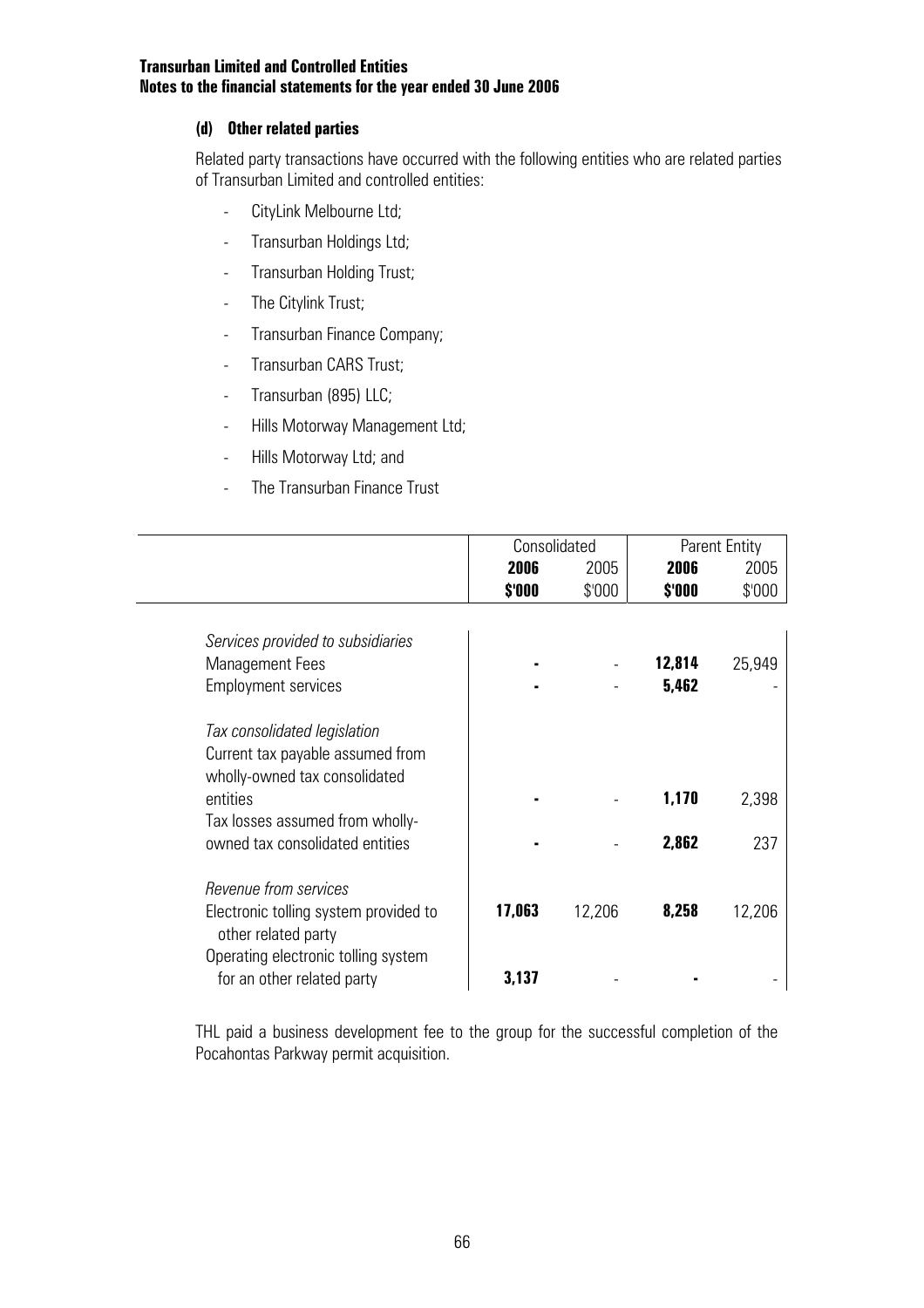Aggregate amounts of each of the above types of other transactions with directors of Transurban Limited:

|                                                                                                                                              | Consolidated   |                |                | <b>Parent Entity</b> |
|----------------------------------------------------------------------------------------------------------------------------------------------|----------------|----------------|----------------|----------------------|
|                                                                                                                                              | 2006<br>\$'000 | 2005<br>\$'000 | 2006<br>\$'000 | 2005<br>\$'000       |
| <b>Amounts recognised as expense</b>                                                                                                         |                |                |                |                      |
| Assistant fees                                                                                                                               | 23             | 31             | 23             | 31                   |
|                                                                                                                                              | 23             | 31             | 23             | 31                   |
| <b>Amounts recognised as revenue</b>                                                                                                         |                |                |                |                      |
| Management fees                                                                                                                              | 21,485         | 30,073         | 29,557         | 30,073               |
| Responsible entity fees                                                                                                                      | 4,400          | 5,509          |                |                      |
| Equipment lease                                                                                                                              |                | 696            |                |                      |
| Sale of equipment                                                                                                                            | 7,466<br>8,072 | 8,000          |                |                      |
| <b>Business Development fees</b><br>IT Development fees                                                                                      | 40,200         | 15,853         | 22,705         | 8,000<br>2,688       |
|                                                                                                                                              | 81,623         | 60,131         | 52,262         | 40,761               |
| <b>Amounts reimbursed</b>                                                                                                                    |                |                |                |                      |
| <b>Employment services</b>                                                                                                                   | 17,016         | 15,733         | 17,016         | 15,733               |
| <b>Hills Motorway Group acquisition costs</b>                                                                                                |                |                |                |                      |
| Financial advisor fees                                                                                                                       |                | 12,649         |                | 12,649               |
| Aggregate amounts of assets at balance<br>date relating to the above types of other<br>transactions with directors of Transurban<br>Limited: |                |                |                |                      |
| Current receivables                                                                                                                          | 2,330          |                | 2,330          |                      |
| Non-current receivables                                                                                                                      |                | 2,114          |                | 2,114                |
|                                                                                                                                              | 2,330          | 2,114          | 2,330          | 2,114                |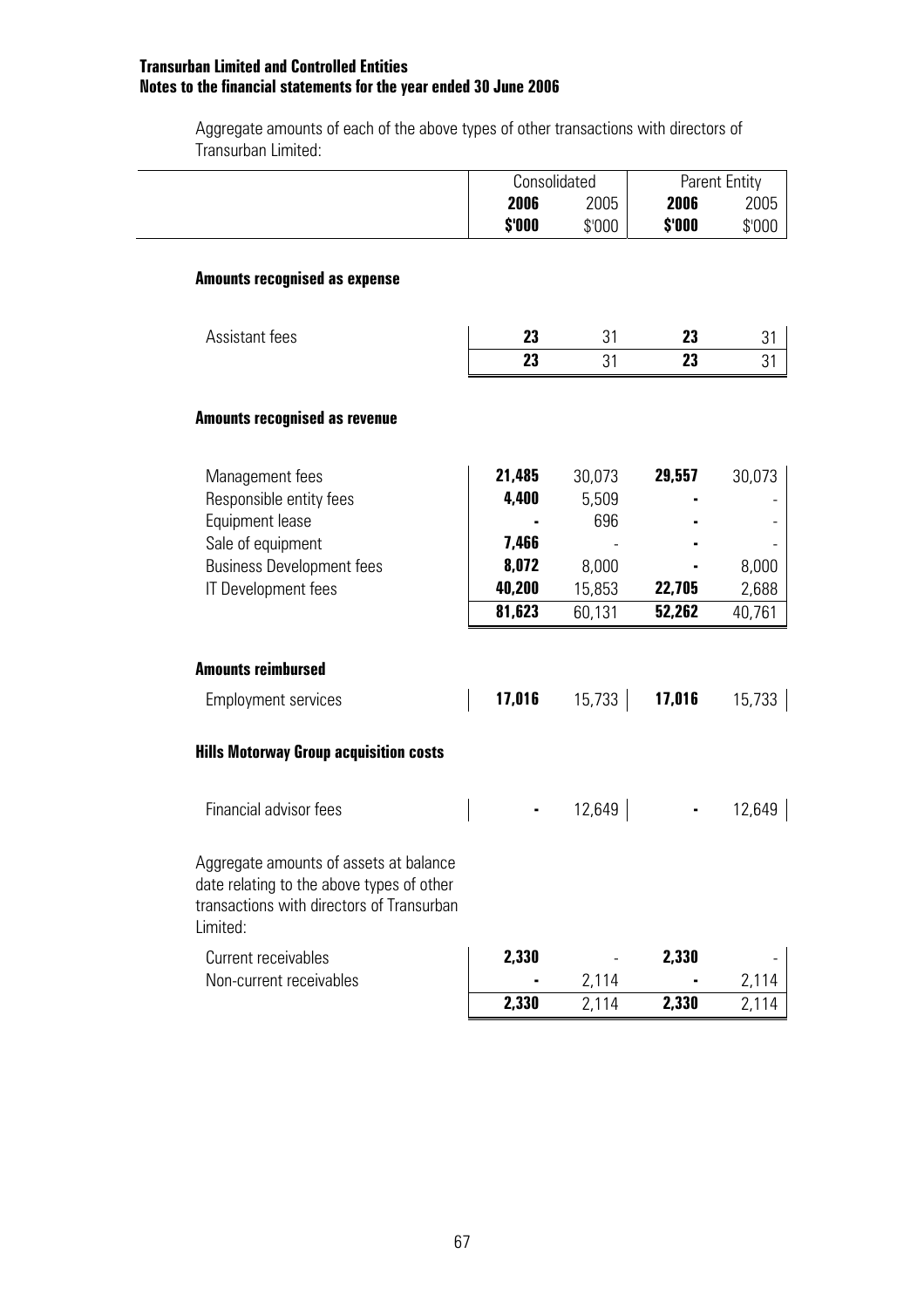| Consolidated |        | <b>Parent Entity</b> |        |
|--------------|--------|----------------------|--------|
| 2006         | 2005   | 2006                 | 2005   |
| \$'000       | \$'000 | \$'000               | \$'000 |

## **(f) Loans to/from related parties**

| Loans to subsidiaries<br>Beginning of the year          |            |          | 16,719     | 5,769     |
|---------------------------------------------------------|------------|----------|------------|-----------|
| Loans advanced                                          |            |          | 81,776     | 55,484    |
| Loan repayments received                                |            |          | (46, 251)  | (44, 534) |
| End of year                                             |            |          | 52,244     | 16,719    |
| Loans from subsidiaries                                 |            |          |            |           |
| Beginning of the year                                   |            |          | 14,000     | 14,359    |
| Loans advanced                                          |            |          | 29,509     | 23,502    |
| Loan repayments received                                |            |          | (37, 059)  | (23, 861) |
| End of year                                             |            |          | 6,450      | 14,000    |
| Loans to other related parties<br>Beginning of the year | 20,484     | (1, 013) | 70         | (1, 013)  |
| Loans advanced                                          | 153,892    | 23,641   | 78,523     | 1,083     |
| Loan repayments received                                | (119, 683) | (2, 144) | (70, 588)  |           |
| End of year                                             | 54,693     | 20,484   | 8,005      | 70        |
| Loans from other related parties                        |            |          |            |           |
| Beginning of the year                                   | 36,437     | 30,328   | 30,276     | 30,328    |
| Loans advanced                                          | 280,702    | 6,109    | 252,654    |           |
| Loan repayments received                                | (205,309)  |          | (177, 016) | (52)      |
| End of year                                             | 111,830    | 36,437   | 105,914    | 30,276    |

 No provisions for doubtful debts have been raised in relation to any outstanding balances, and no expense has been recognised in respect of bad or doubtful debts due from related parties.

## **(g) Terms and conditions**

All other transactions were made on normal commercial terms and conditions and at market rates.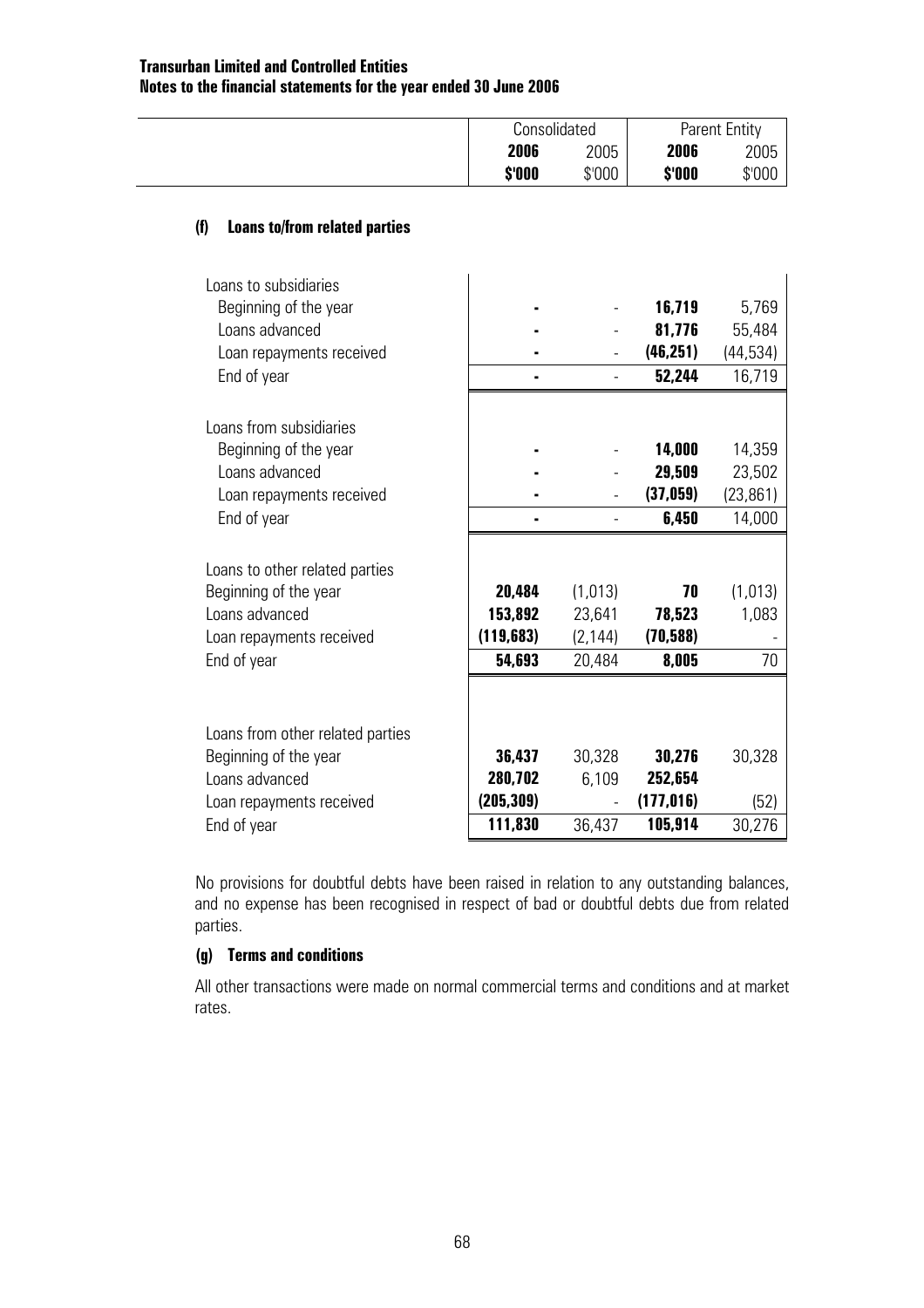## **29. SUBSIDIARIES**

The consolidated financial statements incorporated the assets, liabilities and results of the following subsidiaries in accordance with the accounting policy in note 1(a).

| <b>Name of Entity</b>                                                                 | <b>Country of</b><br><b>Incorporation</b> | <b>Class of</b><br><b>Security</b> | <b>Equity</b><br><b>Holding</b><br>2006<br>₩ | <b>Equity</b><br><b>Holding</b><br>2005<br>$\frac{m}{n}$ | <b>Date</b><br><b>Acquired</b> |
|---------------------------------------------------------------------------------------|-------------------------------------------|------------------------------------|----------------------------------------------|----------------------------------------------------------|--------------------------------|
| Transurban Infrastructure Management<br>Limited                                       | Australia                                 | Ordinary                           | 100                                          | 100                                                      |                                |
| Roam Tolling Pty Ltd (formerly Transurban<br>Infrastructure Developments WSO Pty Ltd) | Australia                                 | Ordinary                           | 100                                          | 100                                                      |                                |
| Transurban Retail Pty Ltd (formerly Transurban<br>MF 1 Ptv Ltd)                       | Australia                                 | Ordinary                           | 100                                          | 100                                                      |                                |
| Transurban Asset Management Pty Ltd                                                   | Australia                                 | Ordinary                           | 100                                          | 100                                                      |                                |
| Roam Operations Pty Ltd (formerly Transurban<br>Operations Pty Ltd)                   | Australia                                 | Ordinary                           | 100                                          | 100                                                      |                                |
| Transurban (USA) Inc                                                                  | USA                                       | Ordinary                           | 100                                          | 100                                                      |                                |
| Transurban (USA) Holdings Inc                                                         | <b>USA</b>                                | Ordinary                           | 100                                          |                                                          | 11/07/2005                     |
| Transurban (USA) Development Inc.                                                     | USA                                       | Ordinary                           | 100                                          |                                                          | 11/07/2005                     |

## **Acquisition of controlled entity**

 Transurban (USA) Holdings Inc and Transurban (USA) Developments Inc were acquired for US \$1,000 each.

## **30. SHARE-BASED PAYMENTS**

## **(a) Employee Option Plan**

Refer to section D of the remuneration report on pages 17 to 23 for details.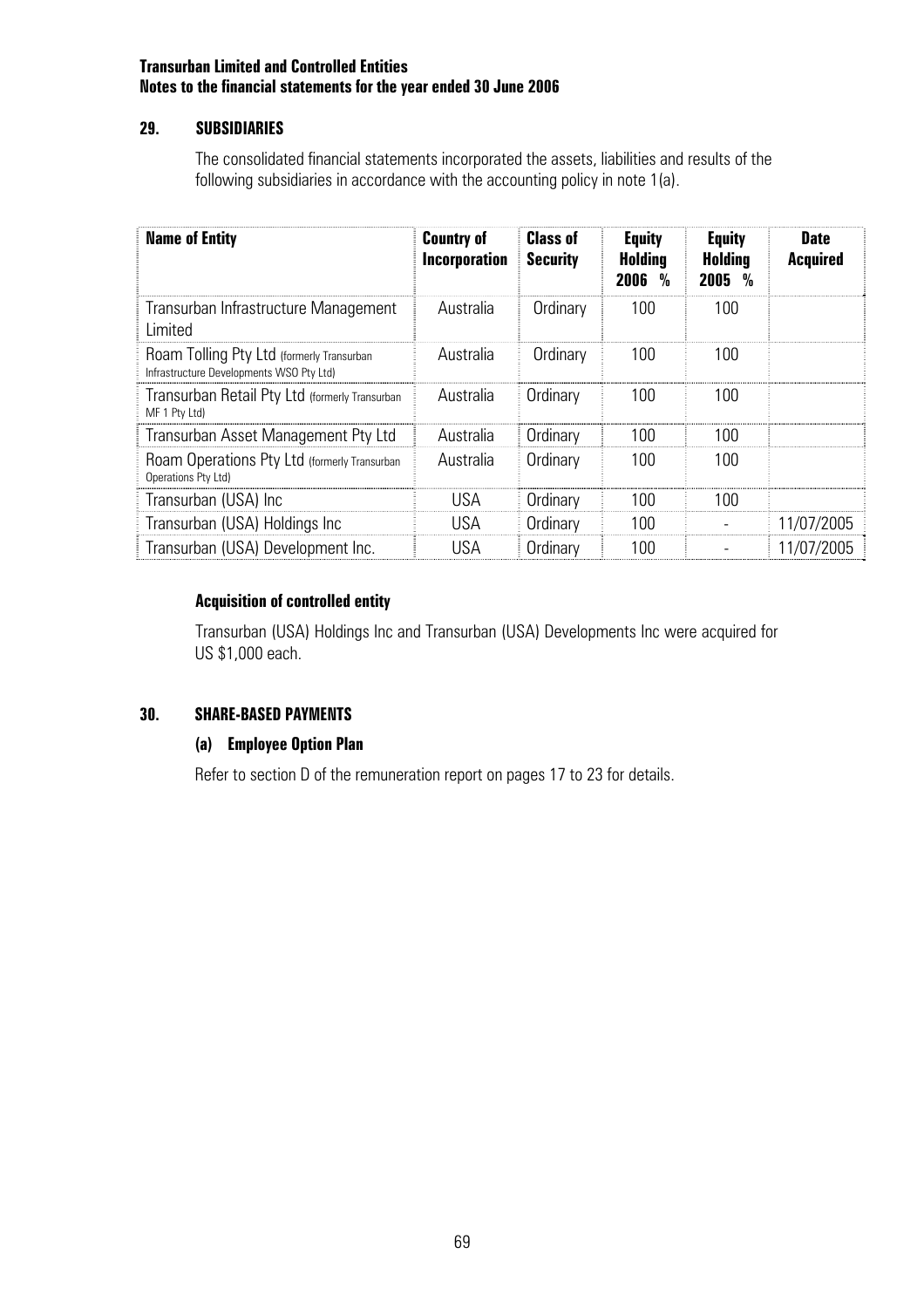Set out below are summaries of options granted under the plan.

| <b>Grant date</b>                   | <b>Expiry date</b> | <b>Exercise</b><br>price | <b>Balance</b><br>at start of<br>the year | <b>Issued</b><br>during<br>the year | <b>Exercised</b><br>during the<br>year | <b>Lapsed</b><br>during<br>the year | <b>Balance</b><br>at end<br>of the year |
|-------------------------------------|--------------------|--------------------------|-------------------------------------------|-------------------------------------|----------------------------------------|-------------------------------------|-----------------------------------------|
|                                     |                    |                          | <b>Number</b>                             | <b>Number</b>                       | Number                                 | <b>Number</b>                       | Number                                  |
| <b>Consolidated and parent-2006</b> |                    |                          |                                           |                                     |                                        |                                     |                                         |
| 26 April 2001                       | 30 April<br>2006   | \$3.817                  | 390,000                                   |                                     | 390,000                                |                                     |                                         |
| 23 October 2001                     | 31 October<br>2006 | \$4.404                  | 1,500,000                                 |                                     | 1,500,000                              |                                     |                                         |
| 1 February 2002                     | 30 April<br>2007   | \$4.280                  |                                           |                                     |                                        |                                     |                                         |
| 9 April 2002                        | 30 April<br>2007   | \$4.030                  | 237,300                                   |                                     | 223,200                                | 14,100                              |                                         |
| 20 May 2002                         | 30 April<br>2007   | \$4.220                  | 744,852                                   |                                     | 586,102                                | 82,467                              | 76,283                                  |
| <b>Total</b>                        |                    |                          | 2,872,152                                 |                                     | 2,699,302                              | 96,567                              | 76,283                                  |
| Weighted average exercise price     |                    |                          | \$4.25                                    |                                     | \$4.25                                 | \$4.19                              | \$4.22                                  |

## **Consolidated and parent - 2005**

| 26 April 2001                   | 30 April   | \$3.817 | 2,004,300 | 1,493,231 | 121,069                      | 390,000   |
|---------------------------------|------------|---------|-----------|-----------|------------------------------|-----------|
|                                 | 2006       |         |           |           |                              |           |
| 23 October 2001                 | 31 October | \$4.404 | 2,000,000 | 500,000   | $\qquad \qquad \blacksquare$ | 1,500,000 |
|                                 | 2006       |         |           |           |                              |           |
| 1 February 2002                 | 30 April   | \$4.280 | 400,000   | 89,867    | 310,133                      |           |
|                                 | 2007       |         |           |           |                              |           |
| 9 April 2002                    | 30 April   | \$4.030 | 300,000   | 62,700    | $\overline{\phantom{a}}$     | 237,300   |
|                                 | 2007       |         |           |           |                              |           |
| 20 May 2002                     | 30 April   | \$4.220 | 1,500,000 | 715,598   | 39,550                       | 744,852   |
|                                 | 2007       |         |           |           |                              |           |
| <b>Total</b>                    |            |         | 6,204,300 | 2,861,396 | 470,752                      | 2,872,152 |
| Weighted average exercise price |            |         | \$4.14    | \$4.04    | \$4.16                       | \$4.25    |

The weighted average price of Transurban Securities at the date of exercise of options exercised regularly during the year ended 30 June 2006 was \$7.00 (2005 - \$6.94)

The weighted average remaining contractual life of share options outstanding at the end of the year was  $0.83$  years  $(2005 - 1.31$  years)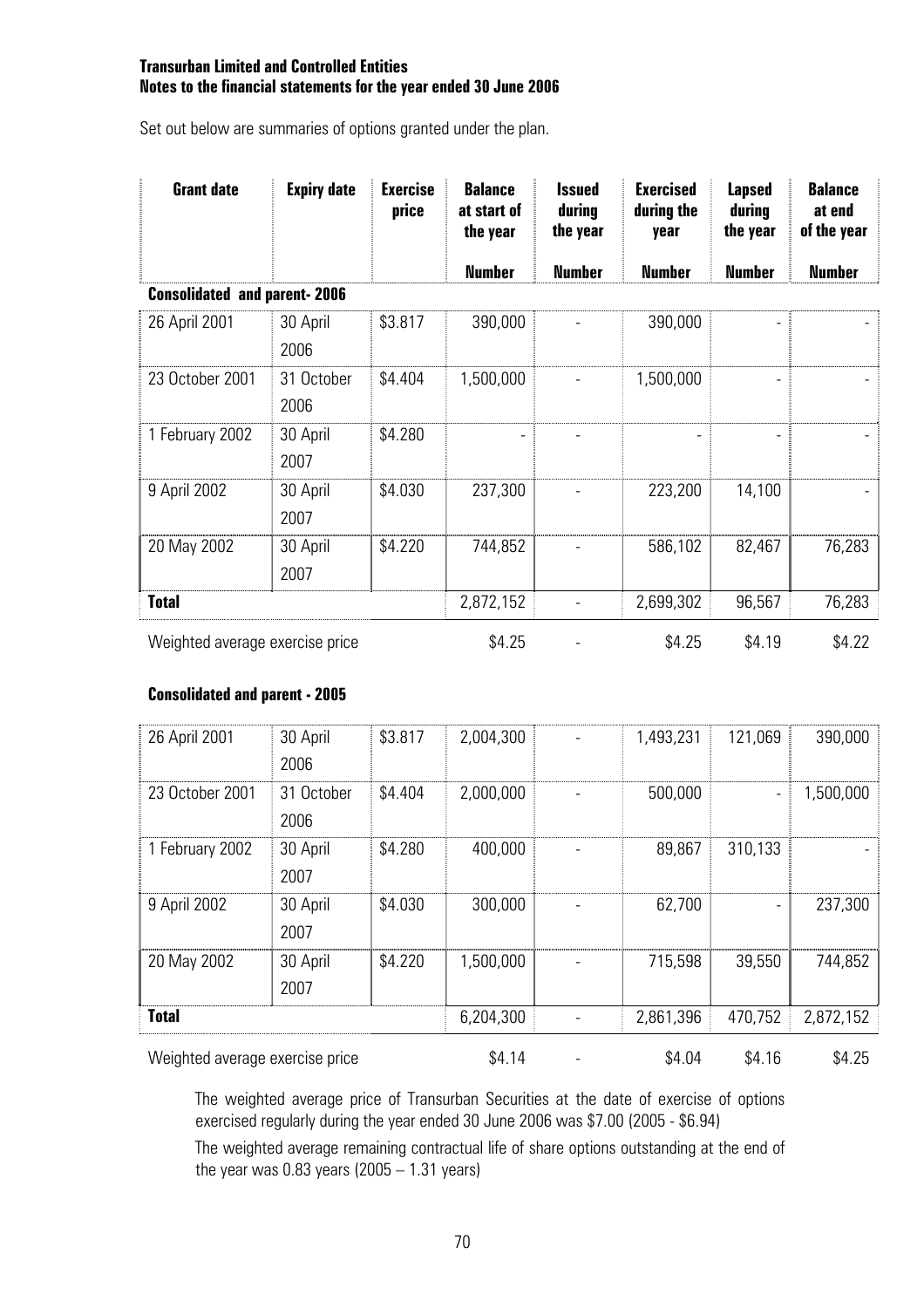# **(b) Employee Long Term Incentives ("ELTI") Plan**

Refer to section D of the remuneration report on pages 17 to 23 for details.

Set out below are ELTI granted under the plan.

#### **Consolidated and parent - 2006**

| <b>Grant date</b>               | <b>Expiry date</b> | Grant<br>price | <b>Balance at</b><br>the start of<br>the year | <b>Granted</b><br>during the<br>year | <b>Matured</b><br>and paid<br>during the<br>year | <b>Balance at</b><br>the end of<br>the year | <b>Matured and</b><br>payable at<br>the end of<br>the year |
|---------------------------------|--------------------|----------------|-----------------------------------------------|--------------------------------------|--------------------------------------------------|---------------------------------------------|------------------------------------------------------------|
|                                 |                    |                | Number                                        | <b>Number</b>                        | <b>Number</b>                                    | <b>Number</b>                               | <b>Number</b>                                              |
| 30 Sep 2003                     | 30 Sep 2005        | \$4.23         | 1,912,000                                     | $\overline{\phantom{a}}$             | 1,912,000                                        |                                             |                                                            |
| 30 Sep 2004                     | 30 Sep 2006        | \$5.45         | 2,965,000                                     | $\overline{\phantom{0}}$             |                                                  | 2,965,000                                   |                                                            |
| <b>Total</b>                    |                    |                | 4,877,000                                     | $\overline{\phantom{a}}$             | 1,912,000                                        | 2,965,000                                   |                                                            |
| Weighted average exercise price |                    |                | \$4.97                                        |                                      | \$4.23                                           | \$5.45                                      |                                                            |

#### **Consolidated and parent - 2005**

| <b>Grant date</b> | <b>Expiry date</b>              | Grant<br>price | <b>Balance at</b><br>the start of<br>the year<br>Number | <b>Granted</b><br>during the<br>year<br><b>Number</b> | <b>Matured</b><br>and paid<br>during the<br>year<br><b>Number</b> | <b>Balance at</b><br>the end of<br>the year<br>Number | <b>Matured and</b><br>payable at<br>the end of<br>the year<br><b>Number</b> |
|-------------------|---------------------------------|----------------|---------------------------------------------------------|-------------------------------------------------------|-------------------------------------------------------------------|-------------------------------------------------------|-----------------------------------------------------------------------------|
| 30 Sep 2003       | 30 Sep 2005                     | \$4.23         | 1,912,000                                               |                                                       |                                                                   | 1,912,000                                             | $\blacksquare$                                                              |
| 30 Sep 2004       | 30 Sep 2006                     | \$5.45         |                                                         | 2,965,000                                             |                                                                   | 2,965,000                                             |                                                                             |
| <b>Total</b>      |                                 |                | 1,912,000                                               | 2,965,000                                             |                                                                   | 4,877,000                                             |                                                                             |
|                   | Weighted average exercise price |                | \$4.23                                                  | \$5.45                                                |                                                                   | \$4.97                                                |                                                                             |

No ELTI were forfeited during the periods covered by the above tables.

The weighted average price of Transurban Securities at the date of maturity was \$7.24.

The weighted average remaining contractual life of ELTI at the end of the year was 0.18 years (2005 – 0.75 years)

# **(c) Executive Loan Plan**

Refer to section D of the remuneration report on pages 17 to 23 for details.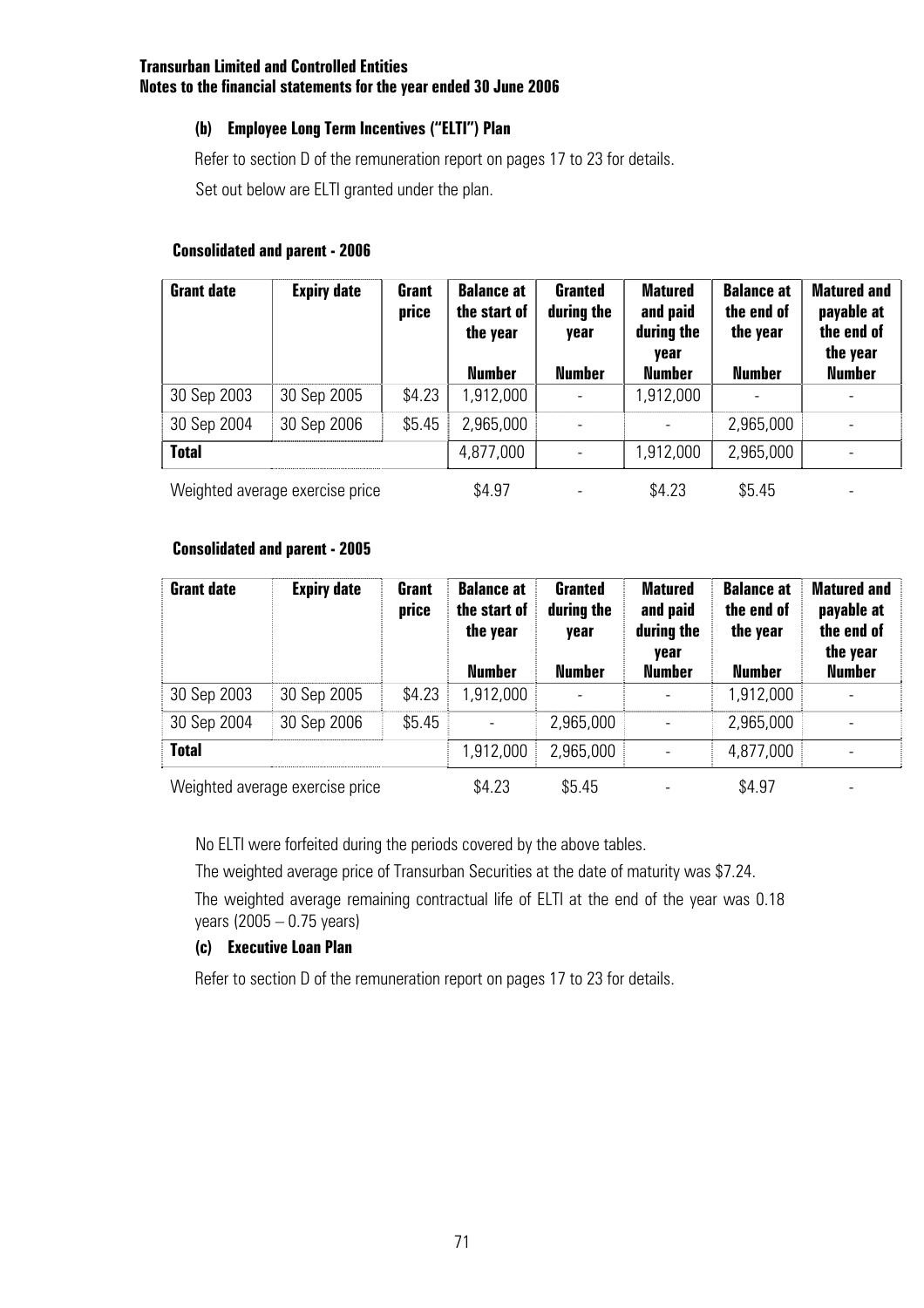Set out below are securities granted under the plan.

*Australian based plan* 

#### **Consolidated and parent - 2006**

| <b>Grant date</b> | <b>Expiry date</b>              | Grant<br>price | <b>Balance at</b><br>the start of<br>the year | <b>Granted</b><br>during the<br>vear | <b>Exercised</b><br>during the<br>vear | Lapsed<br>during<br>the year | <b>Balance</b><br>at end<br>of the year |
|-------------------|---------------------------------|----------------|-----------------------------------------------|--------------------------------------|----------------------------------------|------------------------------|-----------------------------------------|
|                   |                                 |                | <b>Number</b>                                 | Number                               | <b>Number</b>                          | <b>Number</b>                | <b>Number</b>                           |
| 1 Nov 2005        | Nov 2008                        | \$6.47         | $\overline{\phantom{a}}$                      | 1,579,800                            |                                        |                              | 1,579,800                               |
|                   | Weighted average exercise price |                |                                               | \$6.47                               |                                        |                              | \$6.47                                  |

 *Overseas based plan* 

# **Consolidated and parent - 2006**

| <b>Grant date</b> | <b>Expiry date</b>              | Grant<br>price | <b>Balance at</b><br>the start of<br>the year<br><b>Number</b> | Granted<br>during the<br>vear<br><b>Number</b> | <b>Matured</b><br>and paid<br>during the<br>year<br><b>Number</b> | <b>Balance at</b><br>the end of<br>the year<br>Number | Matured and<br>payable at<br>the end of<br>the year<br><b>Number</b> |
|-------------------|---------------------------------|----------------|----------------------------------------------------------------|------------------------------------------------|-------------------------------------------------------------------|-------------------------------------------------------|----------------------------------------------------------------------|
| 01 Nov 2005       | 01 Nov 2008                     | \$6.47         | $\overline{\phantom{a}}$                                       | 189,700                                        |                                                                   | 189,700                                               |                                                                      |
|                   | Weighted average exercise price |                |                                                                | \$6.47                                         |                                                                   | \$6.47                                                | $\overline{\phantom{a}}$                                             |

# **2005**

No prior period comparative data as the plan was introduced on 1 November 2005.

# **(d) Employee share scheme**

The Transurban Employee Security Ownership Plan ("the Plan") was introduced in March 2002. The scheme offers employees the opportunity to participate in the success of the Group by investing in securities of the Transurban Group.

All Australian based full-time and permanent part-time (excluding directors) and fixed term staff on contracts greater than 12 months are eligible to participate. Offers under the scheme are at the discretion of the Transurban Group, taking into account the Group's success and market performance.

Stapled Securities allocated under the scheme may only be sold once the employee has ceased employment with the Transurban Group. In all other aspects the Stapled Securities rank equally with other fully-paid securities on issue.

 In February 2006, each participant was allocated 100 stapled securities (2005 - 100 stapled securities) at a value of \$6.90 per stapled security (2005 - \$7.65). Stapled Securities provided under the plan were purchased on the open market.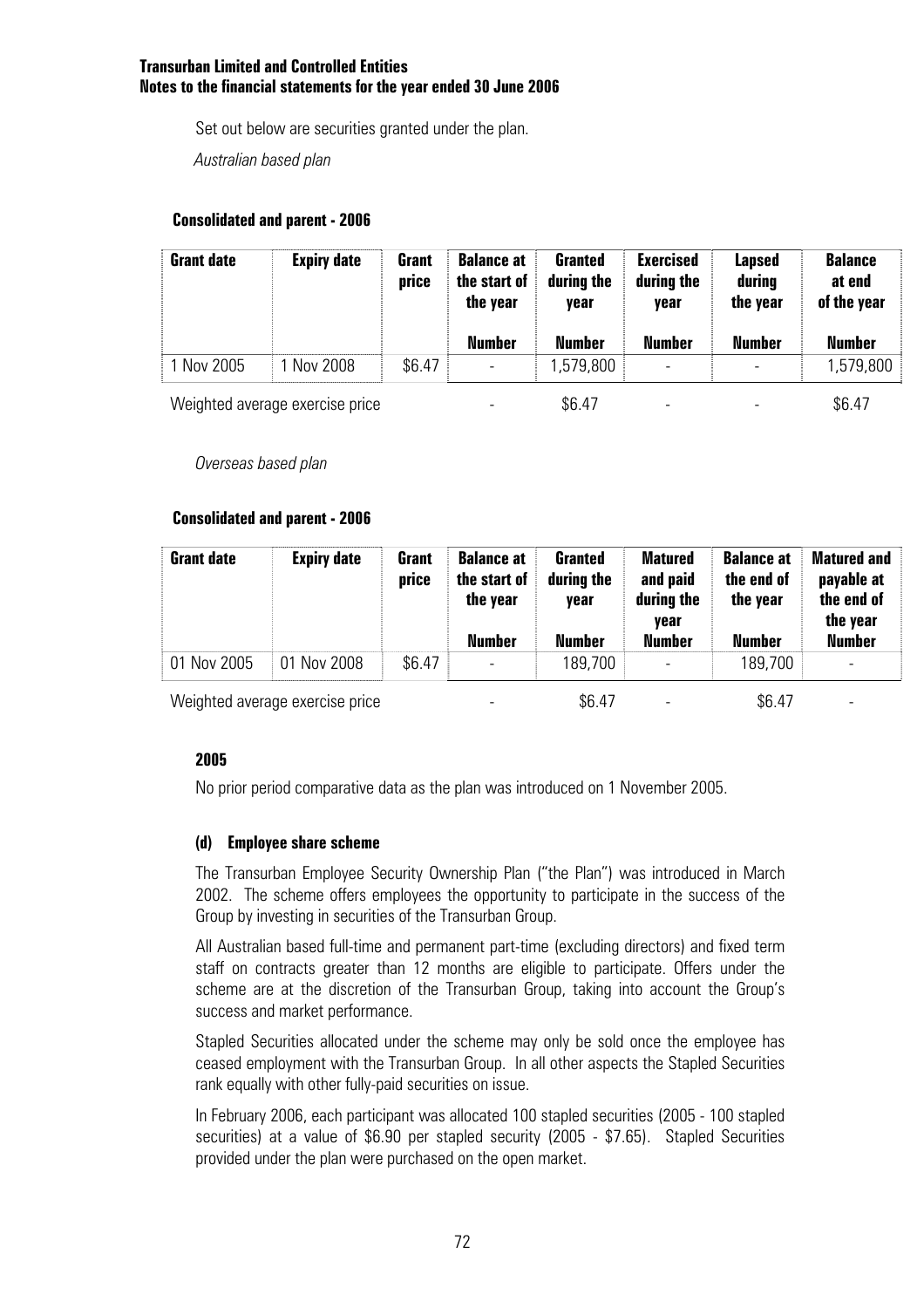|                                         | Consolidated |        | <b>Parent Entity</b> |        |  |
|-----------------------------------------|--------------|--------|----------------------|--------|--|
|                                         | 2006<br>2005 |        | 2006                 | 2005   |  |
|                                         | Number       | Number | Number               | Number |  |
| Shares purchased on market under the    |              |        |                      |        |  |
| the plan and provided for participating |              |        |                      |        |  |
| employees                               | 44,000       | 37,000 | 44,000               | 37,000 |  |

#### **(e) Expenses arising from share-based payment transactions**

Total expenses arising from share-based payment transactions recognised during the period as part of employee benefit expense was \$0.1 million (2005 - \$0.08 million).

#### **31. ECONOMIC DEPENDENCY**

Transurban Limited is dependent on Management and IT fees charged to CityLink Melbourne Limited, Hills Motorway Limited, Transurban Infrastructure Management Limited and Transurban Holding Trust for short term funding. A controlled entity, Transurban Infrastructure Management Limited is dependent on Management Fees and Responsible Entity Fees from Transurban Holding Trust, Transurban CARS Trust and CityLink Trust.

#### **32. RECONCILIATION OF PROFIT AFTER INCOME TAX TO NET CASH INFLOW/(OUTFLOW) FROM OPERATING ACTIVITIES**

|                                        |           | Consolidated |           | <b>Parent Entity</b> |
|----------------------------------------|-----------|--------------|-----------|----------------------|
|                                        | 2006      | 2005         | 2006      | 2005                 |
|                                        | \$'000    | \$'000       | \$'000    | \$'000               |
|                                        |           |              |           |                      |
| Profit/(loss) from ordinary activities |           |              |           |                      |
| after related income tax               | 7,766     | 433          | 8,670     | (4,534)              |
| Depreciation and amortisation          | 12,358    | 6,805        | 7,434     | 5,323                |
| Net exchange differences               | (1, 448)  | (855)        | (1, 445)  | (53)                 |
| Project expenses written off           | 1,949     | 9,423        | 334       |                      |
| Change in operating assets and         |           |              |           |                      |
| liabilities                            |           |              |           |                      |
| (Decrease)/increase in creditors       | 4,913     | (39,581)     | 2,214     | (16, 637)            |
| Decrease/(increase) in debtors         | 1,334     | 915          | 2,720     | 1,130                |
| Increase in provisions                 | 3,210     | 29,781       | (711)     | 11,422               |
| Increase/(decrease) in provision       |           |              |           |                      |
| for deferred income tax                | 4,174     |              | 3,138     |                      |
| (Increase)/Decrease in related parties | (13, 994) |              | (13, 033) |                      |
| Net cash inflow/(outflow) from         |           |              |           |                      |
| operating activities                   | 20,262    | 7,393        | 9,321     | (5,884)              |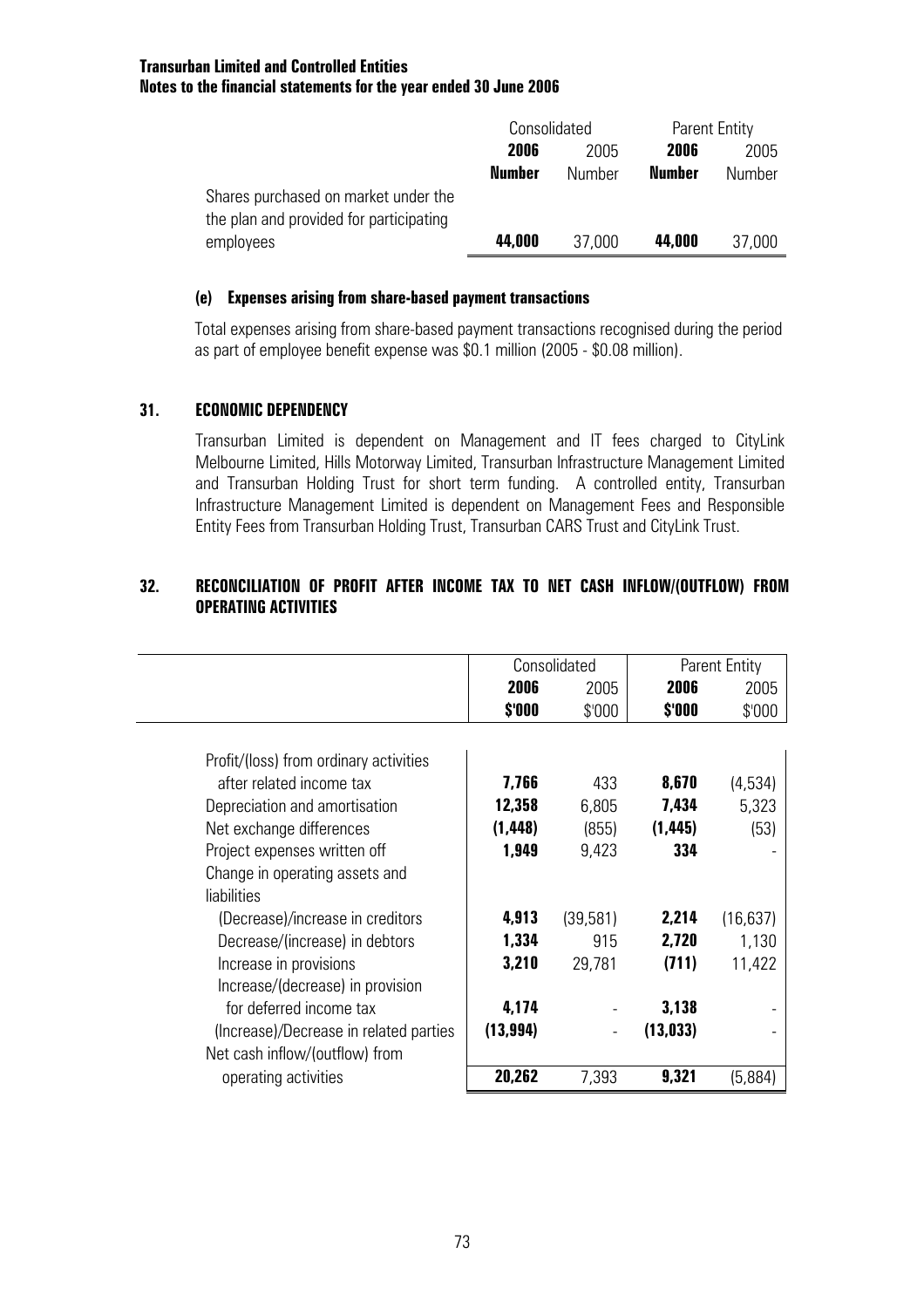#### **33. EARNINGS PER SHARE**

|                                                                                                                                                  | Consolidated<br>2006 | 2005        |
|--------------------------------------------------------------------------------------------------------------------------------------------------|----------------------|-------------|
| Basic earnings per share                                                                                                                         | 1.0 cents            | $0.1$ cents |
| Diluted earnings per share                                                                                                                       | 1.0 cents            | $0.1$ cents |
| Weighted average number of ordinary shares used as<br>the denominator in calculating basic earnings per share                                    | 799,431,057          | 591,871,852 |
| Weighted average number of ordinary shares and<br>potential ordinary shares used as the denominator in<br>calculating diluted earnings per share | 800,300,233          | 592,764,422 |

#### **Information concerning the classification of securities**

(a) Shares

All shares are fully paid. They carry the right to participate in distributions and have been included in the determination of basic and diluted earnings per share.

(b) Options

Options granted to executives under the Transurban Executive Option Plan are considered to be potential ordinary shares and have been included in the determination of diluted earnings per shares. The options have not been included in the determination of basic earnings per share.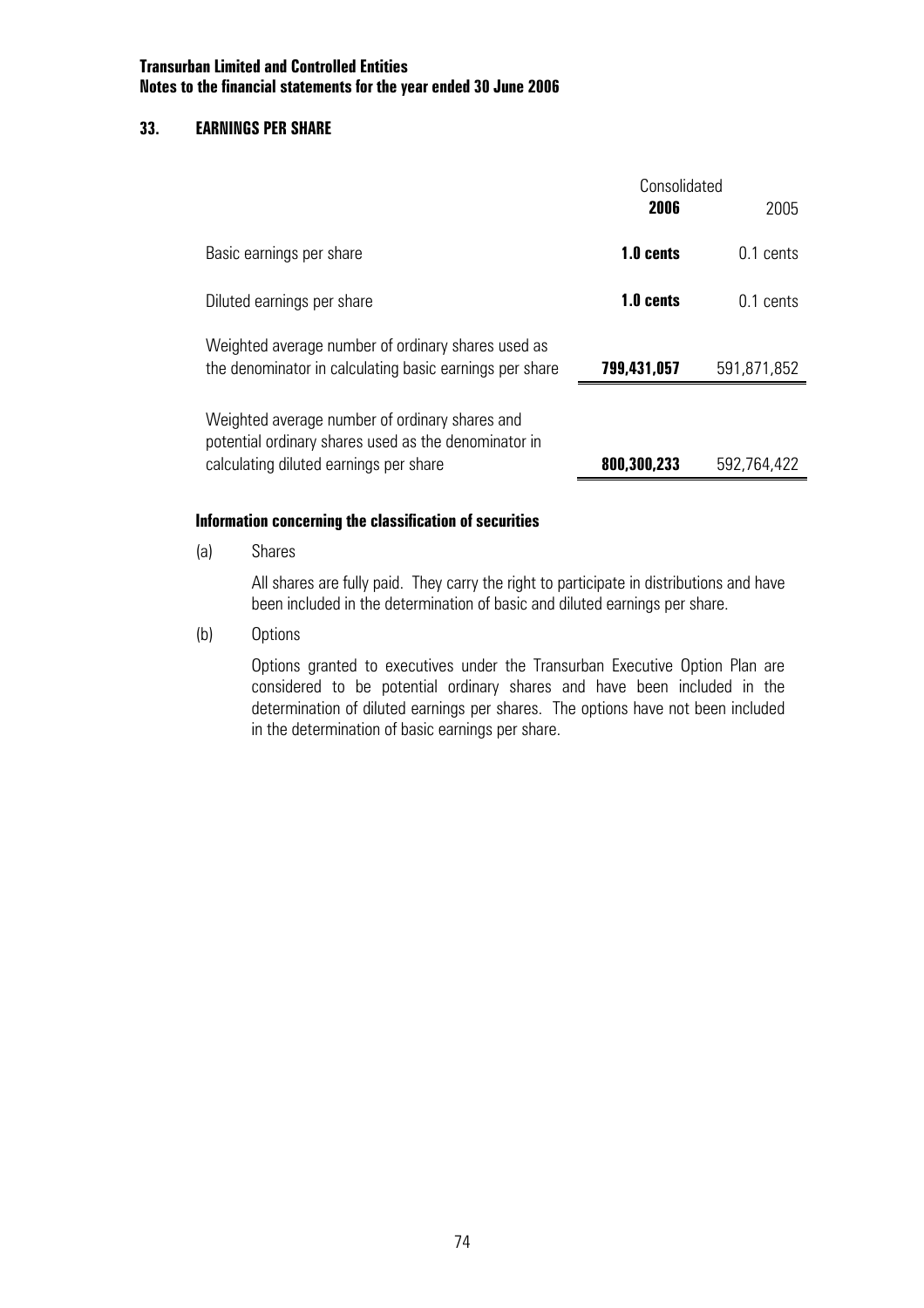#### **34. EXPLANATION OF TRANSITION TO AUSTRALIAN EQUIVALENTS TO IFRSs**

- (1) Reconciliation of equity reported under previous Australian Generally Accepted Accounting Principles ("AGAAP") to equity under Australian equivalents to IFRSs ("AIFRS")
- *(a) At the date of transition to AIFRS: 1 July 2004*

|                                         |              |                | Consolidated                      |              |          | <b>Parent Entity</b>     |              |
|-----------------------------------------|--------------|----------------|-----------------------------------|--------------|----------|--------------------------|--------------|
|                                         | <b>Notes</b> | Previous       | Effect of                         | <b>AIFRS</b> | Previous | Effect of                | <b>AIFRS</b> |
|                                         |              | AGAAP          | <b>AIFRS</b>                      |              | AGAAP    | <b>AIFRS</b>             |              |
|                                         |              | \$'000         | \$'000                            | \$'000       | \$'000   | \$'000                   | \$'000       |
| <b>CURRENT ASSETS</b>                   |              |                |                                   |              |          |                          |              |
| Cash assets                             |              | 6,470          |                                   | 6,470        | 4,092    |                          | 4,092        |
| Receivables                             |              | 2,258          |                                   | 2,258        | 2,247    |                          | 2,247        |
| <b>Other</b>                            |              | 4,930          | $\overline{\phantom{a}}$          | 4,930        | 2,861    |                          | 2,861        |
| <b>Total Current Assets</b>             |              | 13,658         |                                   | 13,658       | 9,200    |                          | 9,200        |
| <b>NON-CURRENT ASSETS</b>               |              |                |                                   |              |          |                          |              |
| Receivables                             |              | 5,128          |                                   | 5,128        | 5,128    |                          | 5,128        |
| Property, plant and                     |              | 24,652         |                                   | 24,652       | 24,652   |                          | 24,652       |
| equipment                               |              |                |                                   |              |          |                          |              |
| Intangible assets                       | a,c          | 8,752          | 387                               | 9,139        | 8,752    | (992)                    | 7,760        |
| Deferred tax assets                     | $\mathsf b$  |                | 6,984                             | 6,984        |          | 6,975                    | 6,975        |
| Other                                   | C            | 9,139          | (9, 139)                          |              | 7,760    | (7,760)                  |              |
| <b>Total Non-Current Assets</b>         |              | 47,671         | (1,768)                           | 45,903       | 46,292   | (1, 777)                 | 44,515       |
| <b>TOTAL ASSETS</b>                     |              | 61,329         | (1,768)                           | 59,561       | 55,492   | (1, 777)                 | 53,715       |
| <b>CURRENT LIABILITIES</b>              |              |                |                                   |              |          |                          |              |
| Payables                                |              | 4,429          |                                   | 4,429        | 4,130    |                          | 4,130        |
| Interest bearing liabilities            |              | 8,000          |                                   | 8,000        | 8,000    |                          | 8,000        |
| Non-interest bearing liabilities        |              | 10,636         |                                   | 10,636       | 15,250   |                          | 15,250       |
| Provisions                              |              | 3,946          |                                   | 3,946        | 3,946    |                          | 3,946        |
| <b>Total Current Liabilities</b>        |              | 27,011         | $\blacksquare$                    | 27,011       | 31,326   | $\overline{\phantom{a}}$ | 31,326       |
| <b>NON-CURRENT LIABILITIES</b>          |              |                |                                   |              |          |                          |              |
| Non-interest bearing liabilities        |              | 30,328         |                                   | 30,328       | 30,328   |                          | 30,328       |
| Deferred tax liabilities                | $\mathsf b$  |                | $\overline{\phantom{a}}$<br>5,042 | 5,042        |          | 4,873                    | 4,873        |
| Provisions                              |              | 1,838          |                                   | 1,838        | 1,753    |                          | 1,753        |
| <b>Total Non-Current Liabilities</b>    |              | 32,166         | 5,042                             | 37,208       | 32,081   | 4,873                    | 36,954       |
| <b>TOTAL LIABILITIES</b>                |              | 59,177         | 5,042                             | 64,219       | 63,407   | 4,873                    | 68,280       |
|                                         |              |                |                                   |              |          |                          |              |
| <b>NET ASSETS</b>                       |              | 2,152          | (6, 810)                          | (4,658)      | (7, 915) | (6,650)                  | (14, 565)    |
|                                         |              |                |                                   |              |          |                          |              |
| <b>EQUITY</b>                           | d            |                |                                   |              |          |                          |              |
| Retained profits<br><b>TOTAL EQUITY</b> |              | 2,152<br>2,152 | (6, 810)<br>(6, 810)              | (4,658)      | (7, 915) | (6,650)<br>(6,650)       | (14, 565)    |
|                                         |              |                |                                   | (4,658)      | (7, 915) |                          | (14, 565)    |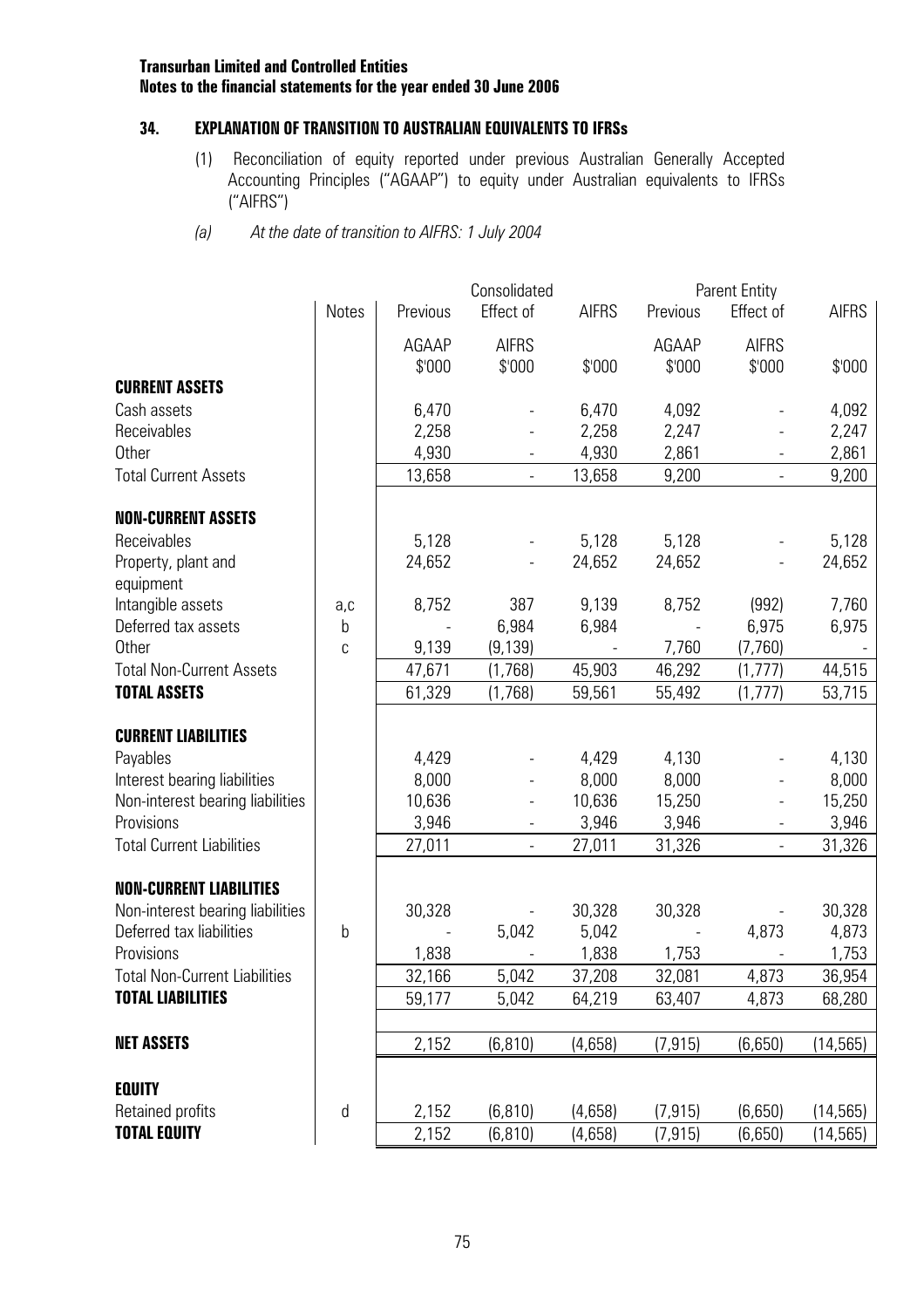*(a) At the end of the last reporting period under previous AGAAP: 30 June 2005* 

|                                      | Consolidated |          |                          | <b>Parent Entity</b>     |           |                          |                     |  |
|--------------------------------------|--------------|----------|--------------------------|--------------------------|-----------|--------------------------|---------------------|--|
|                                      | Notes        | Previous | Effect of                | <b>AIFRS</b>             | Previous  | Effect of                | <b>AIFRS</b>        |  |
|                                      |              | AGAAP    | <b>AIFRS</b>             |                          | AGAAP     | <b>AIFRS</b>             |                     |  |
|                                      |              | \$'000   | \$'000                   | \$'000                   | \$'000    | \$'000                   | \$'000              |  |
| <b>CURRENT ASSETS</b>                |              |          |                          |                          |           |                          |                     |  |
| Cash assets                          |              | 17,029   | $\overline{\phantom{a}}$ | 17,029                   | 11,072    | $\overline{\phantom{a}}$ | 11,072              |  |
| Receivables                          | $\mathsf C$  | 25,204   |                          | 25,204                   | 21,283    | 136                      | 21,419              |  |
| <b>Total Current Assets</b>          |              | 42,233   |                          | 42,233                   | 32,355    | 136                      | 32,491              |  |
| <b>NON-CURRENT ASSETS</b>            |              |          |                          |                          |           |                          |                     |  |
| Receivables                          |              | 2,114    |                          | 2,114                    | 2,114     |                          | 2,114               |  |
| <b>Financial assets</b>              | C            |          |                          |                          |           | 2,398                    | 2,398               |  |
| Property, plant and                  | C            | 37,131   | 3,425                    | 40,556                   | 29,329    |                          | 29,329              |  |
| equipment                            |              |          |                          |                          |           |                          |                     |  |
| Intangible assets                    | a,d          | 8,252    | (3, 514)                 | 4,738                    | 8,252     | (3, 514)                 | 4,738               |  |
| <b>Other</b>                         | $\mathsf C$  | 8,163    | (8, 163)                 | $\overline{\phantom{a}}$ | 4,738     | (4,738)                  |                     |  |
| Deferred tax assets                  | b            |          | 5,534                    | 5,534                    |           | 5,464                    | 5,464               |  |
| <b>Total Non-Current Assets</b>      |              | 55,660   | (2,718)                  | 52,942                   | 44,433    | (390)                    | 44,043              |  |
| <b>TOTAL ASSETS</b>                  |              | 97,893   | (2,718)                  | 95,175                   | 76,788    | (254)                    | 76,534              |  |
| <b>CURRENT LIABILITIES</b>           |              |          |                          |                          |           |                          |                     |  |
| Payables                             |              | 25,895   |                          | 25,895                   | 22,374    |                          | 22,374              |  |
| Interest bearing liabilities         |              | 8,000    | $\overline{\phantom{a}}$ | 8,000                    | 8,000     |                          | 8,000               |  |
| Non-interest bearing liabilities     |              | 13,056   | $\blacksquare$           | 13,056                   | 14,027    | $\frac{1}{2}$            | 14,027              |  |
| Provisions                           |              | 14,238   |                          | 14,238                   | 14,116    | $\overline{\phantom{a}}$ | 14,116              |  |
| <b>Total Current Liabilities</b>     |              | 61,189   |                          | 61,189                   | 58,517    |                          | 58,517              |  |
| <b>NON-CURRENT LIABILITIES</b>       |              |          |                          |                          |           |                          |                     |  |
| Non-interest bearing liabilities     |              | 30,250   |                          | 30,250                   | 30,250    |                          | 30,250              |  |
| Deferred tax liabilities             | $\mathsf b$  |          | 4,564                    | 4,564                    |           | 3,861                    | 3,861               |  |
| Provisions                           |              | 3,397    |                          | 3,397                    | 3,005     |                          | 3,005               |  |
| <b>Total Non-Current Liabilities</b> |              | 33,647   | 4,564                    | 38,211                   | 33,255    | 3,861                    | $\overline{37,116}$ |  |
| <b>TOTAL LIABILITIES</b>             |              | 94,836   | 4,564                    | 99,400                   | 91,772    | 3,861                    | 95,633              |  |
|                                      |              |          |                          |                          |           |                          |                     |  |
| <b>NET ASSETS</b>                    |              | 3,057    | (7, 282)                 | (4, 225)                 | (14, 984) | (4, 115)                 | (19,099)            |  |
| <b>EQUITY</b>                        |              |          |                          |                          |           |                          |                     |  |
| Retained profits                     | е            | 3,057    | (7, 282)                 | (4, 225)                 | (14, 984) | (4, 115)                 | (19,099)            |  |
| <b>TOTAL EQUITY</b>                  |              | 3,057    | (7, 282)                 | (4, 225)                 | (14, 984) | (4, 115)                 | (19,099)            |  |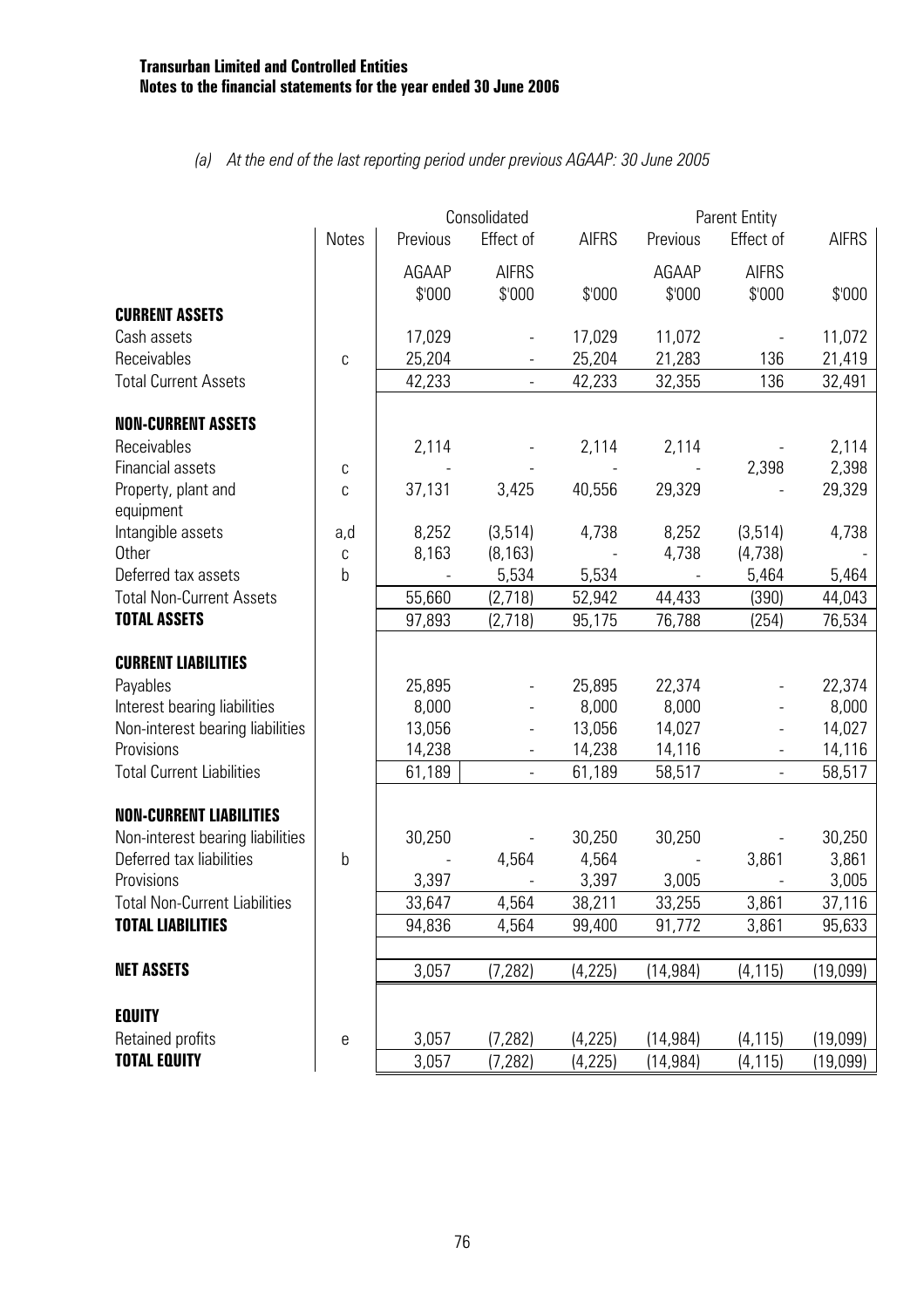(2) Reconciliation of profit for the year ended 30 June 2005

|                                         |             |              |              |              |           | Parent       |              |
|-----------------------------------------|-------------|--------------|--------------|--------------|-----------|--------------|--------------|
|                                         |             | Consolidated |              |              | Entity    |              |              |
|                                         | Notes       | Previous     | Effect of    | <b>AIFRS</b> | Previous  | Effect of    | <b>AIFRS</b> |
|                                         |             | AGAAP        | <b>AIFRS</b> |              | AGAAP     | <b>AIFRS</b> |              |
|                                         |             | \$'000       | \$'000       | \$'000       | \$'000    | \$'000       | \$'000       |
| <b>Revenue from ordinary activities</b> |             | 62,748       |              | 62,748       | 42,393    |              | 42,393       |
| Other income                            |             |              |              |              |           | 237          | 237          |
| Operational costs                       |             | (11, 405)    |              | (11, 405)    | (2,846)   |              | (2,846)      |
| Corporate costs                         |             | (21, 281)    |              | (21, 281)    | (19, 160) |              | (19, 160)    |
| <b>Business Development</b>             |             | (18, 158)    |              | (18, 158)    | (18, 158) |              | (18, 158)    |
| Corporate and Community                 |             |              |              |              |           |              |              |
| Relations                               |             | (3,386)      |              | (3,386)      | (3,386)   |              | (3,386)      |
| Depreciation and amortisation           |             |              |              |              |           |              |              |
| expenses                                | a           | (6, 805)     | 500          | (6, 305)     | (5, 323)  | 500          | (4, 823)     |
| Borrowing costs expense                 |             | (808)        |              | (808)        | (589)     |              | (589)        |
| <b>Profit from ordinary activities</b>  |             |              |              |              |           |              |              |
| before income tax                       |             | 905          | 500          | 1,405        | (7,069)   | 737          | (6, 332)     |
| Income tax expense                      | $\mathsf b$ |              | (972)        | (972)        |           | 1,798        | 1,798        |
| <b>Profit from ordinary activities</b>  |             |              |              |              |           |              |              |
| after income tax                        |             | 905          | (472)        | 433          | (7,069)   | 2,535        | (4, 534)     |

(3) Reconciliation of cash flow statement for the year ended 30 June 2005

The adoption of AIFRSs has not resulted in any material adjustments to the cash flow statement.

- (4) Notes to the reconciliations
	- *(a) Intangible Assets*

 The goodwill recognised upon the payment of an amount to the Victorian State Government to be released from the Single Purpose Entity restrictions has been derecognised on adoption of AIFRS, due to the failure to meet the criteria of an intangible asset under AASB 138. The effect on the consolidated entity and the parent is:

(i) At 1 July 2004

 The intangible asset of \$8,752,000 is reduced to zero. Retained earnings has reduced by this amount.

(ii) At 30 June 2005

 The intangible asset of \$8,252,000 is reduced to zero. Retained earnings has reduced by this amount.

(iii) For the year ended 30 June 2005

Depreciation and amortisation expense has reduced by \$500,000.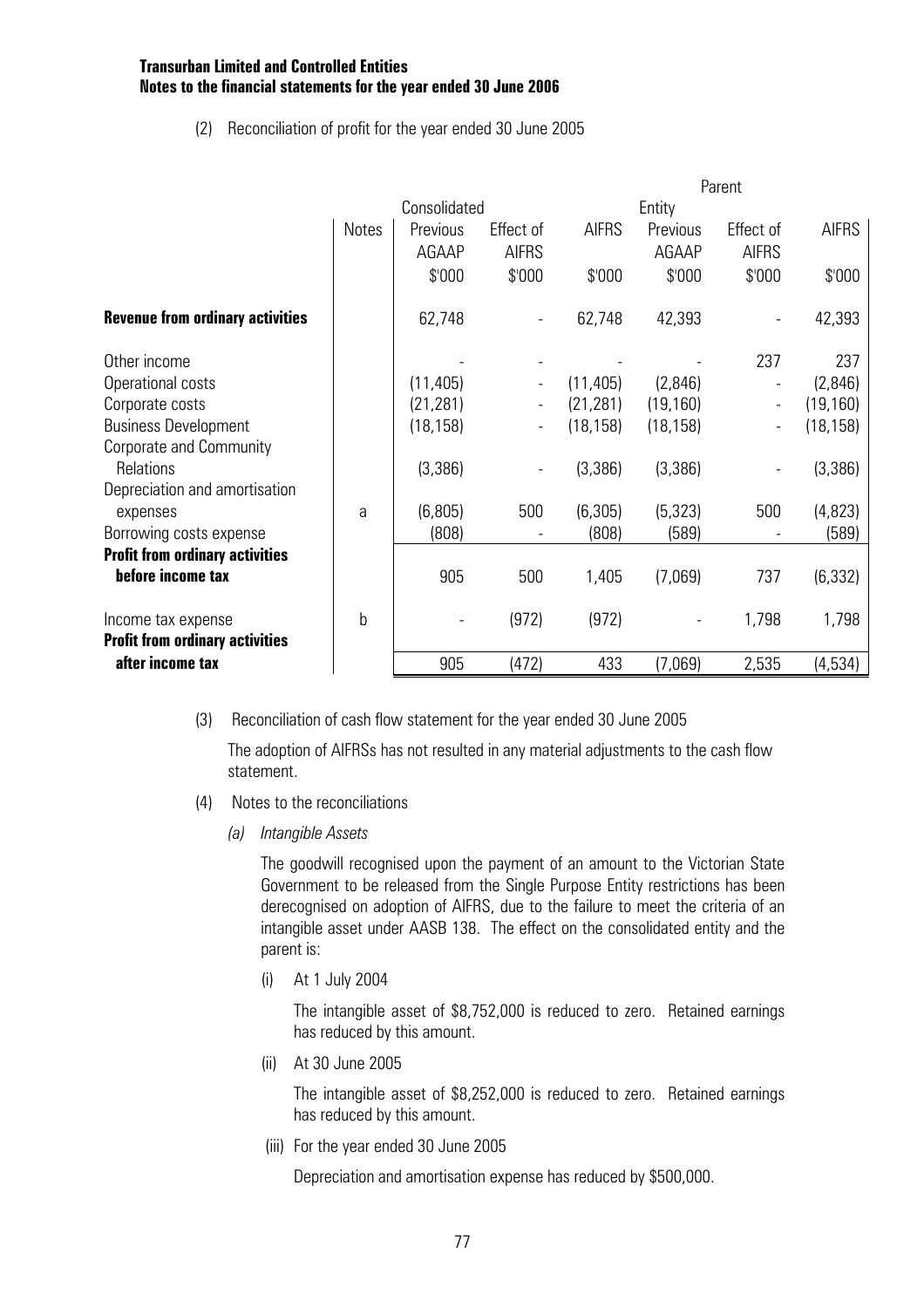#### *(b) Deferred Tax Assets and Liabilities*

 Under previous AGAAP income tax expense was calculated by reference to the accounting profit after allowing for permanent differences.

 Through the application of AASB 112 *Income Taxes*, income tax expense or revenue is the tax payable on taxable income based on the national income tax rate, adjusted for changes in deferred tax assets and liabilities attributable to temporary differences between the tax bases of assets and liabilities and their carrying amounts in the financial statements, in addition to unused tax losses.

 Deferred income tax liabilities are provided on most temporary differences at the balance sheet date between the tax bases of assets and liabilities and their carrying amounts for financial reporting purposes. Deferred income tax assets are recognised for most deductible temporary differences, carry-forward of unused tax assets and unused tax losses, to the extent that it is probable that taxable profit will be available against which the deductible temporary differences, and the carry-forward of unused tax assets and unused tax losses can be utilised.

 Entries to recognise the tax effect of timing differences as a future income tax benefit or a deferred tax liability were not recorded under AGAAP because the Group's deferred tax liabilities calculated under AGAAP were offset by tax losses. The application of AASB 112 has resulted in the recognition of significant deferred tax assets and liabilities with related adjustments to the income statement.

 Where subsidiary current tax payable and deferred tax assets can be assumed by the parent entity, the parent recognises these either as an increase in subsidiary investments or adopts the deferred tax asset via income within the income statement.

The effect of these adjustments is:

(i) At 1 July 2004

 The recognition of deferred tax assets for the Group of \$6,984,000 and \$6,975,000 for the parent entity. Retained earnings have increased by these amounts.

 Recognition of deferred tax liabilities of the Group of \$5,042,000 and \$4,873,000 for the parent entity. Retained earnings have decreased by these amounts.

(ii) At 30 June 2005

 Recognition of deferred tax assets of \$5,534,000 for the Group and \$5,464,000 for the parent entity. Retained earnings have increased by \$10,761,000 and deferred tax assets has increased by \$237,000.

 An increase in financial assets (investments in subsidiaries) of \$2,398,000 in the parent. Current tax assets have decreased by this amount.

 The recognition of deferred tax liabilities of the Group of \$4,564,000 and the parent entity of \$3,861,000. Retained earnings have decreased by these amounts.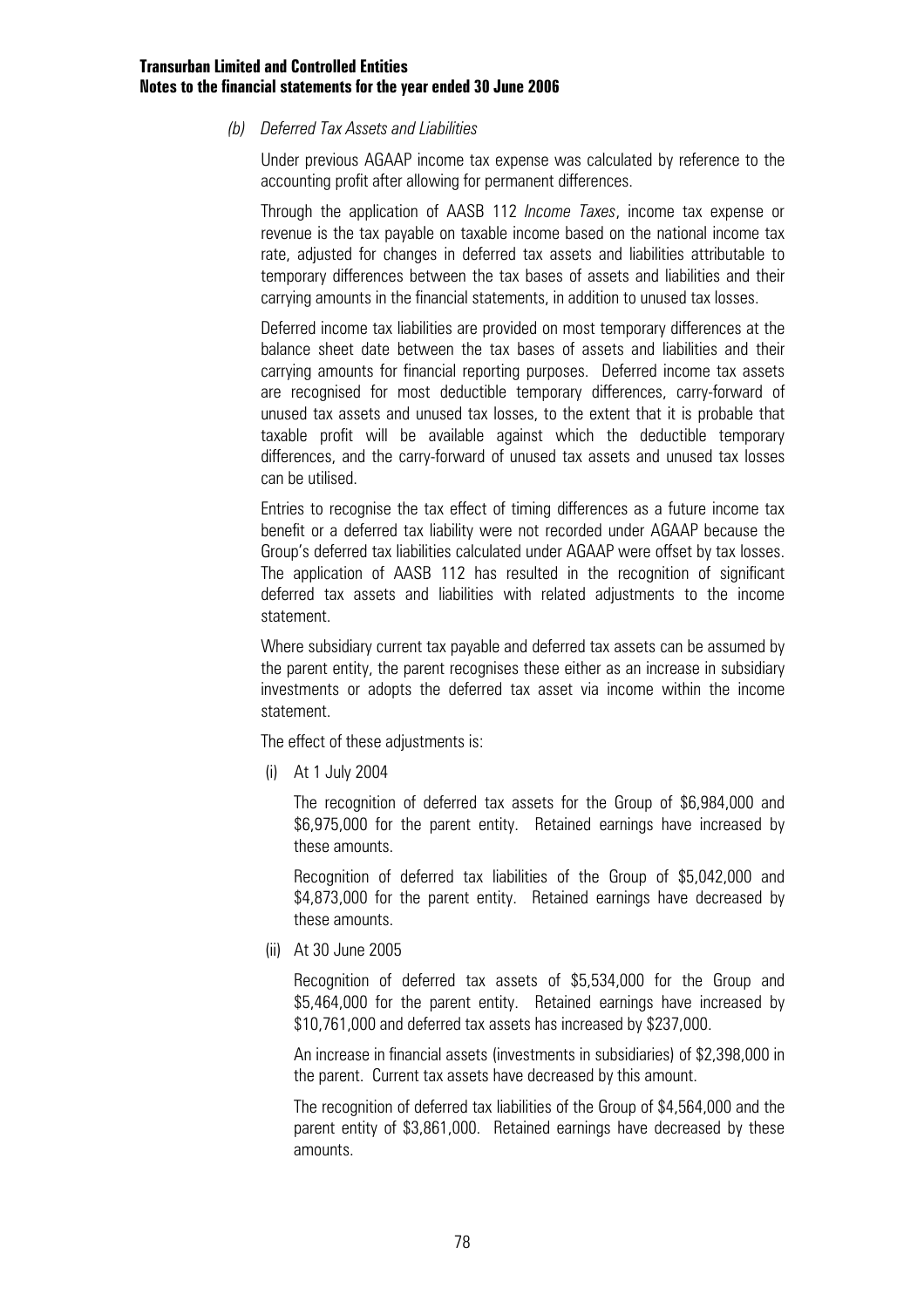(iii) For the year ended 30 June 2005

Movements in tax deferred assets and liabilities for the period 1 July 2004 to 30 June 2005 has created an income tax expense of \$972,000 for the Group and \$736,000 for the parent entity.

The recognition of other income for the parent from subsidiaries' deferred tax assets of \$237,000 and current tax payable from the parent's operations of \$2,534,000.

*(c) Non-current Assets – other* 

 Under previous AGAAP cost associated with Project Development were classified as other non-current assets. This asset has been re-classified as either an intangible asset or property, plant and equipment depending on the nature of the project development work undertaken. The effect is:

(i) At 1 July 2004

 An increase in intangible assets of \$9,139,000 for the Group and \$7,760,000 for the parent. Other non-current assets have decreased by these amounts.

(ii) At 30 June 2005

 An increase in intangible assets of \$4,738,000 for the Group and the parent and an increase in property, plant and equipment of \$3,425,000 for the Group. Other non-current assets have decreased by these amounts.

*(d) Retained Earnings* 

The effect on retained earnings of the changes set out above are as follows:

|                                            |              |              | 1 July 2004   |              | 30 June 2005  |
|--------------------------------------------|--------------|--------------|---------------|--------------|---------------|
|                                            |              | Consolidated | Parent entity | Consolidated | Parent entity |
|                                            | <b>Notes</b> | \$'000       | \$'000        | \$'000       | \$'000        |
| Current receivables                        | b            |              |               |              | 136           |
| Intangible asset                           | a            | (8, 752)     | (8, 752)      | (8, 252)     | (8, 252)      |
| <b>Financial assets</b>                    | b            |              |               |              | 2,398         |
| Deferred tax asset                         | b            | 6,984        | 6,975         | 5,534        | 5,464         |
| Deferred tax liability                     | b            | (5,042)      | (4, 873)      | (4, 564)     | (3,861)       |
| Total adjustment<br>attributable to equity |              |              |               |              |               |
| holders of the parent                      |              | (6, 810)     | (6,650)       | (7, 282)     | (4, 115)      |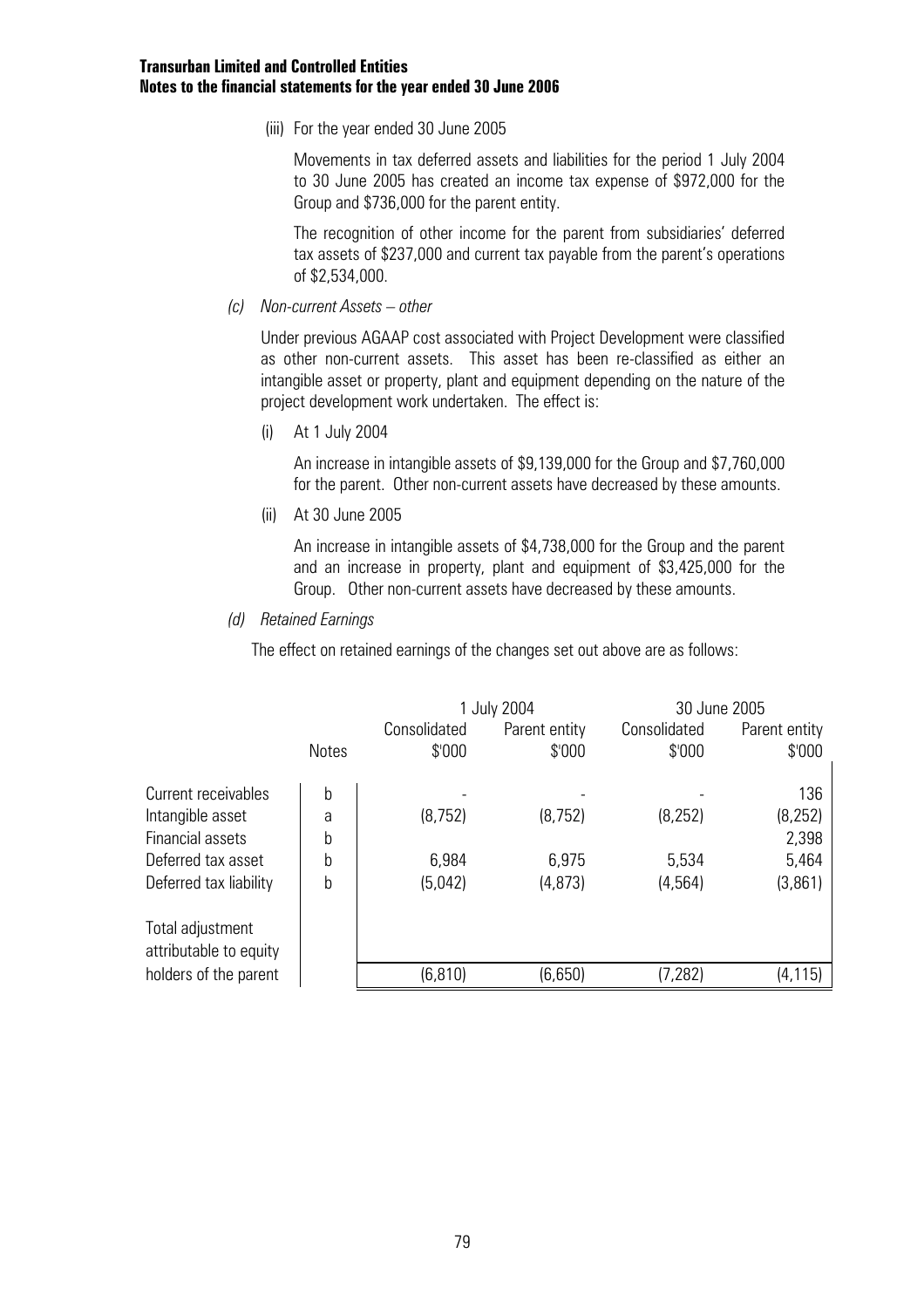#### **Transurban Limited and Controlled Entities Directors' Declaration**

In the directors' opinion:

- a) The financial statements and notes set out on pages 31 to 79 are in accordance with the *Corporations Act 2001*, including:
	- (i) complying with Accounting Standards, *Corporations Regulations 2001* and other mandatory professional reporting requirements; and
	- (ii) giving a true and fair view of the company's and consolidated entity's financial position as at 30 June 2006 and of their performance, as represented by the results of their operations, changes in equity and their cash flows, for the financial year ended on that date; and
- b) There are reasonable grounds to believe that the company will be able to pay its debts as and when they become due and payable; and
- c) The audited remuneration disclosures set out on pages 9 to 23 of the directors' report comply with Accounting Standards AASB 124 Related Party Disclosures and the Corporations Regulations 2001.

The directors have been given the declarations by the chief executive officer and chief finance officer required by section 295A of the Corporations Act 2001.

This declaration is made in accordance with a resolution of the directors.

Vanence Pbx

**Laurence G Cox**  Chairman

Kavard s

**Kimberley Edwards**  Managing Director

Melbourne 22 August 2006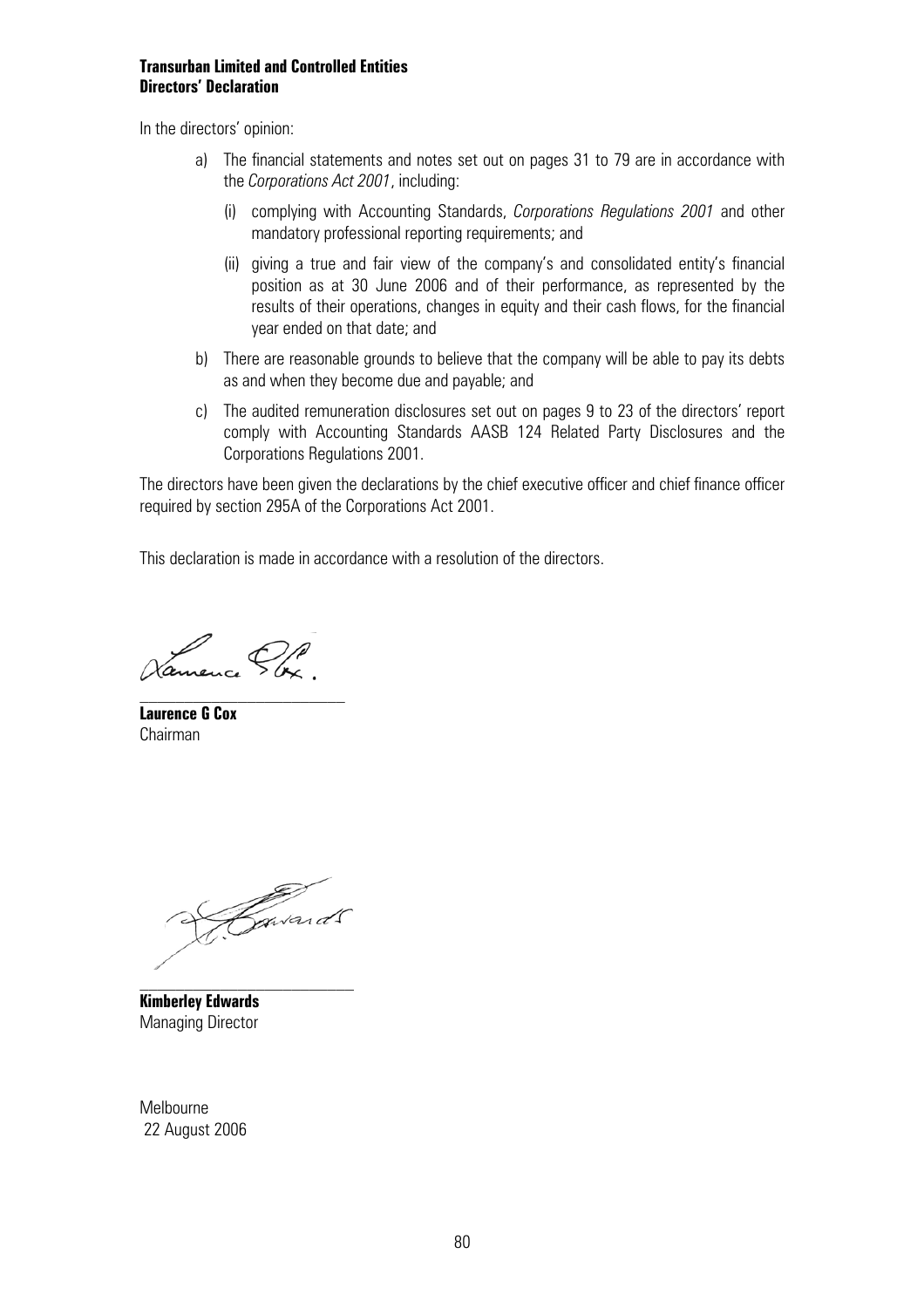# PRICEWATERHOUSE COPERS ®

#### PricewaterhouseCoopers ABN 52 780 433 757

**Freshwater Place** 2 Southbank Boulevard SOUTHBANK VIC 3006 GPO Box 1331L MELBOURNE VIC 3001 **DX77** Website:www.pwc.com/au Telephone 61 3 8603 1000 Facsimile 61 3 8603 1999

# Independent audit report to the members of **Transurban Limited**

# Matters relating to the electronic presentation of the audited financial report

This audit report relates to the concise financial report of Transurban Limited (the Company) for the financial year ended 30 June 2006 included on Transurban Limited's web site. The Company's directors are responsible for the integrity of the Transurban Limited website. We have not been engaged to report on the integrity of this web site. The audit report refers only to the concise financial report identified below. It does not provide an opinion on any other information which may have been hyperlinked to/from the concise financial report. If users of this report are concerned with the inherent risks arising from electronic data communications they are advised to refer to the hard copy of the audited concise financial report to confirm the information included in the audited concise financial report presented on this web site.

#### **Audit opinion**

In our opinion, the concise financial report of Transurban Limited for the year ended 30 June 2006 complies with Australian Accounting Standard AASB 1039: Concise Financial Reports.

This opinion must be read in conjunction with the rest of our audit report.

#### **Scope**

#### The concise financial report and directors' responsibility

The concise financial report comprises the consolidated balance sheet, consolidated income statement, consolidated cash flow statement, consolidated statement of changes in equity, notes to the financial statements, and the directors' declaration for Transurban Limited (the Company) for the year ended 30 June 2006.

The directors of the Company are responsible for the preparation and presentation of the financial report in accordance with Australian Accounting Standard AASB 1039: Concise Financial Reports.